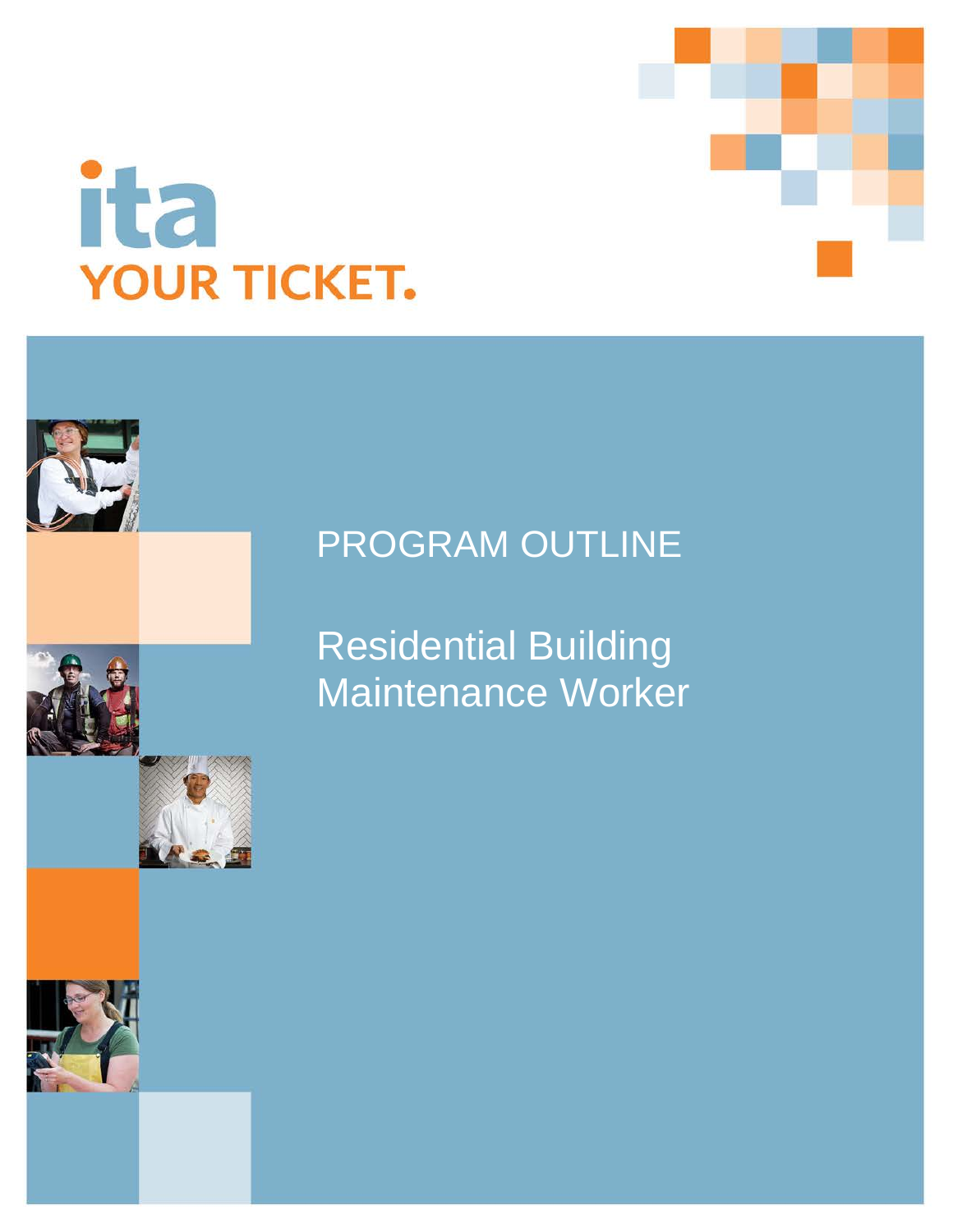# **ita**



To order printed copies of Program Outlines or learning resources (where available) for BC trades contact:

Crown Publications, Queen's Printer Web: www.crownpub.bc.ca Email: crownpub@gov.bc.ca Toll Free 1 800 663-6105

> **Copyright © 2009 Industry Training Authority** This publication may not be reproduced in any form without permission by the Industry Training Authority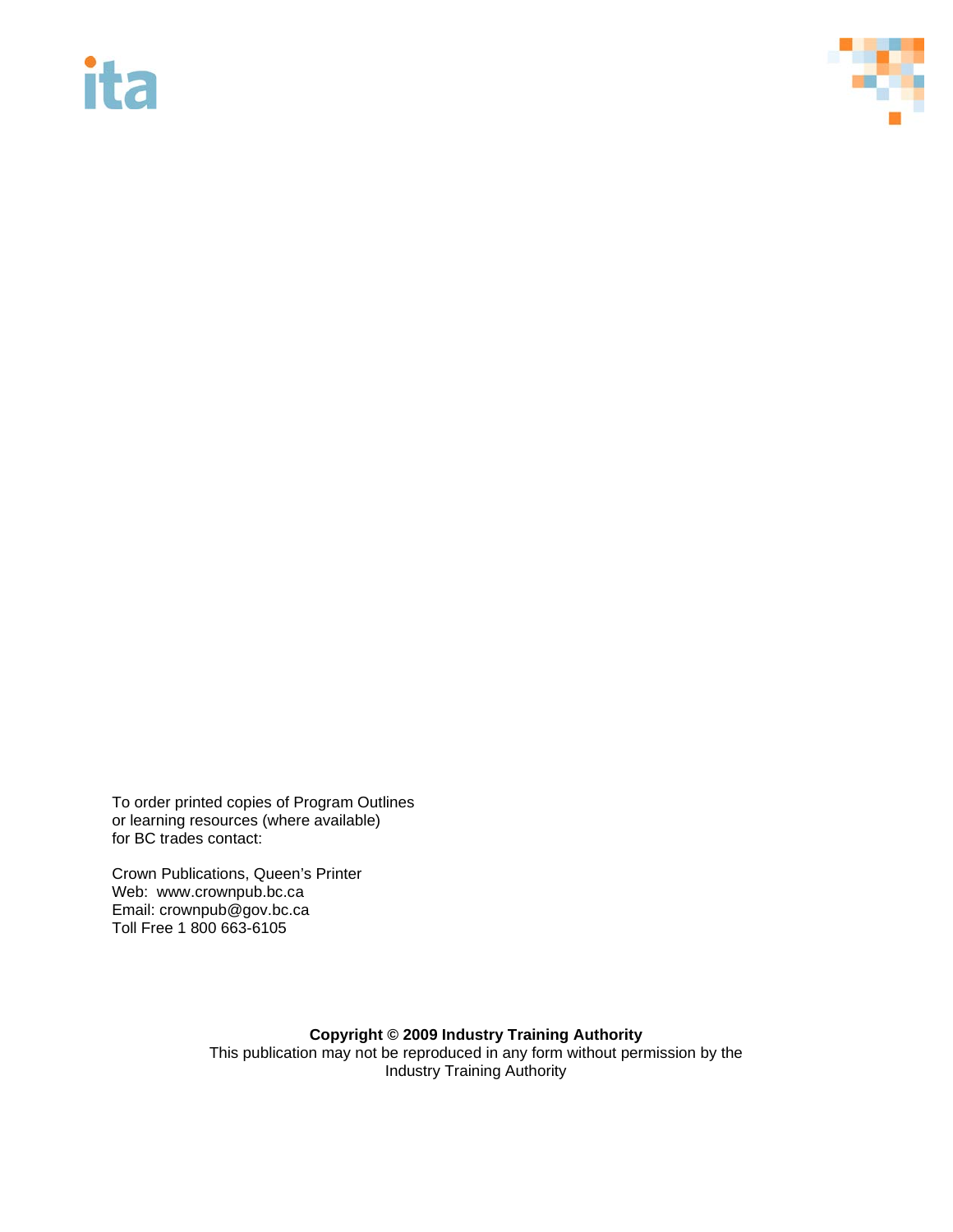



## **RESIDENTIAL BUILDING MAINTENANCE WORKER**

**PROGRAM OUTLINE**

**Revised August 2009**

**Developed by Industry Training Authority Province of British Columbia**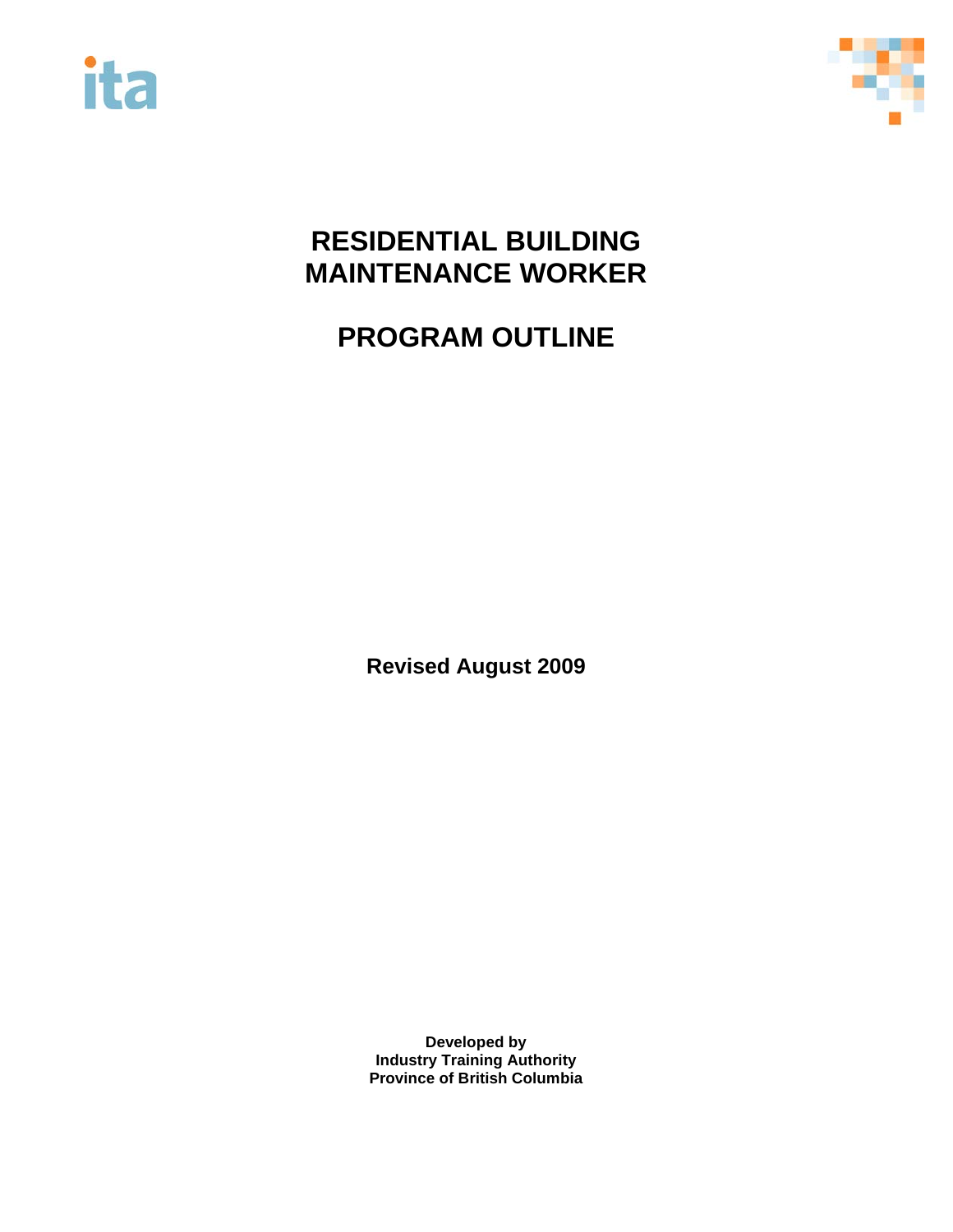



### **TABLE OF CONTENTS**

| SECTION 2 RESIDENTIAL BUILDING MAINTENANCE WORKER PROGRAM OUTLINE  6<br>Residential Building Maintenance Worker Apprenticeship Training System  8 |  |
|---------------------------------------------------------------------------------------------------------------------------------------------------|--|
|                                                                                                                                                   |  |
|                                                                                                                                                   |  |
|                                                                                                                                                   |  |
|                                                                                                                                                   |  |
|                                                                                                                                                   |  |
|                                                                                                                                                   |  |
|                                                                                                                                                   |  |
|                                                                                                                                                   |  |
|                                                                                                                                                   |  |
| Line I                                                                                                                                            |  |
|                                                                                                                                                   |  |
|                                                                                                                                                   |  |
|                                                                                                                                                   |  |
|                                                                                                                                                   |  |
| Line I                                                                                                                                            |  |
| Line J                                                                                                                                            |  |
| Line J                                                                                                                                            |  |
|                                                                                                                                                   |  |
|                                                                                                                                                   |  |
|                                                                                                                                                   |  |
|                                                                                                                                                   |  |
|                                                                                                                                                   |  |
|                                                                                                                                                   |  |
|                                                                                                                                                   |  |
|                                                                                                                                                   |  |
|                                                                                                                                                   |  |
| Line I                                                                                                                                            |  |
|                                                                                                                                                   |  |
|                                                                                                                                                   |  |
|                                                                                                                                                   |  |
|                                                                                                                                                   |  |
|                                                                                                                                                   |  |
|                                                                                                                                                   |  |
|                                                                                                                                                   |  |
|                                                                                                                                                   |  |
|                                                                                                                                                   |  |
|                                                                                                                                                   |  |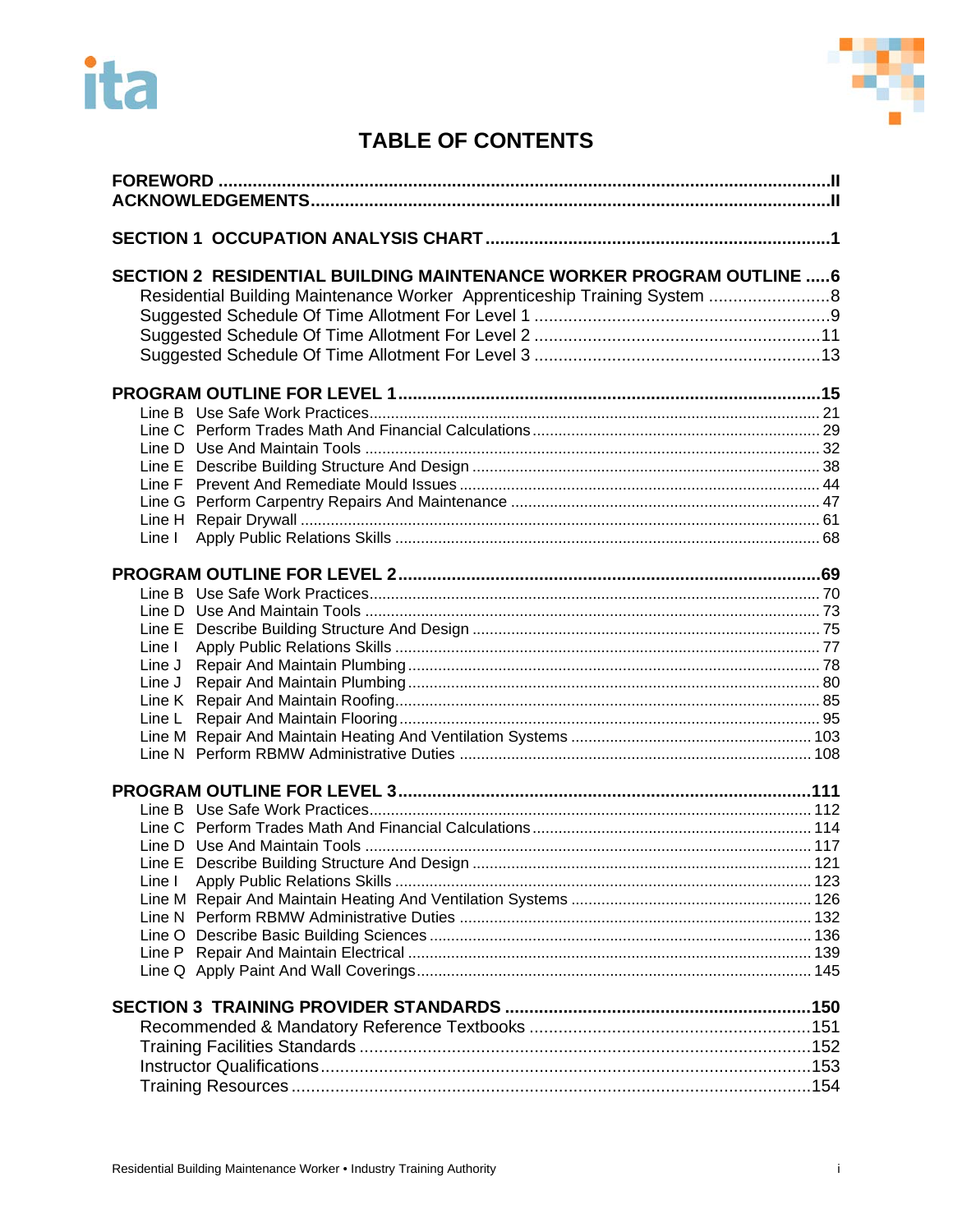

### **FOREWORD**

<span id="page-4-0"></span>This Program Outline is for use in Residential Building Maintenance Worker apprenticeship training classes sponsored by the Industry Training Authority and will be used as a guide for instructors in the formal classroom portions of apprenticeship training.

Practical demonstration and student participation should always be integrated with classroom sessions.

Safe working practices, though not always specified in each of the competencies and learning tasks, are an implied part of the program and should be stressed throughout the apprenticeship.

This Program Outline includes a list of recommended reference textbooks that are available to support the learning objectives and the minimum shop requirements needed to support instruction.

#### <span id="page-4-1"></span>**SAFETY ADVISORY**

Please note that it is always the responsibility of any person using these materials to inform him/herself about the Occupational Health and Safety Regulation pertaining to his/her work. The references to the Workers' Compensation Board of British Columbia safety regulations contained within these materials do not/may not reflect the most recent Occupational Health and Safety Regulation. The current Standards and Regulation in BC can be obtained on the following website: [http://www.worksafebc.com.](http://www.worksafebc.com/)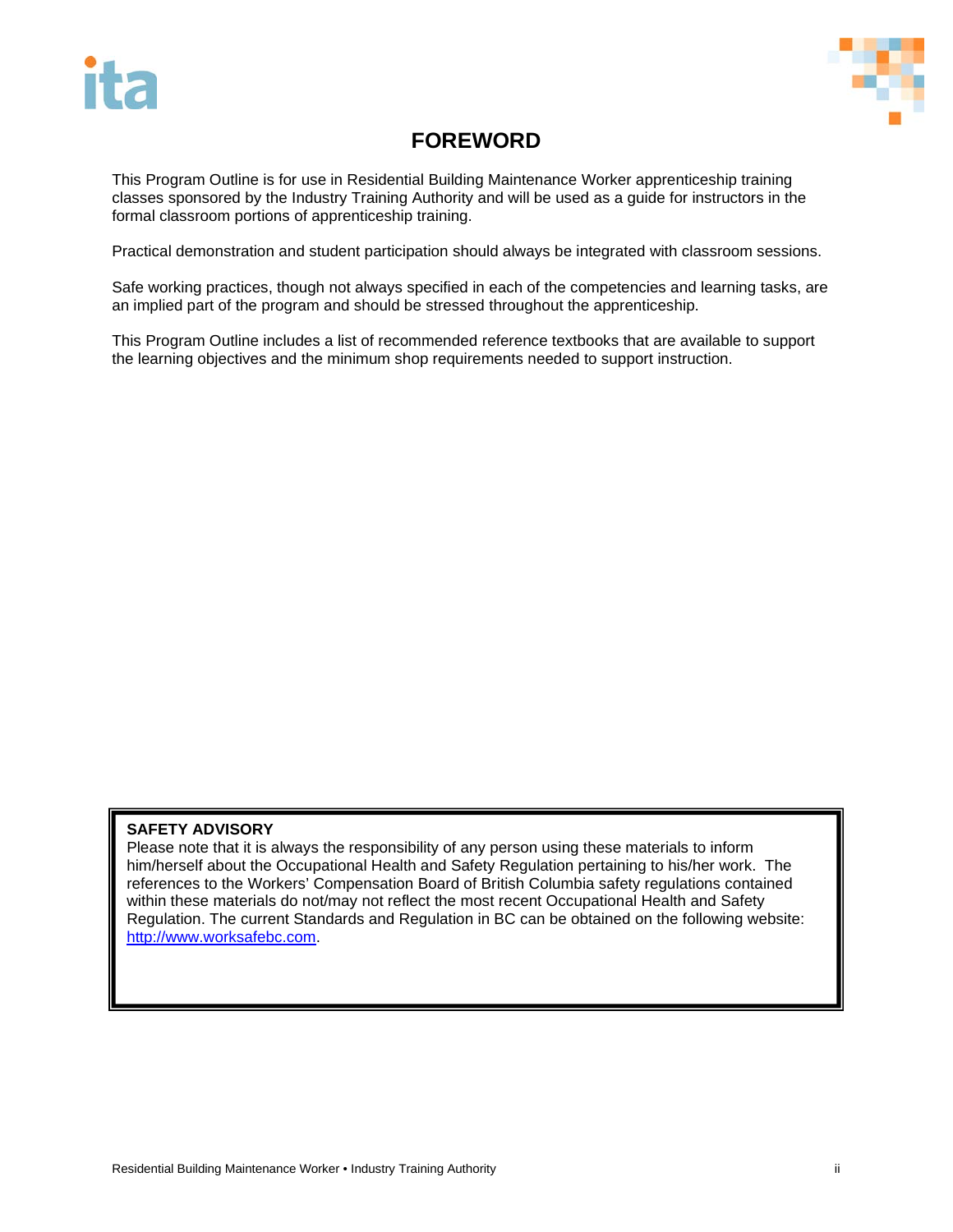



### **ACKNOWLEDGEMENTS**

The Program Outline was prepared with the advice and direction from an Industry Accreditation Committee convened by the Residential Construction Industry Training Organization of British Columbia with funding support from the Industry Training Authority, including:

*John Grubb, Unity Service Corporation (Chair) Rod Ignace, Skeetchestn Indian Band Wade Pile, WPC Building Services Laurel Tranmer, BC Housing*

Technical Writers for the RBMW program:<br>Berlin Consulting: Lynn Berli *Berlin Consulting: Lynn Berlin & Howard Berlin*

The Industry Training Authority would like to acknowledge the dedication and hard work of these and other industry representatives in identifying the training requirements of the Residential Building Maintenance Worker trade.

The ITA and Residential Construction Industry Training Organization would also like to recognize the contributions of the Aboriginal Apprenticeship and Industry Training (AAIT) program of the Secwepemc Cultural Education Society (SCES) and Ron Ignace in their leadership in developing and implementing the Building Maintenance Worker program in the 1990s. Mr. Ignace was Chief of the Skeetchestn Band from 1982 to 2003 and Chair of the Shuswap Nation Tribal Council during this period.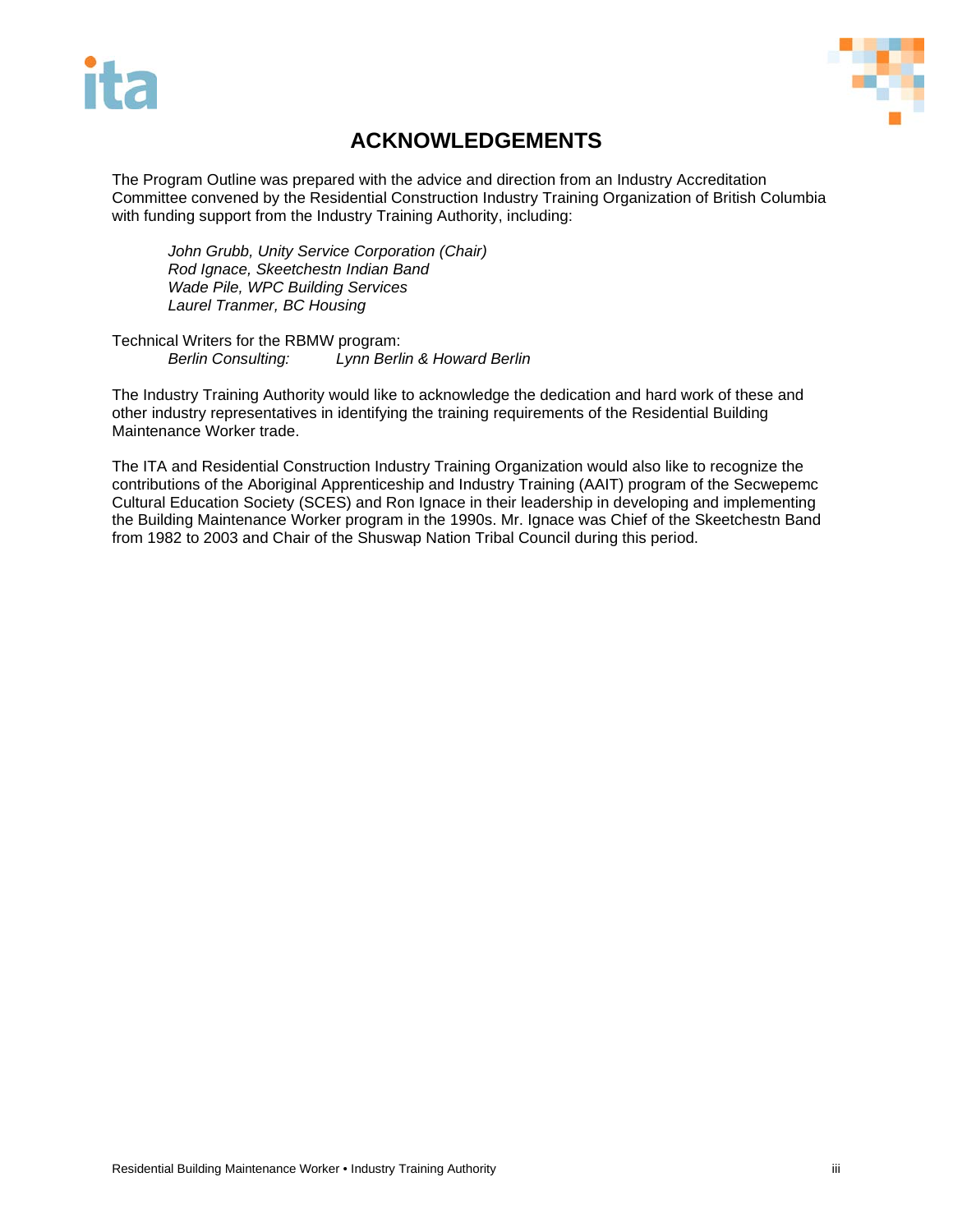



# **SECTION 1**

## <span id="page-6-0"></span>**OCCUPATION ANALYSIS CHART**

Residential Building Maintenance Worker • Industry Training Authority 1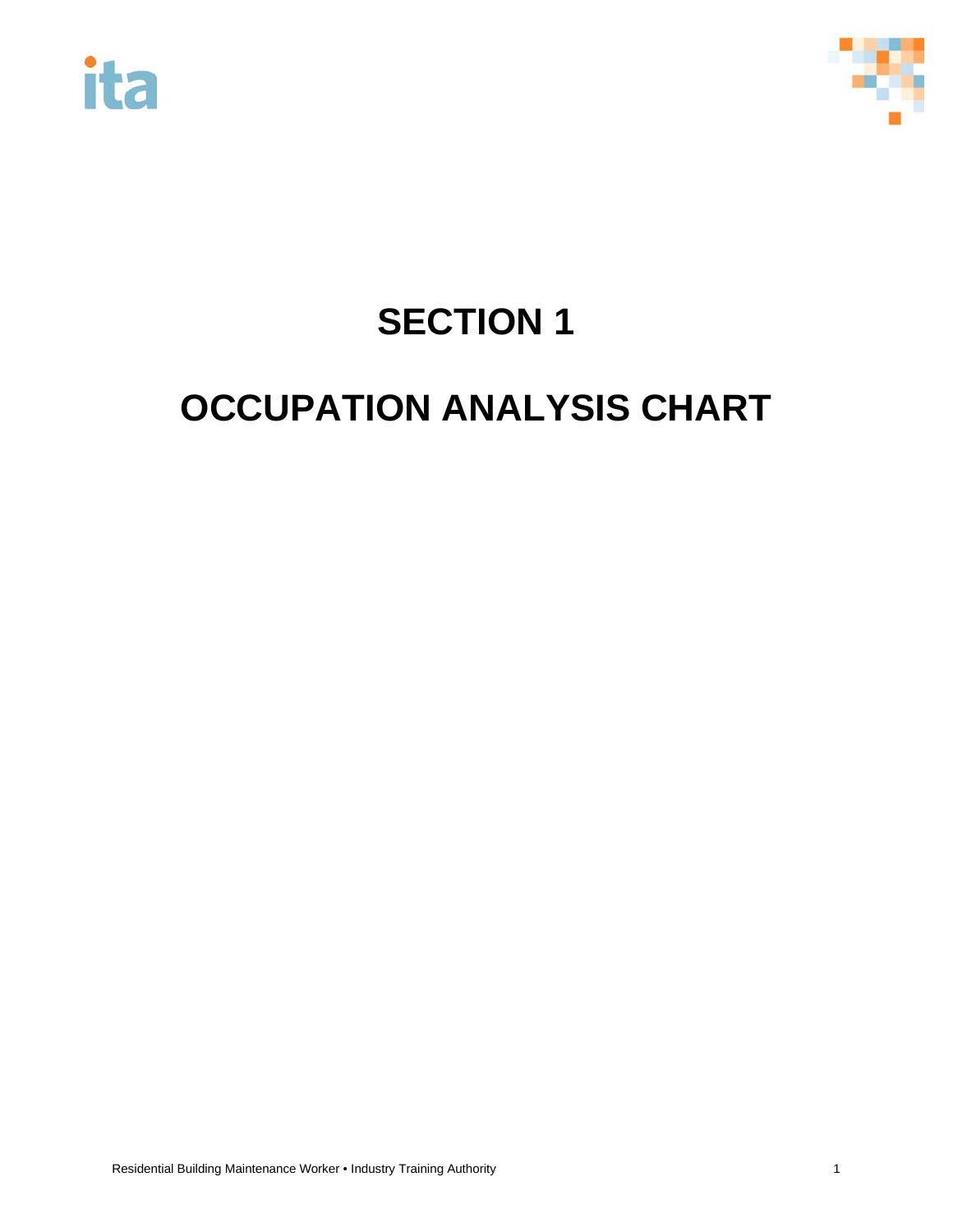



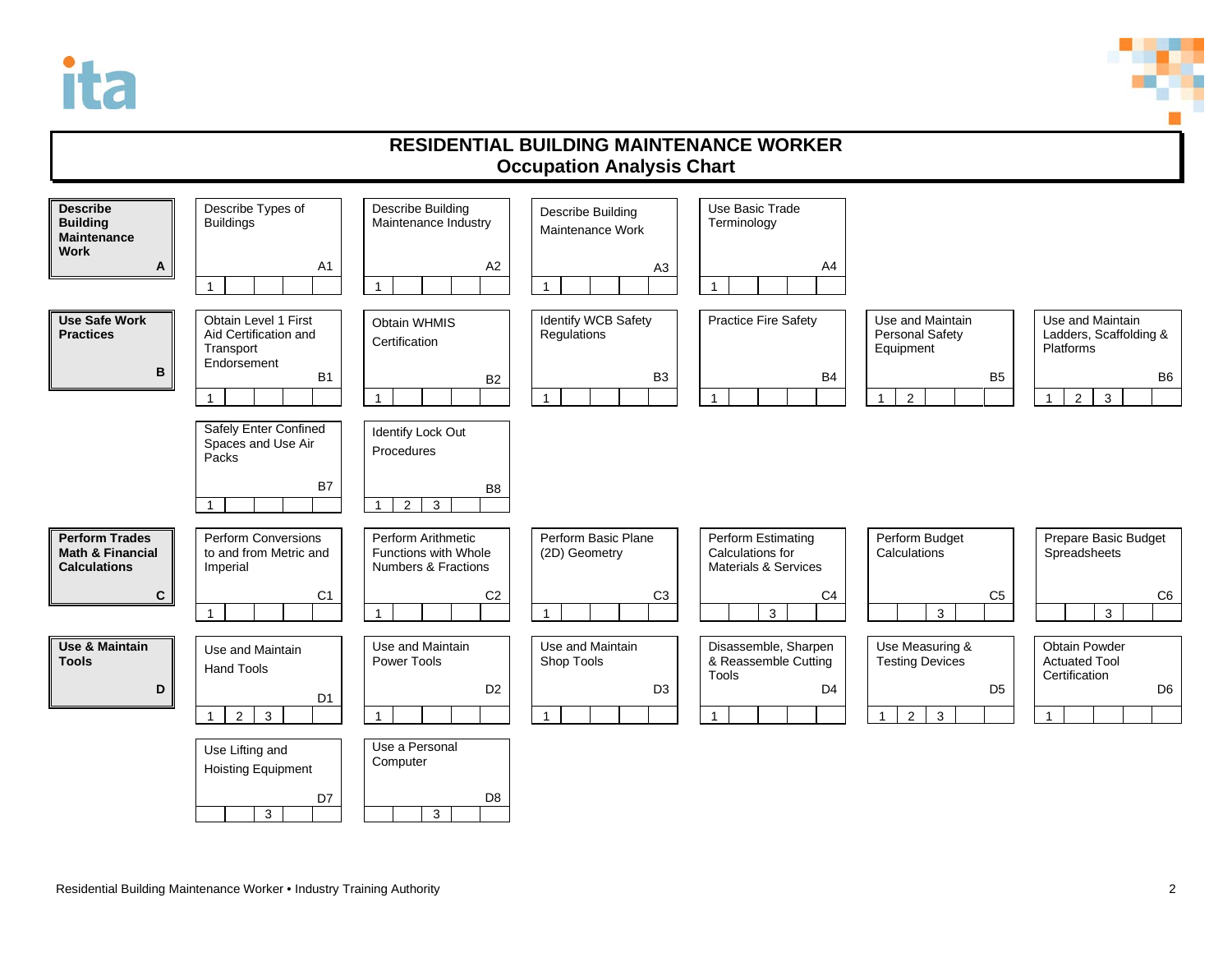



Residential Building Maintenance Worker • Industry Training Authority 3 3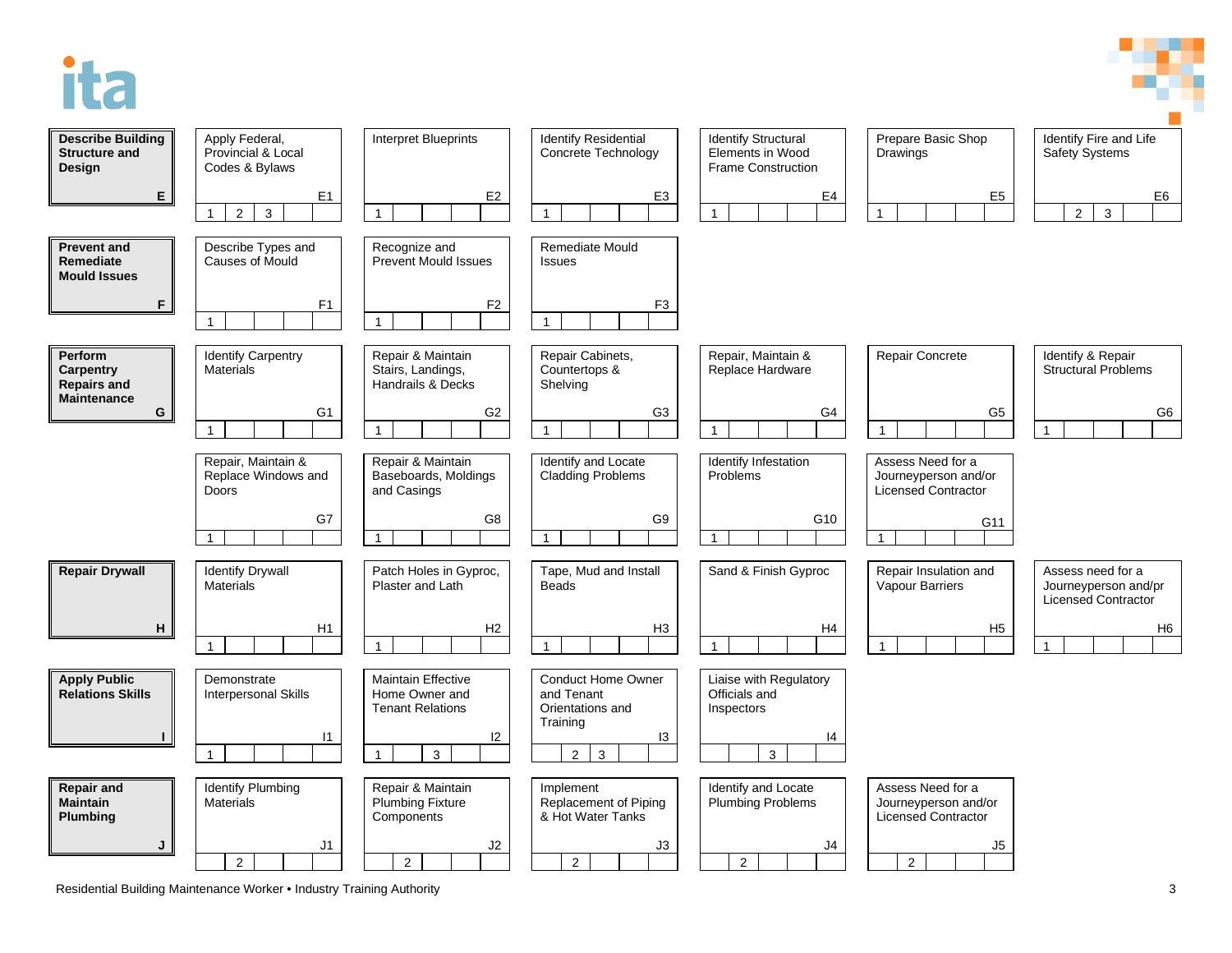



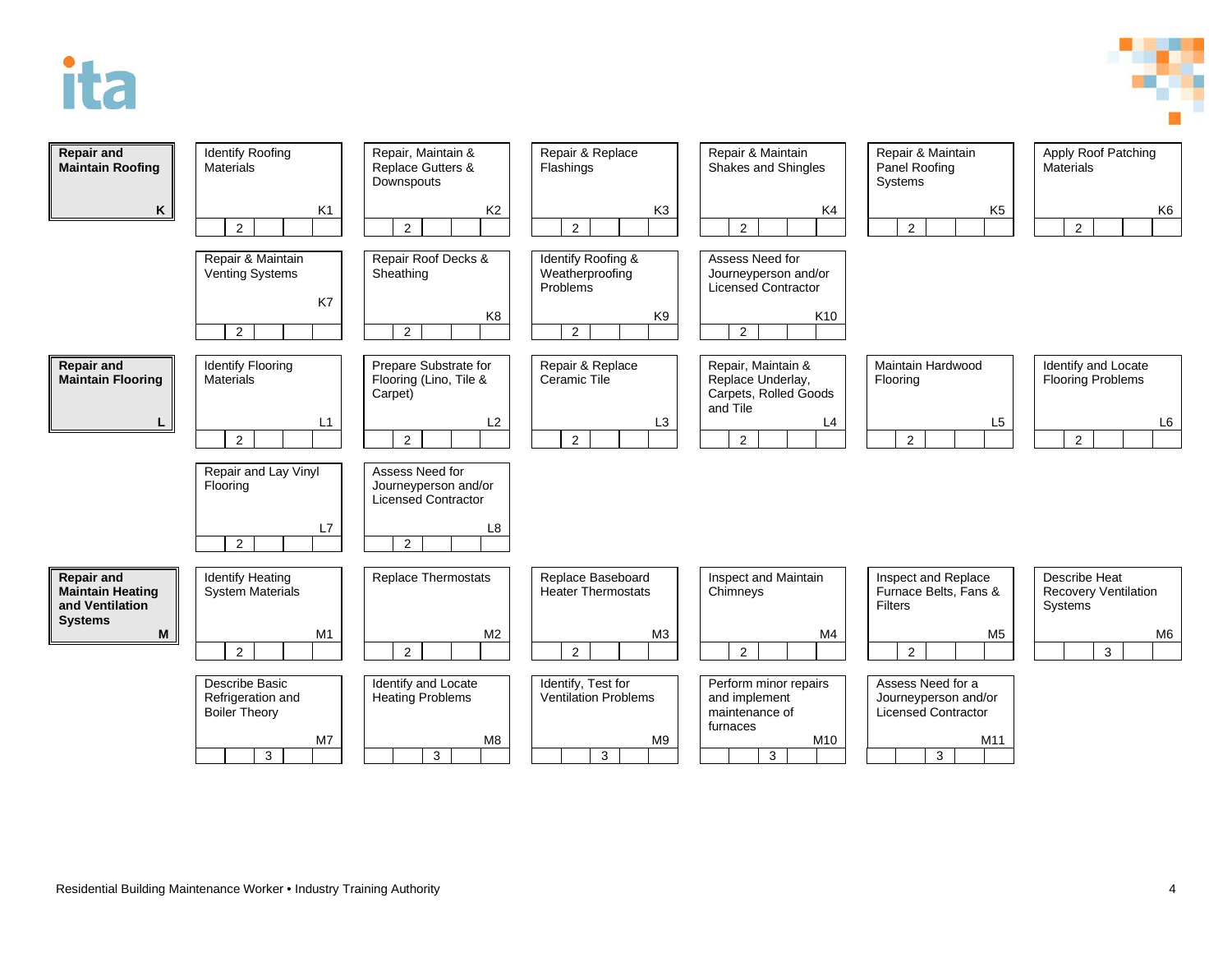

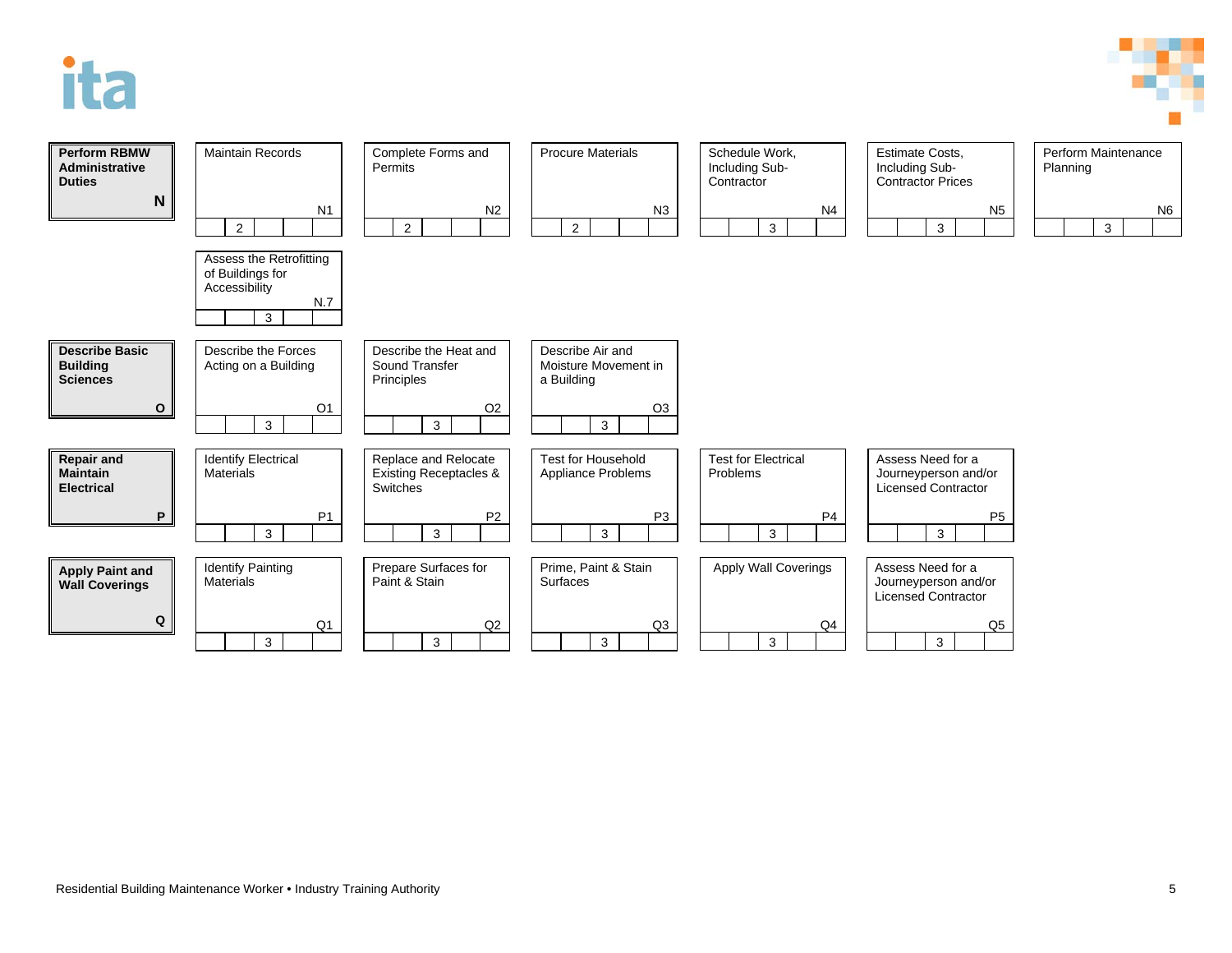



## **SECTION 2**

## <span id="page-11-0"></span>**RESIDENTIAL BUILDING MAINTENANCE WORKER PROGRAM OUTLINE**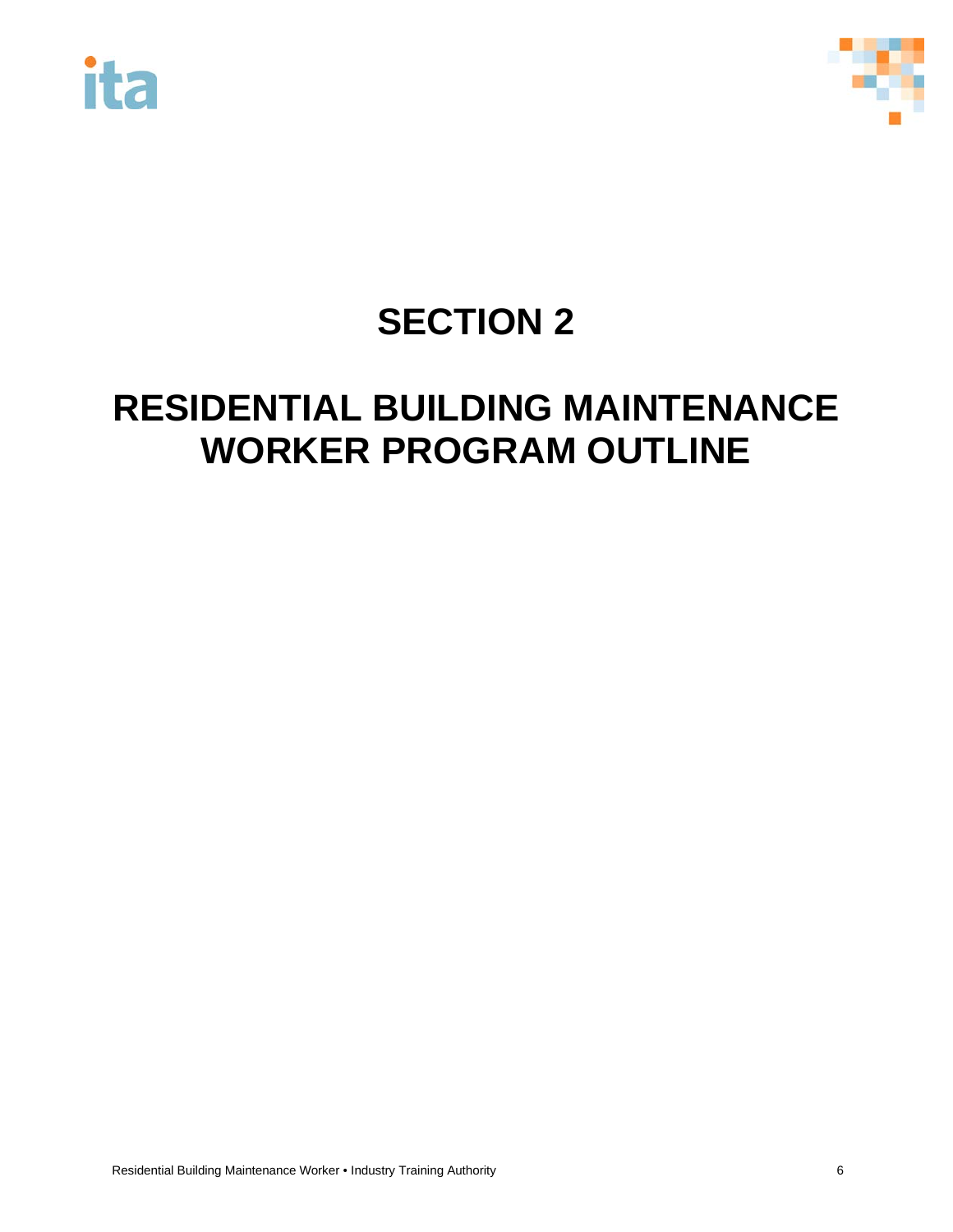

### **RESIDENTIAL BUILDING MAINTENANCE WORKER**

#### **A Residential Building Maintenance Worker** is a person who:

- \* Maintains or repairs residential building piping and plumbing fixtures for the supply and disposal of water, installs and connect appliances that use or dispose of water;
- \* Maintains or repairs residential building electrical appliances, outlets, fixtures and accessories;
- Lays out, measures, cuts, shapes and assembles wood or wood substitutes used in residential building construction for the purpose of repairing or retrofitting roofs, decks, stairs, walls, floors, ceilings, doors, windows, openings and vents and cabinets;
- Maintains and places concrete products in residential buildings;
- Maintains and repairs gutters, downspouts, flashings, shakes, unitized roofing materials and panel roofing systems in residential buildings;
- Removes and repairs all manners of thermal insulation in residential buildings;
- Maintains and repairs gyproc walls and wall coverings of residential buildings including sheet goods, roll wall coverings, and paint;
- Maintains and repairs ceramic tiles, vinyl tile, rolled flooring goods, carpet and underlay in residential buildings;
- \* Maintains and repairs forced air heating systems and verifies and adjusts indoor air quality in residential buildings;
- Maintains small outdoor power equipment for residential building maintenance and repair.
- Performs all duties in accordance with federal, provincial and local building codes and bylaws and BC Safety Authority Regulations.

*\*Work in these areas is regulated by the BC Safety Authority – additional licensing is required.* 

**All work regulated by BC Safety Authority must be performed under a contractors' license. The RBMW trade does not cover this regulated work unless they hold the optional endorsements and only apprentices who have achieved a higher level of qualification or are directly supervised by a certified person may perform the work that is regulated by BC Safety Authority. For additional information please review the BC Safety Authority requirements: <http://www.safetyauthority.ca/>**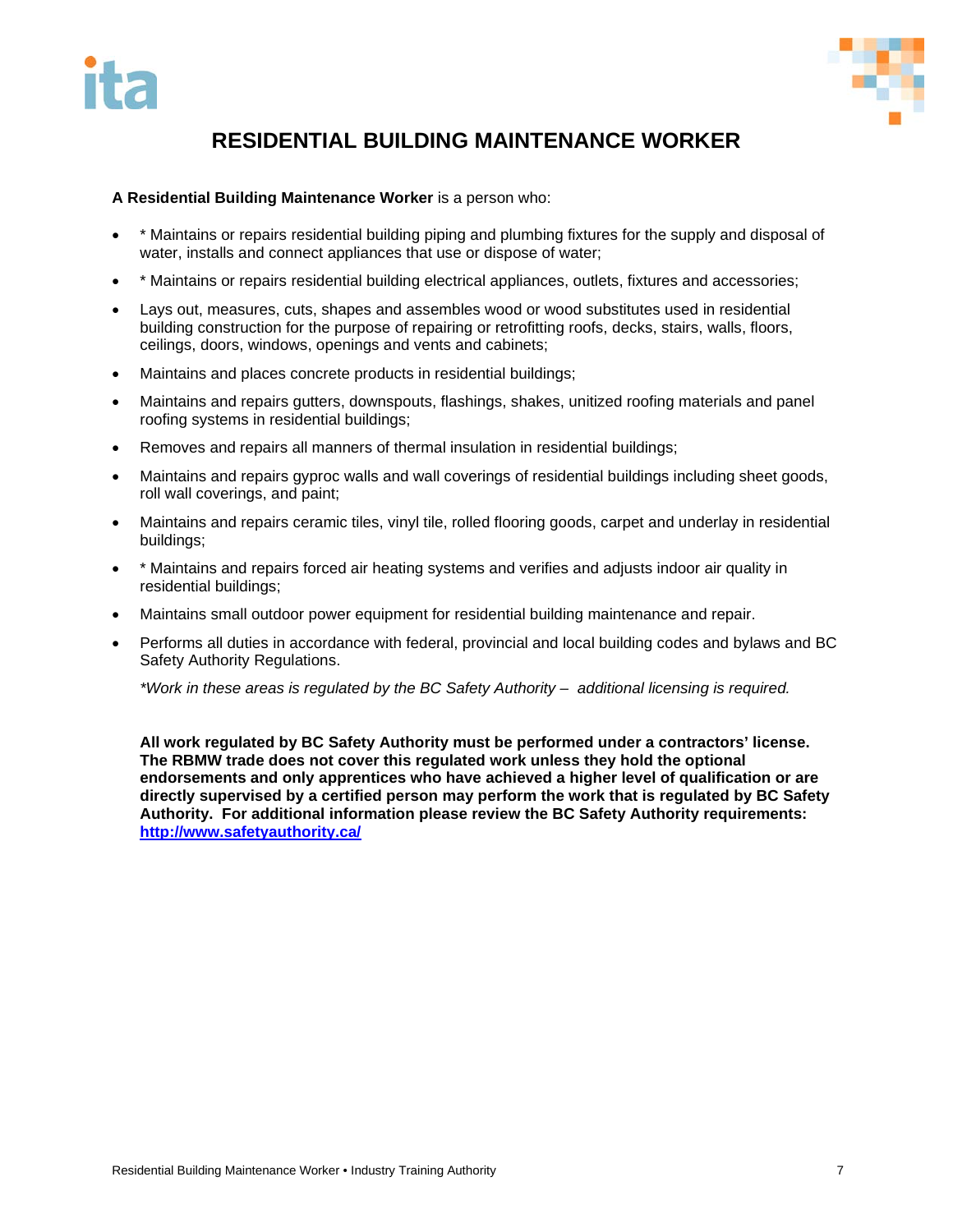



#### <span id="page-13-0"></span>**RESIDENTIAL BUILDING MAINTENANCE WORKER APPRENTICESHIP TRAINING SYSTEM**

#### **Eligible Program Delivery Models**

#### **Background**

RCITO has undertaken a review of and consultation on the RBMW program to determine what changes were required in the program standards, learning resources, assessment, and program delivery model. This review was conducted in consultation with residential building maintenance employers, Aboriginal housing organizations, training providers, and the Industry Training Authority.

As a result of the review and consultation, a RCITO Accreditation Committee and the ITA have approved changes in the program standards and learning resources.

#### **Eligible RBMW Delivery Models**

A result of the review and RBMW changes was to clarify what delivery models were eligible for RCITO approval and ITA funding. The schematic on the next page illustrates the structure and sequencing of eligible RBMW delivery models.

RCITO and the ITA strongly urge training providers and employers to follow the traditional or modified traditional apprenticeship models for the delivery of the RBMW program. However, alternate flexible models are also encouraged if that is what it takes to enable employers and apprentices to participate in and complete technical training and workplace training.

#### **Secondary School RBMW Delivery**

RCITO endorses the need for dual credit for secondary school ACE IT programs and SSA program options. Secondary Schools can follow any of the eligible RBMW delivery models with RCITO strongly supporting the Modified Front End Loaded Model, where secondary school students begin the RBMW program in Grade 11, and complete level 1 work based training during the summer break returning to complete levels two and three technical in their final year of high school, graduating with dual matriculation, Grade 12 and completion of all the technical training required for the RBMW. Trainees would move into a work-based training situation and require completion of a transfer of sponsorship to an employer sponsor to document the outstanding work based training hours.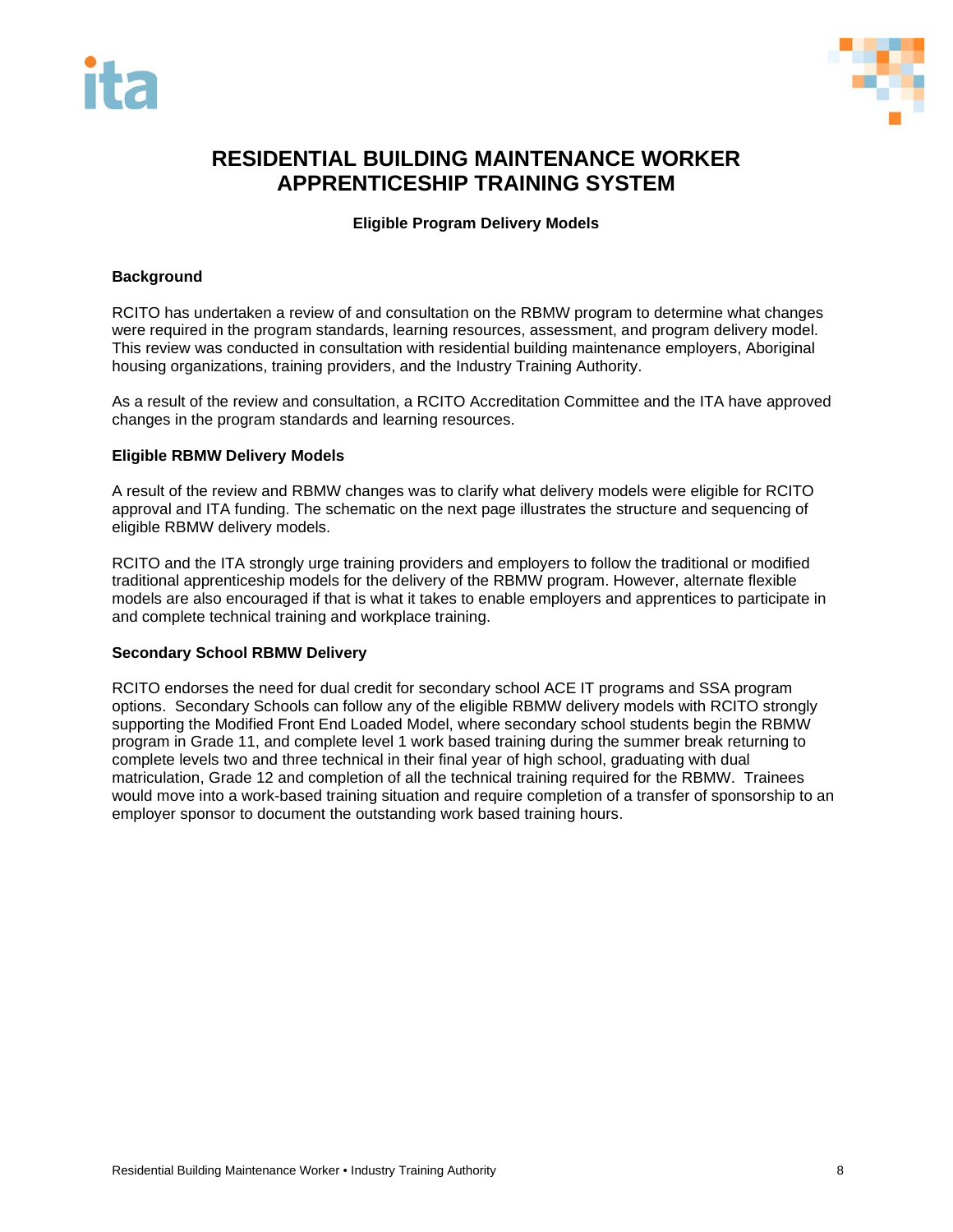



#### **SUGGESTED SCHEDULE OF TIME ALLOTMENT FOR LEVEL 1**

<span id="page-14-0"></span>

| <b>Level One</b>         |                                                                                                            | % of Time Theory Practical |        |              |
|--------------------------|------------------------------------------------------------------------------------------------------------|----------------------------|--------|--------------|
| Line A<br>A <sub>1</sub> | <b>Describe Building Maintenance Work</b><br>Describe types of buildings                                   | 5%                         |        |              |
| A2                       | Describe the building maintenance industry                                                                 |                            | ✓<br>✓ |              |
| A <sub>3</sub>           | Describe building maintenance work                                                                         |                            | ✓      |              |
| A4                       | Use basic trade terminology                                                                                |                            |        | ✓            |
| Line B<br><b>B1</b>      | <b>Use Safe Work Practices</b><br>Obtain Level 1 First Aid certification and Transport                     | 20%                        |        |              |
| <b>B2</b>                | Endorsement<br><b>Obtain WHMIS certification</b>                                                           |                            | ✓<br>✓ | ✓            |
| B <sub>3</sub>           | Identify WCB safety regulations                                                                            |                            | ✓      | $\checkmark$ |
| B <sub>4</sub>           | Practice fire safety                                                                                       |                            | ✓      | $\checkmark$ |
| B <sub>5</sub>           | Use and maintain personal safety equipment                                                                 |                            | ✓      | ✓            |
| B <sub>6</sub>           | Use and maintain ladders, scaffolding and platforms                                                        |                            | ✓      | $\checkmark$ |
| B7                       | Safely enter confined spaces and use air paks                                                              |                            | ✓      | $\checkmark$ |
| B <sub>8</sub>           | Identify lock out procedures                                                                               |                            | ✓      | ✓            |
| Line C<br>C <sub>1</sub> | <b>Perform Trades Math and Financial Calculations</b>                                                      | 5%                         |        |              |
| C <sub>2</sub>           | Perform conversions to and from Metric and Imperial<br>Perform arithmetic functions with whole numbers and |                            | ✓      |              |
|                          | fractions                                                                                                  |                            | ✓      |              |
| C <sub>3</sub>           | Perform basic plane (2D) geometry                                                                          |                            | ✓      |              |
| Line D                   | <b>Use and Maintain Tools</b>                                                                              | 10%                        |        |              |
| D <sub>1</sub>           | Use and maintain hand tools                                                                                |                            |        | ✓            |
| D <sub>2</sub>           | Use and maintain power tools                                                                               |                            |        | $\checkmark$ |
| D <sub>3</sub>           | Use and maintain shop tools                                                                                |                            |        | ✓            |
| D4                       | Disassemble, sharpen and reassemble cutting tools                                                          |                            |        | ✓            |
| D <sub>5</sub>           | Use measuring and testing devices                                                                          |                            |        | ✓            |
| D <sub>6</sub>           | Obtain powder actuated tool certification                                                                  |                            |        | ✓            |
| Line E                   | <b>Describe Building Structure and Design</b>                                                              | 15%                        |        |              |
| E <sub>1</sub>           | Apply Federal, Provincial and Local codes and by-laws                                                      |                            | ✓      |              |
| E <sub>2</sub>           | Interpret blueprints                                                                                       |                            | ✓      |              |
| E <sub>3</sub>           | Identify residential concrete technology                                                                   |                            |        |              |
| E4                       | Identify structural elements of wood frame construction                                                    |                            |        |              |
| E <sub>5</sub>           | Prepare basic shop drawings                                                                                |                            | ✓      | ✓            |
| Line F                   | <b>Prevent and Remediate Mould Issues</b>                                                                  | 5%                         |        |              |
| F <sub>1</sub>           | Describe Types and Causes of Mould                                                                         |                            | ✓      |              |
| F <sub>2</sub>           | Recognize and Prevent Mould Issues                                                                         |                            | ✓      |              |
| F <sub>3</sub>           | <b>Remediate Mould Issues</b>                                                                              |                            | ✓      |              |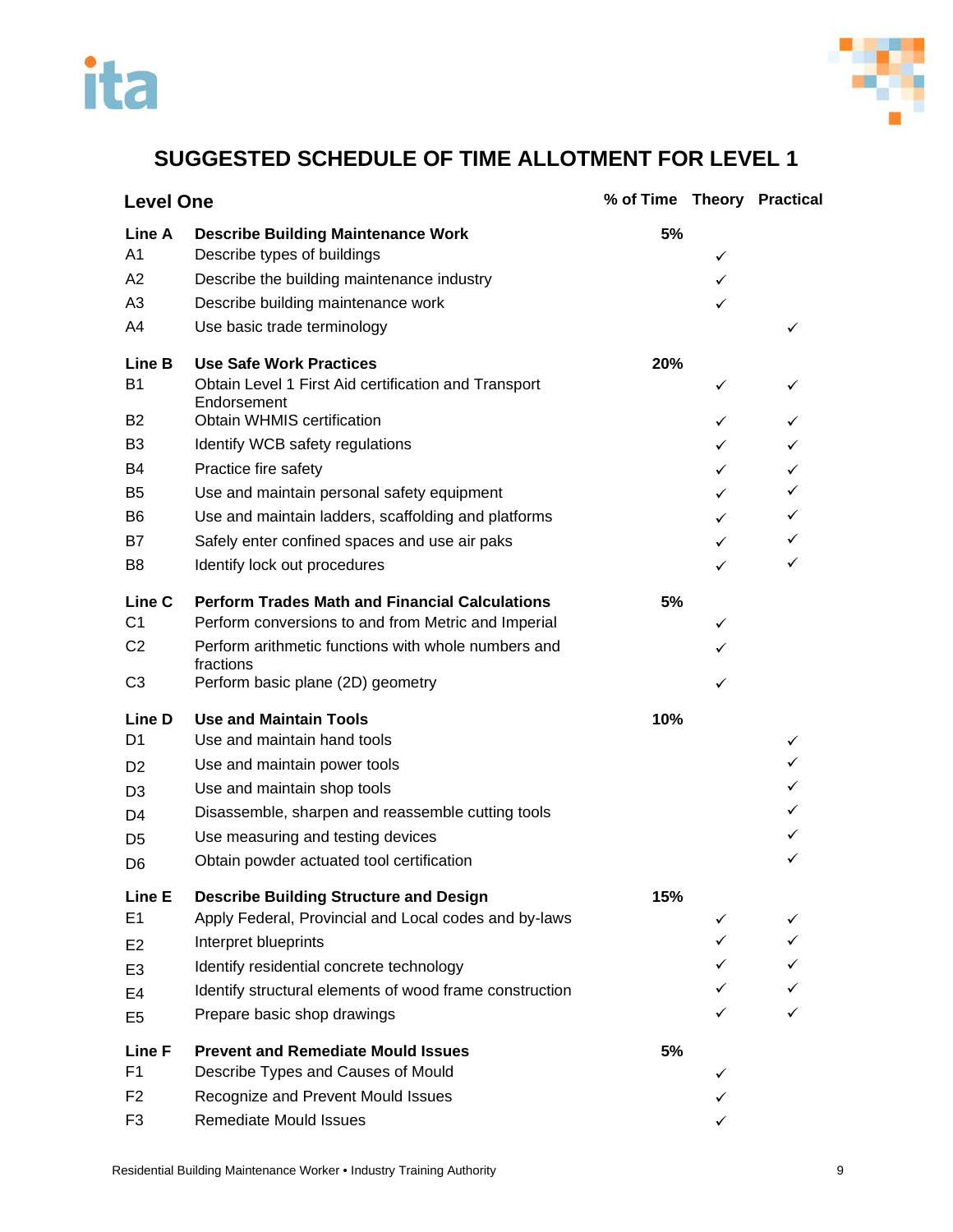# ita



| <b>Level One</b> |                                                               | % of Time Theory Practical |              |              |
|------------------|---------------------------------------------------------------|----------------------------|--------------|--------------|
| Line G           | <b>Perform Carpentry Repairs and Maintenance</b>              | 20%                        |              |              |
| G <sub>1</sub>   | Identify carpentry materials                                  |                            | ✓            |              |
| G <sub>2</sub>   | Repair and maintain stairs, landings, hand rails & decks      |                            | ✓            | ✓            |
| G <sub>3</sub>   | Repair cabinets, counter tops and shelving                    |                            | ✓            | $\checkmark$ |
| G4               | Repair, maintain and replace hardware                         |                            | ✓            | $\checkmark$ |
| G <sub>5</sub>   | Repair concrete                                               |                            | ✓            | ✓            |
| G <sub>6</sub>   | Identify and repair structural problems                       |                            | ✓            |              |
| G7               | Repair, maintain and replace windows and doors                |                            | ✓            | ✓            |
| G <sub>8</sub>   | Repair and maintain baseboards, mouldings and casings         |                            | ✓            | ✓            |
| G9               | Identify and locate cladding problems                         |                            | ✓            | ✓            |
| G10              | Identify infestation problems                                 |                            | $\checkmark$ |              |
| G11              | Assess need for a journeyperson and/or licensed<br>contractor |                            |              | ✓            |
| Line H           | <b>Repair Drywall</b>                                         | 15%                        |              |              |
| H1               | Identify drywall materials                                    |                            | ✓            |              |
| H <sub>2</sub>   | Patch holes in gyproc, plaster and lath                       |                            | ✓            | ✓            |
| H3               | Tape, mud and install beads                                   |                            | ✓            | $\checkmark$ |
| H4               | Sand and finish gyproc                                        |                            | ✓            | $\checkmark$ |
| H <sub>5</sub>   | Repair insulation and vapour barriers                         |                            | ✓            | $\checkmark$ |
| H6               | Assess need for a journeyperson and/or licensed<br>contractor |                            |              | ✓            |
| Line I           | <b>Apply Public Relations Skills</b>                          | 5%                         |              |              |
| $\mathsf{I}$     | Demonstrate interpersonal skills                              |                            | ✓            |              |
| 12               | Maintain effective home owner and tenant relations            |                            | ✓            | ✓            |
|                  | <b>Total Percentage for Level One</b>                         | 100%                       |              |              |

Residential Building Maintenance Worker • Industry Training Authority 10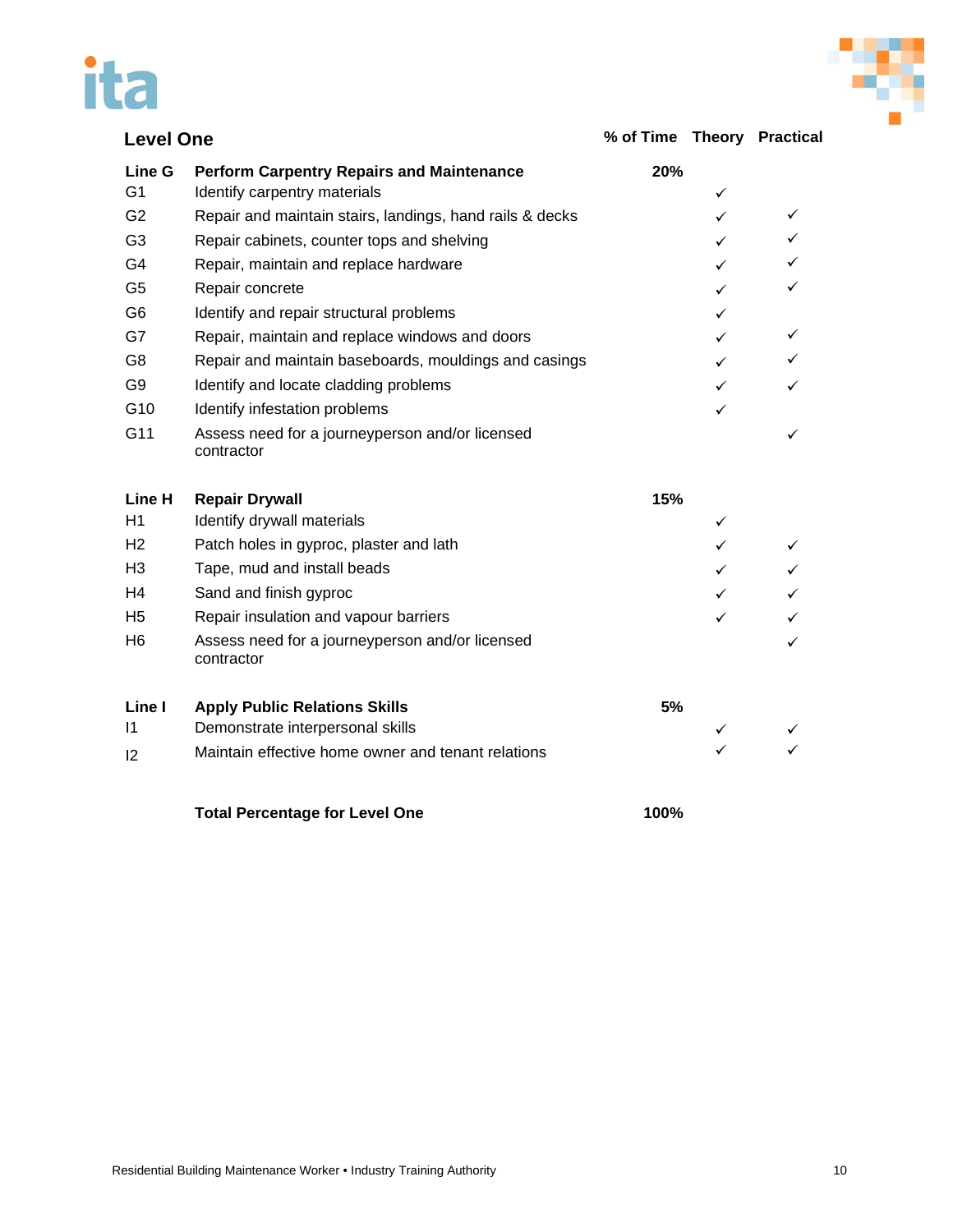

### <span id="page-16-0"></span>**SUGGESTED SCHEDULE OF TIME ALLOTMENT FOR LEVEL 2**

| <b>Level Two</b> |                                                            | % of Time Theory Practical |   |              |
|------------------|------------------------------------------------------------|----------------------------|---|--------------|
| Line B           | <b>Use Safe Work Practices</b>                             | 5%                         |   |              |
| B <sub>5</sub>   | Use and maintain personal safety equipment                 |                            | ✓ | ✓            |
| B <sub>6</sub>   | Use and maintain ladders, scaffolding and platforms        |                            | ✓ | $\checkmark$ |
| B <sub>8</sub>   | Identify lock out procedures                               |                            | ✓ | ✓            |
| <b>Line D</b>    | <b>Use and Maintain Tools</b>                              | 5%                         |   |              |
| D1               | Use and maintain hand tools                                |                            |   | ✓            |
| D5               | Use measuring and testing devices                          |                            |   | ✓            |
| Line E           | <b>Describe Building Structure and Design</b>              | 15%                        |   |              |
| E <sub>1</sub>   | Apply Federal, Provincial and Local codes and by-laws      |                            | ✓ |              |
| E <sub>6</sub>   | Identify Fire and Life Safety Systems                      |                            |   |              |
| Line I           | <b>Apply Public Relations Skills</b>                       | 15%                        |   |              |
| 13               | Conduct home owner and tenant orientation and training     |                            | ✓ | ✓            |
| Line J           | <b>Repair and Maintain Plumbing</b>                        | 10%                        |   |              |
| J1               | Identify plumbing materials                                |                            | ✓ |              |
| J2               | Repair and maintain plumbing fixture components            |                            | ✓ | ✓            |
| J3               | Implement replacement of piping and hot water tanks*       |                            | ✓ | $\checkmark$ |
| J4               | Identify and locate plumbing problems                      |                            | ✓ |              |
| J5               | Assess need for a journeyperson and/or licensed contractor |                            |   | ✓            |
| Line K           | <b>Repair and Maintain Roofing</b>                         | 15%                        |   |              |
| K <sub>1</sub>   | Identify roofing materials                                 |                            | ✓ |              |
| K <sub>2</sub>   | Repair, maintain and replace gutters and downspouts        |                            | ✓ |              |
| K <sub>3</sub>   | Repair and replace flashings                               |                            | ✓ | ✓            |
| K4               | Repair and maintain shakes and shingles                    |                            |   |              |
| K <sub>5</sub>   | Repair and maintain panel roofing roof systems             |                            |   | ✓            |
| K <sub>6</sub>   | Apply roof patching materials                              |                            | ✓ | ✓            |
| K7               | Repair and maintain venting systems                        |                            | ✓ | ✓            |
| K <sub>8</sub>   | Repair roof decks and sheathing                            |                            | ✓ | ✓            |
| K9               | Identify roofing and weatherproofing problems              |                            |   |              |
| K10              | Assess need for a journeyperson and/or licensed contractor |                            |   | ✓            |
| Line L           | <b>Repair and Maintain Flooring</b>                        | 15%                        |   |              |

L1 Identify flooring materials and the state of the state of the state of the state of the state of the state of the state of the state of the state of the state of the state of the state of the state of the state of the s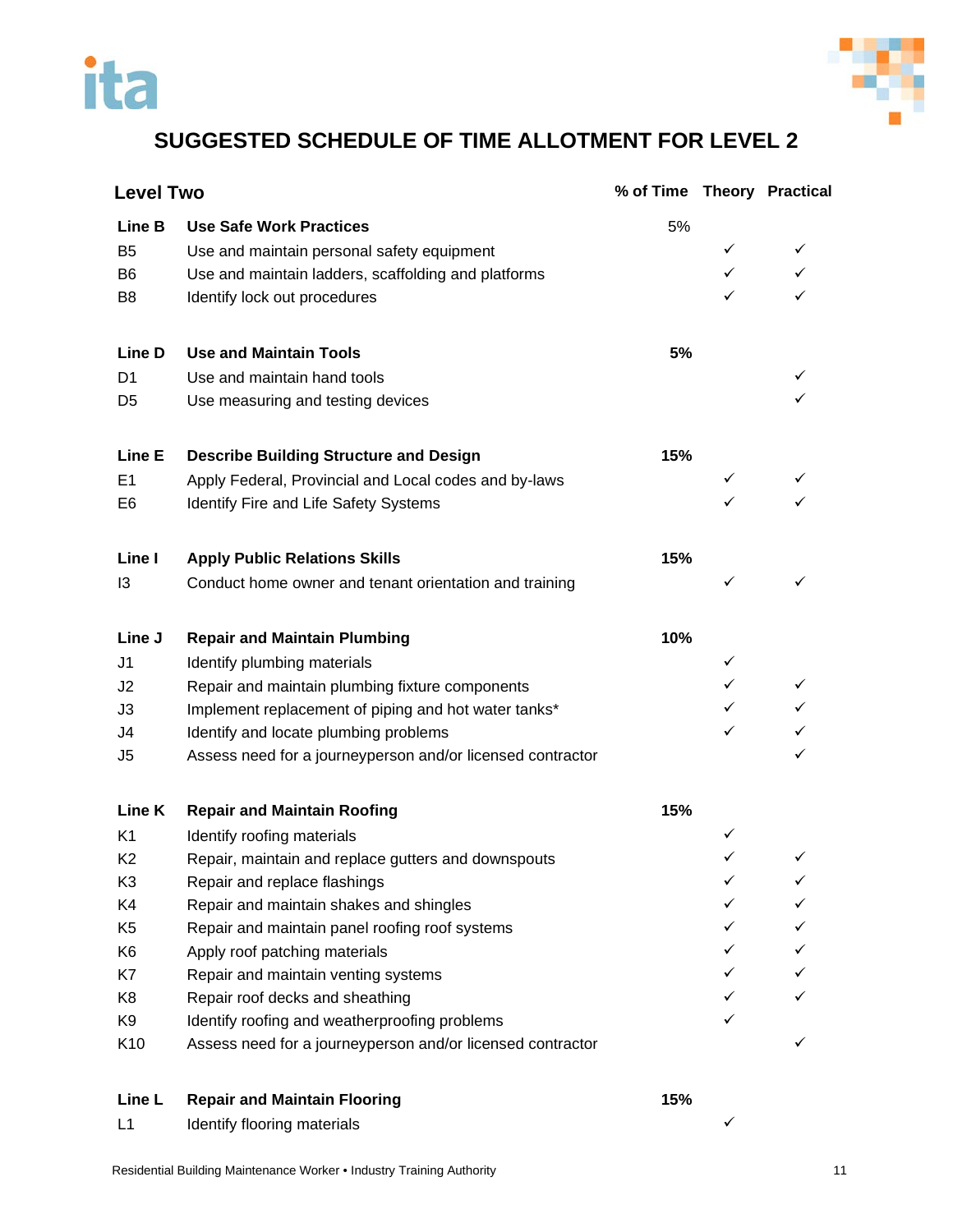# ita



| <b>Level Two</b> |                                                                      | % of Time Theory Practical |   |              |
|------------------|----------------------------------------------------------------------|----------------------------|---|--------------|
| L2               | Prepare substrate for flooring (lino, tile & carpet)                 |                            | ✓ | $\checkmark$ |
| L <sub>3</sub>   | Repair and replace ceramic tile                                      |                            | ✓ | ✓            |
| L4               | Repair, maintain & replace underlay, carpets, rolled goods<br>& tile |                            | ✓ | ✓            |
| L <sub>5</sub>   | Maintain hardwood flooring                                           |                            | ✓ | $\checkmark$ |
| L <sub>6</sub>   | Identify and locate flooring problems                                |                            | ✓ | $\checkmark$ |
| L7               | Repair and lay vinyl flooring                                        |                            | ✓ | ✓            |
| L <sub>8</sub>   | Assess the need for a journeyperson and/or licensed<br>contractor    |                            |   |              |
| <b>Line M</b>    | <b>Repair and Maintain Heating and Ventilation Systems</b>           | 15%                        |   |              |
| M1               | Identify heating system materials                                    |                            | ✓ |              |
| M <sub>2</sub>   | Implement replacement of thermostats*                                |                            | ✓ | $\checkmark$ |
| M <sub>3</sub>   | Implement replacement of baseboard heater thermostats*               |                            | ✓ | $\checkmark$ |
| M4               | Inspect and maintain chimneys                                        |                            | ✓ |              |
| M5               | Inspect and replace furnace belts, chains and filters                |                            | ✓ |              |
| <b>Line N</b>    | <b>Perform RBMW Administrative Duties</b>                            | 5%                         |   |              |
| N <sub>1</sub>   | Maintain records                                                     |                            | ✓ |              |
| N <sub>2</sub>   | Complete forms and permits                                           |                            |   |              |
| N <sub>3</sub>   | Procure materials                                                    |                            | ✓ |              |
|                  | <b>Total Percentage for Level Two</b>                                | 100%                       |   |              |

\* All work with an asterisk is required to be done by either a BCSA certified/licensed contractor or by an RBMW with an Electrical and/or Gas Endorsement.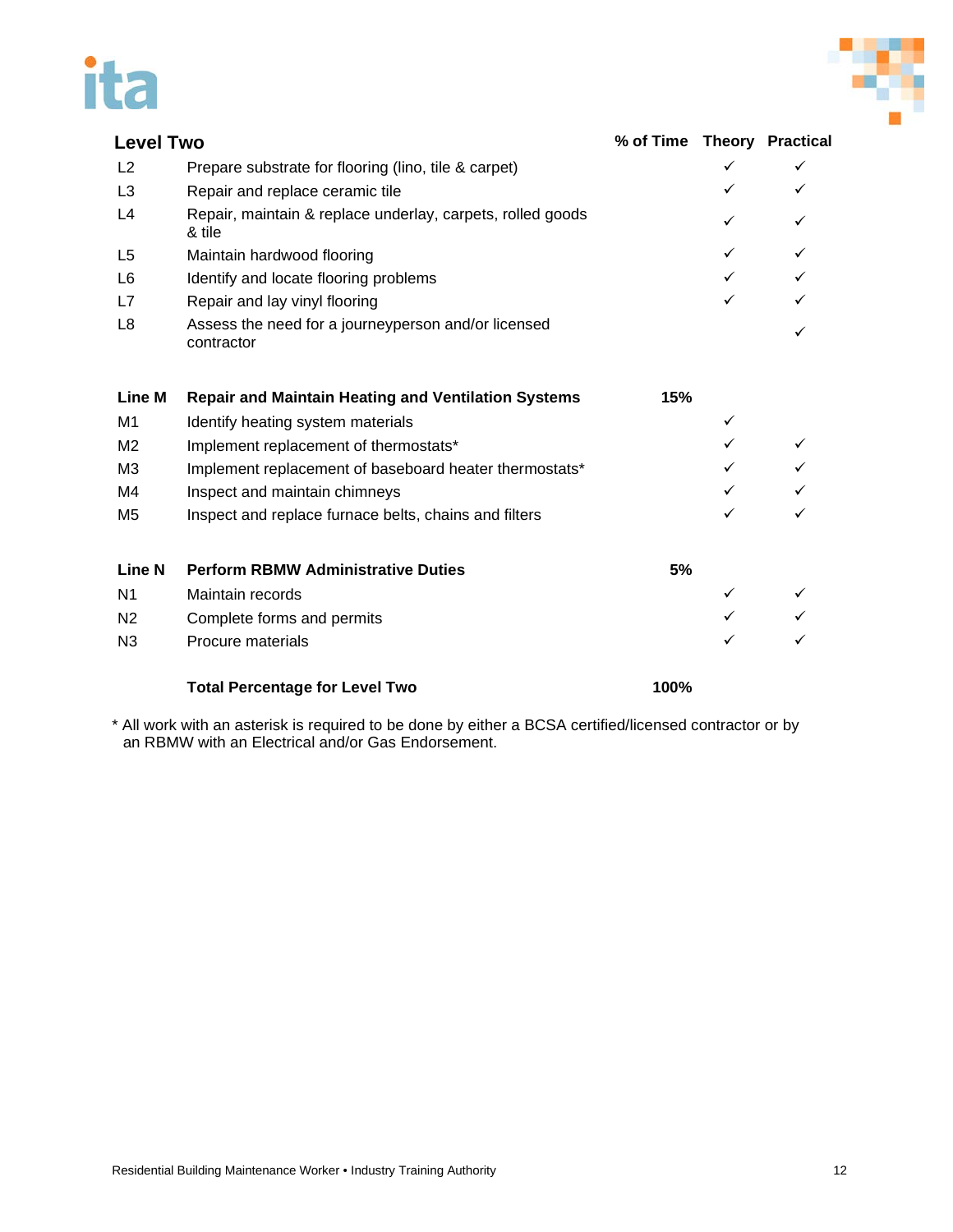



## <span id="page-18-0"></span>**SUGGESTED SCHEDULE OF TIME ALLOTMENT FOR LEVEL 3**

| <b>Level Three</b> |                                                                  | % of Time Theory Practical |              |              |
|--------------------|------------------------------------------------------------------|----------------------------|--------------|--------------|
| Line B             | <b>Use Safe Work Practices</b>                                   | 5%                         |              |              |
| B <sub>6</sub>     | Use and maintain ladders, scaffolding and platforms              |                            | ✓            | ✓            |
| B <sub>8</sub>     | Identify lock out procedures                                     |                            | ✓            | ✓            |
| Line C             | <b>Perform Trades Math and Financial Calculations</b>            | 5%                         |              |              |
| C <sub>4</sub>     | Perform estimating calculations for materials and services       |                            | ✓            | ✓            |
| C <sub>5</sub>     | Perform budget calculations                                      |                            | $\checkmark$ | $\checkmark$ |
| C <sub>6</sub>     | Prepare basic budget spreadsheets                                |                            | $\checkmark$ | ✓            |
| Line D             | <b>Use and Maintain Tools</b>                                    | 5%                         |              |              |
| D <sub>1</sub>     | Use and maintain hand tools                                      |                            |              | ✓            |
| D <sub>5</sub>     | Use measuring and testing devices                                |                            |              |              |
| D7                 | Use lifting and hoisting equipment                               |                            |              |              |
| D <sub>8</sub>     | Use a personal computer                                          |                            | $\checkmark$ | ✓            |
| Line E             | <b>Describe Building Structure and Design</b>                    | 10%                        |              |              |
| E1                 | Apply Federal, Provincial and local codes and by-laws            |                            | ✓            | ✓            |
| E6                 | Identify Fire and Life Safety Systems                            |                            | ✓            |              |
| Line I             | <b>Apply Public Relations Skills</b>                             | 10%                        |              |              |
| 12                 | Maintain effective home owner and tenant relations               |                            | ✓            |              |
| 13                 | Conduct home owner and tenant orientations and training          |                            | $\checkmark$ | $\checkmark$ |
| 14                 | Liaise with regulatory officials and inspectors                  |                            | ✓            | ✓            |
| <b>Line M</b>      | <b>Repair and Maintain Heating and Ventilation Systems</b>       | 15%                        |              |              |
| M <sub>6</sub>     | Describe heat recovery ventilation systems                       |                            | ✓            |              |
| M7                 | Describe basic refrigeration and boiler theory                   |                            | ✓            |              |
| M8                 | Identify and locate heating problems                             |                            | ✓            |              |
| M <sub>9</sub>     | Identify and test for ventilation problems                       |                            |              |              |
| M10                | Perform minor repairs and implements maintenance of<br>furnaces* |                            | ✓            |              |
| M11                | Assess need for a journeyperson and/or licensed contractor       |                            |              |              |
| <b>Line N</b>      | <b>Perform RBMW Administrative Duties</b>                        | 10%                        |              |              |
| N <sub>4</sub>     | Schedule work, including sub-contractors                         |                            | ✓            |              |
| N <sub>5</sub>     | Estimate costs, including sub-contractor prices                  |                            |              |              |
| N <sub>6</sub>     | Perform maintenance planning                                     |                            |              |              |
| N7                 | Assess the Retrofitting of Buildings for Accessibility           |                            | ✓            |              |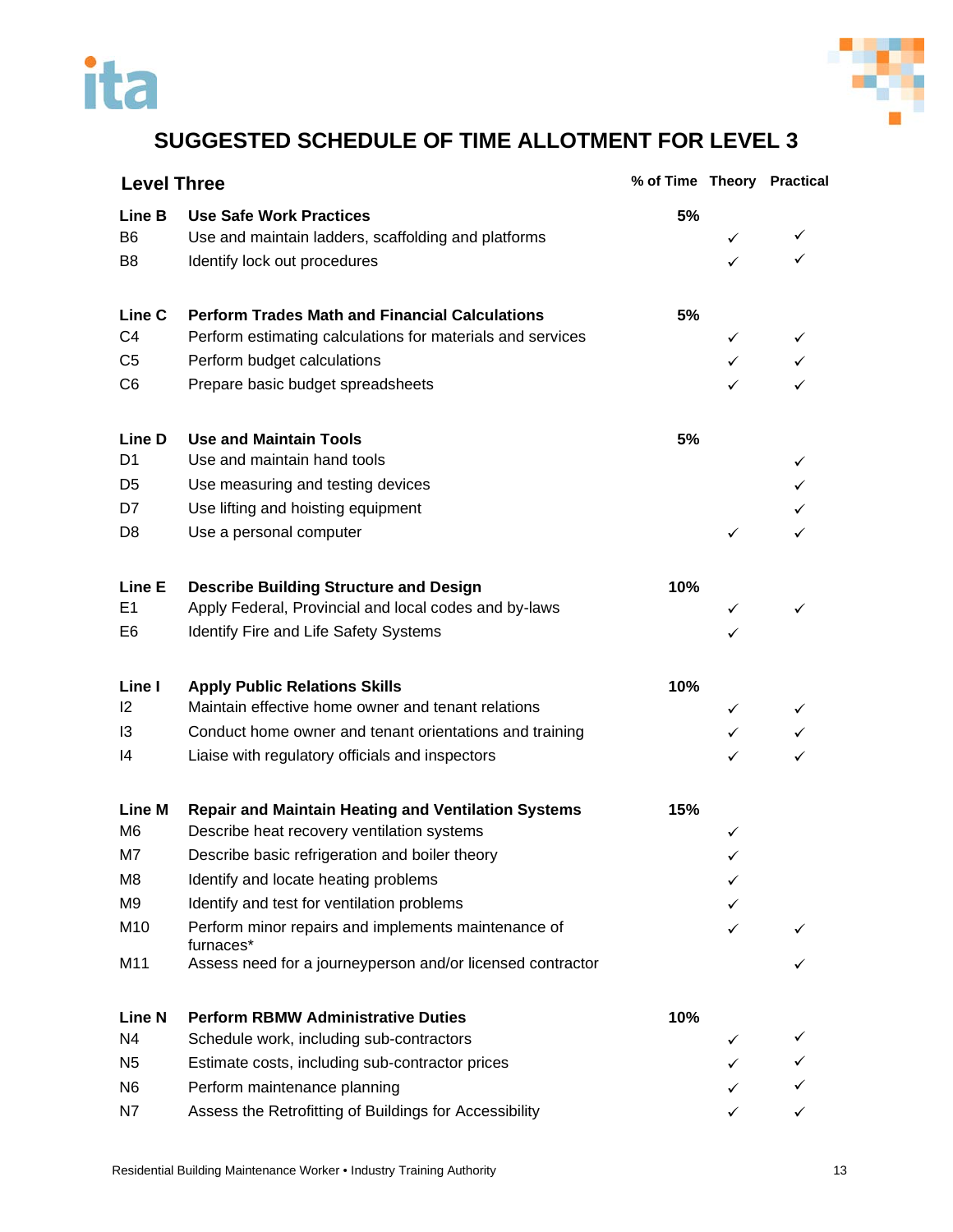



**Level Three % of Time Theory Practical**

| Line O         | <b>Describe Basic Building Sciences</b>                           | 10%  |   |  |
|----------------|-------------------------------------------------------------------|------|---|--|
| O <sub>1</sub> | Describe the forces acting on a building                          |      |   |  |
| O <sub>2</sub> | Describe heat and sound transfer principles                       |      |   |  |
| O <sub>3</sub> | Describe air, moisture movement in a building                     |      |   |  |
| Line P         | <b>Repair and Maintain Electrical</b>                             | 15%  |   |  |
| P <sub>1</sub> | Identify electrical materials                                     |      |   |  |
| P <sub>2</sub> | Replace and relocate existing receptacles and switches*           |      |   |  |
| P3             | Test for household appliance problems                             |      |   |  |
| P <sub>4</sub> | Test for electrical problems                                      |      | ✓ |  |
| P <sub>5</sub> | Assess the need for a journeyperson and/or licensed<br>contractor |      |   |  |
| Line Q         | <b>Apply Paint and Wall Coverings</b>                             | 15%  |   |  |
| Q1             | Identify painting materials                                       |      |   |  |
| Q2             | Prepare surfaces for paint and stain                              |      |   |  |
| Q <sub>3</sub> | Prime, paint and stain surfaces                                   |      |   |  |
| Q4             | Apply wall covering                                               |      |   |  |
| Q <sub>5</sub> | Assess need for a journeyperson and/or licensed contractor        |      |   |  |
|                | <b>Total Percentage for Level Three</b>                           | 100% |   |  |

\* All work with an asterisk is required to be done by either a BCSA certified/licensed contractor or by an RBMW with an Electrical and/or Gas Endorsement.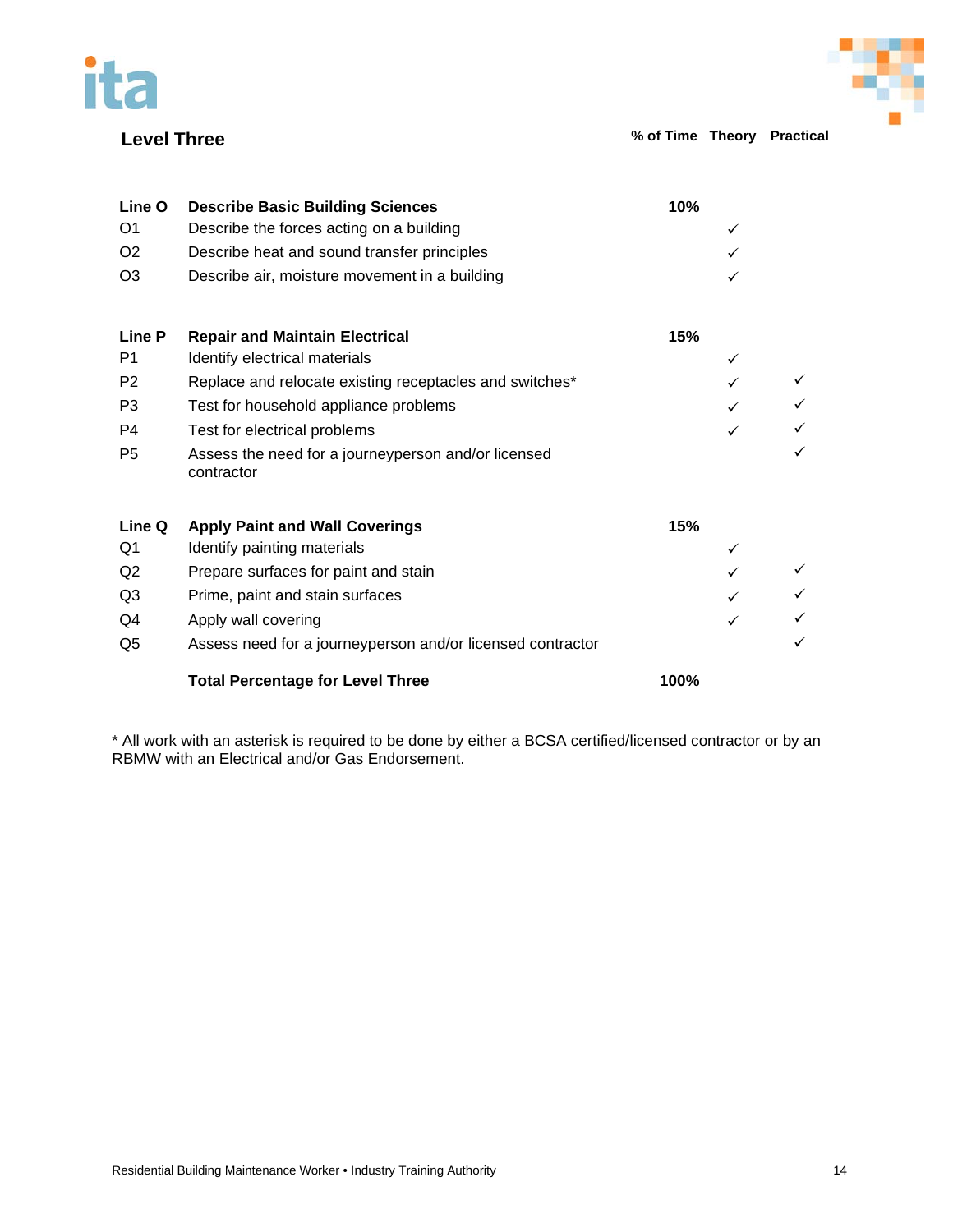



## <span id="page-20-0"></span>**PROGRAM OUTLINE FOR LEVEL 1**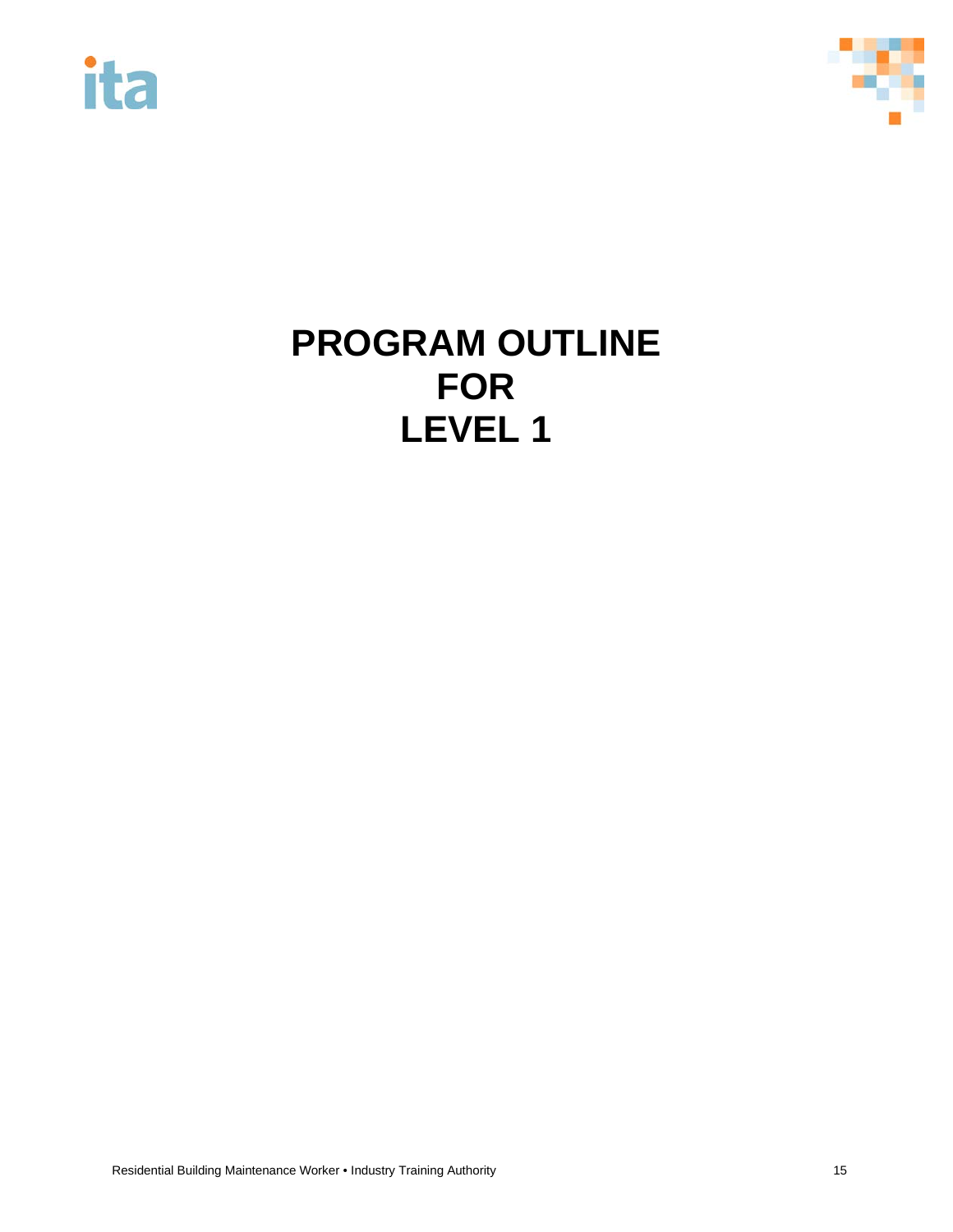

#### **BC Safety Authority Requirements for Regulated Gas and Electrical Work**

In British Columbia, all gas and electrical contractors doing regulated work are required, under the *Safety Standards Act*, to hold a valid license issued by the BC Safety Authority. The license ensures the contractor and the people employed by the contractor are qualified and can perform the work safely. Licenses must be renewed annually and require certain qualifications are met, including a \$10,000 surety bond.

#### *Impacts for the Residential Building Maintenance Worker Apprentice*

Remediation and maintenance in residential construction electrical and gas installations and renovations can pose some of the most serious safety risks in the home. "Do-it-yourself" might make sense for the RBMW apprentice, but when it comes to doing electrical or gas work, you must rely on the experts and hire licensed contractors. The RBMW program and training does not extend to these areas of technical training and/or certification. For the RBMW apprentice you need to be aware of both the legal requirements and benefits of hiring a licensed contractor to do the work.

#### *Laws and regulations*

Every province and municipality has its own set of laws and regulations that must be followed. A licensed contractor works with these every day, and knows what work is regulated, and requires permits and inspections. Doing regulated electrical and gas work without a permit is illegal, and may jeopardize the property owners insurance, the value of the residence, and the resident's safety.

#### *Quality and qualifications*

In order to be licensed, a contractor must have the training, expertise and experience required to do the job well, safely and to code. While a license doesn't guarantee quality, it provides you with some assurance that the contractor has adequate knowledge and experience in his or her field. Before issuing a license, the provincial licensing agency or board will verify the contractor's background and be satisfied that the person is qualified to hold such a license.

For additional information and up to date requirements RBMW need to check with the BC Safety Authority by calling: 1-866-566-SAFE, or visiting the BC Safety Authority website: *[www.safetyauthority.ca](http://www.safetyauthority.ca/)*

**Delaying a RBMW project to make sure it is done correctly and to Code is worth the wait.**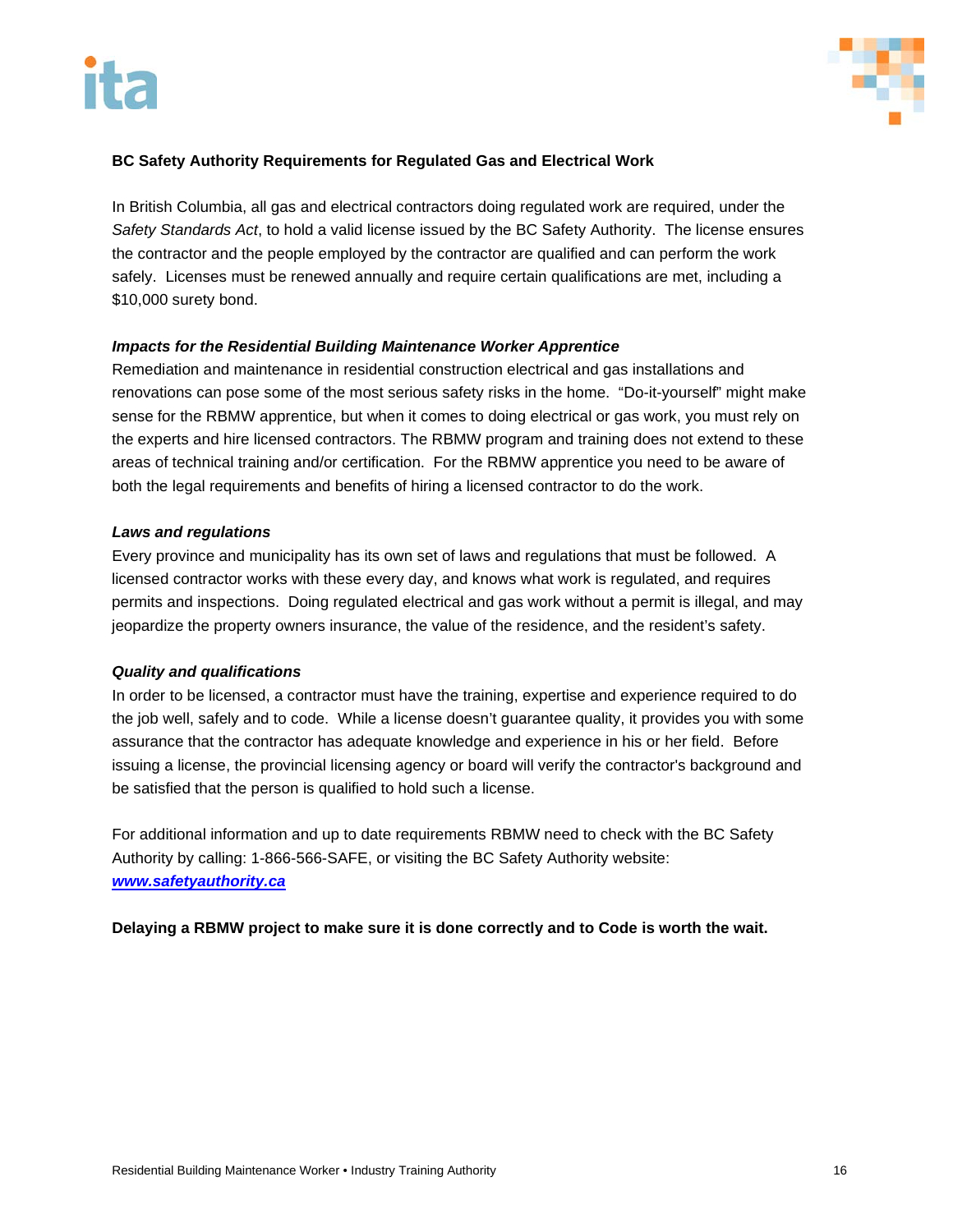



#### **LINE A DESCRIBE BUILDING MAINTENANCE WORK**

#### **Competency: A1 Describe Types of Buildings**

#### **Learning Objectives:**

After completion of the competency the apprentice will be able to identify the different types of buildings that a Residential Building Maintenance Worker may be required to complete maintenance activities.

#### **LEARNING TASKS CONTENT**

- 1 Identify Building Types **•** Description
	- **Types**

#### **Achievement Criteria:**

The trainee will successfully complete a theory assessment identifying building types commonly maintained by a RBMW, with a minimum score of 70%.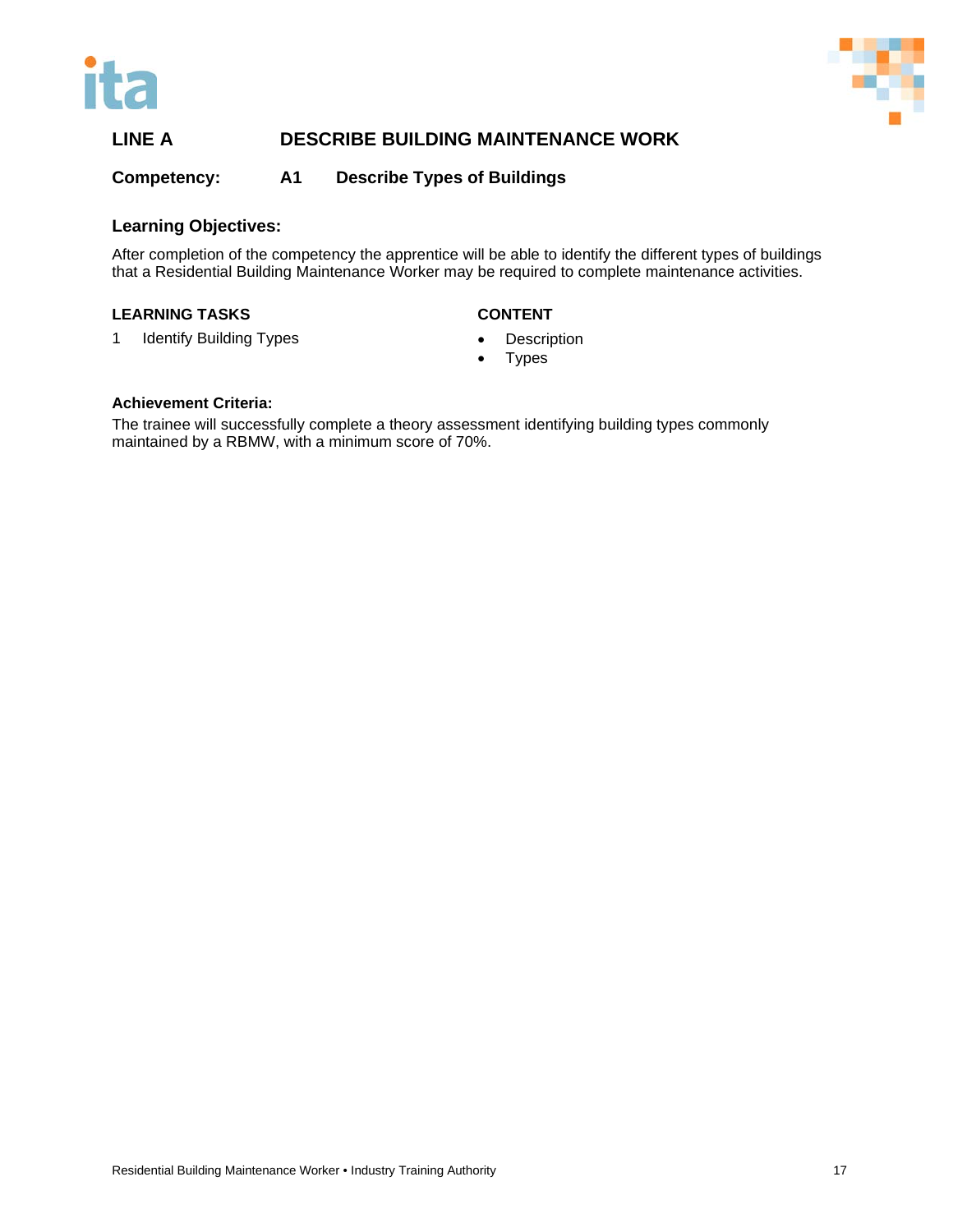



#### **LINE A DESCRIBE BUILDING MAINTENANCE WORK**

#### **Competency: A2 Describe Building Maintenance Industry**

#### **Learning Objectives:**

After completion of the competency the apprentice will describe the Residential Building Maintenance Industry its related trades and occupations.

#### **LEARNING TASKS CONTENT**

1 Identify related trades and occupations • Related trades and occupations

#### **Achievement Criteria:**

The trainee shall successfully complete a written examination identifying related trades within the Building Maintenance Industry, with a minimum score of 70%.

Note: In British Columbia, all gas and electrical contractors doing regulated work are required, under the *Safety Standards Act*, to hold a valid license issued by the BC Safety Authority. The license ensures the contractor and the people employed by the contractor are qualified and can perform the work safely. Licenses must be renewed annually and require certain qualifications are met, including a \$10,000 surety bond. The RBMW program and training does not extend to these areas of technical training and/or certification.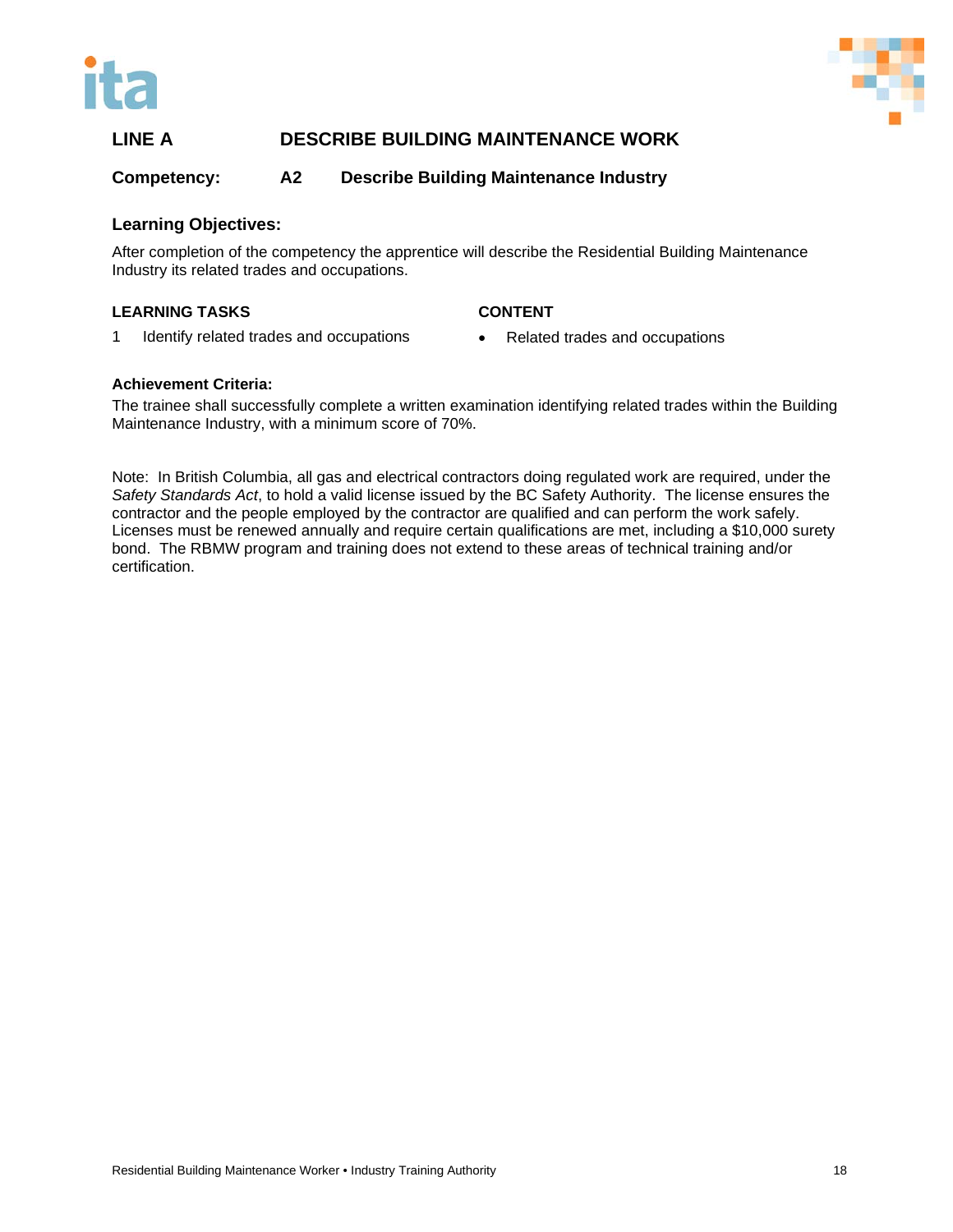



#### **Line A DESCRIBE BUILDING MAINTENANCE WORK**

#### **Competency: A3 Describe Building Maintenance Work**

#### **Learning Objectives:**

After completion of the competency the apprentice will be able to identify work done by a Residential Building Maintenance Worker.

#### **LEARNING TASKS CONTENT**

- 1 Identify Building Maintenance Tasks Tasks
	-

#### **Achievement Criteria:**

The trainee will successfully complete a written multiple-choice examination identifying tasks of a RBMW with a minimum score of 70%.

Note: In British Columbia, all gas and electrical contractors doing regulated work are required, under the *Safety Standards Act*, to hold a valid license issued by the BC Safety Authority. The license ensures the contractor and the people employed by the contractor are qualified and can perform the work safely. Licenses must be renewed annually and require certain qualifications are met, including a \$10,000 surety bond. The RBMW program and training does not extend to these areas of technical training and/or certification.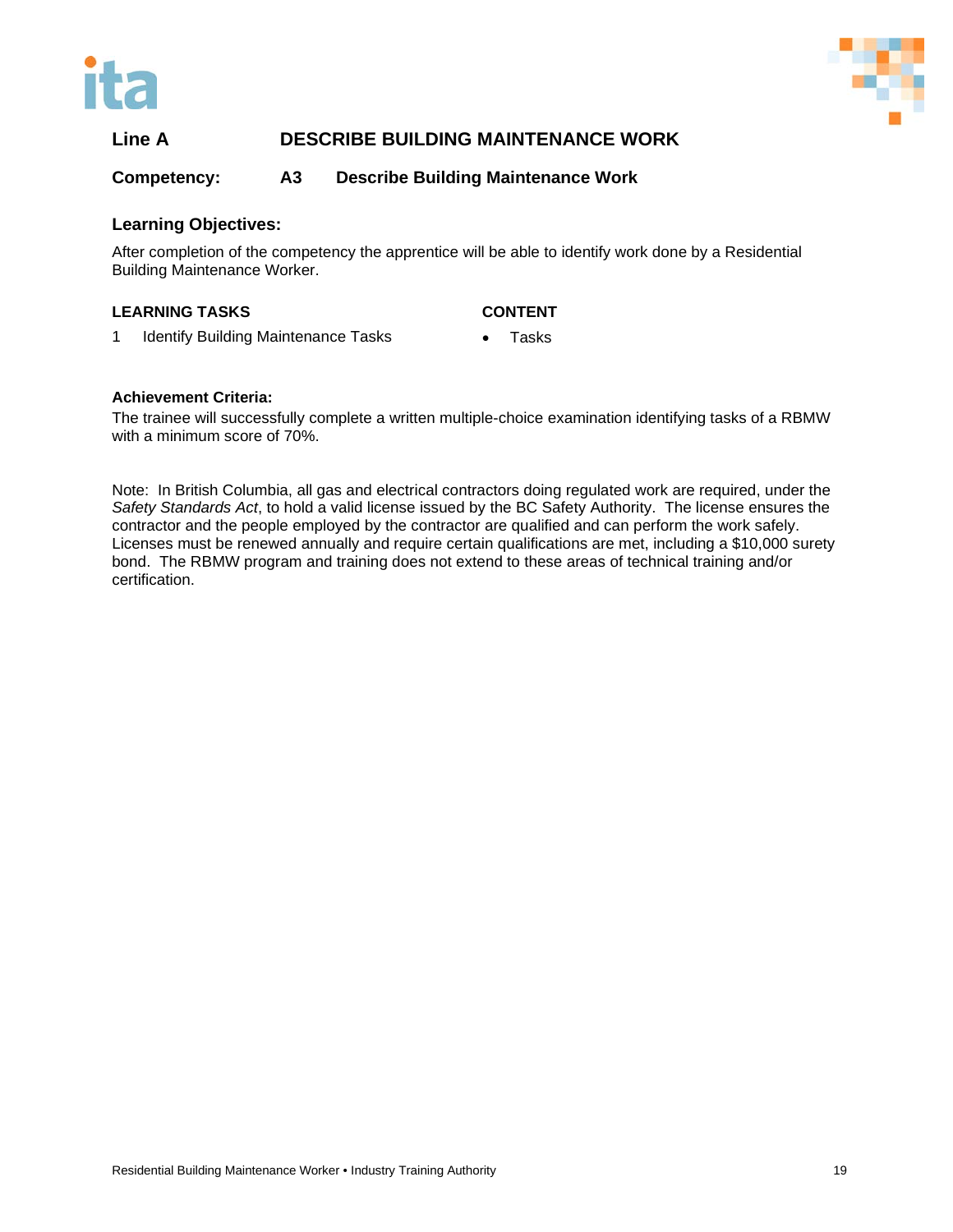



#### **LINE A DESCRIBE BUILDING MAINTENANCE WORK**

**Competency: A4 Use Basic Trade Terminology**

#### **Learning Objectives:**

After completion of the competency the apprentice will be able to use basic Residential Building Maintenance Worker trade terminology.

#### **LEARNING TASKS**

#### **CONTENT**

- 1. Use basic trade terminology for various trades and for fire safety
- Fire safety terminology
- Building trades terminology

#### **Achievement Criteria:**

The trainee will successfully complete a written examination identifying basic RBMW terminology with a minimum score of 70%.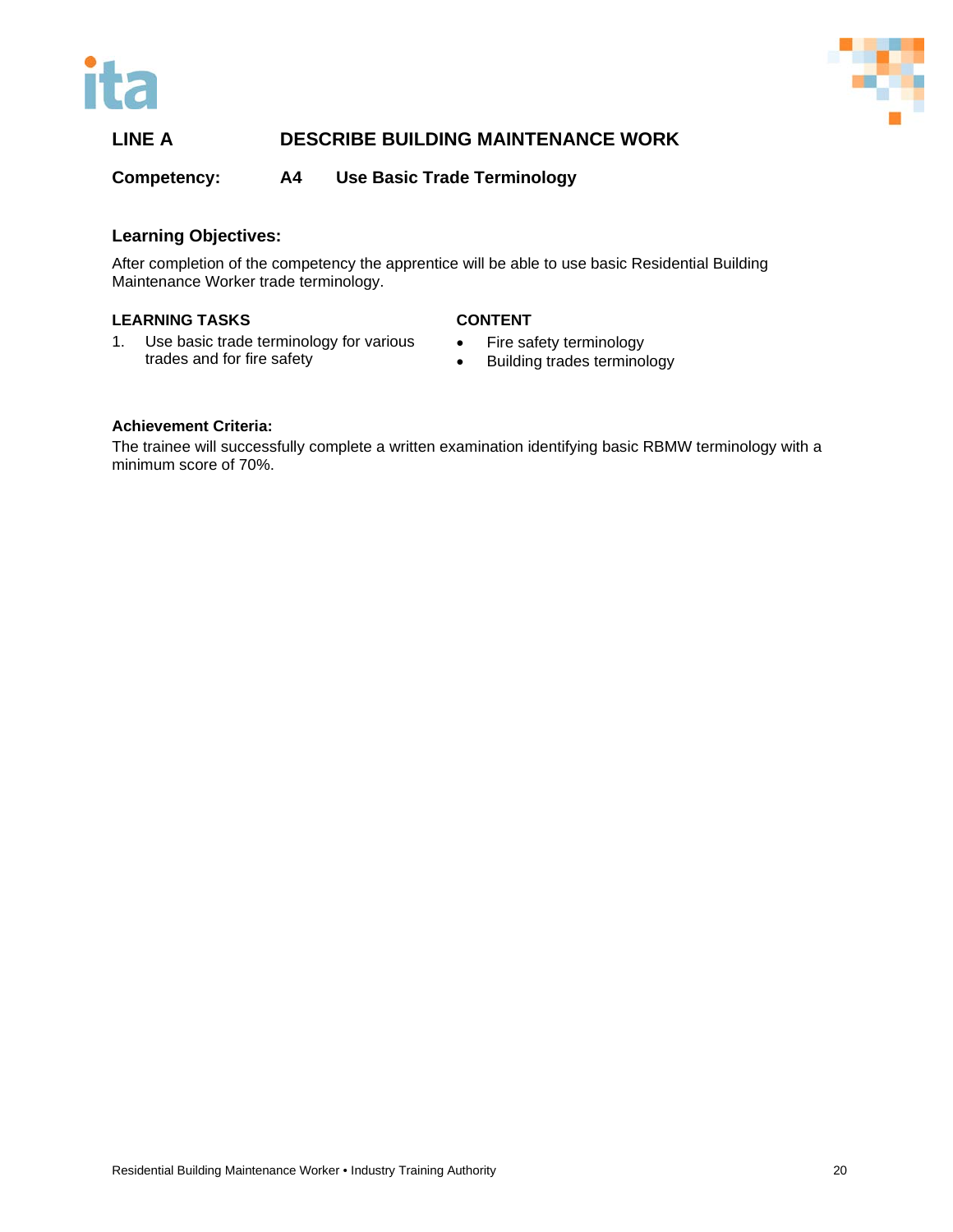



#### <span id="page-26-0"></span>**Competency: B1 Obtain Level 1 First Aid Certification & Transport Endorsement**

#### **Learning Objectives:**

After completion of the competency the apprentice will obtain a Level One Occupational First Aid Certificate with Transport Endorsement**.** 

(This objective must suit the requirements of RBMW's at work in remote areas where transportation to a hospital is difficult to obtain, and the distance to a hospital can be a matter of flight hours as opposed to vehicle transport time.)

#### **LEARNING TASKS**

#### **CONTENT**

- 1. Obtain Level One Occupational First Aid Certificate.
- WCB requirements
- Renewal timelines
- 2. Obtain transportation endorsement
- Required if more than 20 minutes surface travel from a hospital

#### **Achievement Criteria:**

The trainee will complete requirements for third party certification provided by a recognized and BC accredited trainer and will obtain Level One Occupational First Aid Certification with Transport endorsement.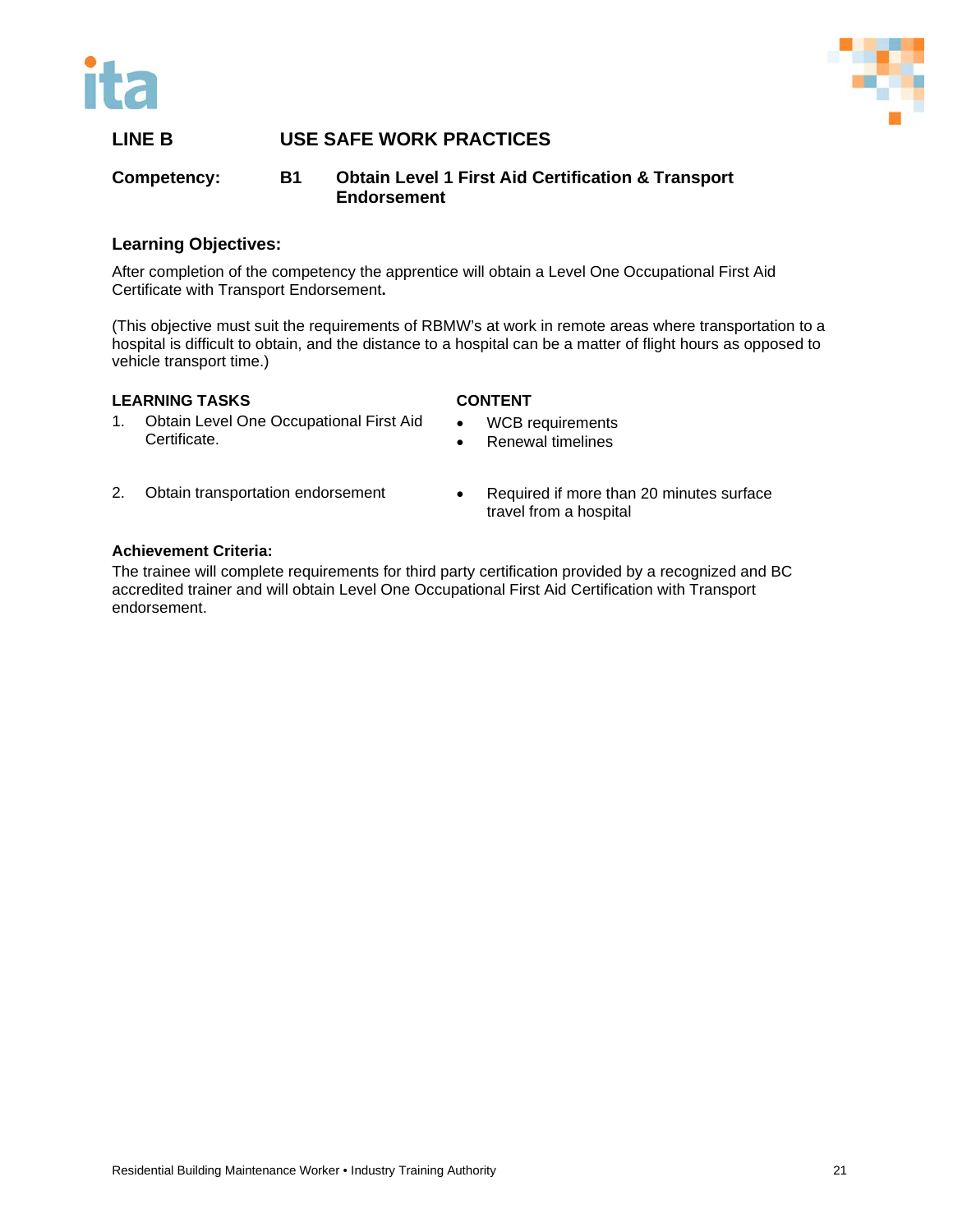



**Competency: B2 Obtain WHMIS Certification**

#### **Learning Objectives:**

Apprentices will obtain WHMIS Certification.

#### **LEARNING TASKS**

- 1. Recognize and describe the dangers associated with common hazardous materials.
- 2. Identify the symbols used to identify hazardous materials.
- 3. Identify harmful substances
- 4. Identify environmental health hazards and describe WCB regulations and controls that apply
- **CONTENT**
- Effects of toxins and dust
- Inhalants
- Skin absorption
- Ingestion
- WHMIS
- Controlled products
- Material Safety Data Sheets (MSDS)
- Worker education and training programs
- Precautions
- Storage
- Air contamination
- Fumes, vapours and mists

#### **Achievement Criteria:**

The trainee will complete requirements for third party certification provided by a recognized and BC accredited trainer and will obtain WHMIS certification.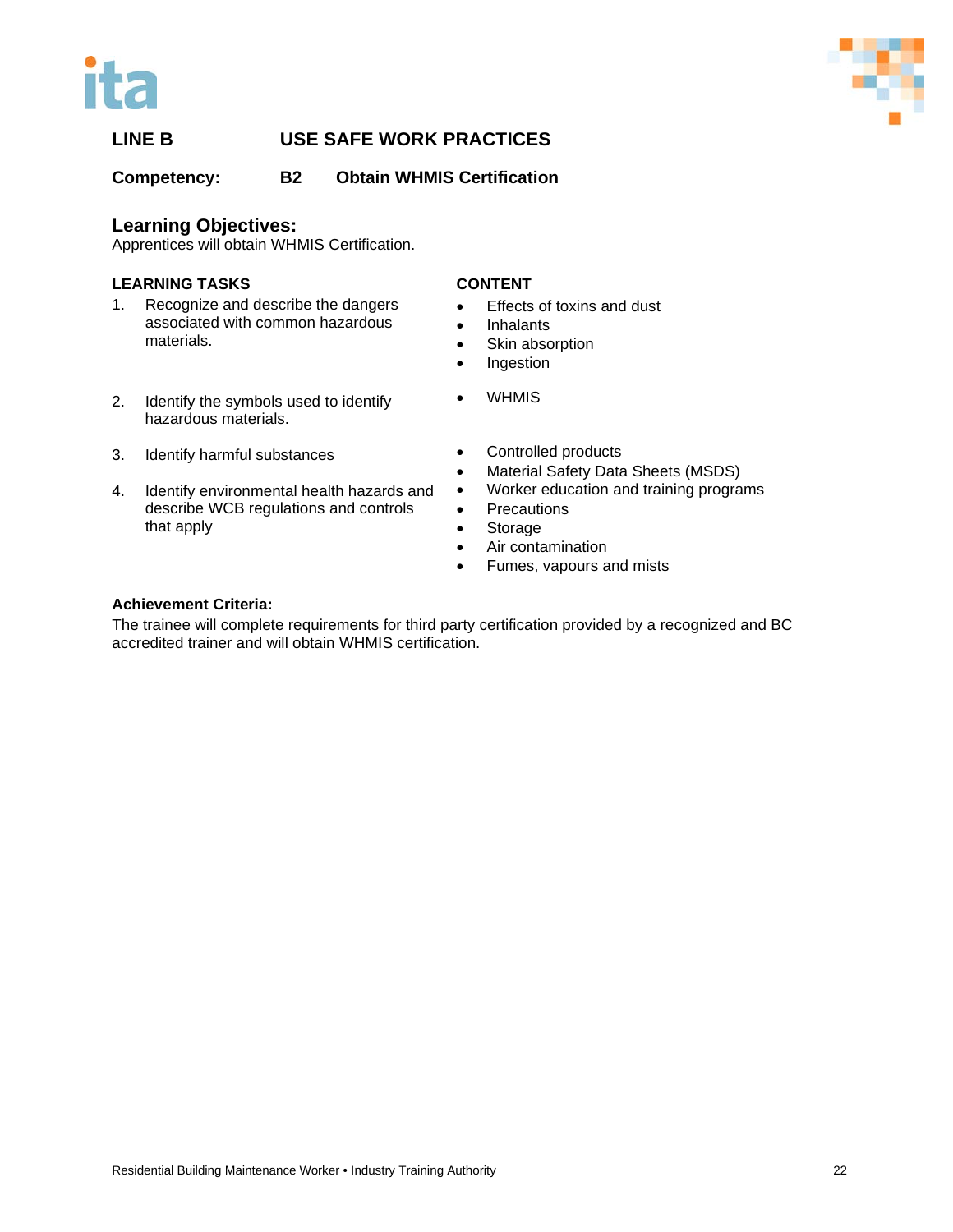



**Competency: B3 Identify WCB Safety Regulations**

#### **Learning Objectives:**

After completion of the competency the apprentice will be able to:

- identify WCB Safety Regulations as they pertain to the Building Maintenance occupation
- fill out injury reports
- identify legal aspects & penalties affecting employers and employees.

#### **LEARNING TASKS**

#### **CONTENT**

- 1. Describe the various sections of the WCB Occupational Health and Safety Regulations as they pertain to the Building Maintenance Occupation
- 2. Describe safety rules for conduct, legal responsibility affecting yourself and assessments and penalties for employers
- Purpose and role of WCB
- **Inspections**
- Safety programs
- Injury reports
- Personal safety rules
- Responsibility affecting you and others
- WCB assessment and penalty costs affecting employers
- 3. Have knowledge of WCB regulations
- Safety Issues

#### **Achievement Criteria:**

After completion of the competency the apprentice shall complete a written assessment on sections of the WCB Occupational Health and Safety Regulations pertaining to the RBMW occupation, and correctly fill in an emergency report form, with a minimum score of 70%.

The apprentice will also verbally identify legal aspects and penalties affecting employers and employees and relate them to a work place situation to the satisfaction of the instructor.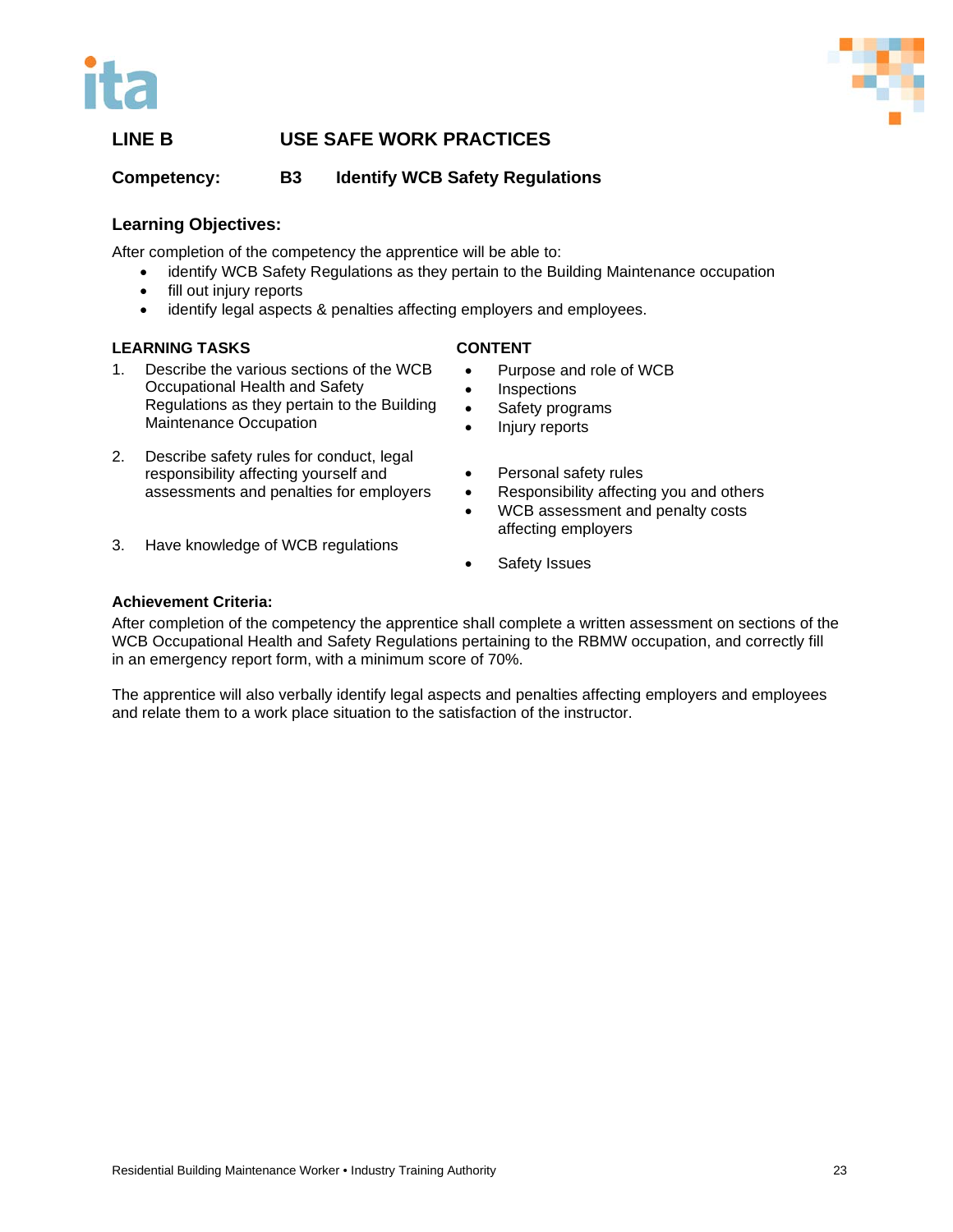

#### **Competency: B4 Practice Fire Safety**

#### **Learning Objectives:**

After completion of the competency the apprentice will be able to:

- identify the aspects of fire and safety control
- distinguish between the type of fire and type of extinguisher required
- identify the locations of and requirements for smoke and carbon monoxide detectors
- describe the use of fire drills and escape routes

#### **LEARNING TASKS**

1. Identify types of fires

#### **CONTENT**

- Class A
- Class B
- Class C
- Class D
- 2. Identify Class A, B, C and D fires and state the type of extinguisher used to put out each fire
- 3. Identify and describe the use of fire extinguishers
- 4. Describe the location and inspection of smoke and carbon monoxide detectors
- 5. Describe the use of fire drills and set up fire escape routes
- First aid fire fighting
- Classes of fire
- Types of extinguishers
- Class A fire (wood, paper)
- Class B fire (gas, oil, etc)
- Class C fire (electrical)
- Class D fire (metals)
- Water Foam
- All purpose chemical powder
- Soda acid
- Foam
- Change batteries
- Test detectors
- Discuss with home owners

#### **Achievement Criteria:**

The apprentice shall complete a written assessment, identifying correctly: fires; types of extinguishers; which extinguisher to use with a particular type of fire; smoke and carbon dioxide detector parameters; and use of fire drills and escape routes with a minimum score of 70%.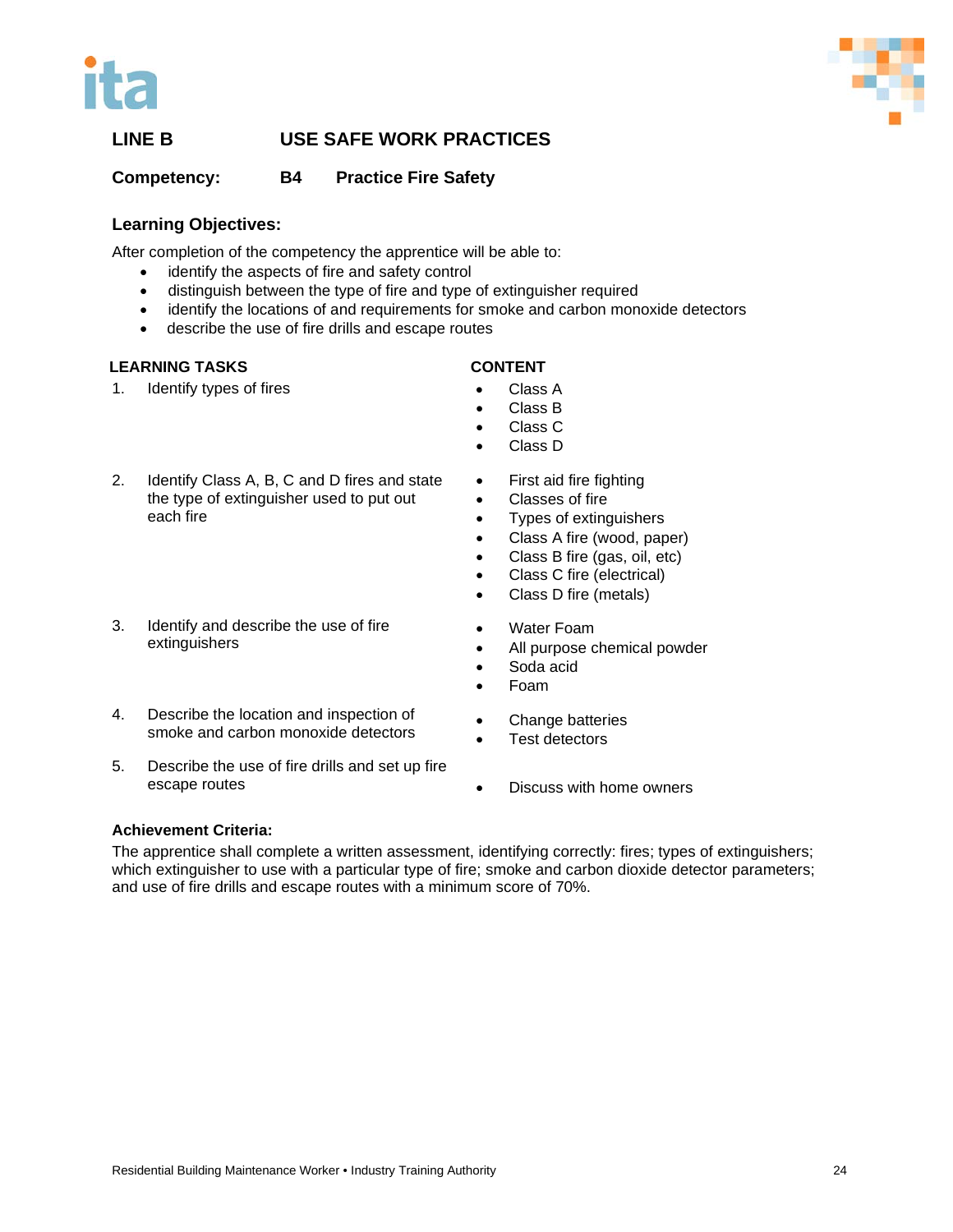



**Competency: B5 Use and Maintain Personal Safety Equipment**

#### **Learning Objectives:**

After completion of the competency the apprentice will be able to:

- identify and assemble the proper safety equipment and clothing needed and then store such equipment properly.
- use personal safety gear and equipment, fall restraint equipment, and clothing required for adverse conditions.

#### **LEARNING TASKS**

1. Describe personal safety equipment

#### **CONTENT**

- Safety footwear
- Eye and ear protection
- Head protection
- Respiratory protection
- 2. Demonstrate the use of personal safety equipment
- 3. Describe the use of fall restraint equipment
- 4. Describe safety gear, clothing and precautions for various weather conditions
- Safety procedures while using various types of equipment
- Harnesses
- **Life lines**
- Toe boards
- Safety procedures while working under adverse weather conditions
- Rainy weather
- Windy weather
- Cold or hot temperatures
- Care of clothing and gear

#### **Achievement Criteria:**

The apprentice shall successfully complete a written and practical assessment on safety equipment, identifying what is needed, its use, and what equipment would be used in various given workplace situations and weather conditions with a minimum score of 70%.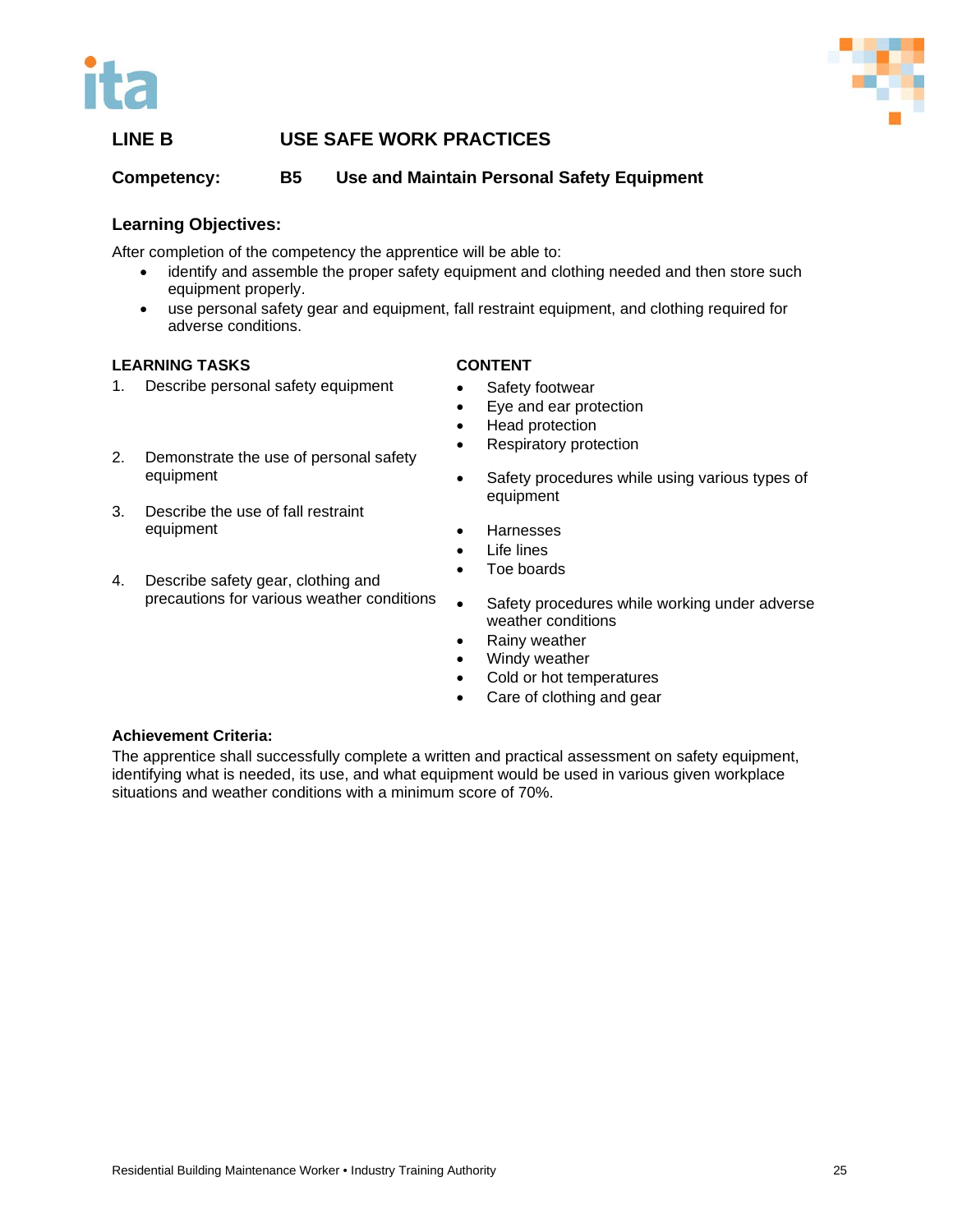



#### **Competency: B6 Use and Maintain Ladders, Scaffolding and Platforms**

#### **Learning Objectives:**

After completion of the competency the apprentice will be able to demonstrate the proper use of step ladders, extension ladders, scaffolding, and platforms in a workplace setting as well as identify related WCB Regulations.

#### **LEARNING TASKS**

extension ladders

#### **CONTENT**

- Safe handling and use of step ladders
	- Safe handling and use of extension ladders
- 2. Carry, set up and use step and extension ladders

1. Describe WCB regulations for step and

- 3. Set up and use scaffolding & platforms
- WCB regulations
- Types, uses and erection

#### **Achievement Criteria:**

The apprentice shall successfully complete a written assessment on the handling and use of stepladders, extension ladders, scaffolds and platforms; and describe related WCB regulations with a minimum score of 70%. The apprentice will also successfully demonstrate the set up of ladders, scaffolds and platforms to the satisfaction of the instructor.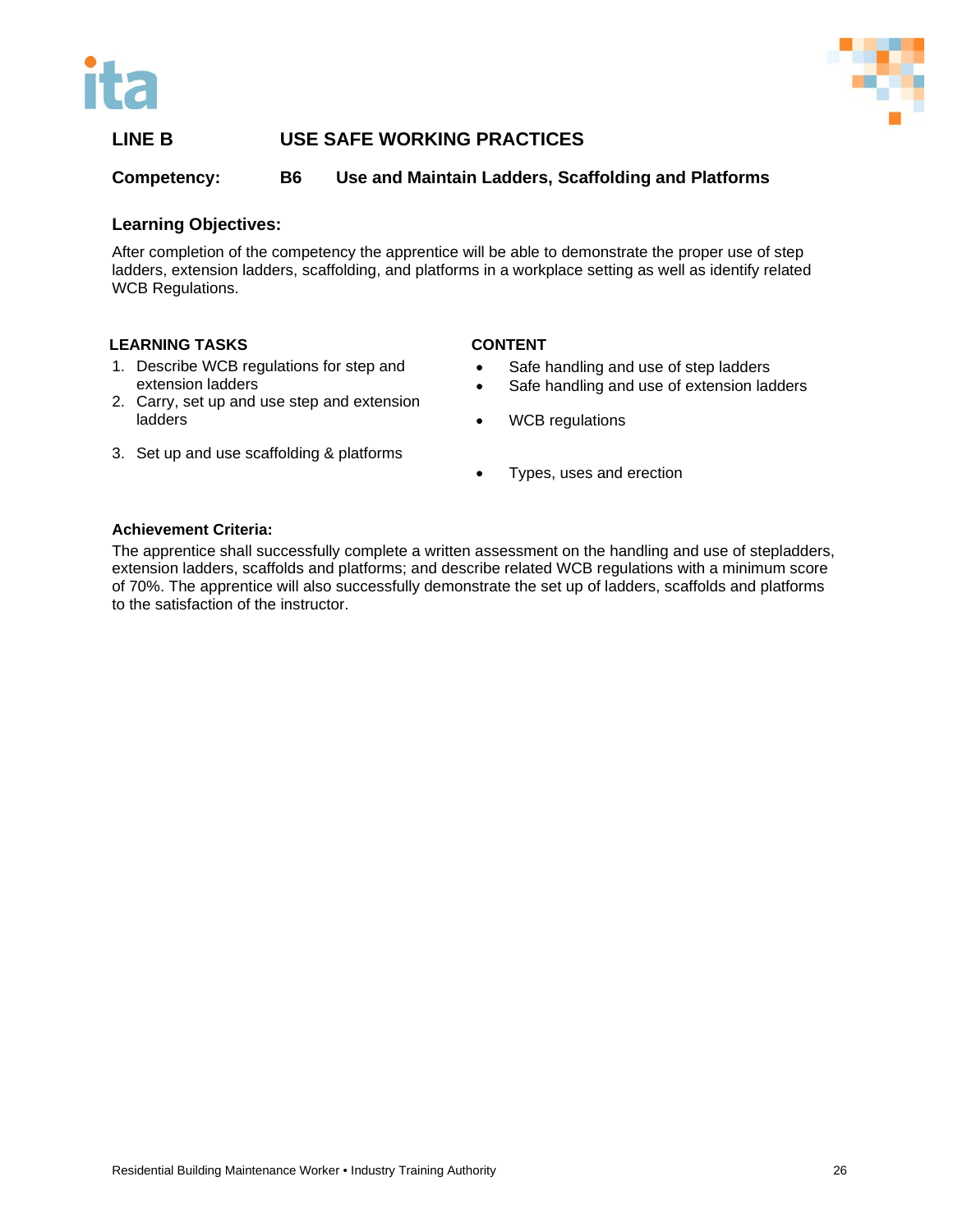



**Competency: B7 Safely Enter Confined Spaces and Use Air Packs**

#### **Learning Objectives:**

After completion of the competency the apprentice will successfully obtain a certificate for the use of air packs during confined space entry and verbally describe the skills required by a safety person.

#### **LEARNING TASKS**

1. Identify and demonstrate entering confined spaces

#### **CONTENT**

• Scott pack

- Water storage tanks, sewage/septic tanks
- Crawl and attic spaces
- 2. Demonstrate the use of air packs
- 3. Demonstrate the use of a safety person for emergency removal
- Respiratory masks
- Skills required by a safety person

#### **Achievement Criteria:**

The trainee will complete requirements for third party certification provided by a recognized and BC accredited trainer.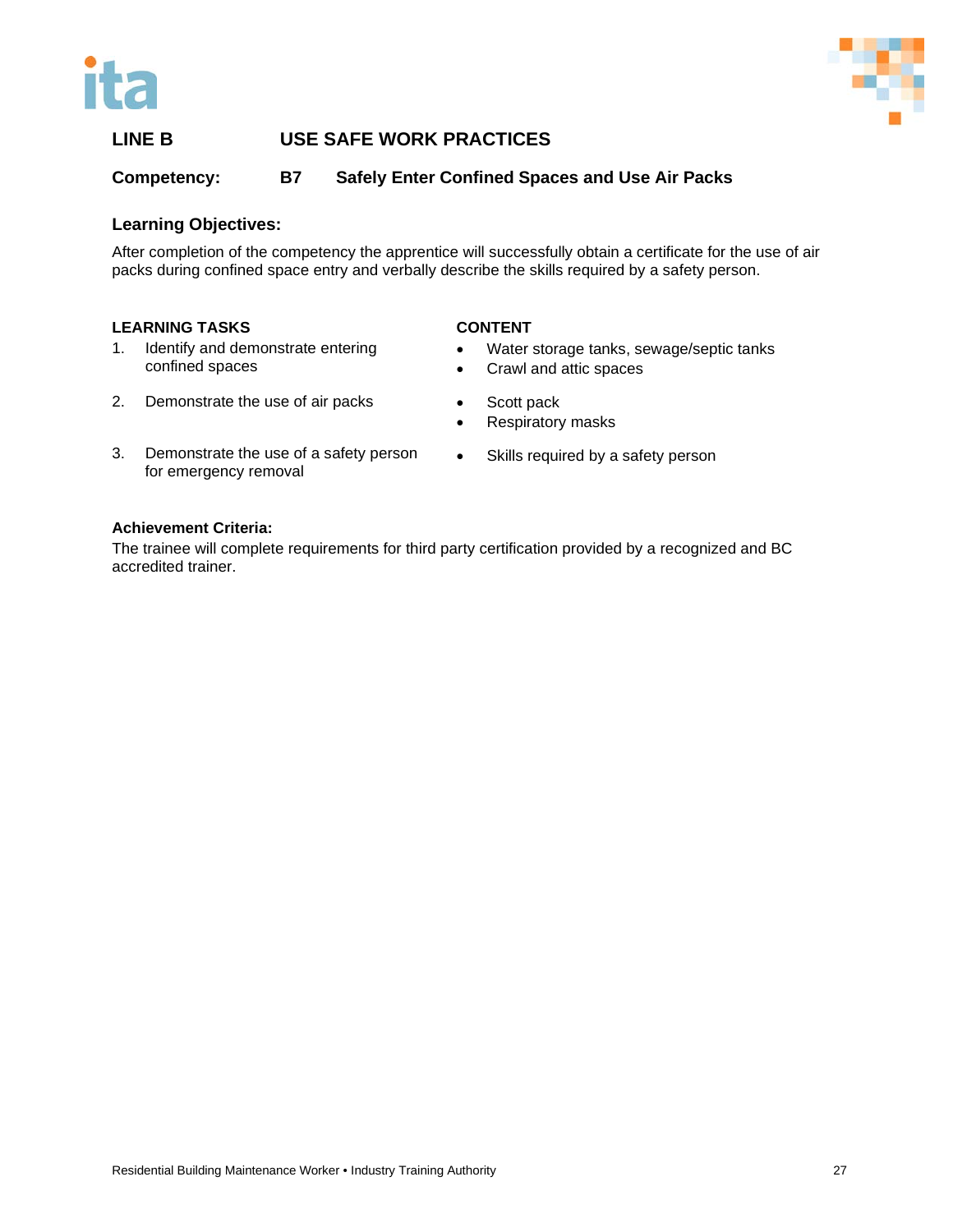



**Competency: B8 Identify Lockout Procedures**

#### **Learning Objectives:**

After completion of the competency the apprentice will identify lockout and tagging, WCB Regulations, and lockout procedures.

#### **LEARNING TASKS**

- 1. Identify lockout and tagging
- 2. Identify WCB OH&S Regulations
- 3. Identify lockout procedures

#### **CONTENT**

- Define lockout & tagging
- Describe related WCB regulations
- Implementation and procedures for lockout and tagging
- Responsibilities

#### **Achievement Criteria:**

The apprentice shall complete a written assessment on lockout and tagging, and procedures with a minimum score of 70%.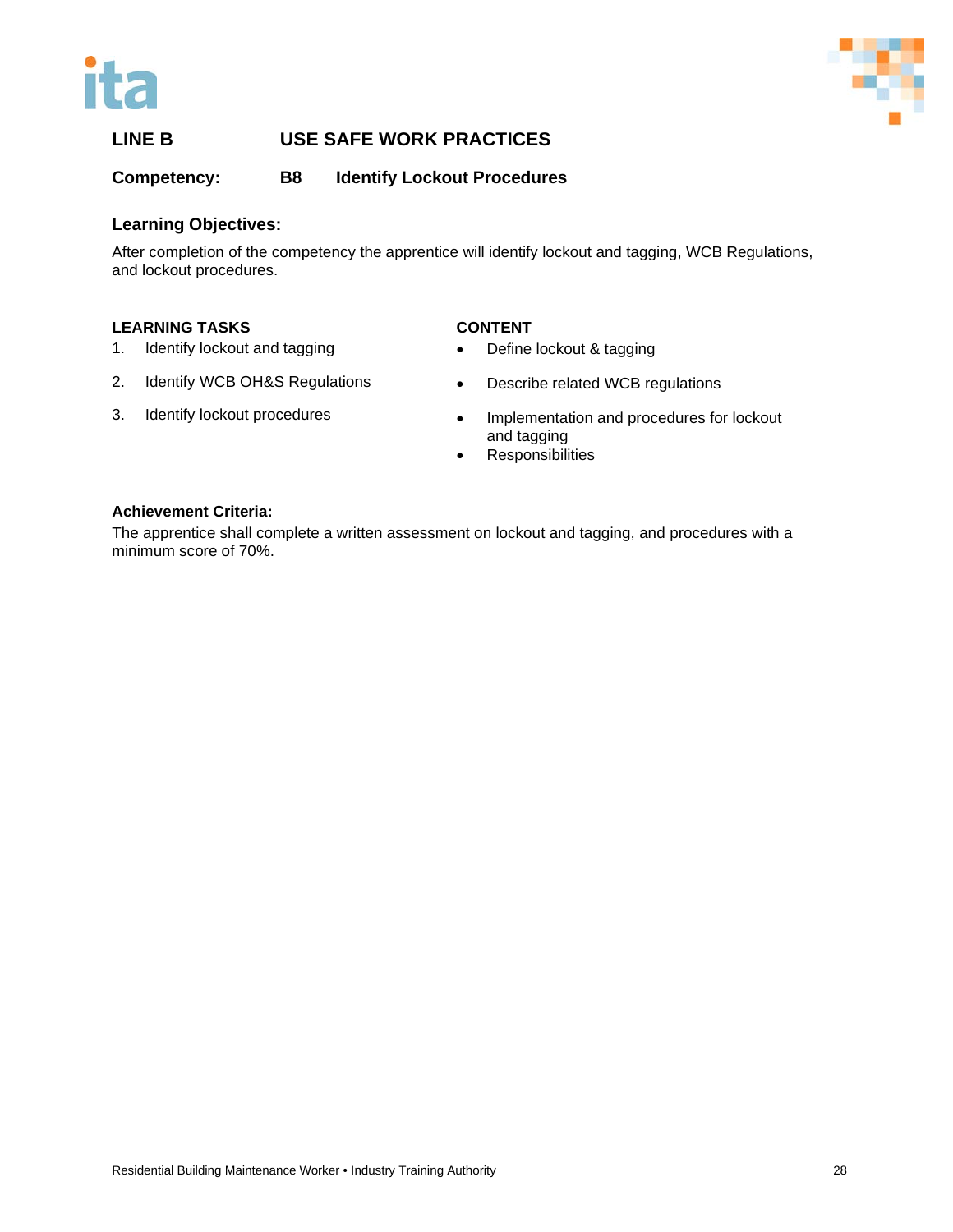



#### <span id="page-34-0"></span>**LINE C PERFORM TRADES MATH AND FINANCIAL CALCULATIONS**

#### **Competency: C1 Perform Conversions to and from Metric and Imperial**

#### **Learning Objectives:**

After completion of the competency the apprentice will be able to read and understand a set of plans or instructions using metric measurements.

#### **LEARNING TASKS**

1. Review conversions to and from metric and imperial

#### **CONTENT**

- Lengths
- Areas
- Volumes
- Weights
- Temperatures

#### **Achievement Criteria:**

The apprentice shall complete a written assessment containing metric or imperial measurements with a minimum score of 70%.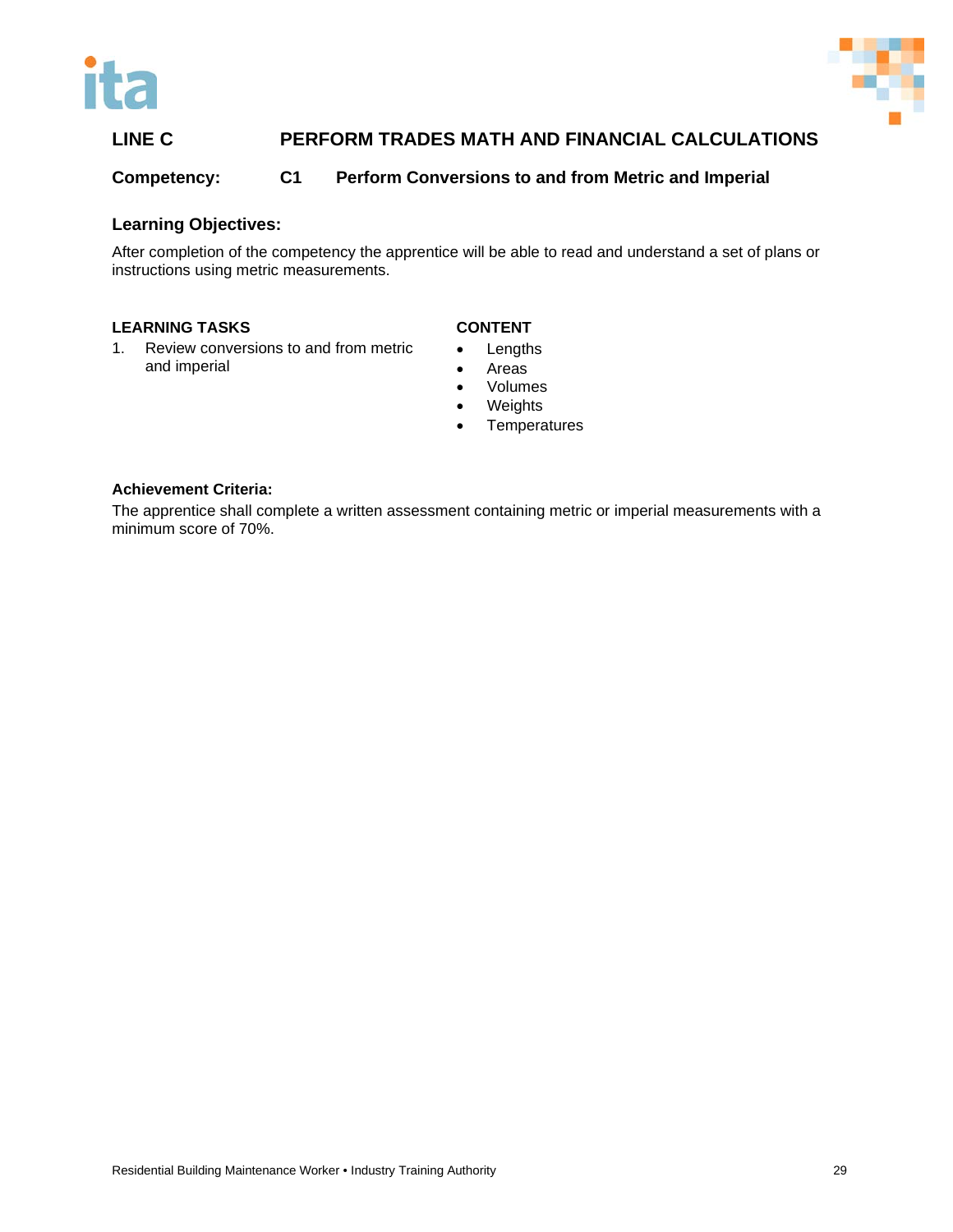



#### **LINE C PERFORM TRADES MATH AND FINANCIAL CALCULATIONS**

**Competency: C2 Perform Arithmetic Functions with Whole Numbers and Fractions**

#### **Learning Objectives:**

After completion of the competency the apprentice will give real world examples of how some of these math skills may be successfully used.

#### **LEARNING TASKS**

1. Review basic arithmetic functions with whole numbers, decimal and common fractions

2. Review converting fractions

3. Review calculating ratios

- **CONTENT**
- Addition
- Subtraction
- **Division**
- Multiplication
- Decimal to common fractions
	- Common to decimal fractions
	- By weight
	- By volume

#### **Achievement Criteria:**

The apprentice shall complete a written assessment that reviews basic arithmetic functions with whole numbers, decimal and common fractions reviews converting fractions and calculating ratios with a minimum score of 70%.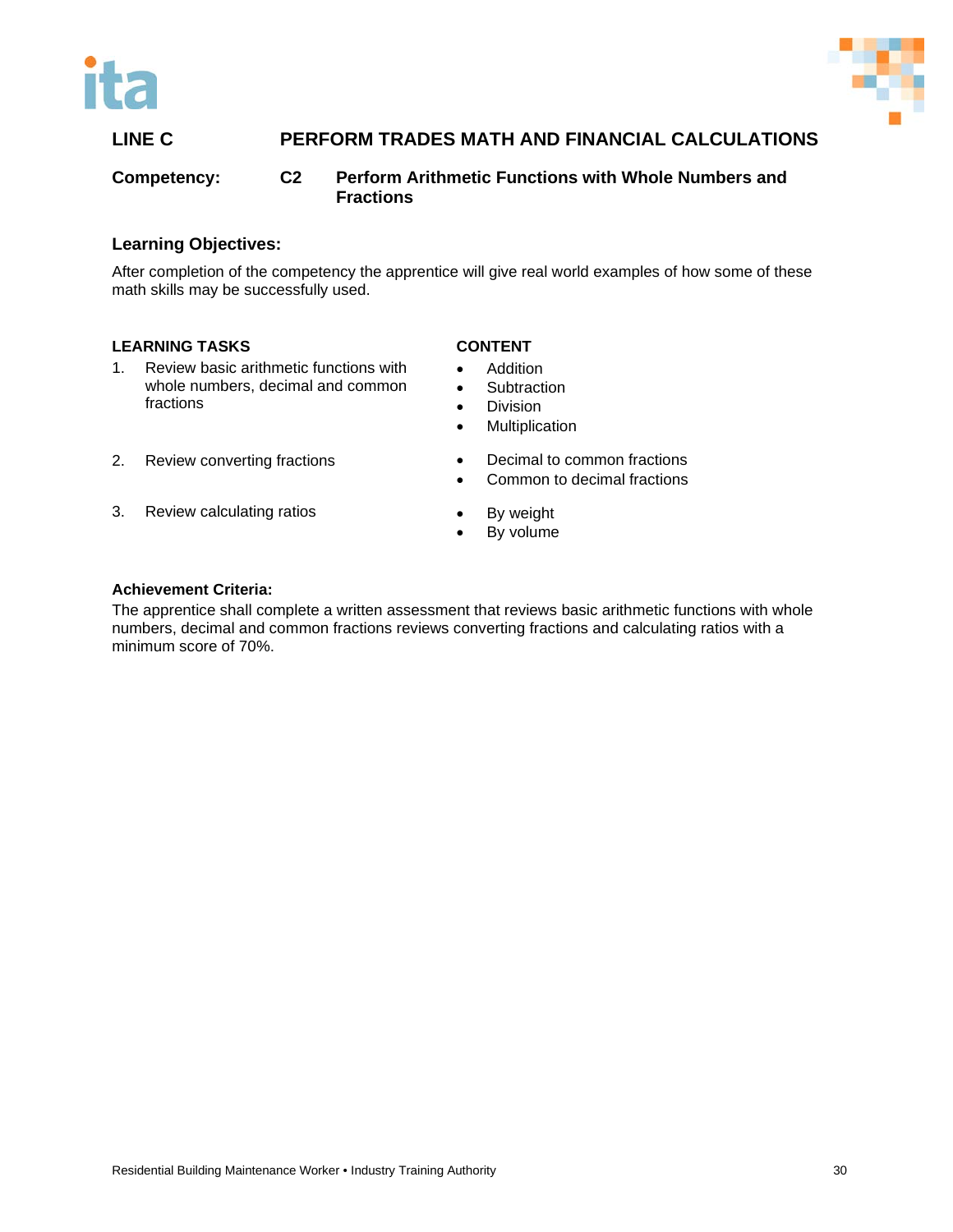



# **LINE C PERFORM TRADES MATH AND FINANCIAL CALCULATIONS**

**Competency: C3 Perform Basic Plane Geometry**

# **Learning Objectives:**

After completion of the competency the apprentice will be able to perform basic geometry calculations using practical examples that involve the calculation of perimeters, areas, and volumes of different shapes.

# **LEARNING TASKS**

- 1. Describe the formulas for calculating perimeters
- 2. Describe the formulas for calculating areas
- 3. Describe the formulas for calculating volume

# **CONTENT**

- Triangles
- Squares
- Rectangles
- Circles
- Or parts of the above
- Triangles
- **Squares**
- Rectangles
- Circles
	- Or parts of the above
- Prisms
- **Cylinder**
- Cubes
- **Pyramids**
- Cones
- Irregular shapes

# **Achievement Criteria:**

The apprentice will complete a written assessment to calculate the areas of triangles, squares, rectangles and circles; and calculate the perimeter of given objects made by parts of triangles, squares, rectangles and circles; and calculate the areas of given objects made by parts of triangles, squares, rectangles and circles; and calculate the volume of given objects made by cubes, prisms, pyramids, cones, and irregular shapes; with a minimum score of 70%.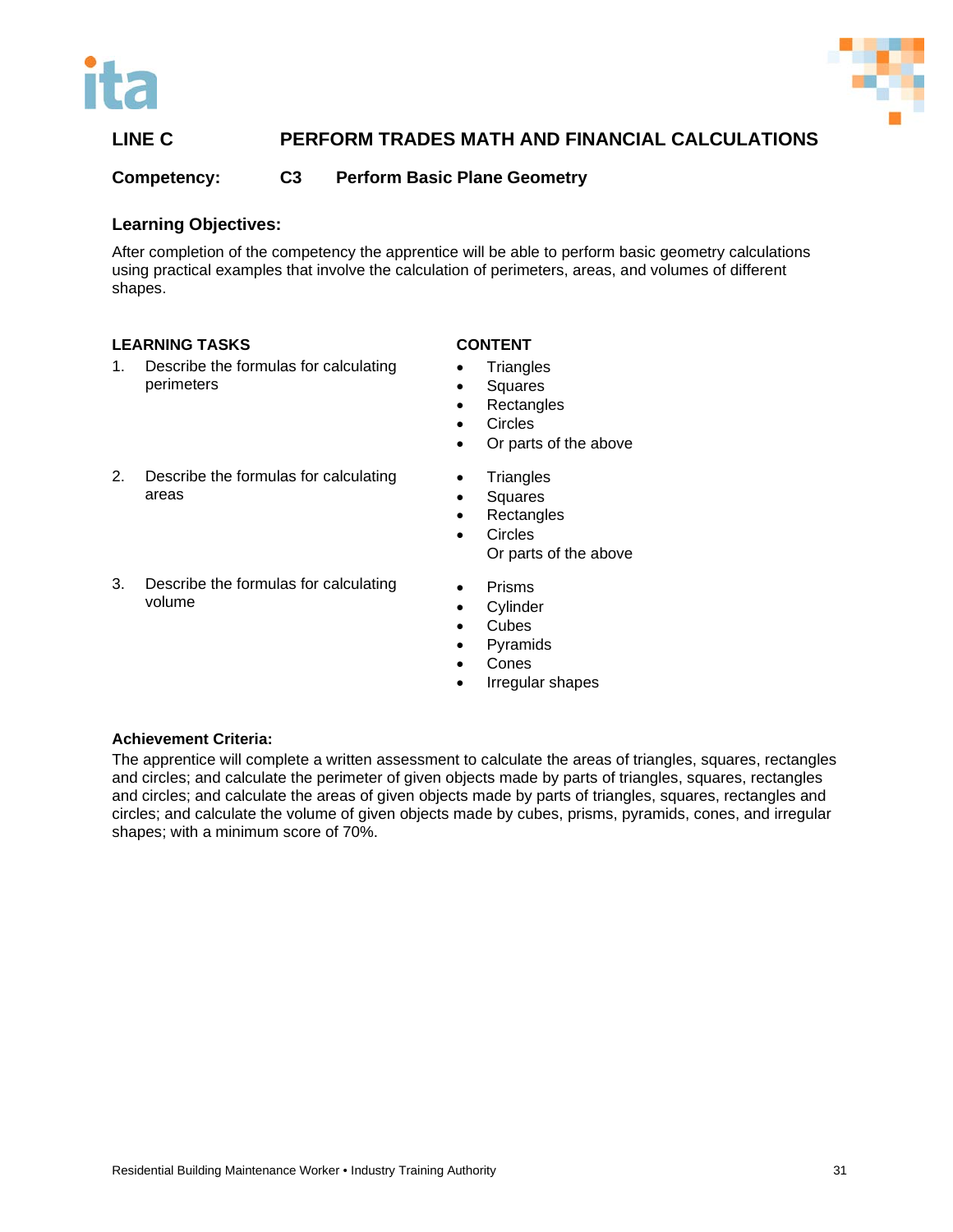



**Competency: D1 Use and Maintain Hand Tools**

# **Learning Objectives:**

After completion of the competency the apprentice will demonstrate practical competency in the use, care and maintenance of selected carpentry and drywall tools.

# **LEARNING TASKS**

1. Describe the use and maintenance of fastening tools

# **CONTENT**

- Hammers, claw, sledge and stapler
- Screw drivers, slot, Phillips, Robertson
- Pliers, combination, needle nose, locking
- Wrenches, open end, box, socket, adjustable, hexagon key, pipe
- Clamps
- Crow bar, pry bar, nail puller
- **Block plane**
- **Saws**
- Files
- Sand papers
- Chisels
- Safety and maintenance
- 4. Describe the use of tools used in

3. Describe the use of cutting and smoothing

2. Describe the use of bars

tools

- Drywall Tools
	- Use
- 5. Describe drywall tools and their use

# **Achievement Criteria:**

carpentry

At the completion of this competency, the apprentice shall successfully complete a written and practical assessment covering the use of the above tools, with a minimum score of 70%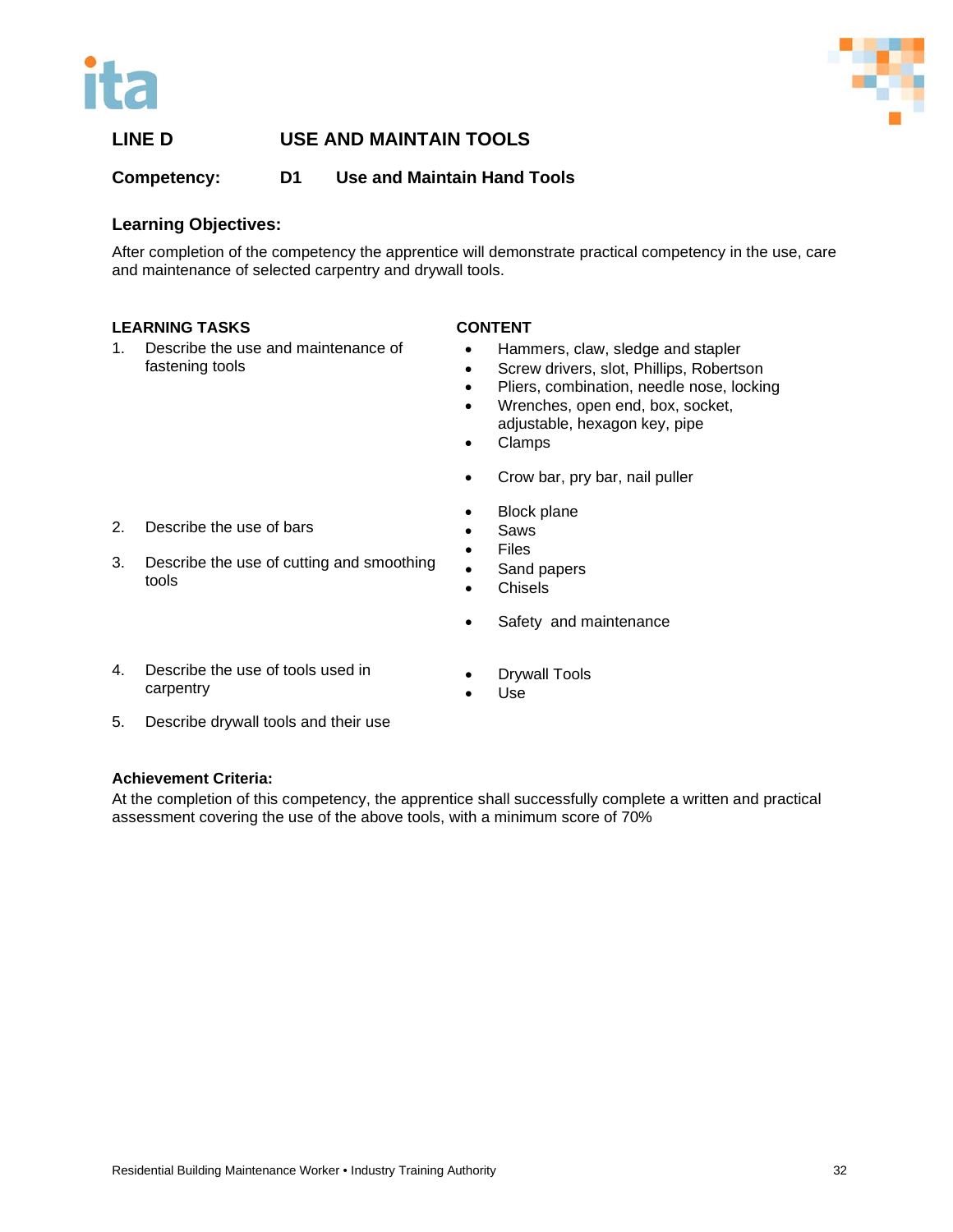



**Competency: D2 Use and Maintain Power Tools**

# **Learning Objectives:**

After completion of the competency, the apprentice will demonstrate the proper use of portable tools and their bits or blades for a given project.

# **LEARNING TASKS**

- 1. Describe the safe use and maintenance of portable power tools
- 2. Describe the operation of portable power saws
- 3. Describe the operation of portable power drills
- 4. Describe the operation of portable power routers
- 5. Describe the use of portable power sanders
- 6. Describe the use and maintenance of drills, bits, and blades

# **CONTENT**

- Power cords
- **Guards**
- Operating rules
- Eye and ear protection
- Storage
- Circular saw
- Saber saw
- Reciprocating saws
- Types of blades
- Size, speed
- Variable speed
- Types and uses of drill bits
- Speeds
- Types and uses of bits
- Orbital
- Belt
- **Storage**
- **Selection**

# **Achievement Criteria:**

The apprentice will complete a written and practical assessment with a minimum score of 70% demonstrating the proper use of such tools and describing the use of power tools for carpentry maintenance.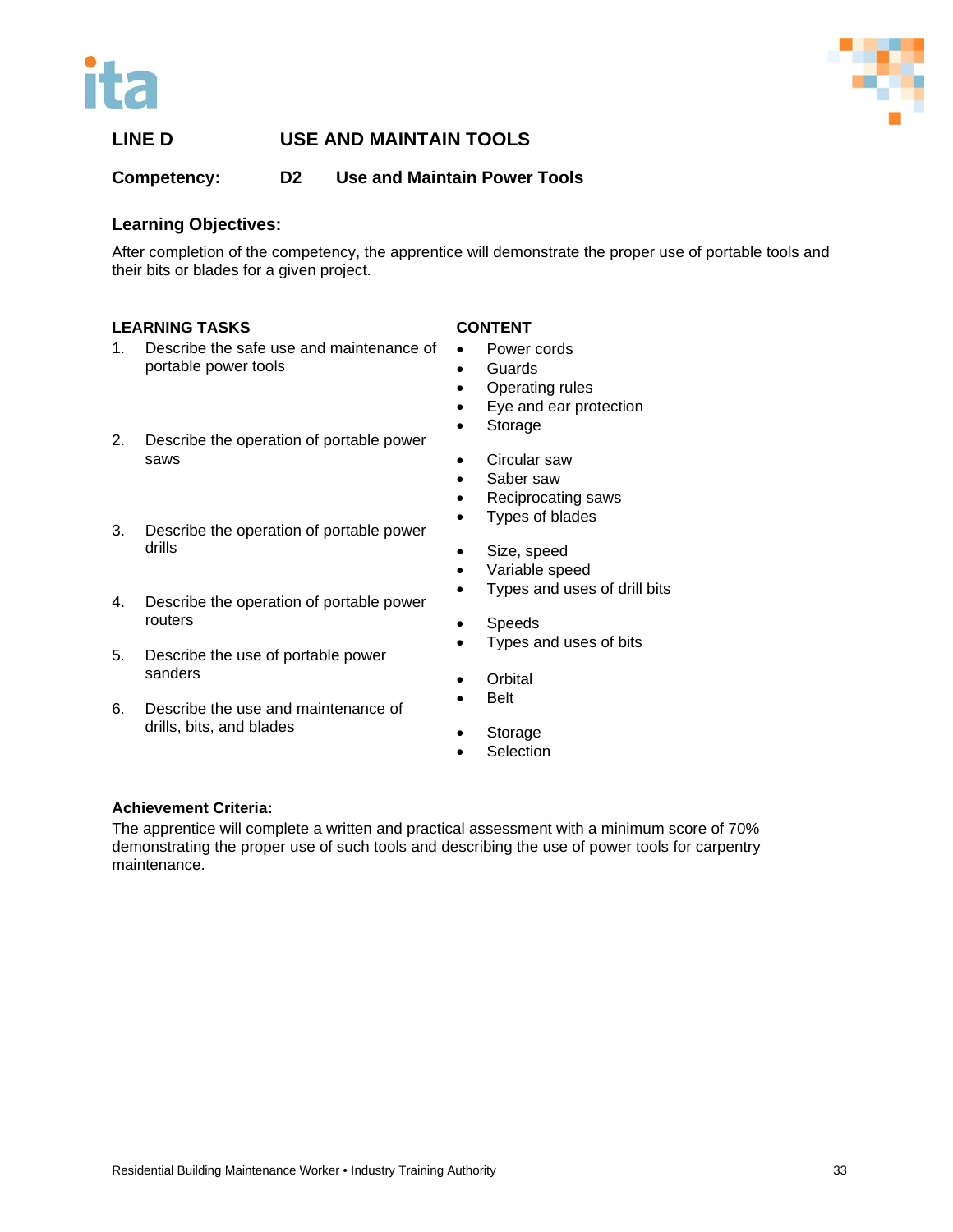



**Competency: D3 Use and Maintain Shop Tools**

# **Learning Objectives:**

After completion of the competency, the apprentice will be able to:

- Select the correct blades or tools for a given project
- Demonstrate the safe use of a table saw for ripping materials for a given project
- Demonstrate crosscutting materials for a given project
- Demonstrate making various cuts on a table saw
- Demonstrate how a table saw should be maintained and cared for.

# **LEARNING TASKS**

1. Identify the components of a table saw and state their function

# **CONTENT**

- Table top
- **Fence**
- Mitre gauge
- Control switch
- Tilt controls
- Blade height controls
- Saw Guard
- Anti-kickback features
- Cabinet base
- 2. Describe table saw operations
- Ripping
- Cross cutting
- Mitre cuts
- Rabbets
- Bevel cuts
- Ploughs
- Dado cuts
- 3. Identify saw blades and dado cutters

4. List safety rules for table saw operation

5. Describe the use of table saws for carpentry maintenance

- Ripping blade
- Combination blade

• Cross cut blade

- Dado set
- Adjustable dado head
- Housekeeping
- Protective equipment
- Type of materials to be cut
- Safety rules

**Achievement Criteria:** 

The apprentice shall complete a written and practical assessment on the correct use, the various techniques, blade choice and tool choice for situation dependant projects, along with proper equipment care and maintenance of a table saw with a minimum score of 70%.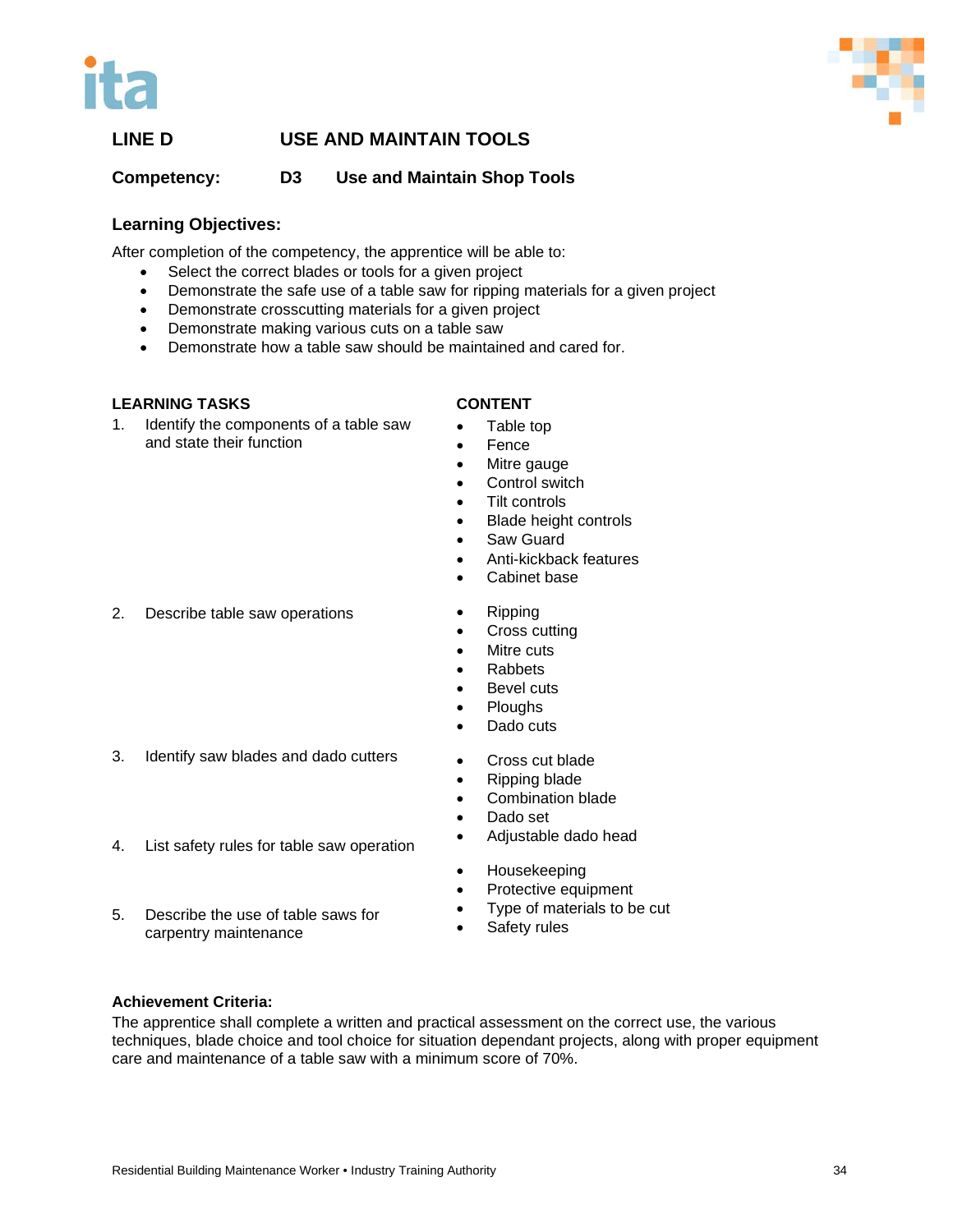



# **Line D USE AND MAINTAIN TOOLS**

# **Competency: D4 Disassemble, Sharpen and Reassemble Cutting Tools**

# **Learning Objectives:**

After completion of the competency, the apprentice will be able to successfully set and sharpen handsaws, sharpen planes, sharpen chisels and knives, sharpen tool bits, disassemble, sharpen and reassemble mower blades and accurately demonstrate the safety precautions that must be taken in each situation.

# **LEARNING TASKS**

- 1. Identify, disassemble, sharpen and reassemble saw blades
- 2. Demonstrate sharpening hand tools
- Handsaws

**CONTENT**

• Adjust the gauge • Sharpen the blade • Clean and lubricate

- Planes
- Chisels
- Knives
- Bits
- Disassemble blades
- Straighten blades
- Sharpen blades
- Clean and lubricate

#### **Achievement Criteria:**

The apprentice shall complete a practical assessment demonstrating sharpening and safety techniques in the area of sharpening tools, blades, handsaws, chisels and other work place implements that require sharpening, with a minimum score of 70%.

3. Demonstrate sharpening mower blades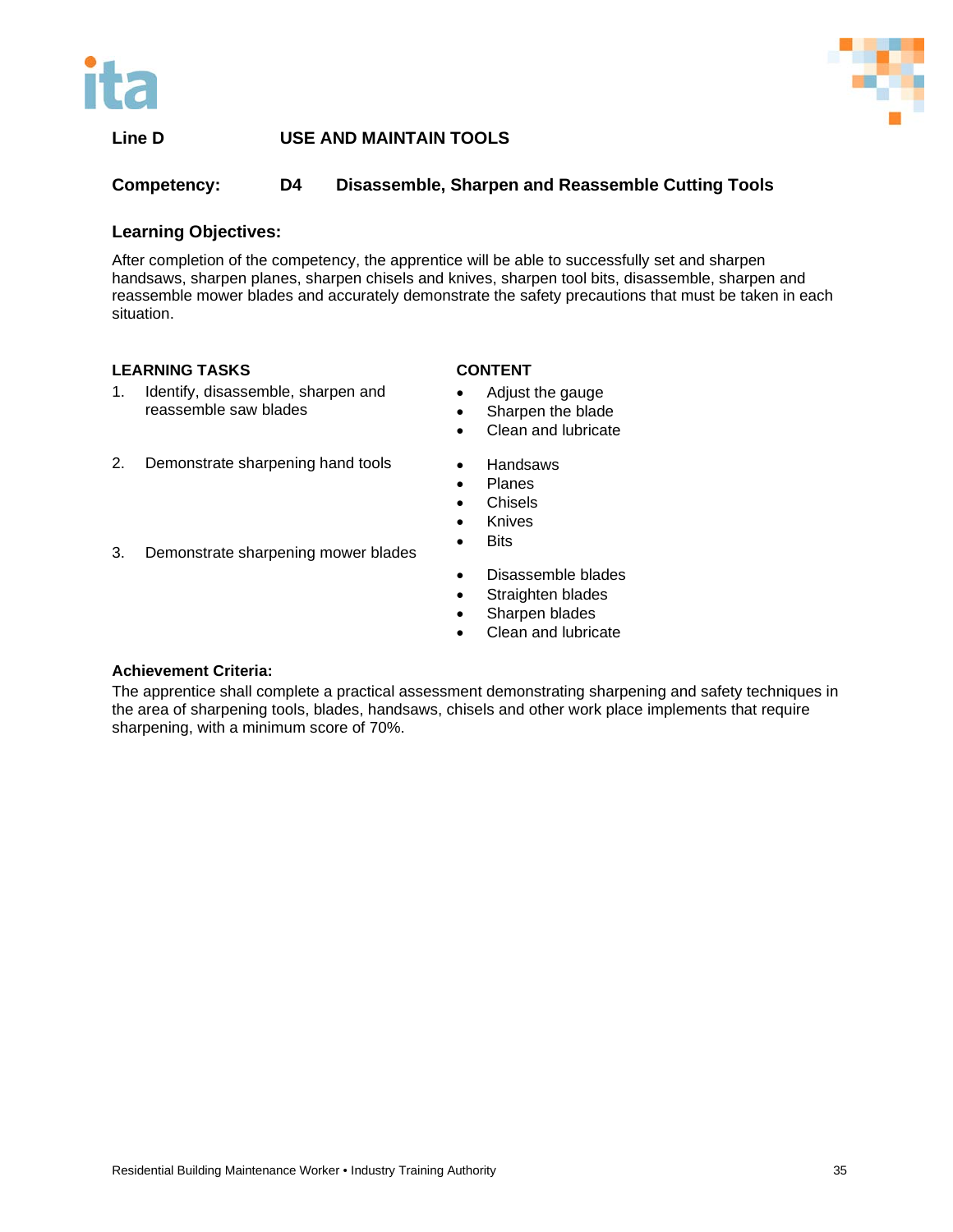



**Competency: D5 Use Measuring and Testing Devices**

# **Learning Objectives:**

After completion of the competency, the apprentice will be able to demonstrate the use of measuring tools in imperial and metric, demonstrate the use of squares, stud finders, layout tools, levels and plumb bob.

# **LEARNING TASKS**

- 1. Describe the use and maintenance of measuring tools
- 2. Describe the use and maintenance of layout tools
- 3. Describe the use and maintenance of leveling and plumbing tools
- 4. Describe the use and maintenance of squares
- 5. Describe the use of a testing tool

# **CONTENT**

- Imperial system
- Metric system
- Pocket tape
- Steel tape
- Pencils
- Straight edge
- Chalk line
- Marking gauge
- Scriber
- Hand level
- Plumb bob
- Stud finder
- Framing square
- Combination square
- Sliding T bevel
- Angle divider
- Stud finder

# **Achievement Criteria:**

The apprentice shall complete a written assessment on measurements metric and imperial, measuring techniques and the proper use of squares, stud finders, layout tools, levels and plumb bobs with a minimum score of 70%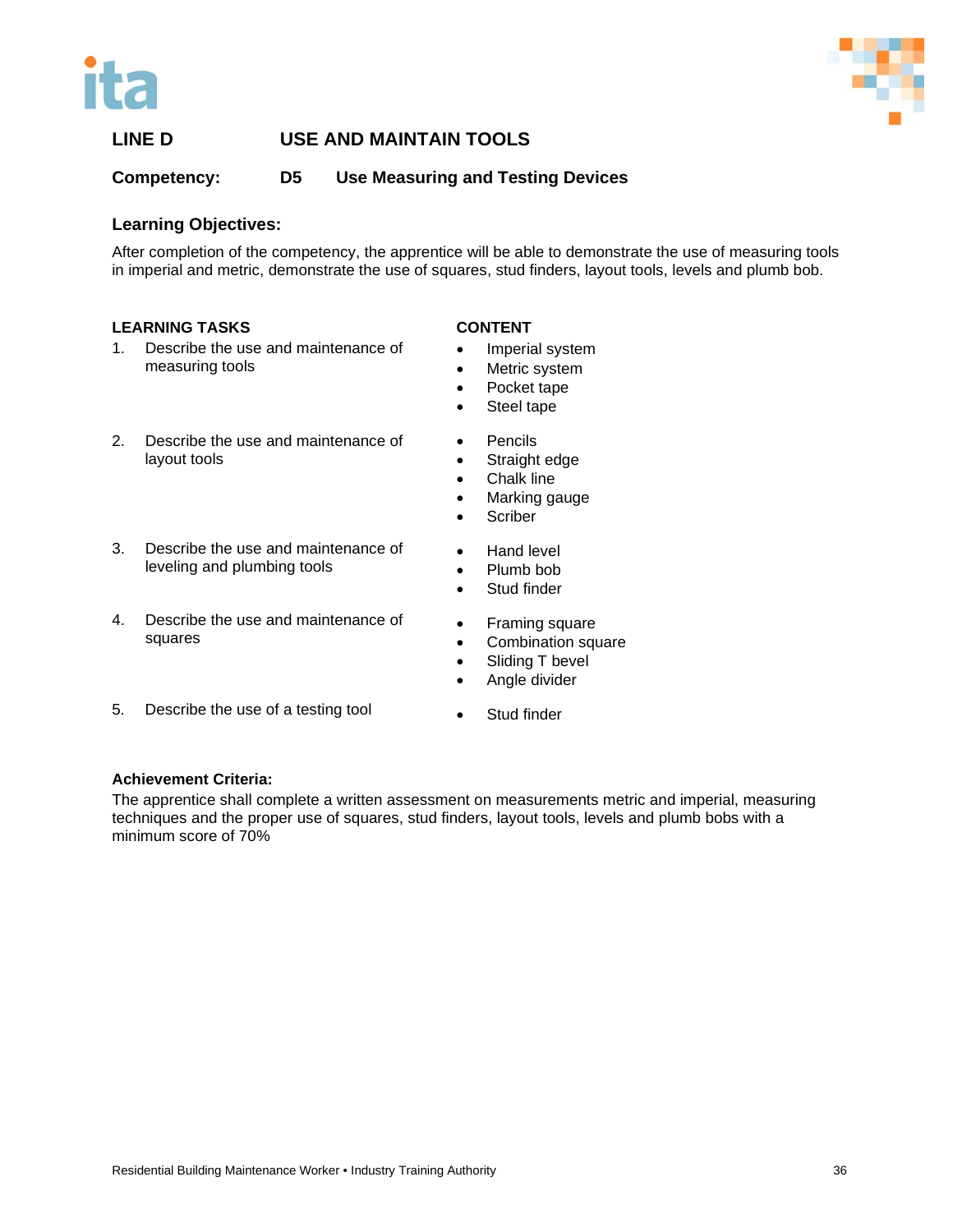



**Competency: D6 Obtain Powder Actuated Tool Certification**

# **Learning Objectives:**

After completion of the competency, the apprentice will demonstrate the safe use of powder actuated tools, select the correct cartridge for a given project, select the correct fastener for the project, and successfully obtain a certificate for the operation of powder actuated tools.

# **LEARNING TASKS**

# **CONTENT**

- 1. Describe safety rules for using powder actuated tools
- Types of tools
- Safe operation

• Low velocity • Medium velocity • High velocity

• Power levels Case types • Firing methods Colour coding

• Headed pins • Threaded studs

• Eyelets

- Safety precautions
- WCB rules and regulations

• Method of propulsion

- Eye, ear and foot protection
- Storage of tools and cartridges
- 2. Describe the velocities of powder actuated tools and the method of propulsion
- 3. Identify types of cartridges and the coding system
- 4. Identify types of fasteners
- 5. State the rules for fastening with powder actuated tools
- Holding action
- **Concrete**
- 6. Obtain a certificate to operate powder actuated tools
- Placement of fasteners

• Knurled fasteners

# **Achievement Criteria:**

The apprentice will complete a written and practical assessment on the safe use of powder actuated tools, how to select the correct cartridge for a given project, and how to identify the coding system along with selecting the correct fastener for the project, with a minimum score of 70%.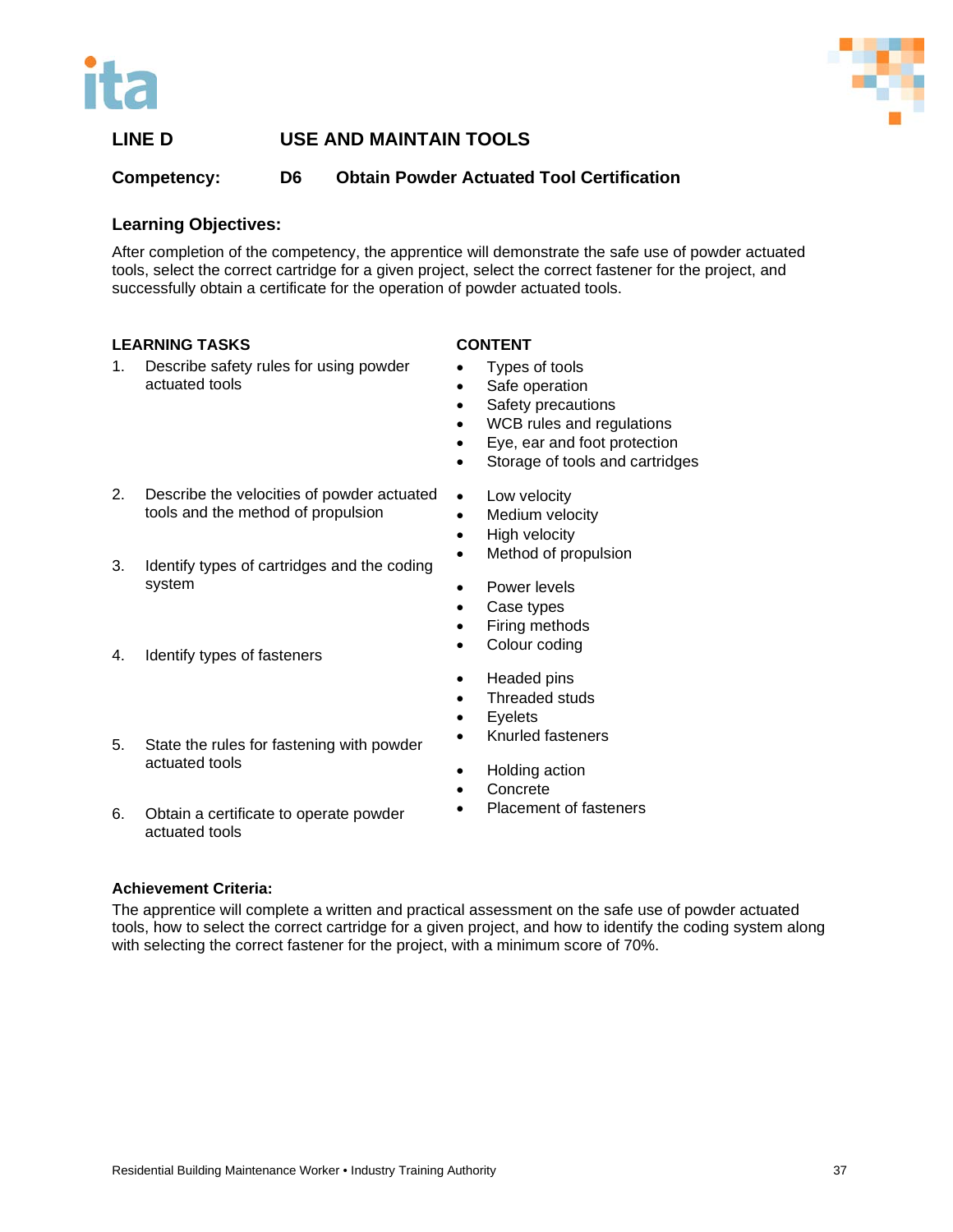



# **LINE E DESCRIBE BUILDING STRUCTURE AND DESIGN**

# **Competency: E1 Apply Federal, Provincial and Local Codes and By-laws**

# **Learning Objectives:**

After completion of the competency, the apprentice will be able to identify relevant Federal and Provincial Codes and Local Bylaws for any work to be performed.

# **LEARNING TASKS**

1. Identify section of the BC Building Code related to residential units

#### **CONTENT**

- Review the BC building Code as needed
- Do regular inspections
- 2. Inspect all units to ensure that they meet the Federal Fire Code
- 3. Review all local by-laws affecting work to be performed
- Keep up to date
- Apply for permits when required

#### **Achievement Criteria:**

The apprentice shall complete a written or verbal assessment explaining how they would ensure that all work meets the standards of the BC Building Code, ensure that all electrical work meets the standards of the Electrical Code, that all plumbing work meets the standards of the Plumbing Code, and that all permits are in place; and practical assessment to complete permit forms, and identify the steps needed to call for an inspection of electrical, plumbing, and building structure, along with identifying elements of the current building codes with a minimum score of 70%.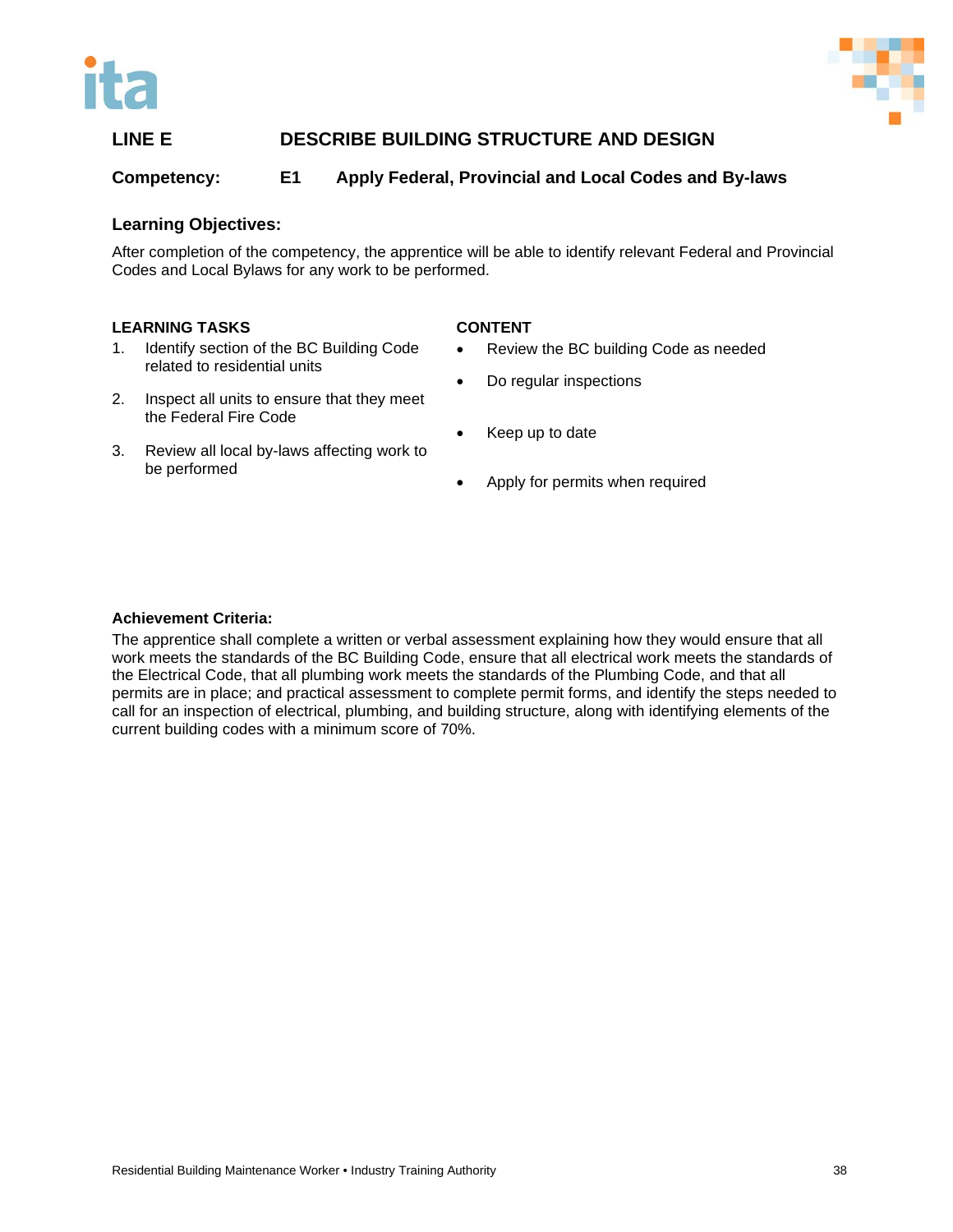



# **LINE E DESCRIBE BUILDING STRUCTURE AND DESIGN**

# **Competency: E2 Interpret Blueprints**

# **Learning Objectives:**

After completion of the competency the apprentice demonstrate the use of scale rules in Metric and Imperial on a given drawing, identify the different types of views used on plans for house construction, successfully demonstrate the use of house plans to identify building problems, identify plumbing and electrical components on a given drawing, and review plans and specifications for errors or omissions.

# **LEARNING TASKS**

- 1. Use scales in Imperial and Metric
- 2. Describe the use of plot plans and landscape drawings
- 3. Describe the use of floor plans, elevations and sectional drawings
- 4. Describe the use of plumbing symbols
- 5. Describe the use of electrical symbols
- 6. Describe the use of specifications
- 7. Describe the use of special features located on the drawings
- 8. Describe the use of as-built plans

10. Describe the alphabet of lines

9. Describe the different type of drawings

# **CONTENT**

- **Measurements**
- Lines, notes, abbreviations
- Lines, notes abbreviations
- Lines, symbols, abbreviations
- Lines, symbols, abbreviations
- Identify relationship with drawings
- Notes, revisions, schedules
- Review building plans
- **Pictorial**
- Orthographic
- Shop drawings
- **Perspective**
- **Isometric**
- Object lines
- Hidden lines
- Center lines
- **Extension lines**
- Dimension lines

# **Achievement Criteria:**

The apprentice shall complete a written assessment demonstrating the ability to read plans, identify elements such as plumbing and electrical on these plans and do a detailed analysis of a given drawing reviewing it for errors and omissions with a minimum score of 70%.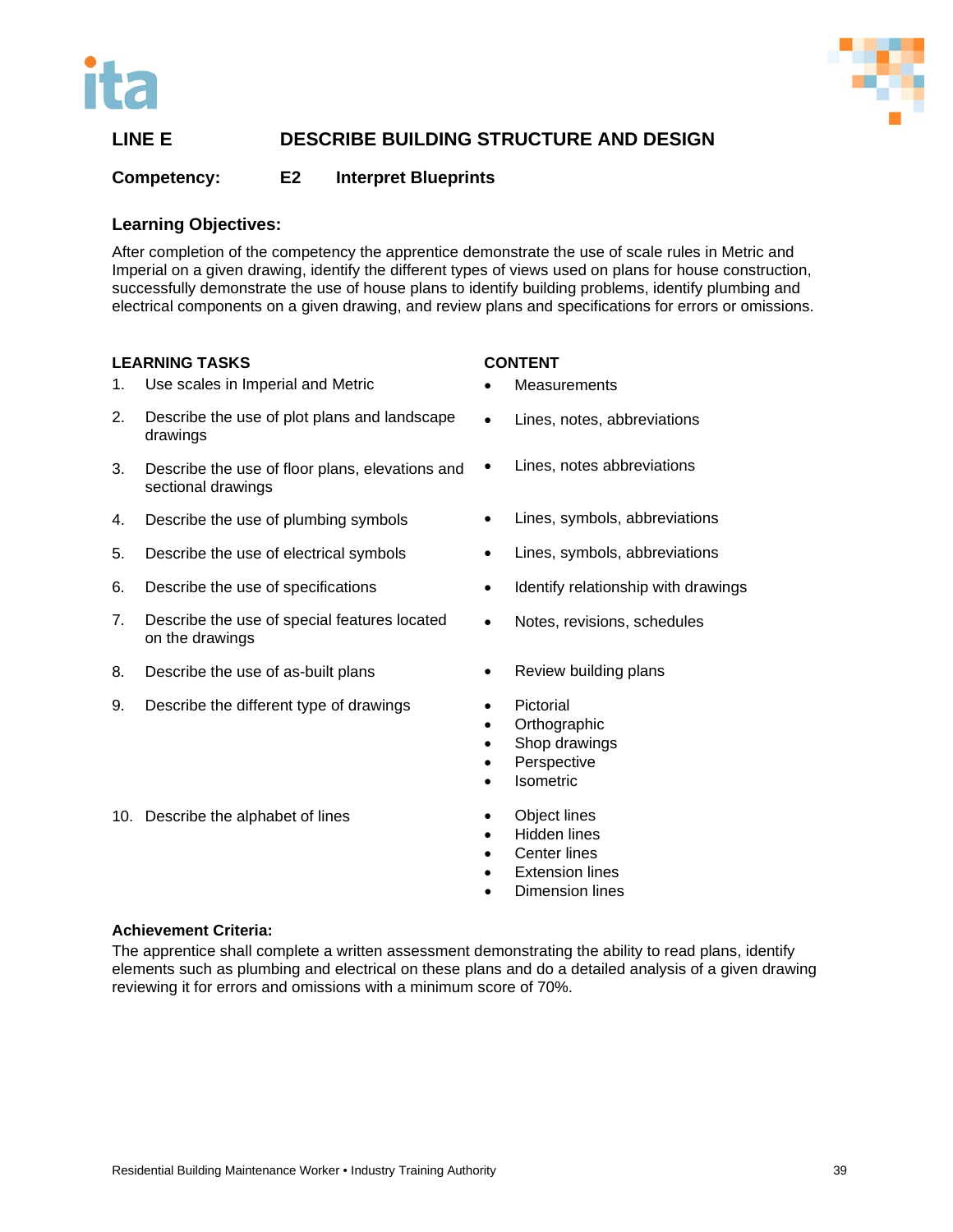



# **LINE E DESCRIBE RESIDENTIAL CONCRETE TECHNOLOGY**

# **Competency: E3 Identify Residential Concrete Technology**

# **Learning Objectives:**

After completion of the competency, the apprentice will be able to identify concrete products, identify materials needed for a simple pad form, order ready mix concrete sufficient for the needs of the project and level and smooth it to the satisfaction of the contractor or owner.

# **LEARNING TASKS**

1. Identify concrete materials

# **CONTENT**

- Cement, gravel, sand and water
- Pre-mixed concrete products
- Ready mix concrete

- 2. Identify concrete formwork
- 2 x 4 sidewall and pegs to keep it in place

# **Achievement Criteria:**

The apprentice shall complete a written assessment on aspects of concrete forms and the difference in concrete along with the effective application of the concrete with a minimum score of 70%.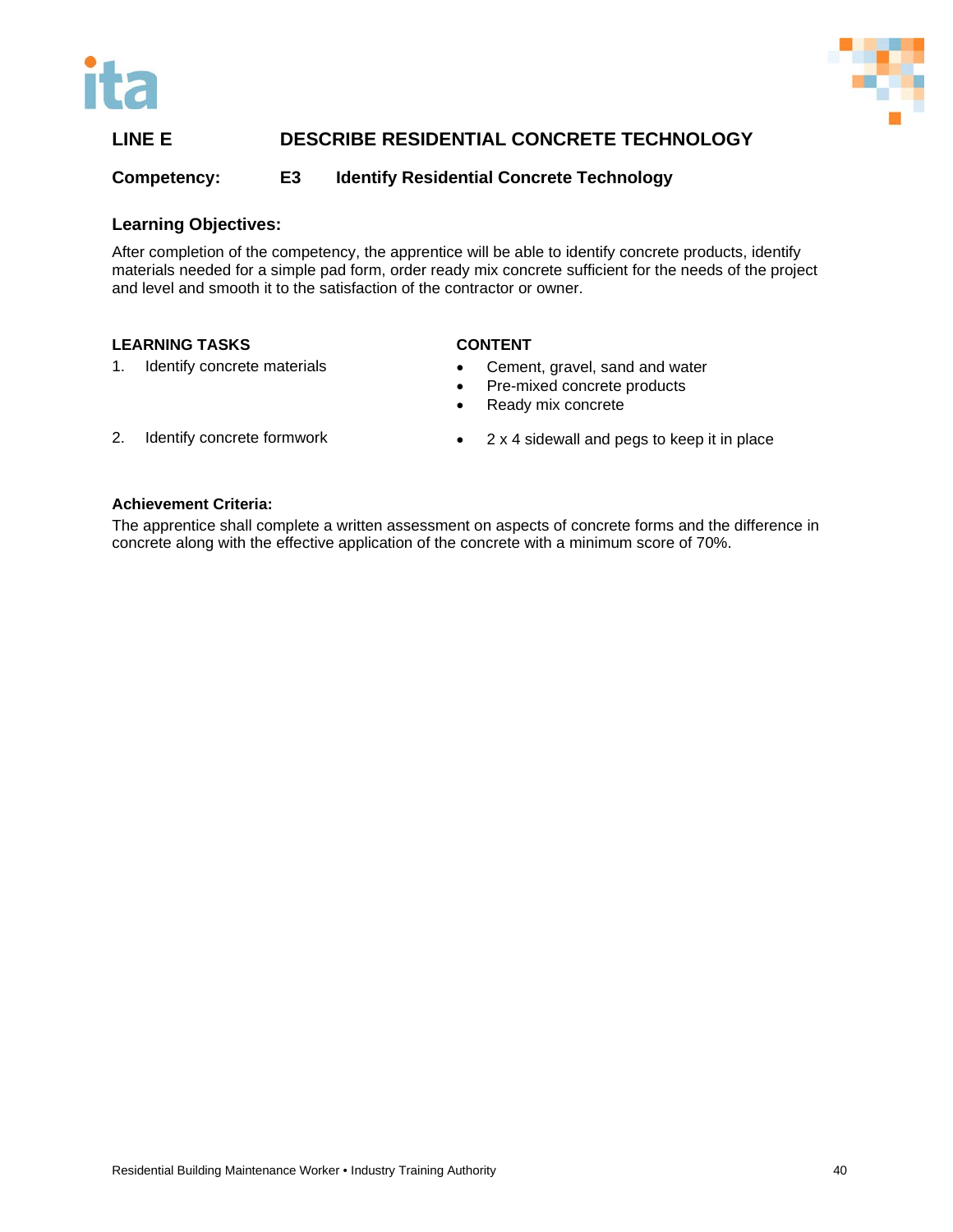



# **LINE E DESCRIBE BUILDING STRUCTURE AND DESIGN**

# **Competency: E4 Identify Structural Elements of Wood Frame Construction**

# **Learning Objectives:**

After completion of the competency, the apprentice will identify types of construction, identify framing components on a given drawing, identify structural components on a given drawing, locate wall ceiling and floor framing members on a given drawing, identify types of roofs on housing units; and demonstrate an ability to relate this to real world situations.

# **LEARNING TASKS**

1. Identify framing systems

# **CONTENT**

- Platform construction
- Balloon frame construction
- Log home construction

- 2. Identify framing members
- 

- 3. Identify bearing walls
- 4. Identify sheathing
- 5. Identify foundation walls and pony walls
- 6. Identify beams and teleposts
- Floors and ceilings
- Walls and partitions
- Roofs
- Studs and plates
- Bracing and blocking
- Sheathing
- **Headers**
- Floor joists, cross-bridging, anchors
- **Trusses**
- Walls supporting the roof or upper floors
- Wall sheathing, plywood, OSB, ship-lap
- Floor sheathing, T&G, finish flooring
- Roof sheathing
- Concrete foundation walls
- Pony wall below floor level
- Size and location

# 7. Identify building terms • Foundation

- 
- Cantilever
- Cornice
- Dormers
- **Eaves**
- **Gable**
- **Soffit**
- Parapet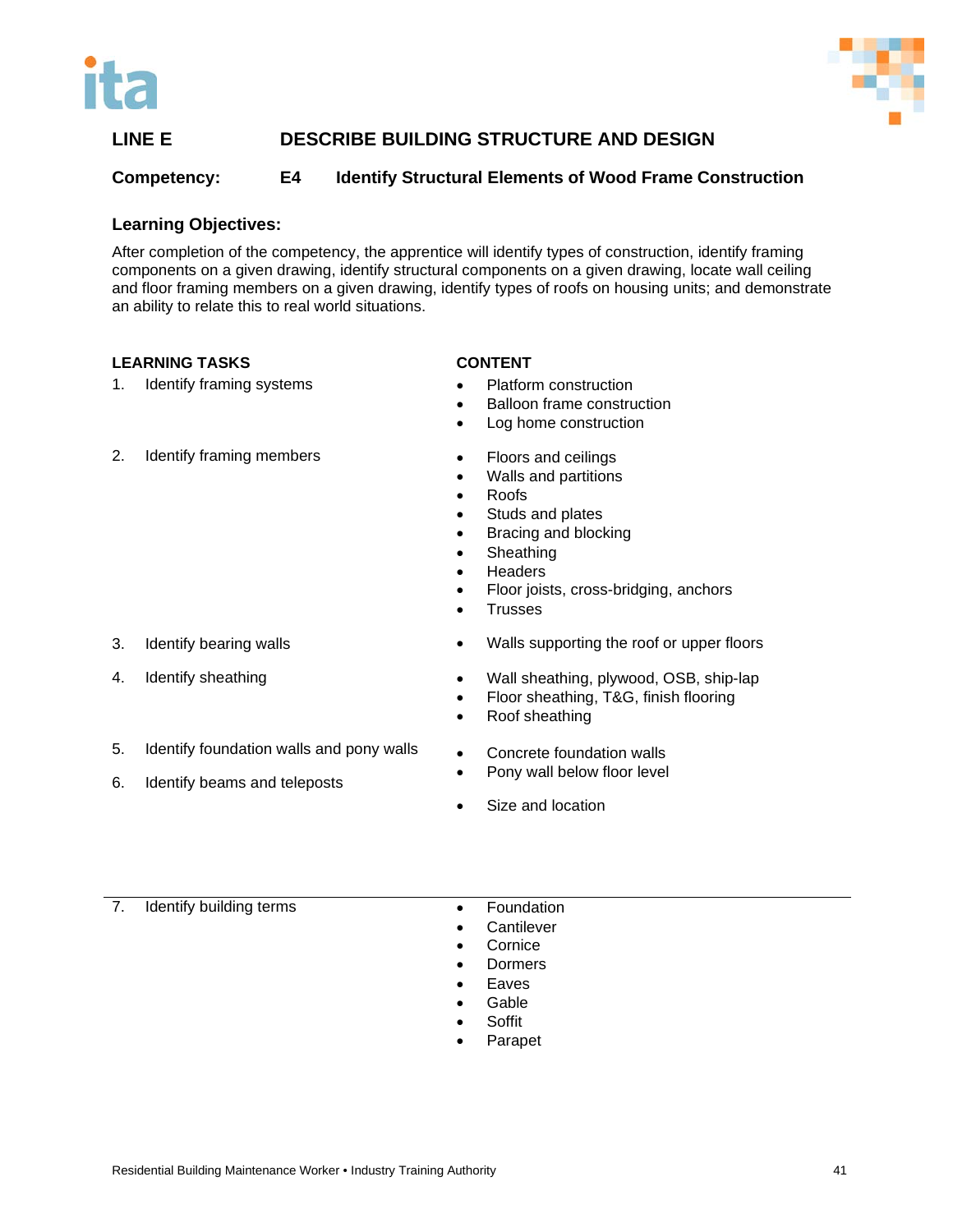



- 8. Identify styles of roofs **•** Flat
	-
	- Shed
	- Gable
	- Hip
	- **Intersecting**
	- Mansard
	- Gambrel

# **Achievement Criteria:**

The apprentice shall complete a written assessment on building terms, styles of roofs, identification of beams and teleposts, foundation walls, pony walls and sheathing along with various framing systems with a minimum score of 70%.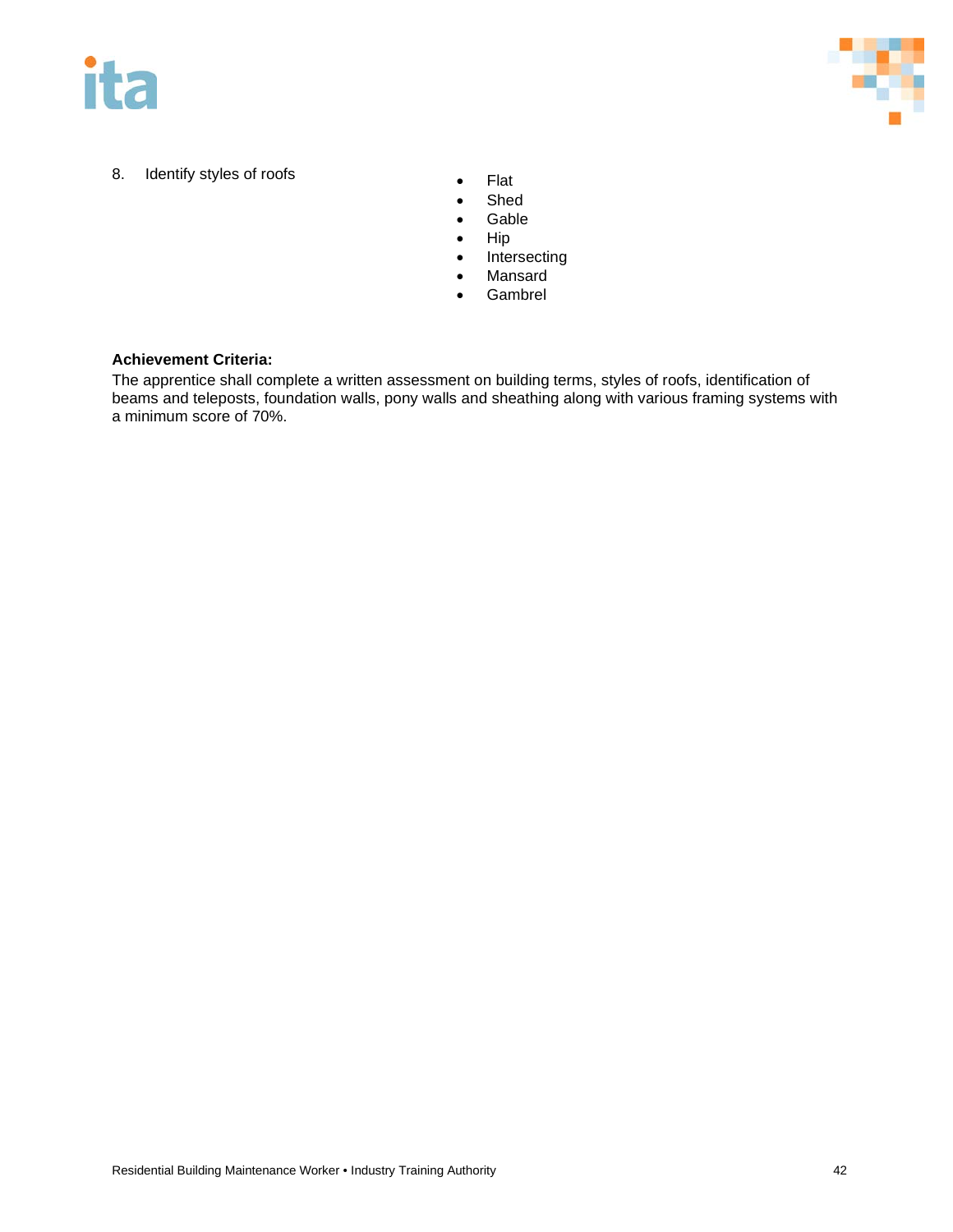



# **LINE E DESCRIBE BUILDING STRUCTURE AND DESIGN**

**Competency: E5 Prepare Basic Shop Drawings**

# **Learning Objectives:**

After completion of the competency, the apprentice will interpret blueprints with the use of various plans and drawings, lines, abbreviations, symbols, and specifications; and draw simple shop drawings.

# **LEARNING TASKS**

- 1. Interpret blueprints
- 2. Read multi-view drawings
- **CONTENT**
- Plan and drawing types
- Lines and abbreviations
- Scales
- Sections
- Symbols
- 3. Identify plans and drawings
- 4. Draft basic shop drawings
- Types and specifications
- Shop drawings

#### **Achievement Criteria:**

The apprentice shall complete a written assessment demonstrating the ability to interpret blueprints and drawings with a minimum score of 70%.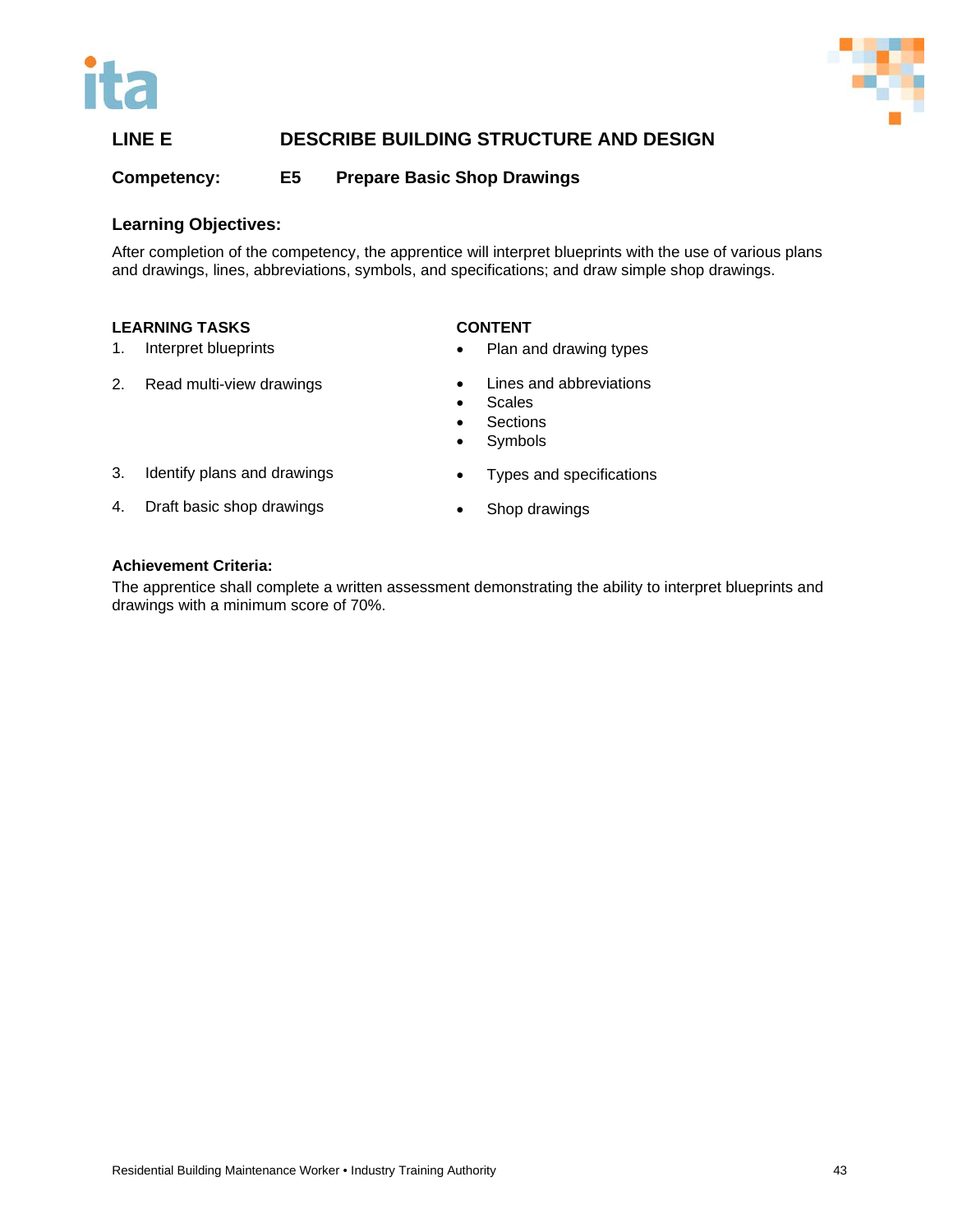



# **LINE F PREVENT AND REMEDIATE MOULD ISSUES**

**Competency: F1 Describe Types and Causes of Mould**

# **Learning Objectives:**

After completion of the competency the apprentice will describe mould issues related to health; define what mould is and how it grows; recognize its characteristics; and recognize the health risks and symptoms associated with mould.

# **LEARNING TASKS**

# **CONTENT**

- 1. Describe mould issues
- 2. Define and recognize mould
- **Define**
- Growth
- Recognition

**Issues** 

3. Recognize health risks

- Risks
- **Symptoms**

# **Achievement Criteria:**

The apprentice shall complete a written assessment demonstrating the ability to: identify the types and causes of mould, define and recognize mould, and recognize the risks and symptoms associated with mould; with a minimum score of 70%.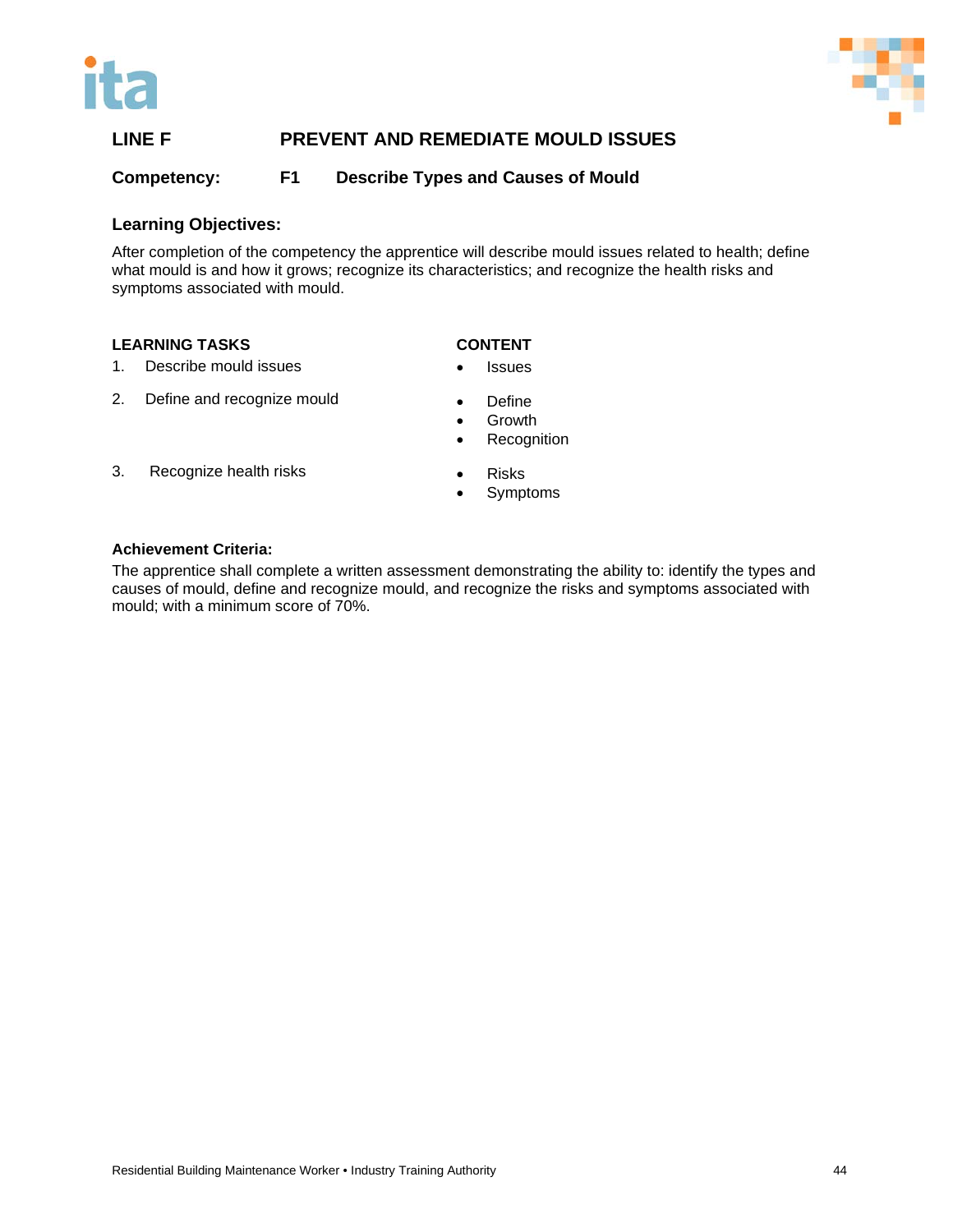



# **LINE F PREVENT AND REMEDIATE MOULD ISSUES**

**Competency: F2 Recognize and Prevent Mould Issues**

# **Learning Objectives:**

After completion of the competency, the apprentice will describe mould prevention issues; recognize industry responsibilities; and identify causes and solutions to prevent mould.

# **LEARNING TASKS**

#### **CONTENT**

- 1. Recognize mould prevention issues
- 2. Recognize Industry responsibilities
- Identify moisture sources • Identify prevention issues
- 
- Responsibilities
- Schedules
- Material handling
- Record keeping and controls
- **Prevention**
- Causes
- **Solutions**

#### **Achievement Criteria:**

The apprentice shall complete a written assessment demonstrating the ability to: identify sources of mould and related issues; describe the responsibilities of industry and its controls; describe how to prevent mould and determine its causes and solutions; with a minimum score of 70%.

3. Prevent mould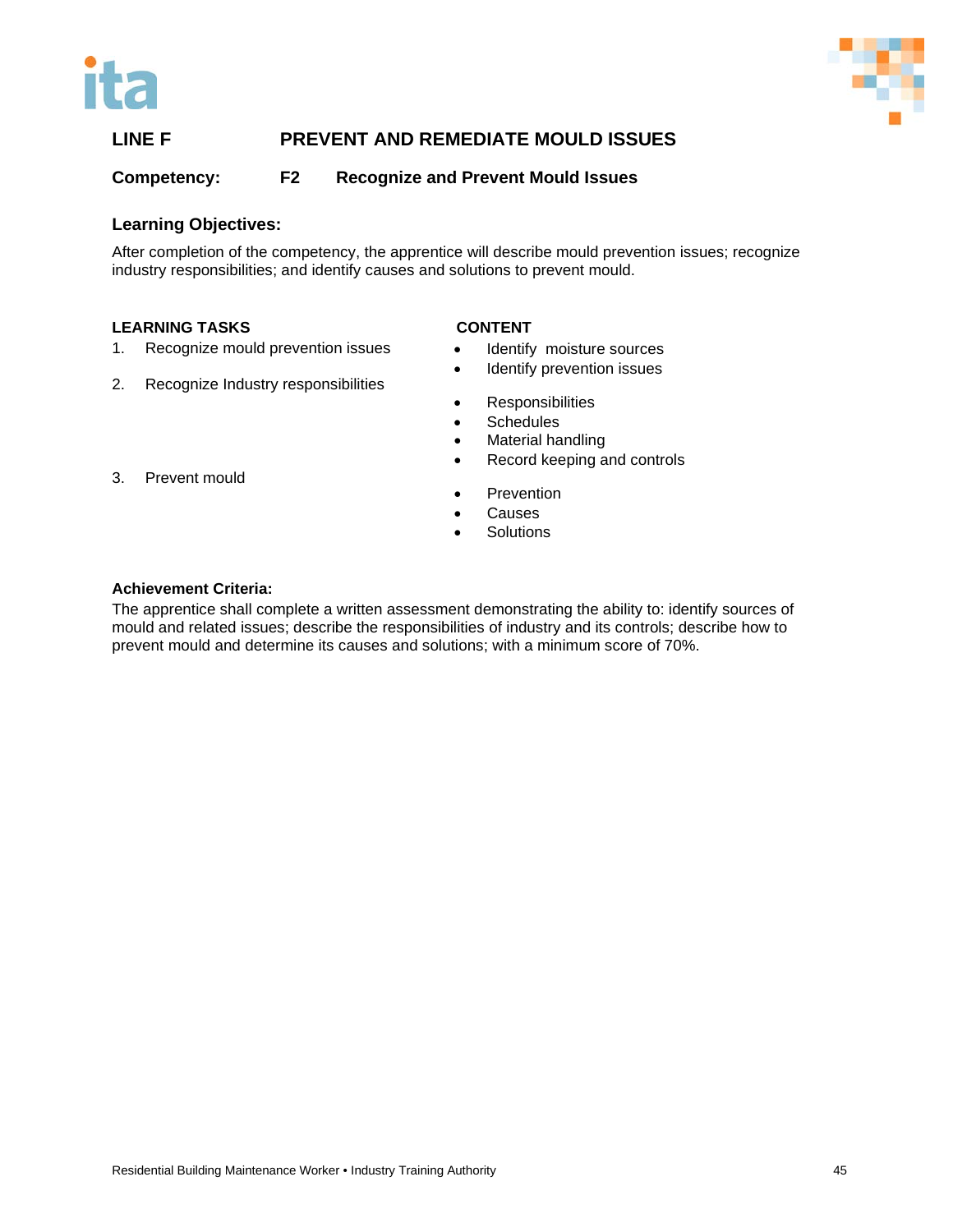



# **LINE F PREVENT AND REMEDIATE MOULD ISSUES**

**Competency: F3 Remediate Mould Issues**

# **Learning Objectives:**

After completion of the competency, the apprentice will be able to identify mould remediation procedures and classifications of mould.

# **LEARNING TASKS**

# **CONTENT**

- 1. Identify mould remediation procedures
- Mould remediation
- Classifications

# **Achievement Criteria:**

The apprentice shall complete a written assessment demonstrating the ability to identify the classifications of mould and mould remediation procedures; with a minimum score of 70%.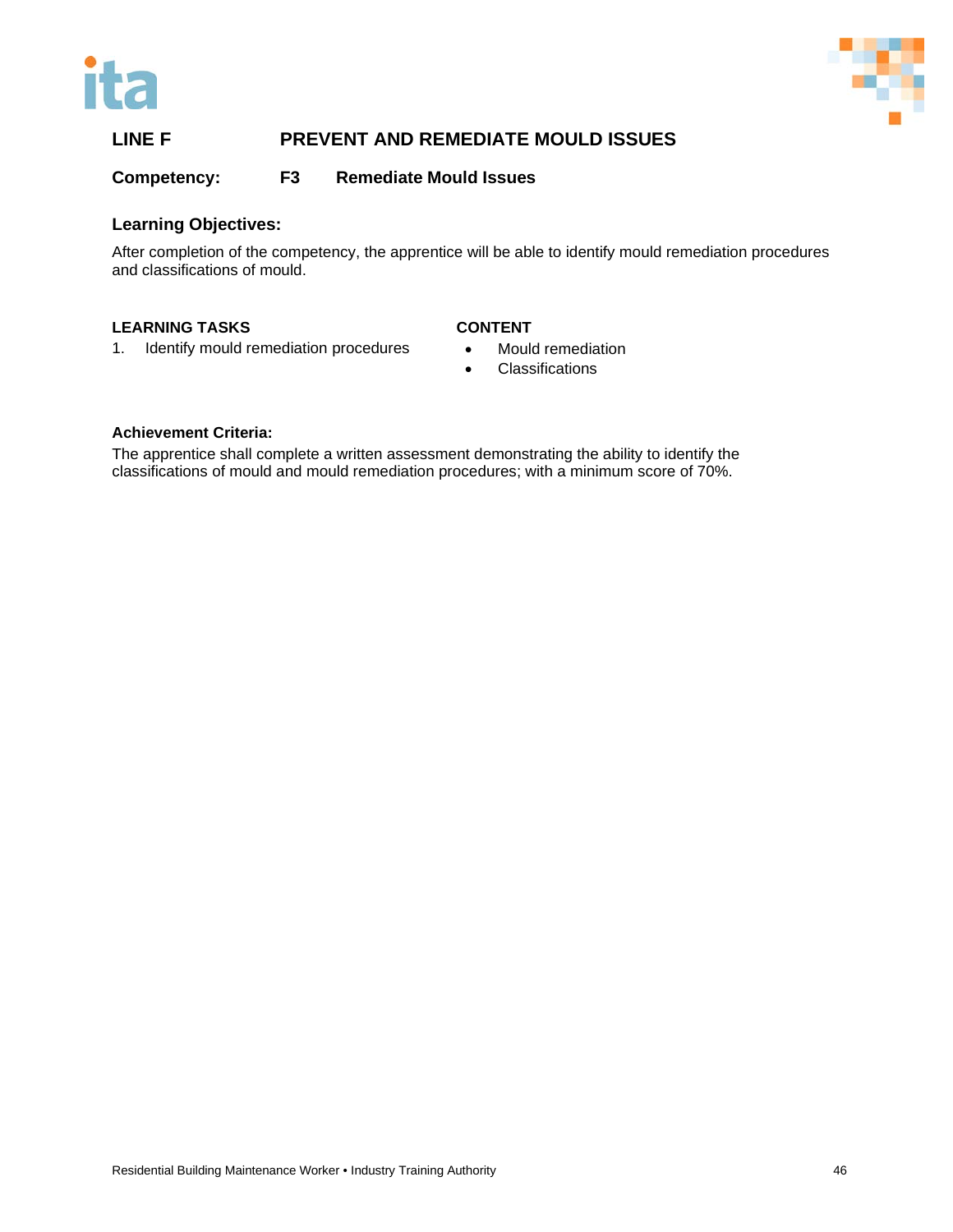



**Competency: G1 Identify Carpentry Materials**

# **Learning Objectives:**

After completing the competency, the apprentice will describe types and sizes of framing lumber; identify types of interior and exterior finishing materials; describe types of softwood and hardwood lumber; identify mouldings used in residential construction; identify all types of hardware used in residential construction; and identify miscellaneous hardware and materials used in housing.

# **LEARNING TASKS**

- 1. Identify standard sizes, grades and dimensions of framing lumber
- 2. Describe grades of softwood and hardwood finish lumber
- 3. Interpret span tables
- 4. Identify mouldings
- 5. Identify door hardware and indicate its uses

6. Identify cabinet hardware and indicate its uses

- **CONTENT**
- Light framing
- Joists
- Beams and posts
- Decking
- Siding
- **Sheathing**
- Softwood species and grades
- Hardwood species and grades
- Beam spans
- Floor joists
- Rafters and roof joists
- Baseboard
- Window and door casing
- Crown, cove, wainscoting etc.
- Entrance locks
- Keyed lock sets
- Passage lock sets
- Privacy lock set
- Dead bolts and night latches
- But hinges
- Miscellaneous door hardware
- Bi-fold and sliding door hardware
- Cabinet door hinges
- Door catches
- Drawer hardware
- Knobs and pulls
- Adjustable shelf hardware
- Specialty hardware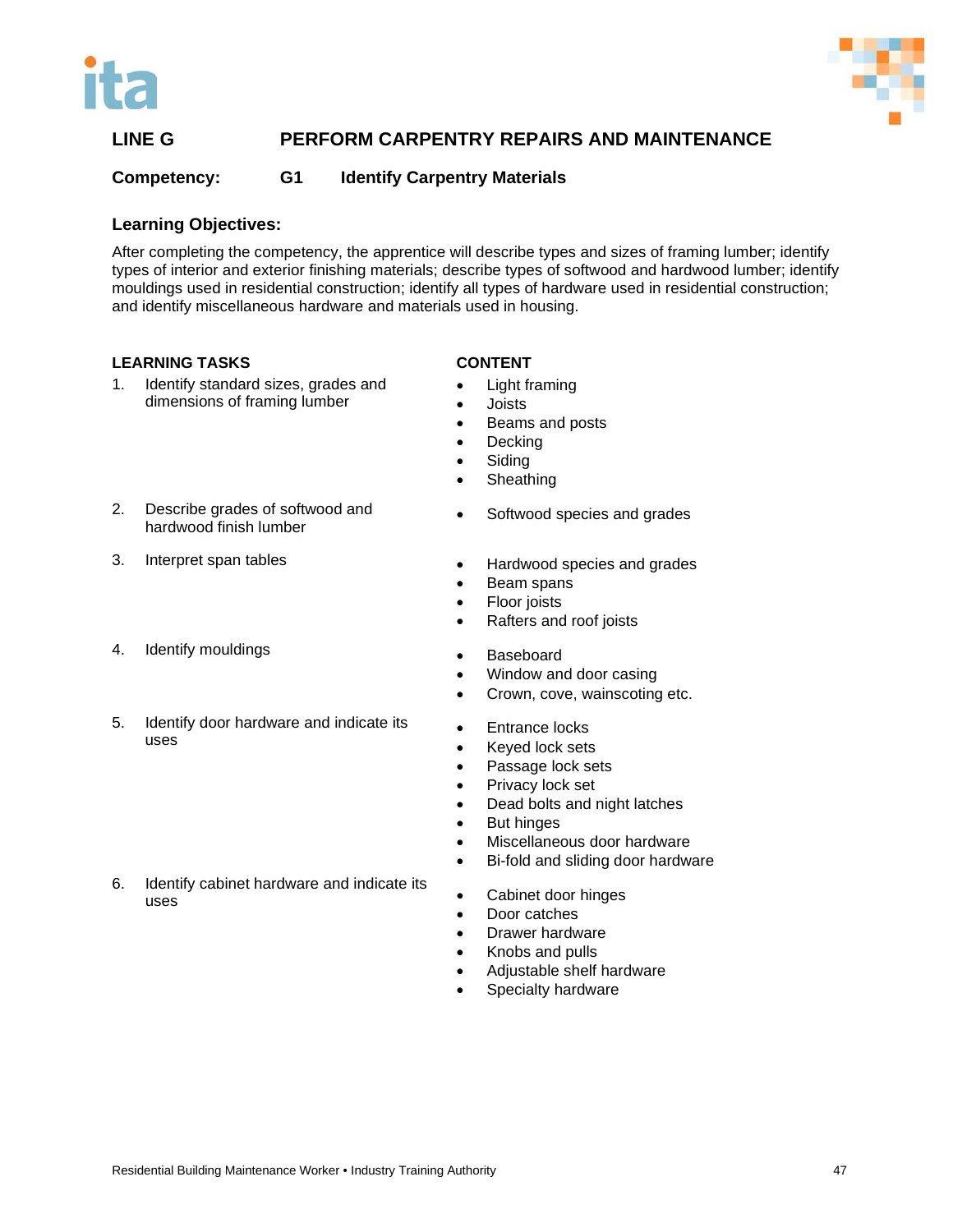



- 7. Identify miscellaneous hardware and indicate its uses
- Hasp and staple hardware
- Shelf hardware
- Handrail hardware
- Closet hardware
- Window hardware
- 8. Identify exterior finishing materials
- Wood shingles and shakes • Wood siding
- Vinyl and aluminum siding
- Stucco
- Brick veneer
- Sheet metal
- Wood paneling
- 9. Identify miscellaneous materials
- Concrete products
- Pre-mixed cement
- Sand, gravel
- Fasteners
- Nails
- Screws
- Bolts
- Caulking
- **Adhesives**

# **Achievement Criteria:**

The apprentice shall complete a written assessment on the grades of lumber, softwood and hardwood, mouldings, and hardware needed for residential construction with a minimum score of 70%.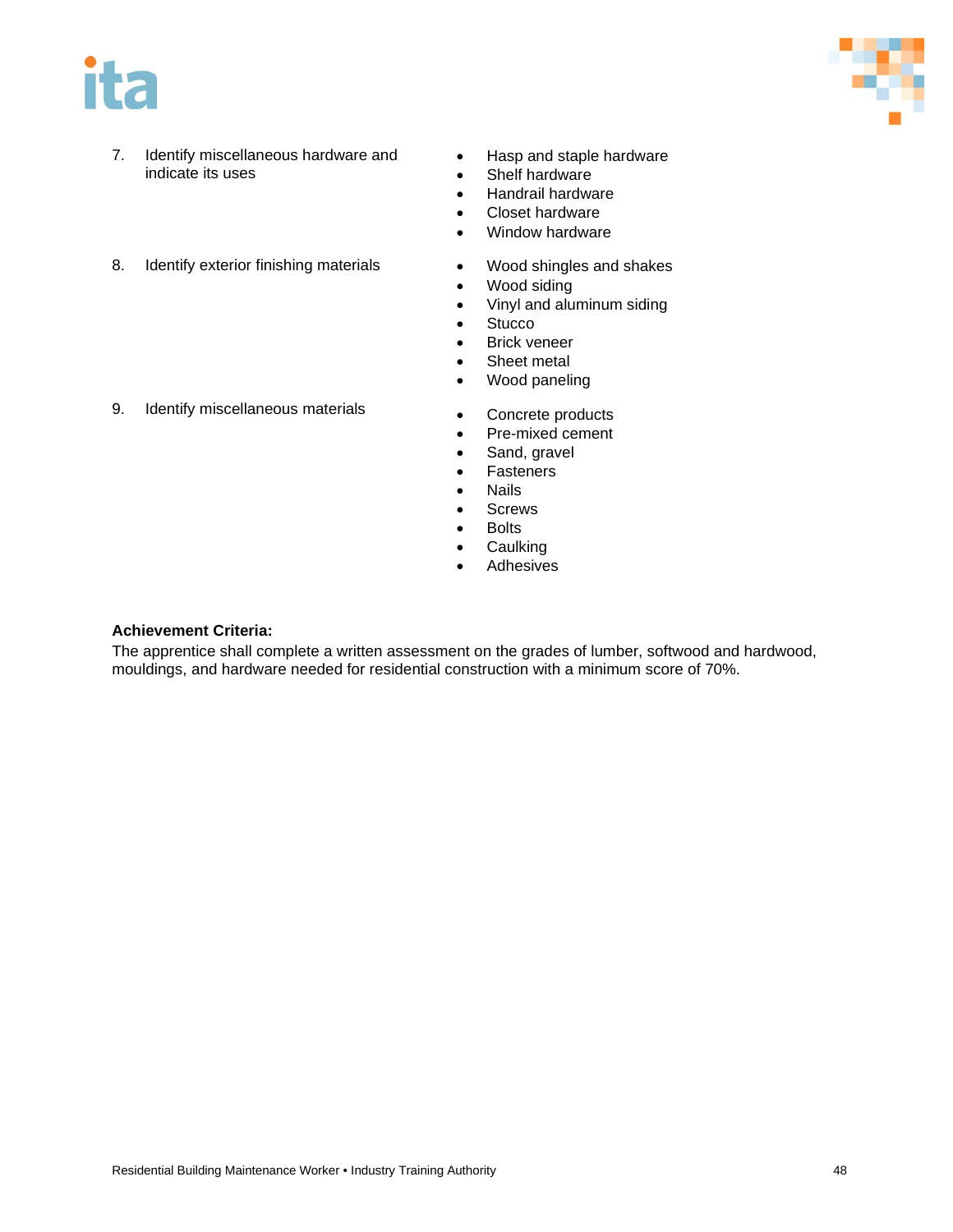



# **Competency: G2 Repair and Maintain Stairs, Landings, Handrails and Decks**

# **Learning Objectives:**

After completion of the competency, the apprentice will: identify different types of stairs; describe the different components used in stair construction; calculate rise and run; describe types of stair construction; describe components used for handrails and guardrails; make repairs to stairs, handrails and decks as needed; and successfully demonstrate an ability to repair stairs, handrails, landings and decks to match existing materials.

# **LEARNING TASKS**

2. Identify stair terms

# 1. Identify types of stairs and stairwells

4. Describe construction methods of stairs

# **CONTENT**

- Open stairwell
- Closed stairwell
- Combination stairwells
- Straight
- "L" shape
- Total rise
- Total run
- Unit rise
- Unit run
- Nosing projection
- Nosing line
- Treads
- Risers
- Stringers
- Platforms
- Landings
- Nosing
- Handrails
- **Balusters**
- Buttress caps
- **Fillets**
- Newel posts
- Cut out stringers
- Semi-housed stringers
- Mitered stringers
- Housed stringers
- **Handrails**
- **Balusters**

3. Identify parts of stairs

and stairwell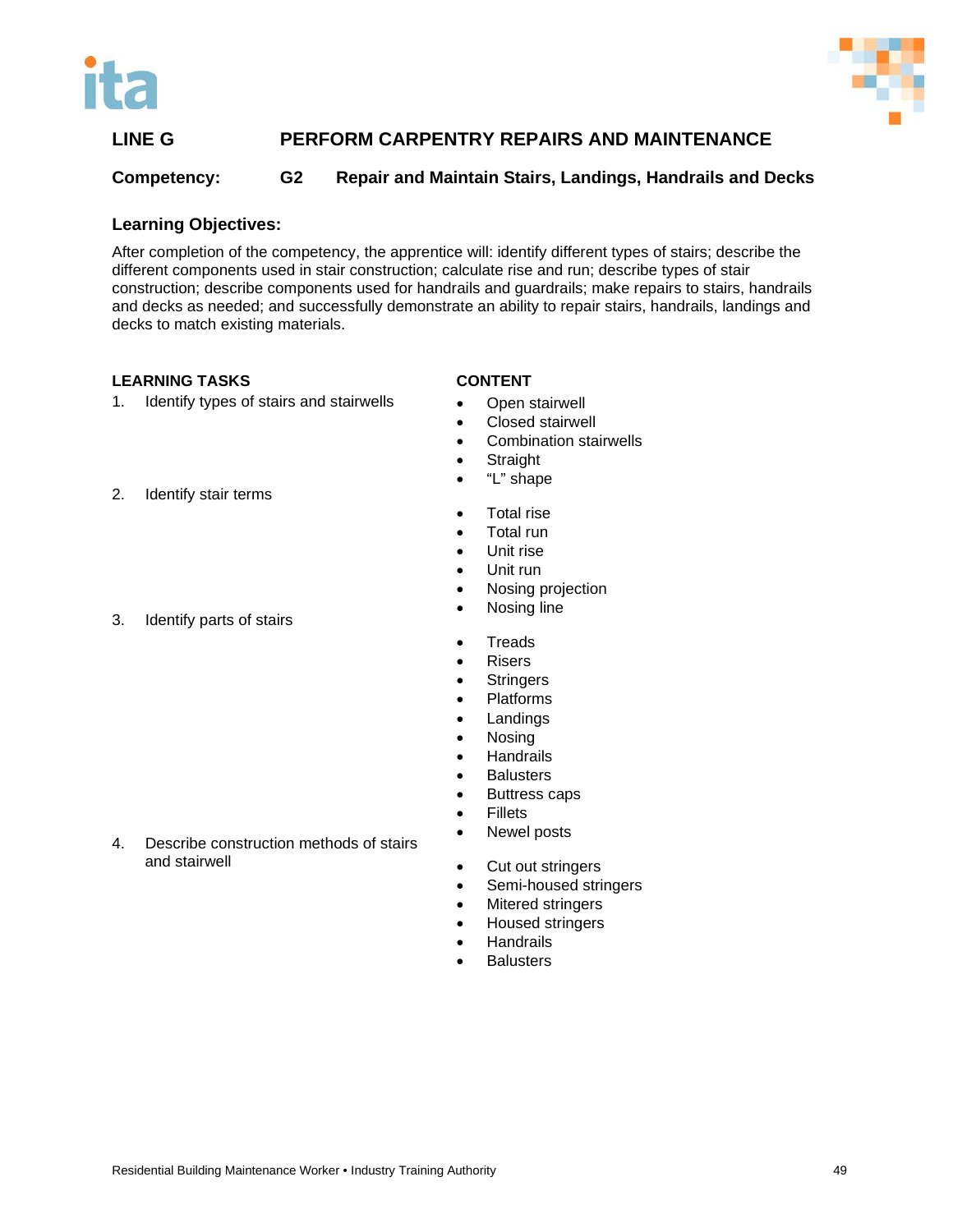# ita



- 5. Repair or replace handrails
- 6. Repair or replace treads, or stringers
- 7. Replace or repair damaged decking
- Match existing materials
- Match existing materials
- Match existing materials

# **Achievement Criteria:**

The apprentice shall complete a written assessment on the identification of terms used in stairs and stairwells, types of stairs and stairwells, parts of stairs and construction methods, replacing of stairwells and the matching of materials with a minimum score of 70%.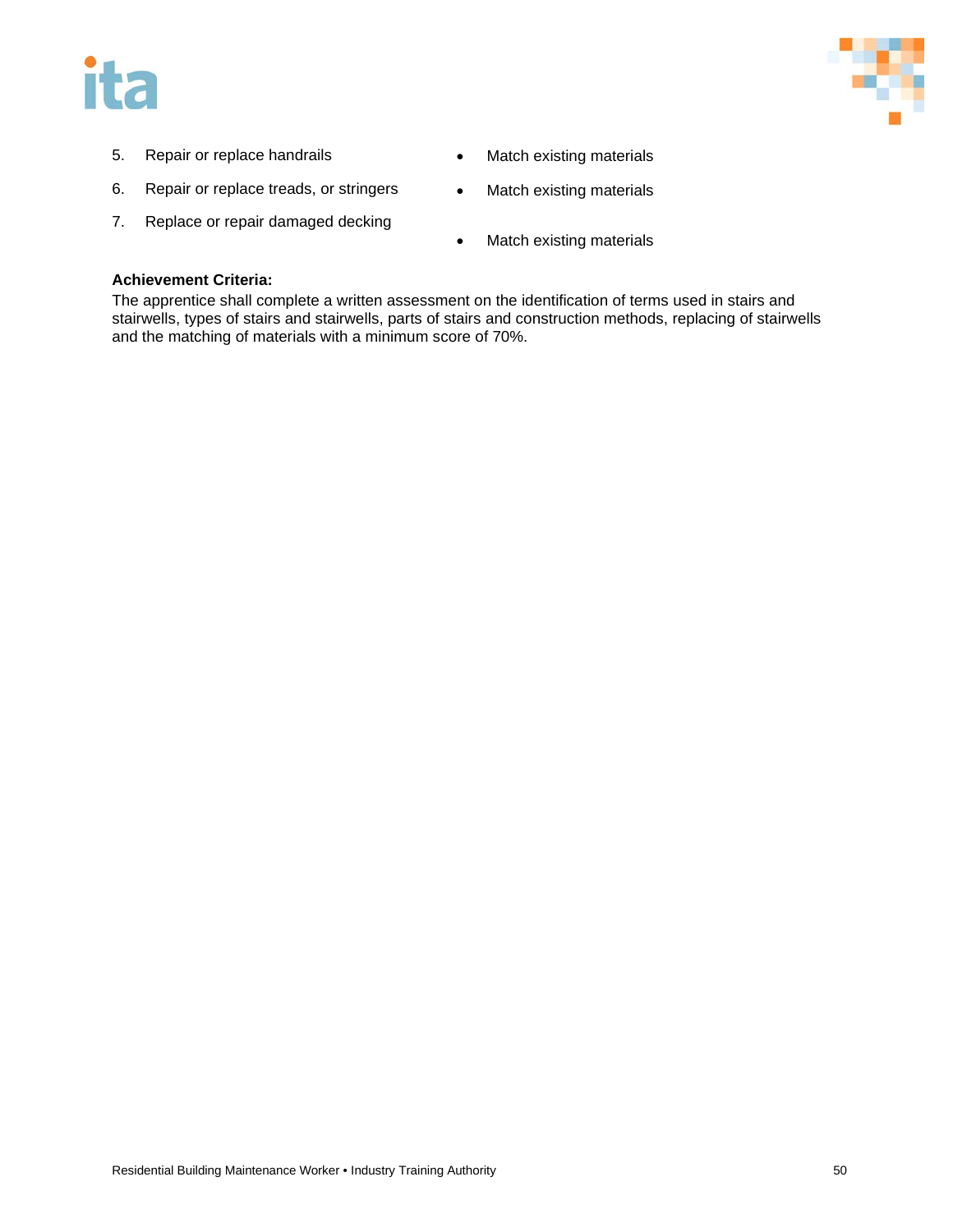



# **Competency: G3 Identify and Repair Cabinets, Counter Tops and Shelving**

# **Learning Objectives:**

After completion of the competency, the apprentice will: describe the installation of cabinets, counter tops and hardware; demonstrate the replacement of cabinets, shelves and drawers; describe the installation of counter tops; and demonstrate the installation of plastic laminate, mirrors, and caulking.

# **LEARNING TASKS**

- 1. Describe the construction of cabinets
- 2. Describe the installation of prefinished cabinets
- 3. Identify and describe the proper mounting height
- 4. Describe the installation of counter tops
- 5. Describe the cutting of openings for subtrades
- 6. Describe the installation of cabinet hardware
- 7. Identify plastic laminates and describe their application
- 8. Describe the installation of specialty items

# **CONTENT**

- Doors and drawers
- Shelves fixed and adjustable
	- Standard dimensions
- Fastening methods
- Cabinets
- **Shelving**
- Counter tops
- Layout
- Cutting and fitting
- Attachment methods
- Under the counter openings
- Counter top openings
- Heating and electrical openings
- Cabinet hinges
- Door catches
- Knobs and pulls
- Drawer slides
- Shelf supports
- Types and sizes
- Handling and storage
- Layout and cutting
- Adhesive and bonding
- Trimming and finishing
- Mirrors
- Grab bars
- **Towel bars**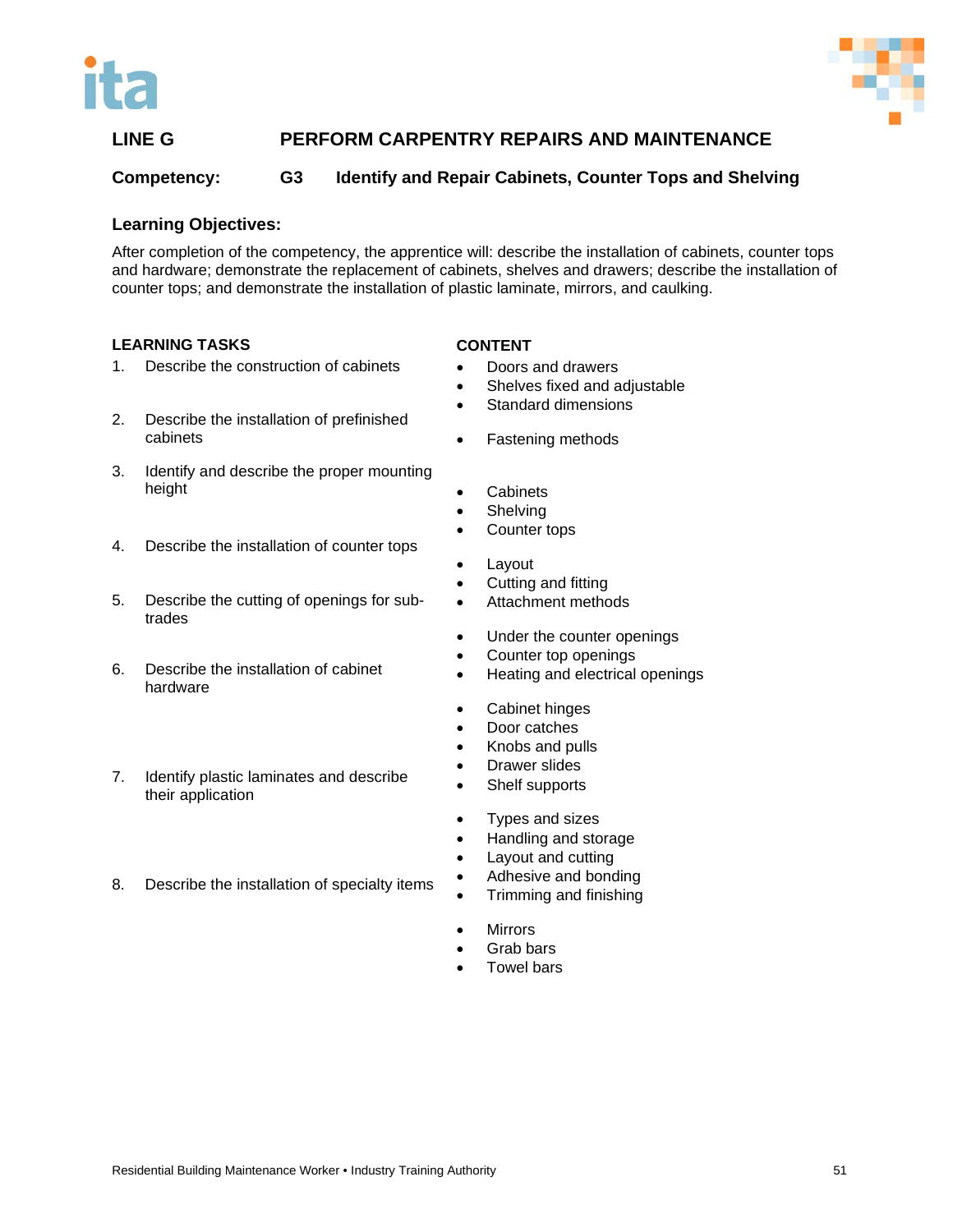



- 9. Repair and replace cabinet doors and shelves
- 10. Repair or replace drawers
- 11. Repair or replace counter tops
- 12. Repair or replace hardware
- 13. Apply caulking

# **Achievement Criteria:**

The apprentice shall complete a written and practical assessment of the proper installation of cabinets, counter tops and hardware, how and when to replace cabinets, shelves and drawers and what steps are needed to effect the installation of counter tops, and plastic laminate, mirrors, and caulking with a minimum score of 70%.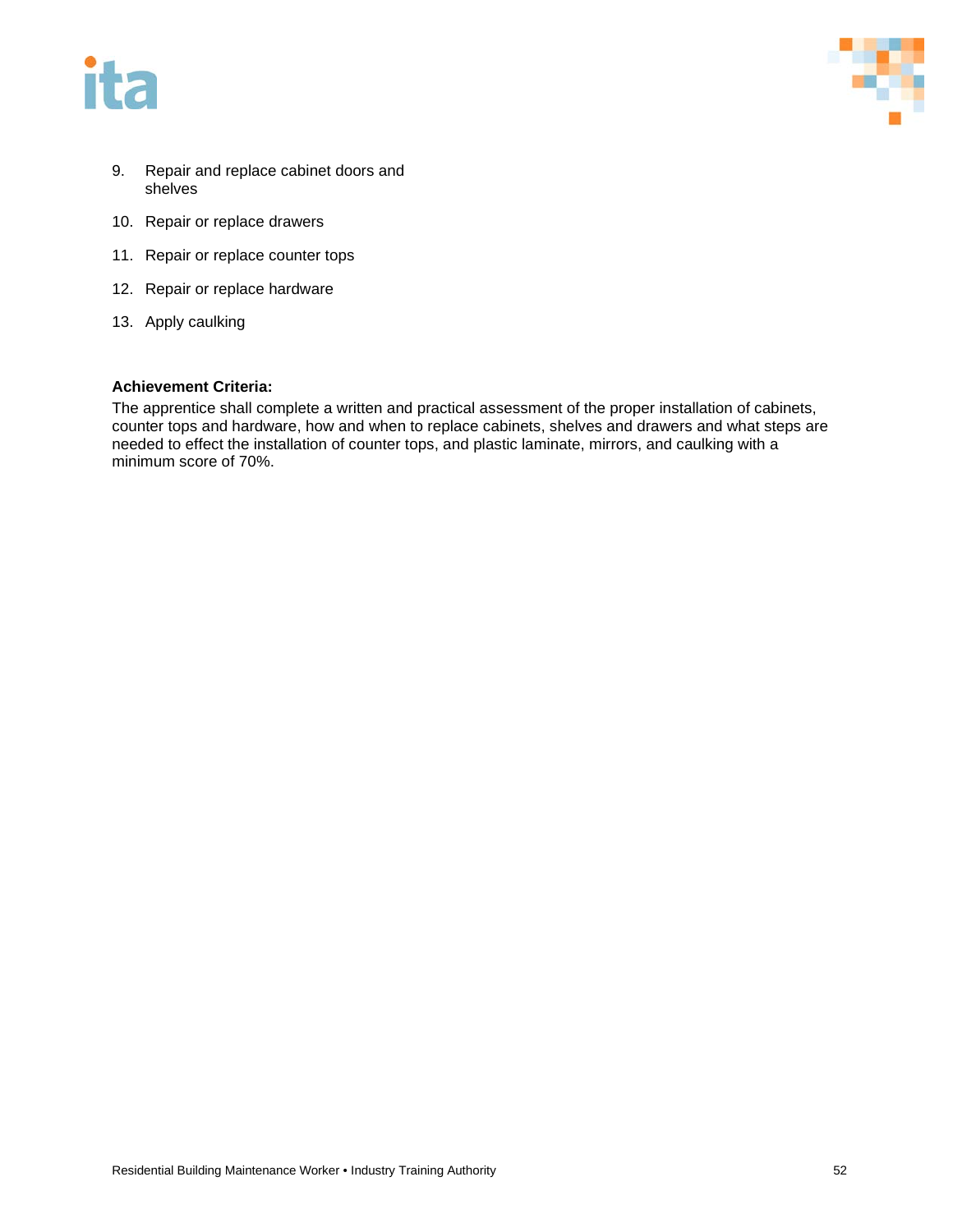



**Competency: G4 Repair, Maintain and Replace Hardware**

# **Learning Objectives:**

After completion of the competency, the apprentice will repair or replace door and window hardware.

# **LEARNING TASKS**

- 1. Describe and demonstrate the installation, repair and maintenance of door hardware
- **CONTENT**
- Lock sets
- Stoppers
- Panic hardware
- Door closures
- Hinges • Tracks and rollers
- 2. Describe and demonstrate the installation, repair and maintenance of window
	- **Screens**
	- **Tracks**
	- Lock sets
	- Hinges

# **Achievement Criteria:**

hardware

The apprentice shall complete a written and practical assessment, with a minimum score of 70% of the proper replacement of door and window hardware and the difference types of hardware needed for a project.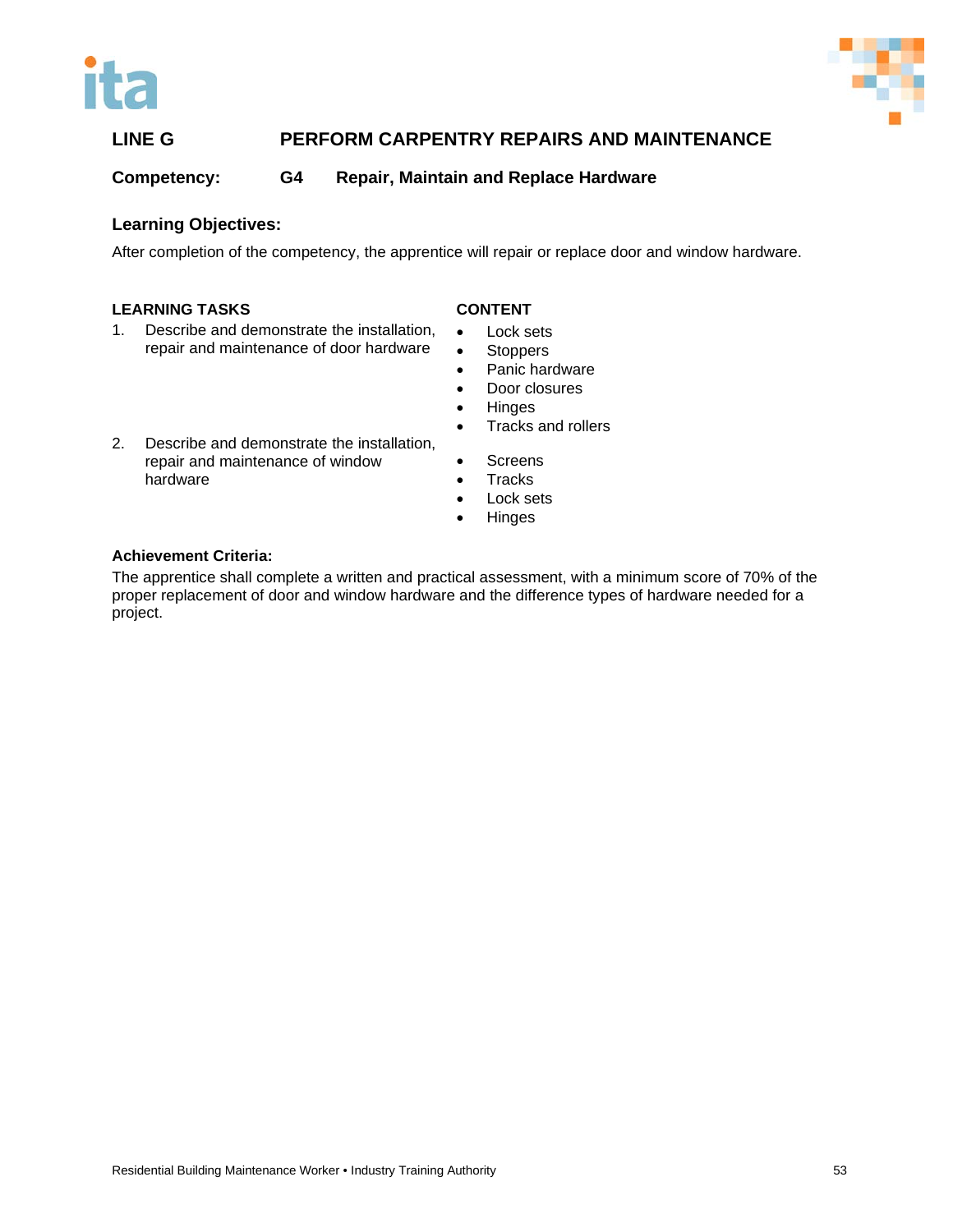



**Competency: G5 Repair Concrete** 

# **Learning Objectives:**

After completion of the competency, the apprentice will repair concrete sidewalks, concrete steps, effectively caulk or seal cracks in basement walls, and floors.

# **LEARNING TASKS**

1. Remove and replace sidewalks

# **CONTENT**

- Remove damaged area
- Level surface
- Build the new form
- Determine concrete needs
- Replace and level concrete
- Finish concrete
- Remove forms
- Remove damaged materials
- Build forms
- Replace concrete
- Finish concrete
- Remove forms
- 3. Caulk cracks in basement walls

2. Repair concrete steps

- 4. Seal, caulk or repair cracks in basement floors
- 5. Assess the need for a journey person to make the necessary repairs

# **Achievement Criteria:**

The apprentice shall complete a written assessment of the different aspects of concrete as they apply to sidewalks, steps, leveling and forms; the repair, sealing and caulking of basement walls; with a minimum score of 70%.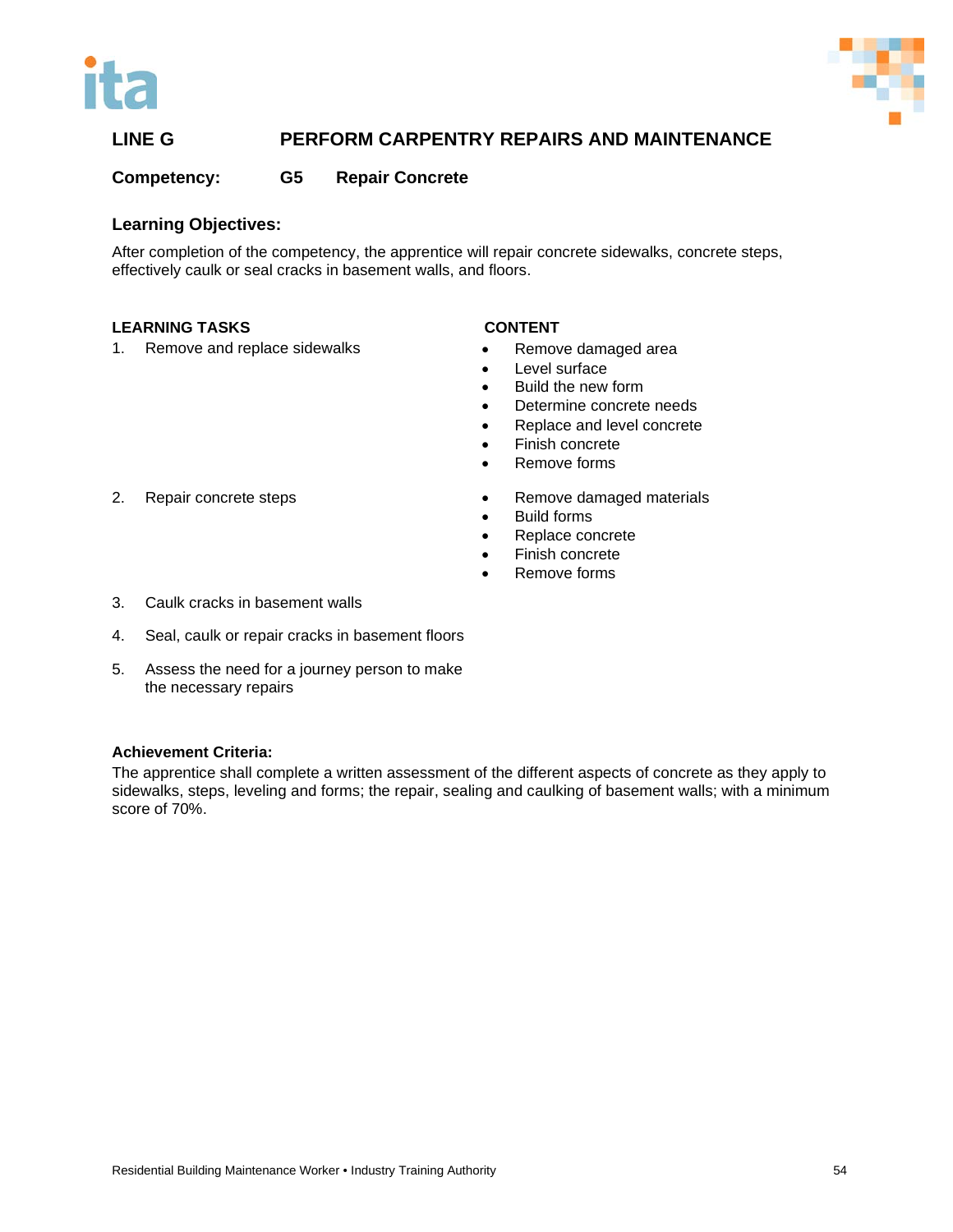



# **Competency: G6 Identify and Repair Structural Problems**

# **Learning Objectives:**

After completion of the competency, the apprentice will make adjustments to teleposts to level the floor, identify and locate structural problems, and make emergency repairs where needed to the satisfaction of the instructor; and demonstrate the ability to assess the need for a journey person to assess the damage.

# **LEARNING TASKS**

- 1. Check floors for level
- 2. Check walls for plumb

# **CONTENT**

- Locate sagging foundations
- Locate structural problems with exterior walls
- Locate sagging ceiling areas
- 3. Check ceiling for structural problem areas
- 4. Check roofs for structural problem areas

6. Make emergency repairs to bearing walls

5. Adjust teleposts

- Check for sagging areas in the roof surface
- Make adjustments to ensure a level floor area
- Temporary repairs only

# **Achievement Criteria:**

The apprentice shall complete a written assessment on emergency repairs to bearing walls, adjusting teleposts, how to check ceilings and roofs for structural problem areas, and how to check for structural levels; with a minimum score of 70%.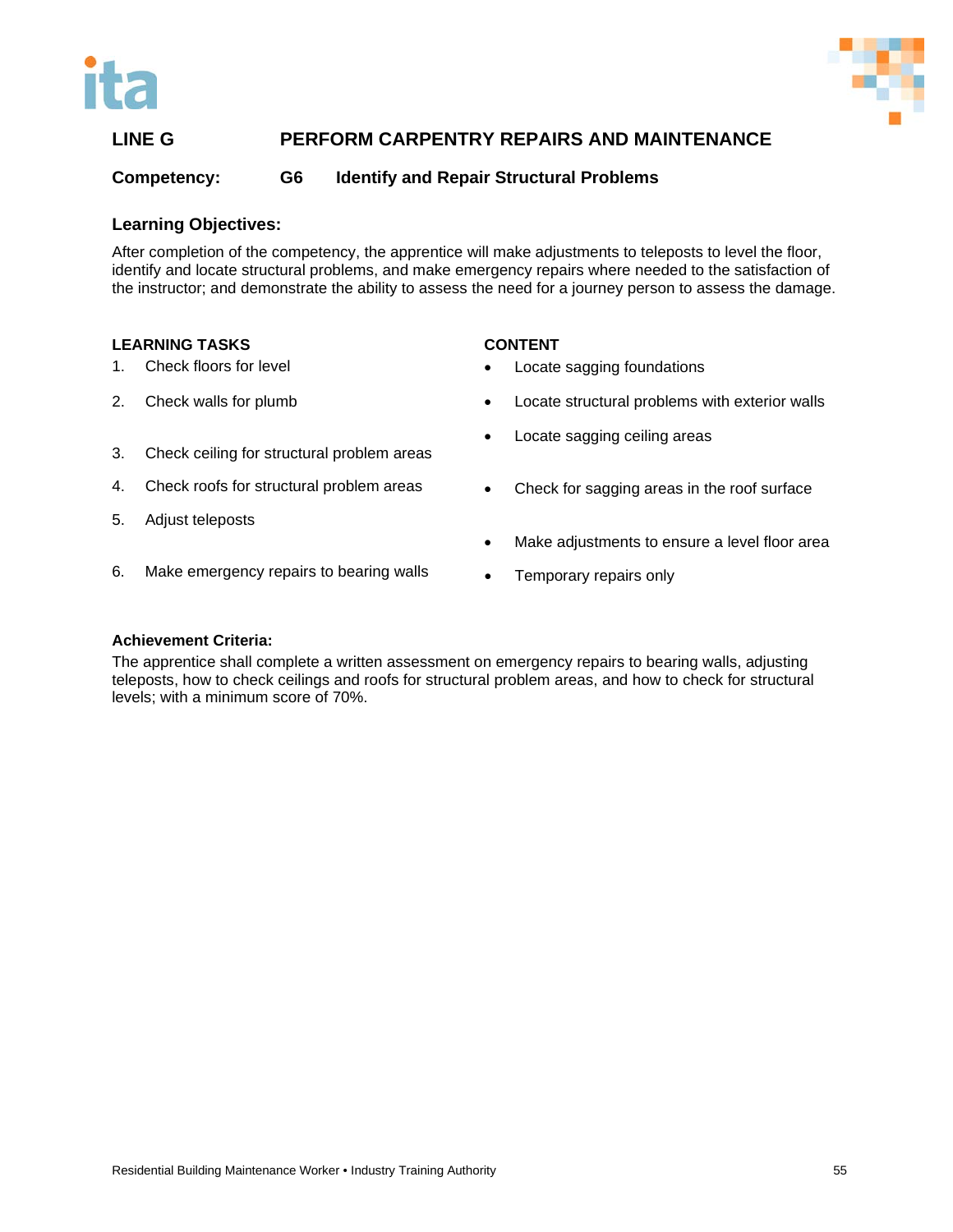



# **Competency: G7 Repair, Maintain and Replace Windows and Doors**

# **Learning Objectives:**

After completion of the competency, the apprentice will identify the various types of interior and exterior doors & various types of windows; and demonstrate the replacement of doors and windows as well as demonstrating the upgrading of windows and doors, and window and door openings for energy conservation purposes.

# **LEARNING TASKS**

1. Identify and describe various types of doors

- 2. Identify types of door jambs and describe methods of repair
- 3. Describe methods of installing doors
- 4. Identify types of windows
- 
- 5. Describe the installation of windows for energy conservation
- **CONTENT**
- Solid core wood
- Hollow core wood
- **Metal**
- Metal insulated
- Pre hung
- Bi-fold
- Pocket
- **Sliding**
- Energy efficient
- Wood jamb in concrete wall
- Metal door jambs
- Pre-hung door kits
- Determine the hand of a door
- Fitting a door
- Pre hung door kits
- Double-hung
- Casement
- Awning
- Hopper
- **Sliding**
- Fixed
- Pivoting
- Sealed window units
- Poly wrap
- Foam insulation
- **Caulking**
- Weather stripping

# **Achievement Criteria:**

The apprentice shall complete a written assessment of various types of interior and exterior doors, and various types of windows along with procedures for their replacement and effective energy conservation with a minimum score of 70%.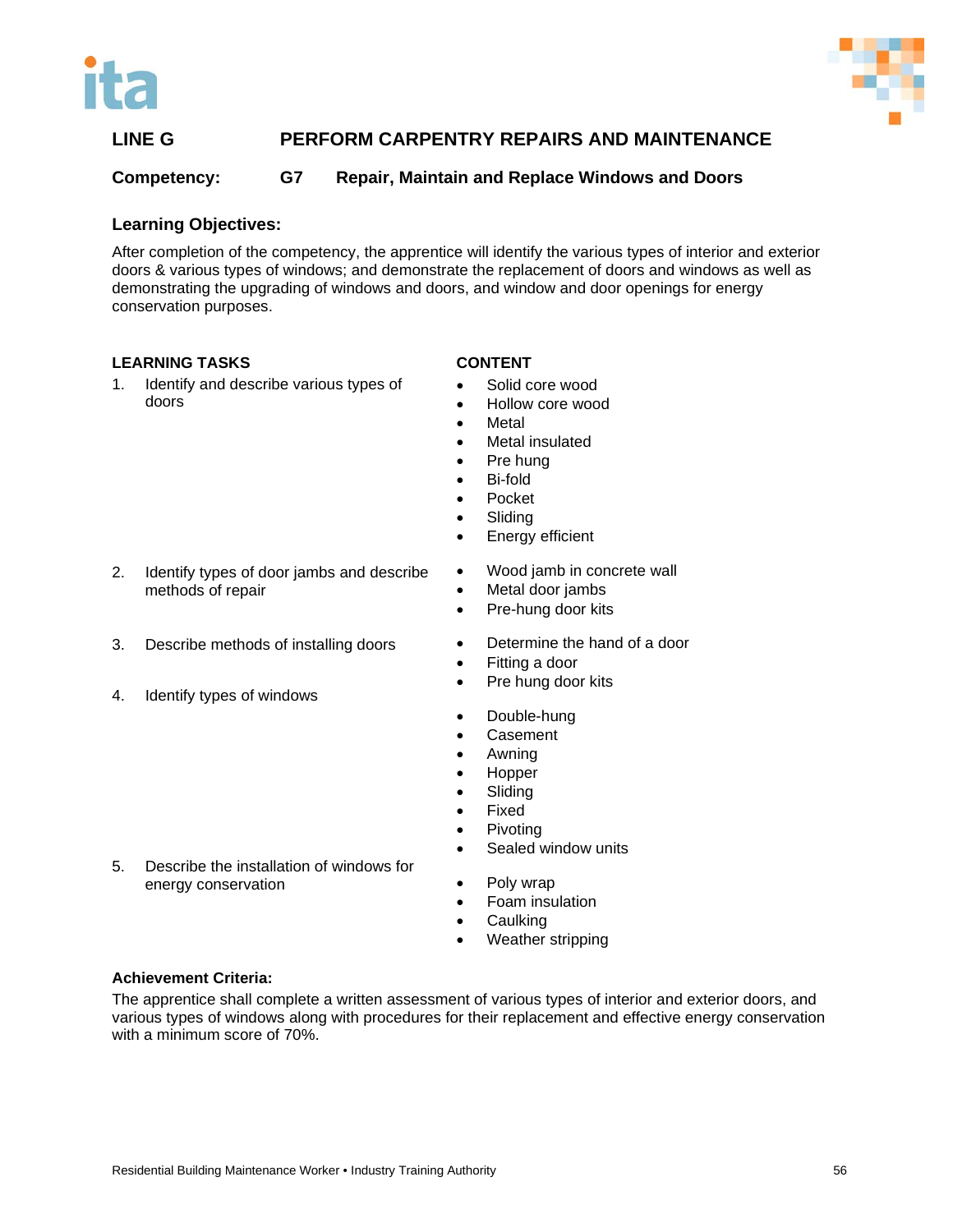



**Competency: G8 Repair and Maintain Baseboards, Mouldings and Casings**

# **Learning Objectives:**

After completion of the competency, the apprentice will replace damaged or missing moulding, and caulk around mouldings where needed.

# **LEARNING TASKS**

- 1. Repair or replace interior mouldings
- 2. Repair or replace exterior moulding

# **CONTENT**

- Remove damaged moulding
- Install new moulding matching the existing moulding
- Remove the damaged moulding
- Install new moulding matching the existing moulding
- Caulk/seal around the mouldings

# **Achievement Criteria:**

The apprentice shall complete a written assessment on interior and exterior mouldings and caulkings, with a minimum score of 70%.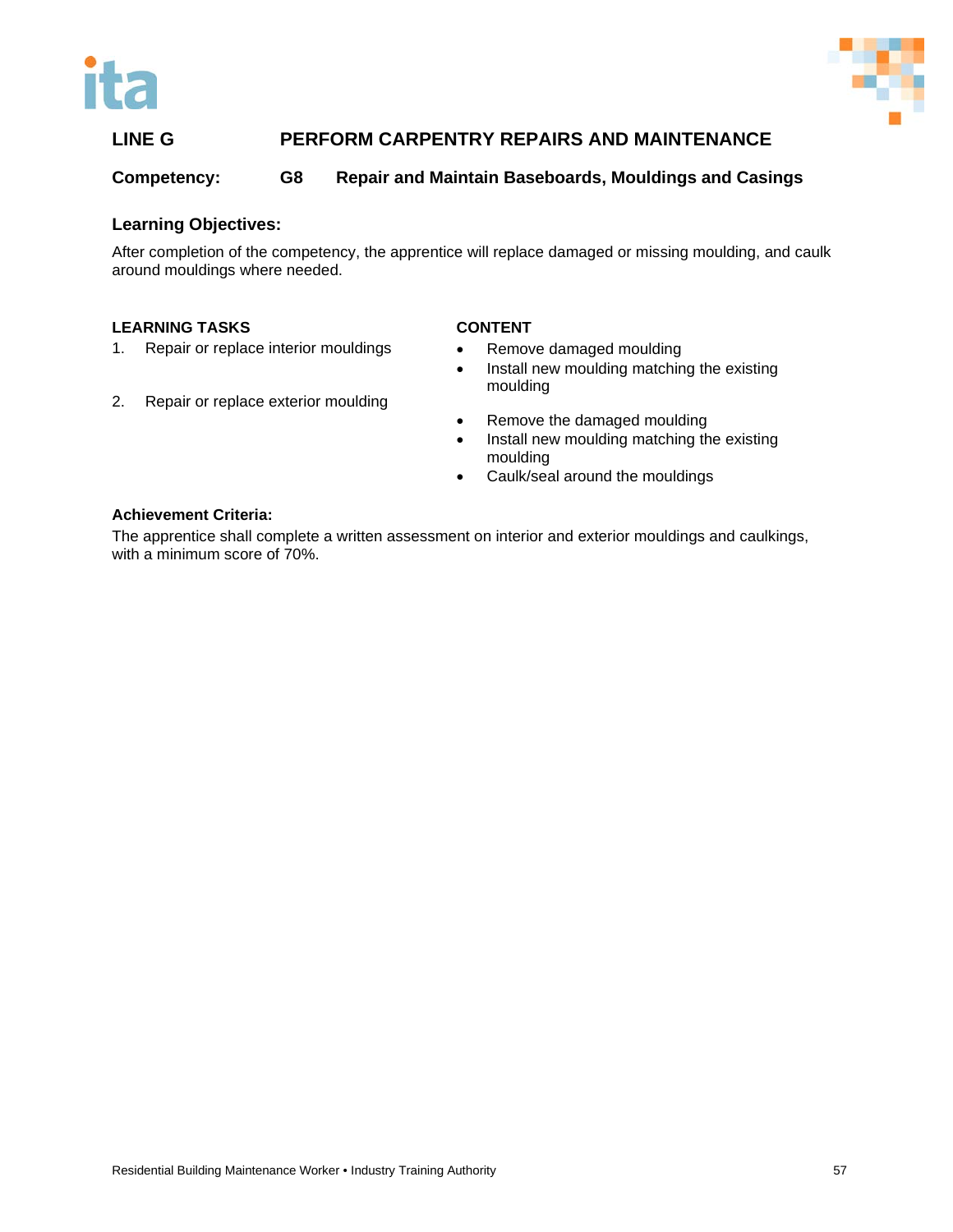



**Competency: G9 Identify and Locate Cladding Problems**

# **Learning Objectives:**

After completion of the competency, the apprentice will replace damaged or missing siding or mouldings, make repairs to damaged siding, make repairs to damaged air barriers and apply caulking where needed.

# **LEARNING TASKS**

1. Repair or replace damaged or missing siding

#### **CONTENT**

- Remove damaged materials
- Match new siding to existing materials
- 2. Make minor repair to air barrier
- Where damaged
- 3. Apply caulking and sealant as needed
- Match existing materials

#### **Achievement Criteria:**

The apprentice shall complete a written assessment of the aspects of repairing or replacing damaged or missing siding or mouldings, with a minimum score of 70%.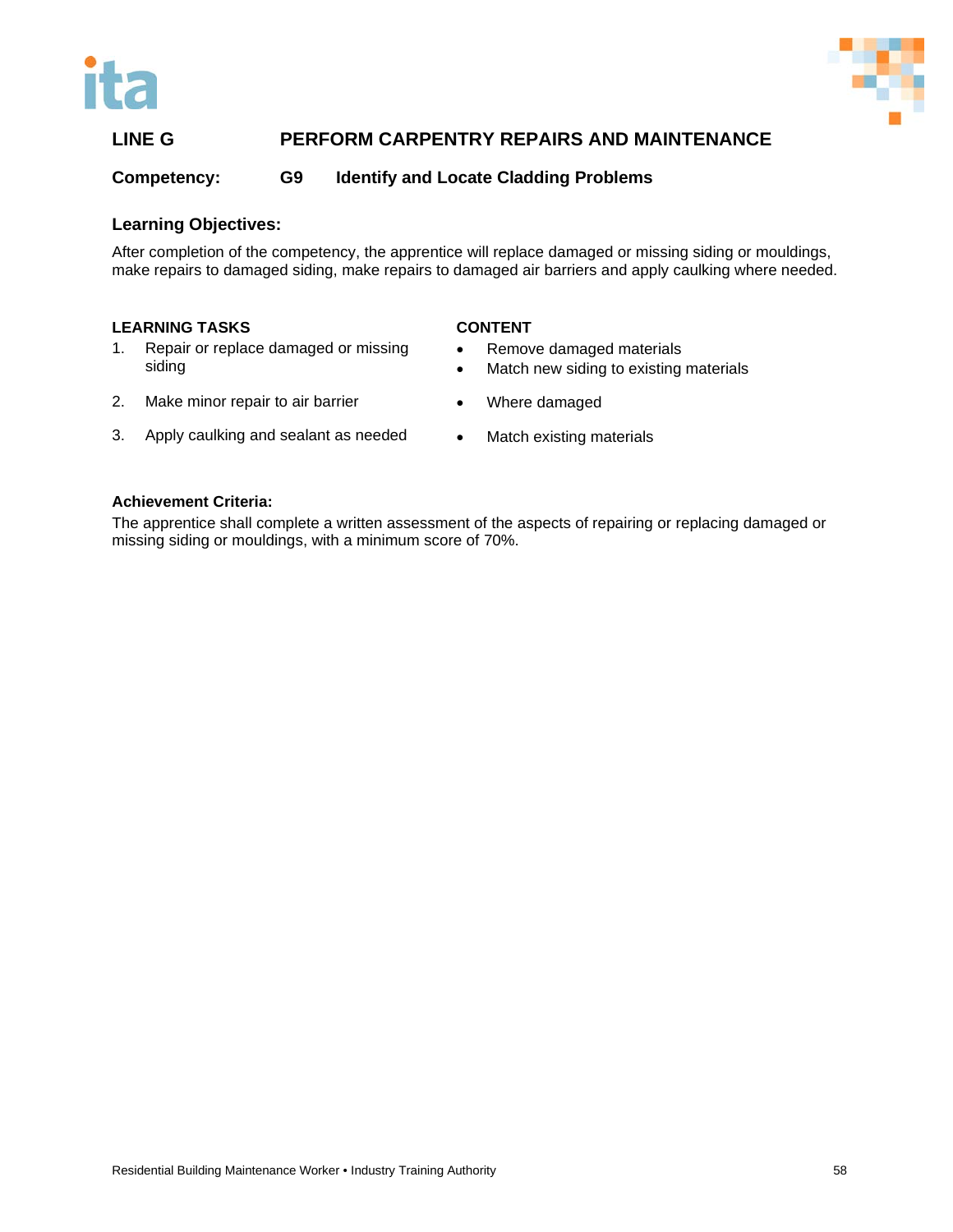



**Competency: G10 Identify Infestation Problems**

# **Learning Objectives:**

After completion of the competency, the apprentice will inspect attics and crawlspaces to check for rodent or bug infestation and determine the need for an exterminator.

# **LEARNING TASKS**

1. Inspect attic spaces

# **CONTENT**

- Check for rodent infestation
- Check for bug infestation

2. Inspect crawl spaces

- Check for rodent infestation
- Check for bug infestation
- 3. Assess the need for a specialist
- Determine when an exterminator is needed

#### **Achievement Criteria:**

The apprentice shall complete a written assessment, with a minimum score of 70%, of types of mold, rodent and bug infestations and what factors would necessitate the calling in of an exterminator.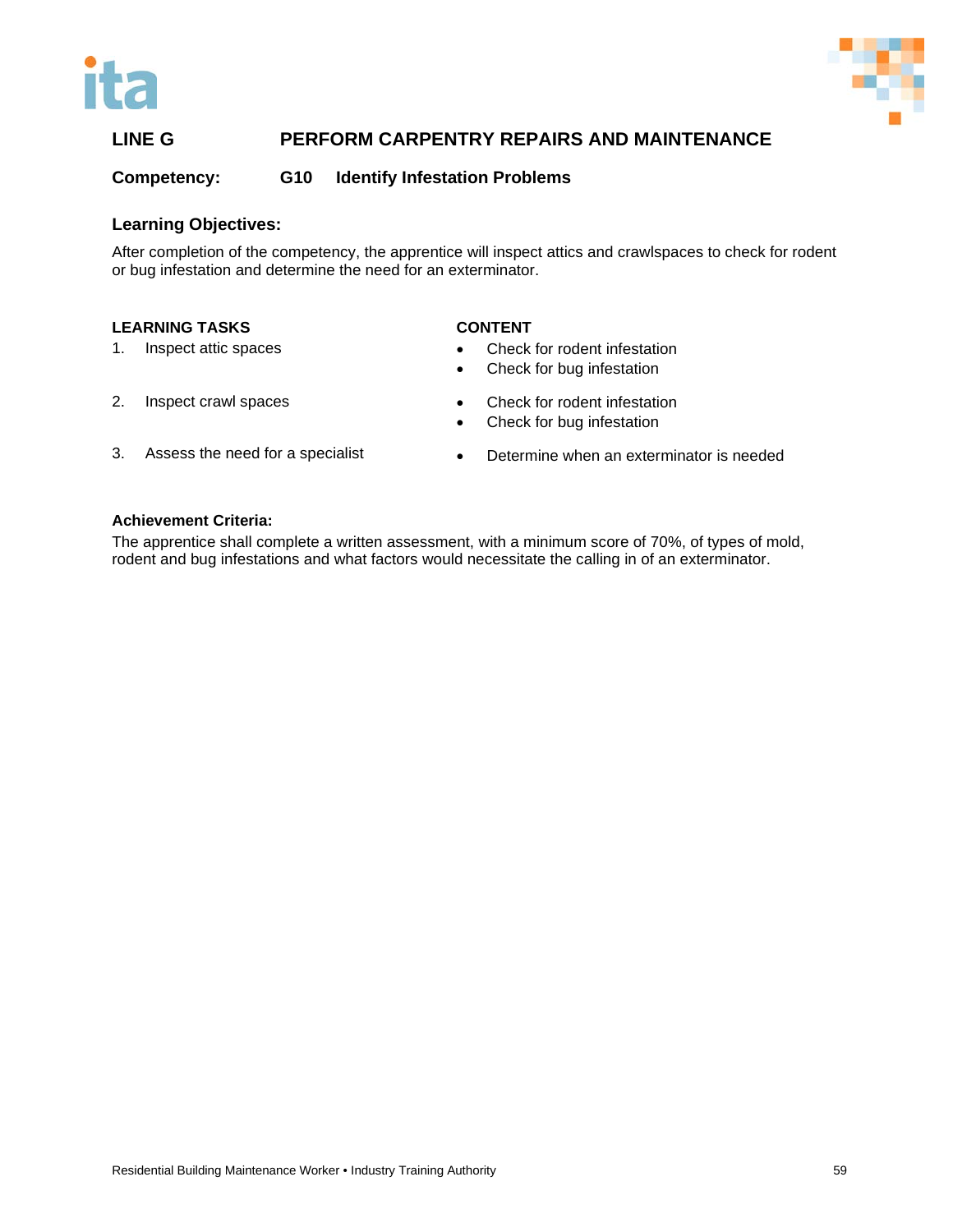



# **Competency: G11 Assess the Need for a Journeyperson or Licensed Contractor**

# **Learning Objectives:**

After completion of the competency, the apprentice will assess situations where and when a journey person or a BC Safety Authority licensed contractor is required to assess damage and do repair work.

# **LEARNING TASKS**

1. Assess the need for a journey person

# **CONTENT**

- For new additions or renovations
- Where the damage is such a journeyperson is needed to assess the repair required
- Structural damage
- Electrical or Gas regulated work

# **Achievement Criteria:**

The apprentice shall complete a written assessment on the steps of assessment and policies of calling in journeyman to a minimum score of 70%.

Note: In British Columbia, all gas and electrical contractors doing regulated work are required, under the *Safety Standards Act*, to hold a valid license issued by the BC Safety Authority. The license ensures the contractor and the people employed by the contractor are qualified and can perform the work safely. Licenses must be renewed annually and require certain qualifications are met, including a \$10,000 surety bond. The RBMW program and training does not extend to these areas of technical training and/or certification.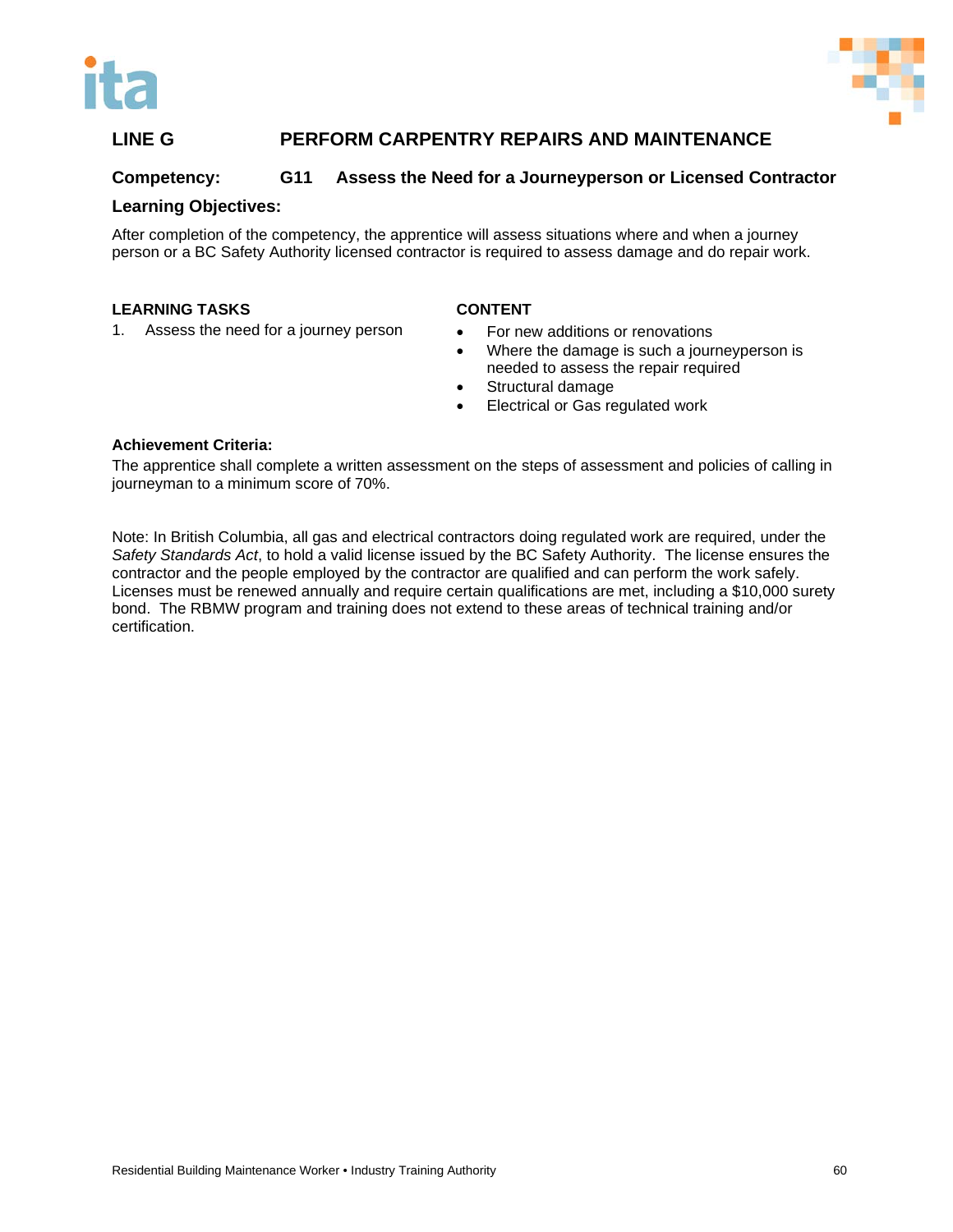



# **Competency: H1 Identify Drywall Materials**

# **Learning Objectives:**

After completion of the competency, the apprentice will identify types of drywall, fasteners for drywall board, and identify and describe the use of drywall mud, tape and corners.

# **LEARNING TASKS**

1. Identify drywall materials

# **CONTENT**

- Gyproc
- Adhesive, nails and screws
- Mud, dry and pre-mixed
- Tapes and corners

2. Identify types of drywall

- Gypsum board
- Moisture resistant board
- 3. Identify types of drywall tape and corners
- Paper tape
- Middle crease tape
- Fiberglass mesh
- Corners

# **Achievement Criteria:**

The apprentice shall complete a written assessment on types of drywall, and drywall materials with a minimum score of 70%.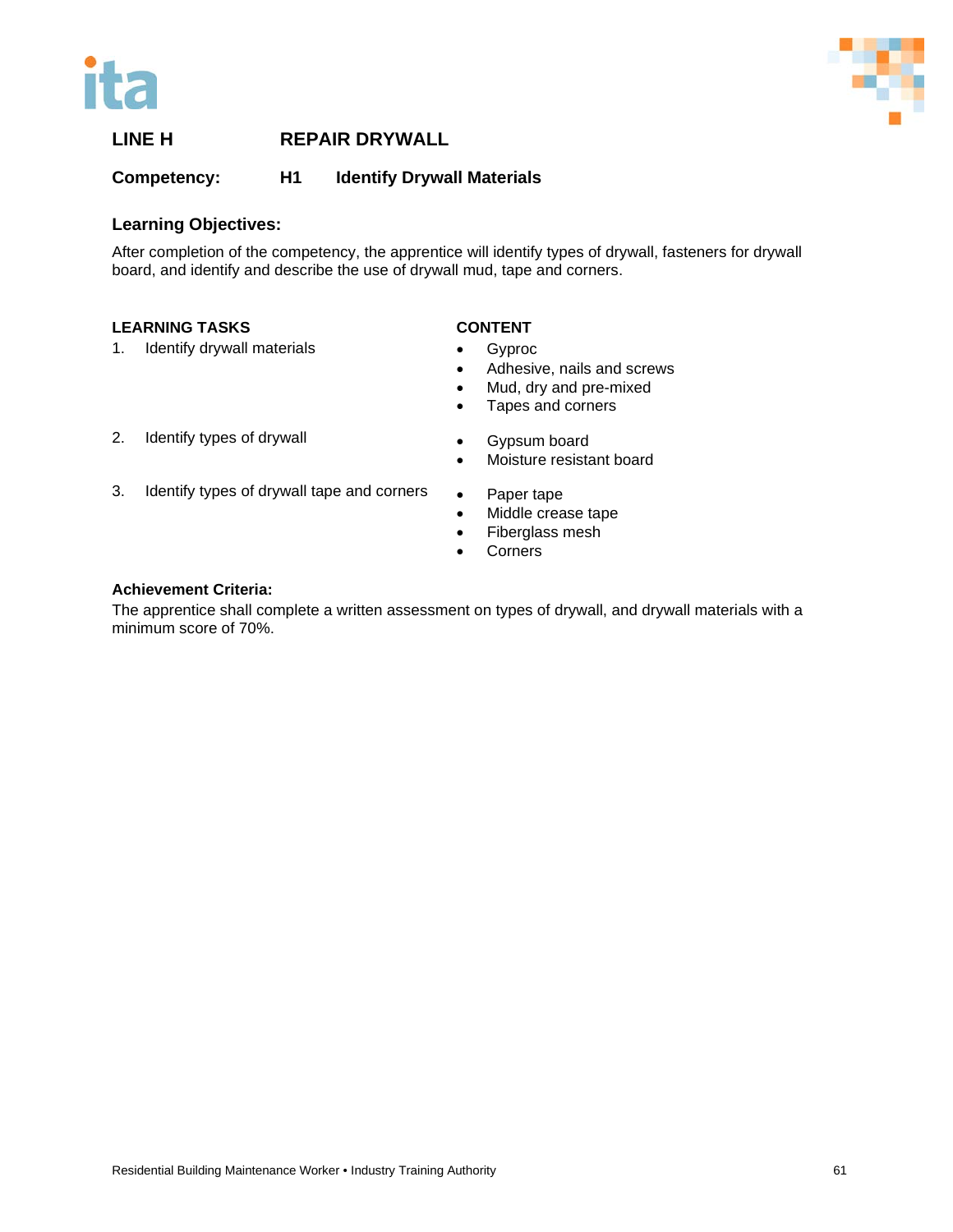



**Competency: H2 Patch Holes in Gyproc, Plaster and Lath**

# **Learning Objectives:**

After completion of the competency the apprentice will identify types of drywall, drywall materials, mud, nails, screws, tapes, and corners; will demonstrate patching holes in drywall while maintaining the original appearance.

# **LEARNING TASKS**

- **CONTENT**
- 1. Identify and locate the need for drywall repairs
- 2. Describe fastening loose drywall
- 3. Describe pre-filling
- 4. Describe and demonstrate hole patching
- Cracks • Holes Water damage
	- Nails or screws
- Gap size Uneven joints
- Install backing
- Tolerances
- Matching drywall
- Using overhanging paper

# **Achievement Criteria:**

The apprentice shall complete a written assessment on the identification and proper use of drywall materials with a minimum score of 70%, and successfully demonstrate the patching of holes to the satisfaction of the instructor.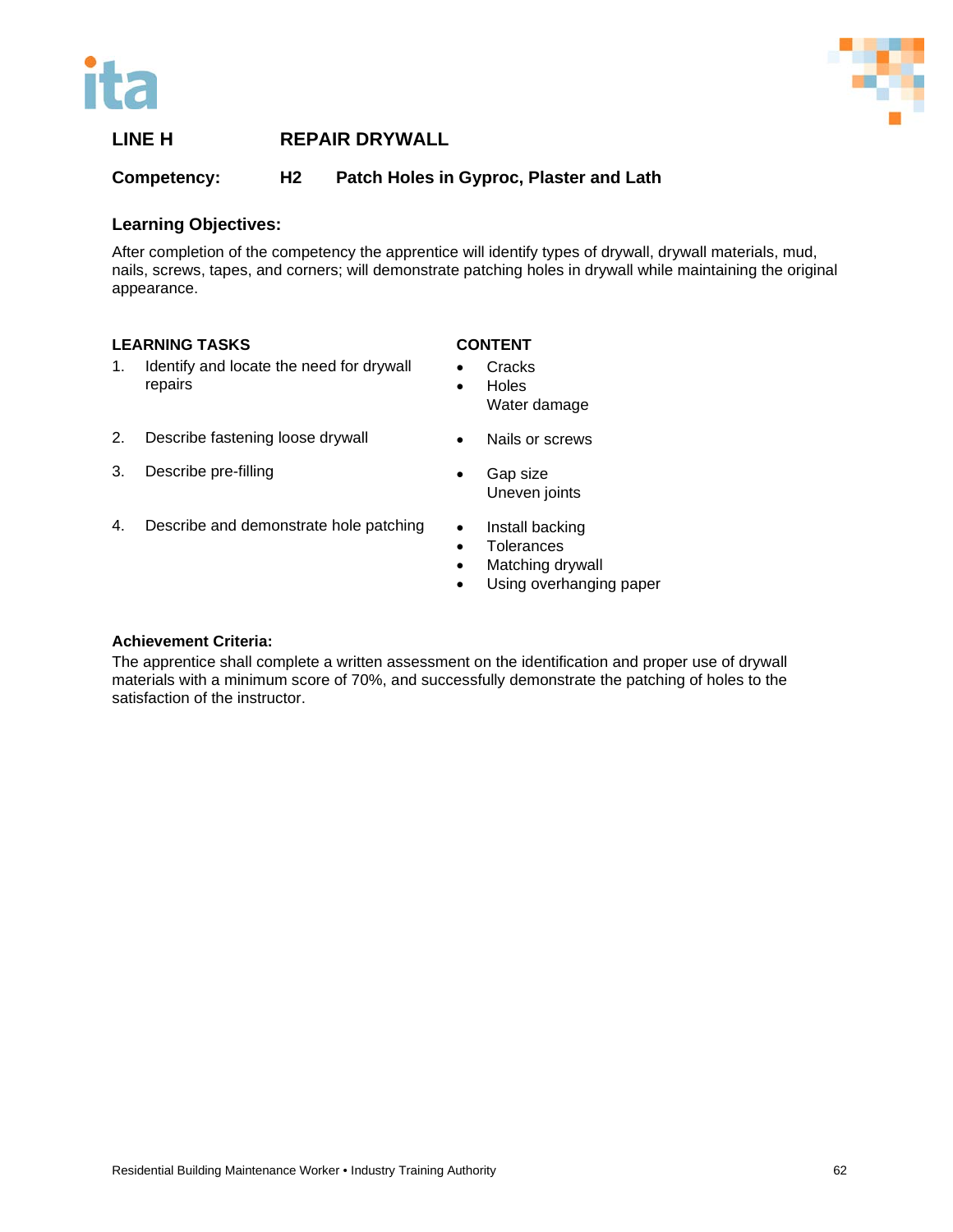



**Competency: H3 Tape, Mud and Install Beads**

# **Learning Objectives:**

After completion of the competency the apprentice will: install selected drywall tape for repair work to cover joins; select the correct drywall mud for the project; install selected corner beads for a given project; install the finishing coat of drywall mud ready for sanding and painting to the satisfaction of the instructor.

# **LEARNING TASKS**

mud

1. Install the correct tape, using a selected

# **CONTENT**

- Paper tape
- Middle creased
- Fiberglass mesh
- Pre-mixed mud
- Fast set mud Polish coat
- 2. Install selected corner beads
- Selected corner bead
- Correct type of mud
- Finish coat

# **Achievement Criteria:**

The apprentice shall complete a written assessment of drywall muds, corner beads, and their proper use in given situations with a minimum score of 70%, and demonstrate drywall methods and techniques.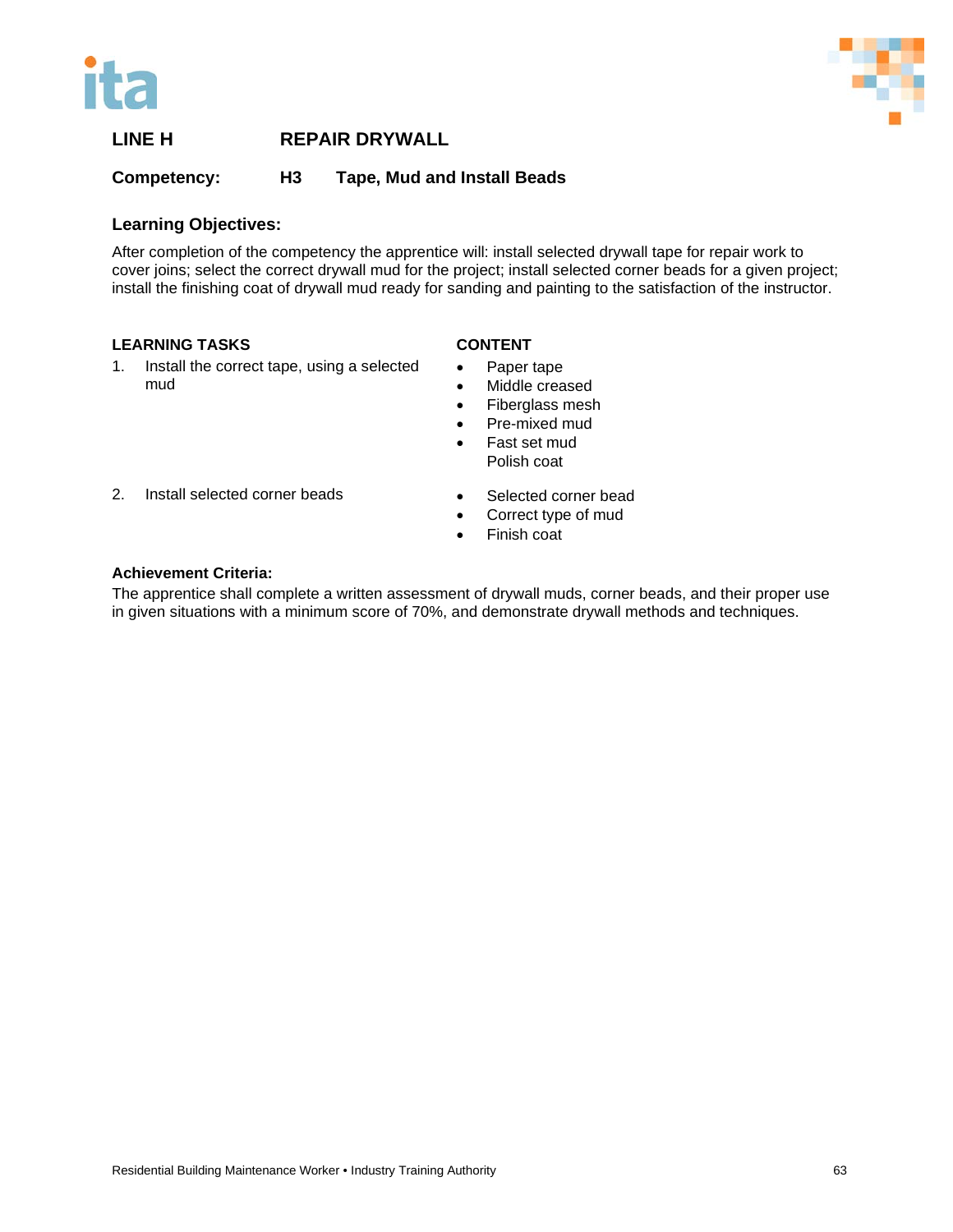



# **Competency: H4 Sand and Finish Gyproc**

# **Learning Objectives:**

After completion of the competency the apprentice will select the correct sand paper for a given project, demonstrate sanding a given project, and demonstrate the proper way to prepare a given surface for painting.

# **LEARNING TASKS**

# **CONTENT**

- 1. Identify and select the correct sand paper
- 2. Describe and demonstrate sanding techniques
- 3. Describe and demonstrate surface preparation
- Select the correct grit of sand paper
- Rough sanding
- Finish sanding Wet sanding
- Washing the surface
- Remove loose materials
- Seal discoloured areas

# **Achievement Criteria:**

The apprentice shall complete a written and practical assessment on proper sanding techniques, site surface preparation for painting and the different types of sandpaper and the situations in which they would be used with a minimum score of 70%.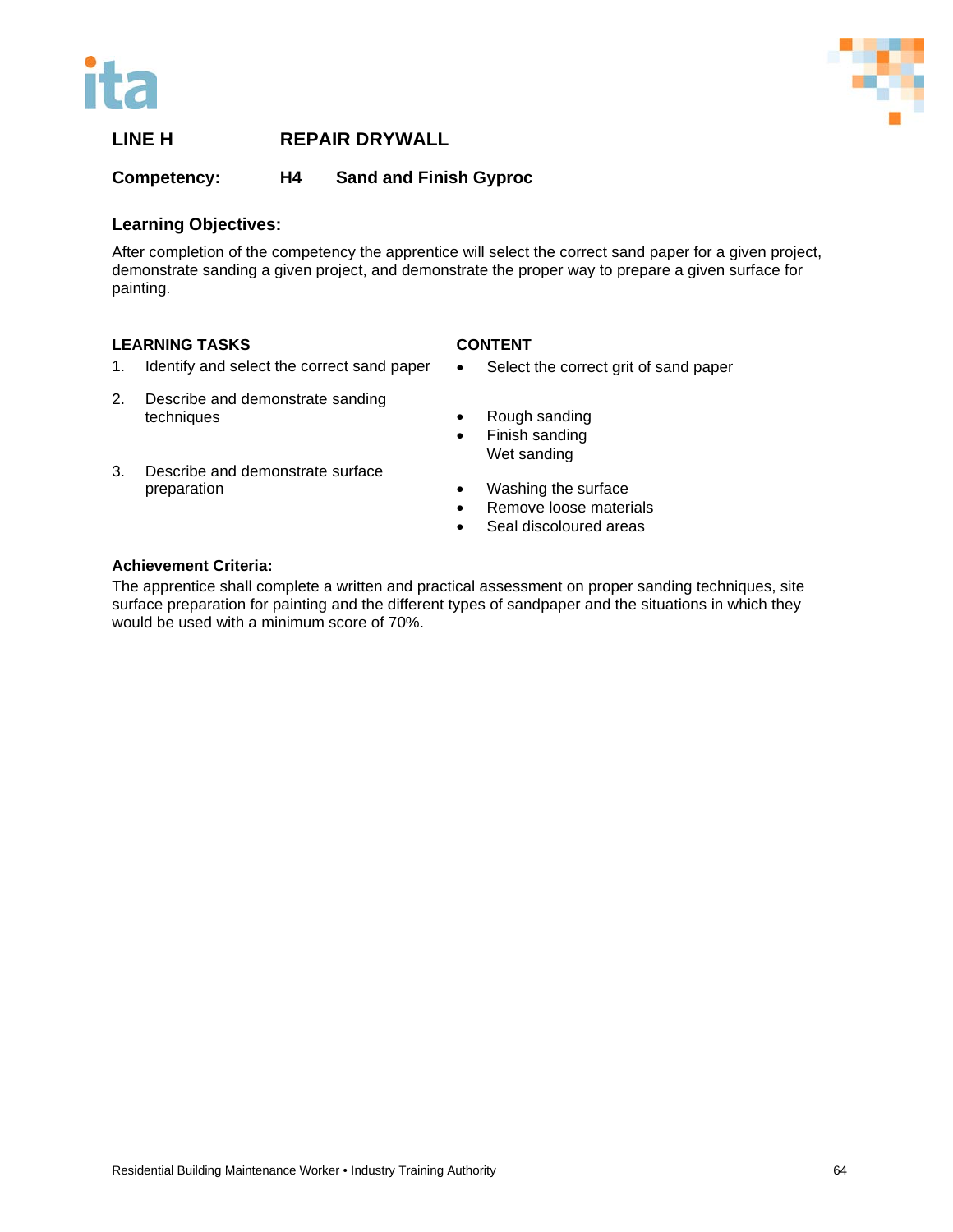



**Competency: H5 Repair Insulation and Vapour Barriers**

# **Learning Objectives:**

After completion of the competency, the apprentice will replace or repair damaged or missing insulation, replace or repair damaged or missing vapour barriers.

# **LEARNING TASKS**

1. Identify types of insulation

# **CONTENT**

- Fiberglass, blown, bat, rigid
- Extruded polystyrene
- Expanded poly styrene
- Styrofoam
- 2. Demonstrate replacing damaged insulation
- 3. Replace or repair damaged vapour Fasten vapour barrier
	- Seal the joints with adhesive or tape

• Replace damaged or missing insulation

# **Achievement Criteria:**

barriers

The apprentice shall complete a written and practical assessment on insulation identification, the different types of insulation and demonstrate how to properly create a vapour barrier and repair and replace the same with a minimum score of 70%.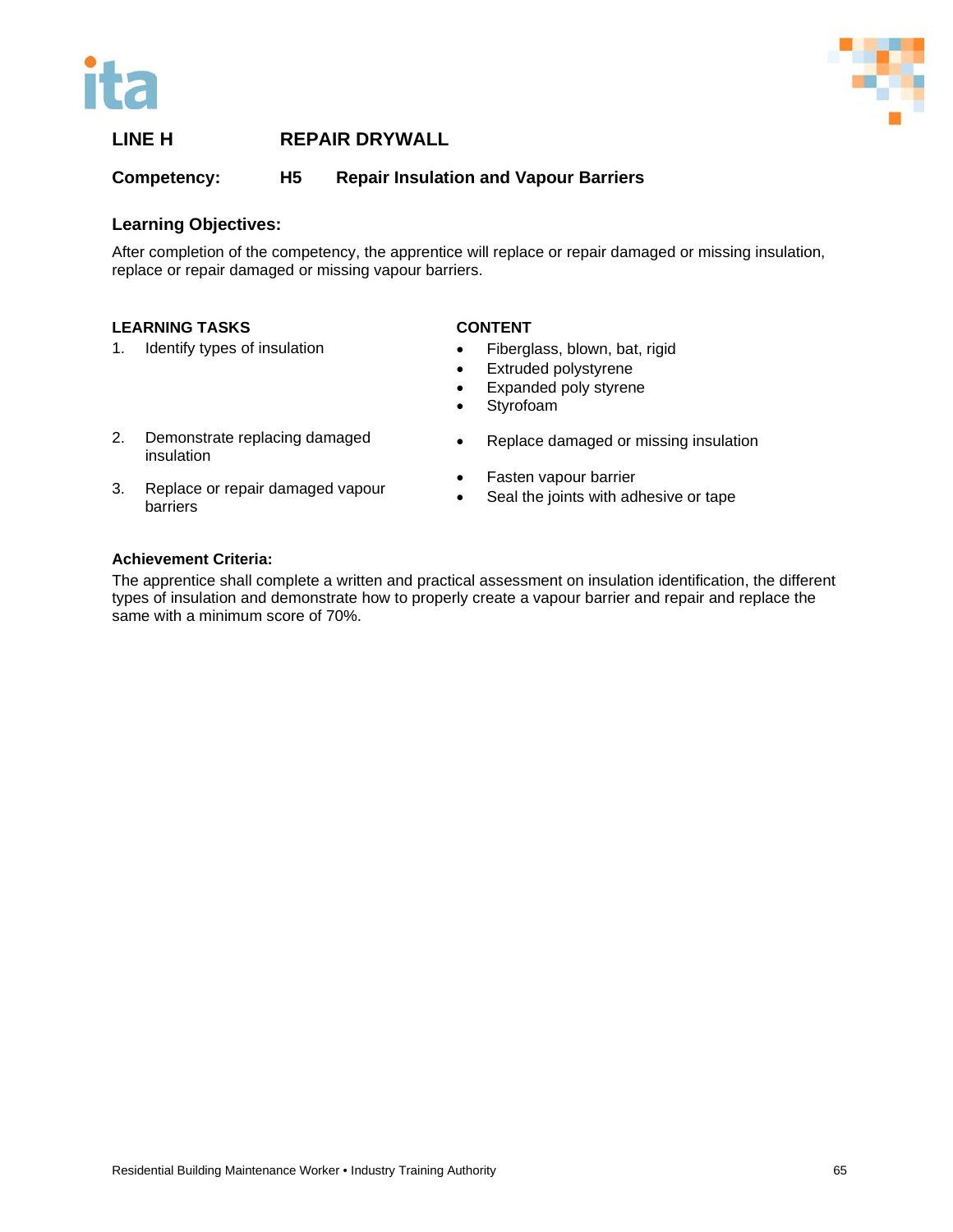



**Competency: H6 Assess the Need for a Journeyperson and/or Licensed Contractor**

# **Learning Objectives:**

After completion of the competency, the apprentice will accurately assess if a journey person is required for a given project.

# **LEARNING TASKS**

# **CONTENT**

- 1. Identify the need for a journey person
- To assess extensive damage
- The project is too extensive

# **Achievement Criteria:**

The apprentice shall complete a written assessment on the criteria used to determine the need for a journeyperson in given situations with a minimum score of 70%.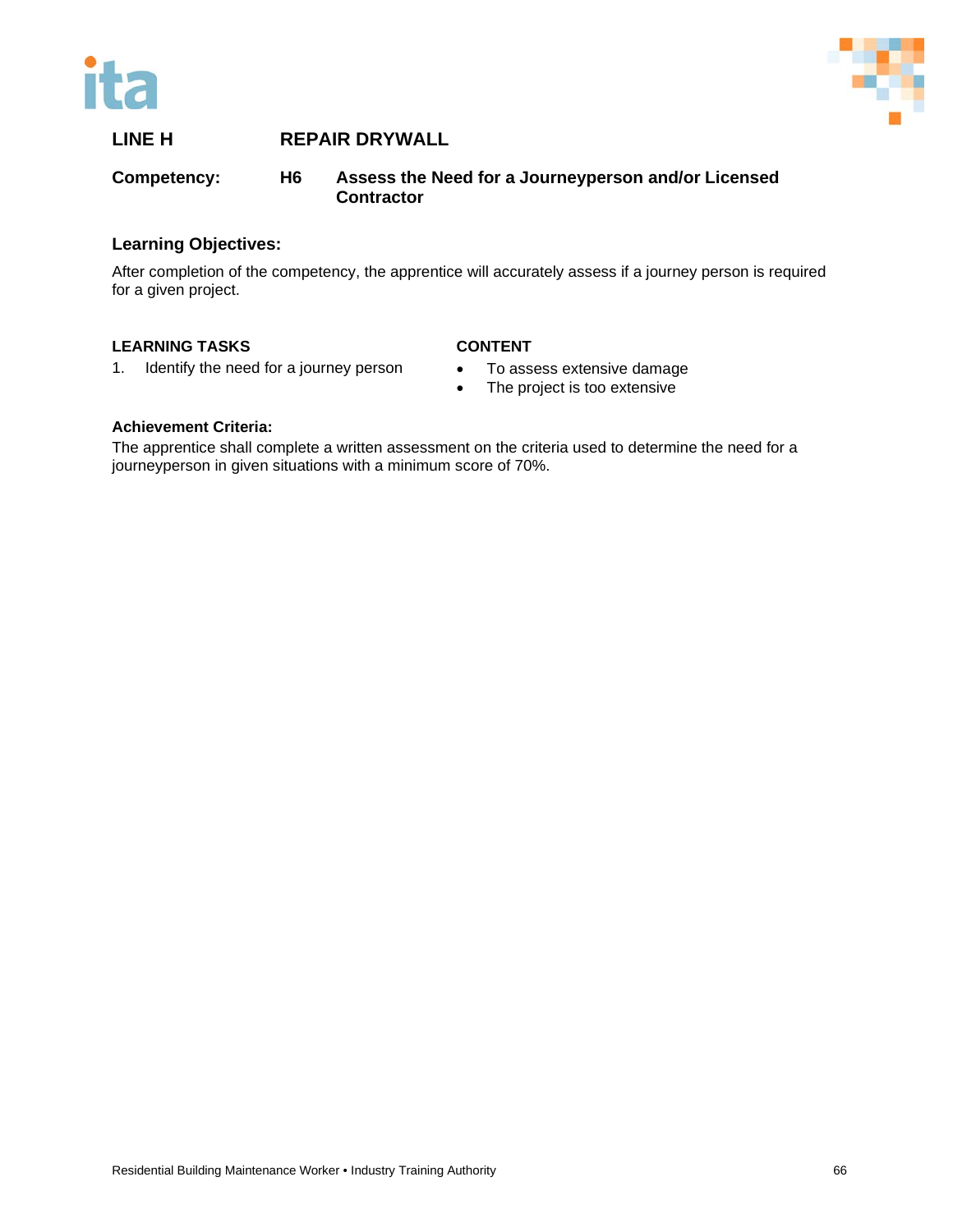



# **LINE I APPLY PUBLIC RELATIONS SKILLS**

**Competency: I1 Demonstrate Interpersonal Skills**

## **Learning Objectives:**

After completion of the competency, the apprentice will in individual and group settings, and using various communication techniques use interpersonal skills in dealing with others.

#### **LEARNING TASKS**

1. Demonstrate interpersonal skills in dealing with people on the phone, in writing and face to face

#### **CONTENT**

- Employers
- Employees
- **Customers**
- **Inspectors**
- **Contractors**
- **Engineers**

## **Achievement Criteria:**

The apprentice shall complete a written and practical assessment on inter-personal relationships as they apply to contractors, inspectors, engineers, customers, employers and employees with a minimum score of 70%.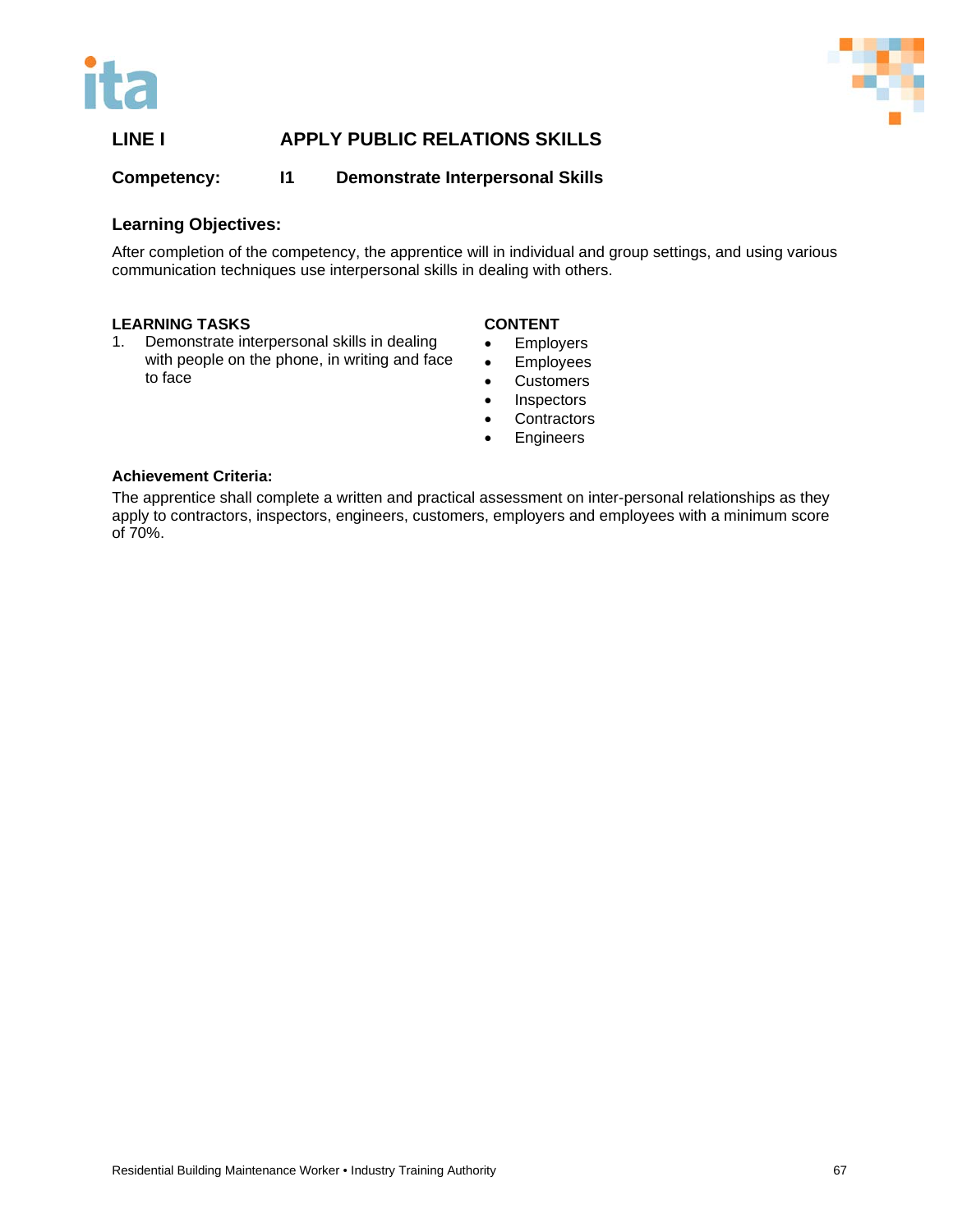



# **LINE I APPLY PUBLIC RELATIONS SKILLS**

## **Competency: I2 Maintain Effective Home Owner and Tenant Relations**

#### **Learning Objectives:**

After completion of the competency, the apprentice will: in individual and group settings, and using various communication techniques visibly demonstrate his or her interpersonal skills in dealing with others to the satisfaction of the Instructor.

#### **LEARNING TASKS**

#### **CONTENT**

**Skills** 

- 1. Identify relationships and skills required as a RBMW • Relationship
- 2. Identify Acts, Regulations, and Guidelines
- Acts, Regulations, Guidelines

#### **Achievement Criteria:**

The apprentice shall complete a written and practical assessment identifying the relationships and skills required by a RBMW; and identifying the Acts, Regulations, and Guidelines that may be used by a RBMW, with a minimum score of 70%.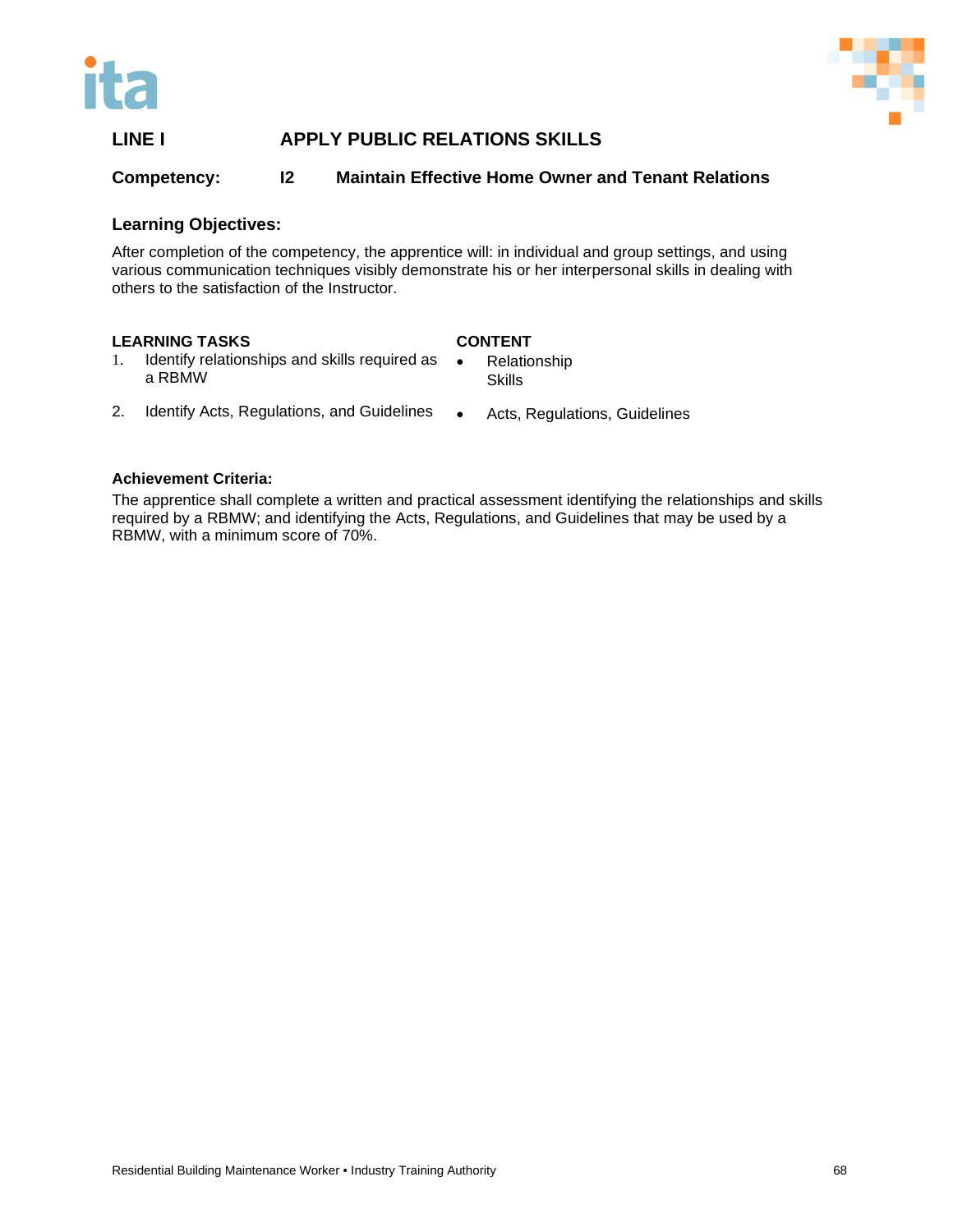



# **PROGRAM OUTLINE FOR LEVEL 2**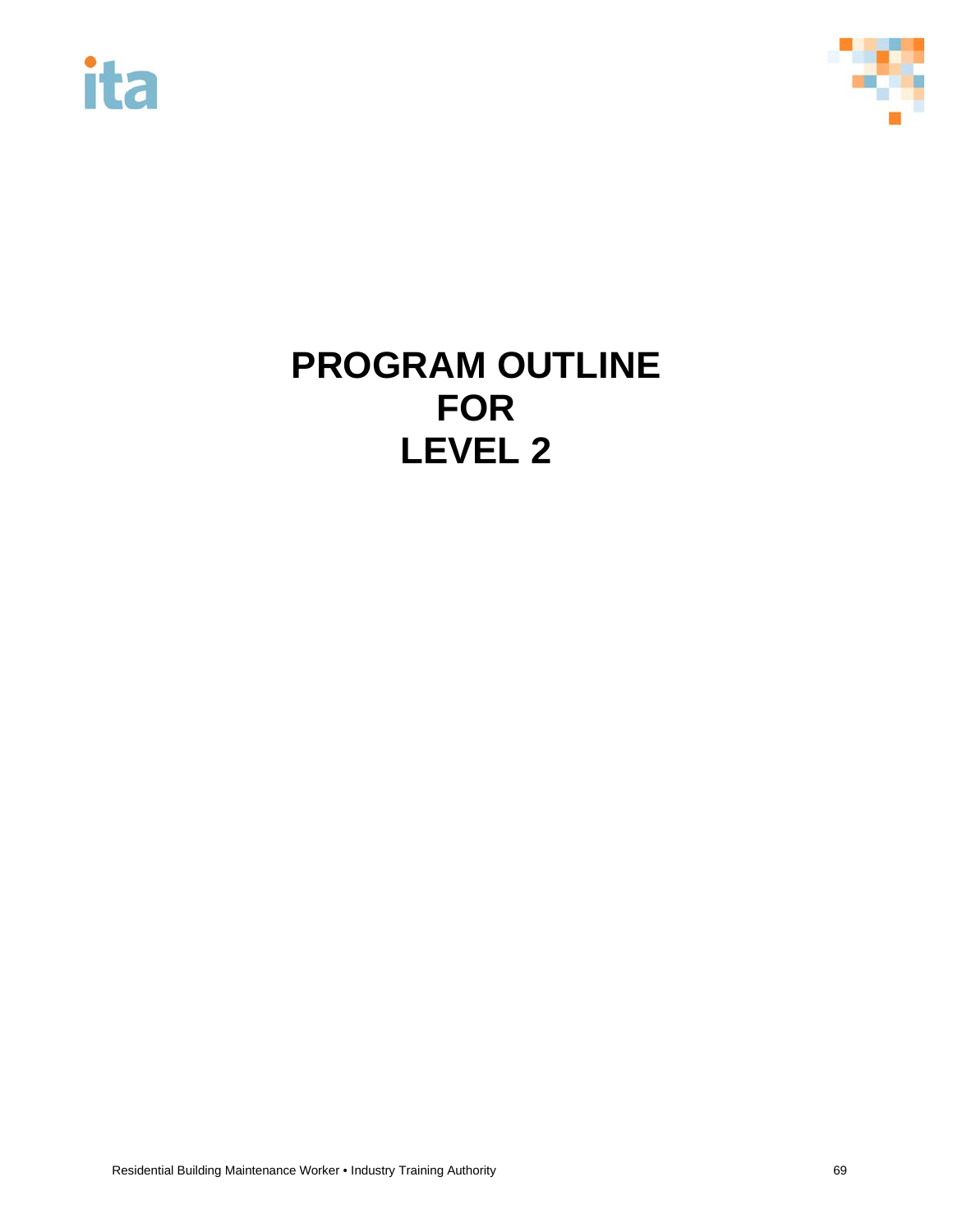



# **LINE B USE SAFE WORK PRACTICES**

**Competency: B5 Use and Maintain Personal Safety Equipment**

## **Learning Objectives:**

After completion of the competency, the apprentice will evaluate the roles of the worker, employer, and WCB and describe the general safety rules that apply to the RBMW.

#### **LEARNING TASKS**

#### **CONTENT**

- 1. Explain WCB Regulations
- 2. Describe general safety rules
- Roles
- Safety gear
- Tools and equipment
- Housekeeping Compressed air
- 3. Lift and move objects easily
- **Procedures**

## **Achievement Criteria:**

The apprentice will complete a written assessment, with a minimum score of 70%, and explain the roles of the worker, employer, and WCB; describe the general safety rules that apply to safety gear, tools and equipment, housekeeping, and compressed air; and in a simulated situation demonstrate safe procedures for lifting and moving various equipment and supplies.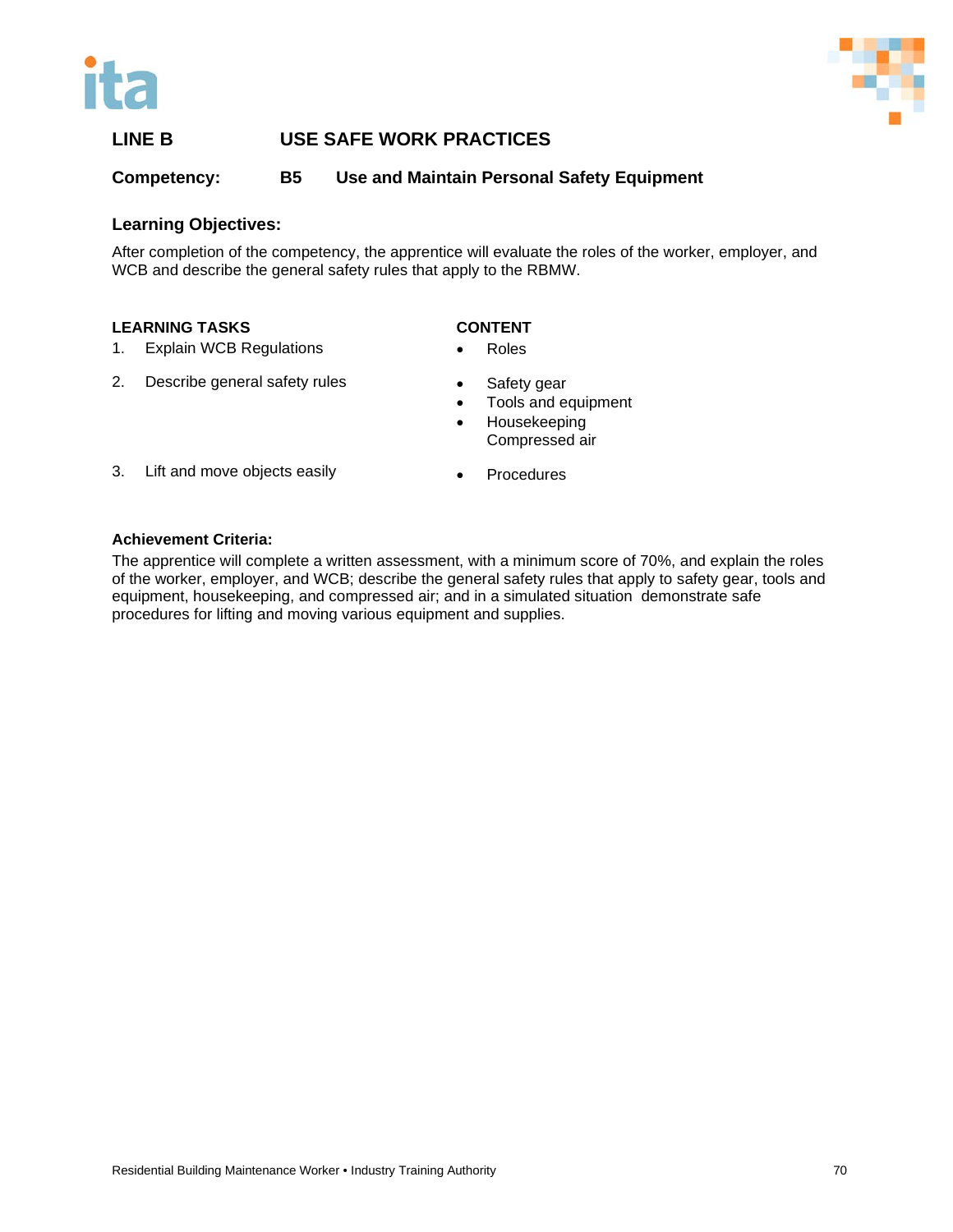



# **LINE B USE SAFE WORK PRACTICES**

**Competency: B6 Use and Maintain Ladders, Scaffolding and Platforms** 

## **Learning Objectives:**

After completion of the competency, the apprentice will demonstrate the proper procedures in handling, the set up and the use of step ladders, extension ladders and correctly identify the parts of steel scaffolding; and demonstrate to the satisfaction of the instructor how to set up steel scaffolding, describe how its design relates to stability and safety, and correctly make use of safety equipment such as guardrails and toe boards.

#### **LEARNING TASKS**

1. Describe the WCB regulations applicable to ladders and scaffolding

- 2. Describe the use of ladders
- 3. Describe the erection procedures that apply to steel scaffolding
- **CONTENT**
- Step ladders
- **Extension ladders**
- Scaffold design
- Construction and use
- Members plumb and level
- Stability
- Guardrails and toe boards
- Scaffold planks
- Working platforms

#### **Achievement Criteria:**

The apprentice shall complete a written assessment on the parameters of steel scaffolding, scaffolding design, working platforms and safety issues and correctly detail the set up and use of step ladders and extension ladders with a minimum score of 70%.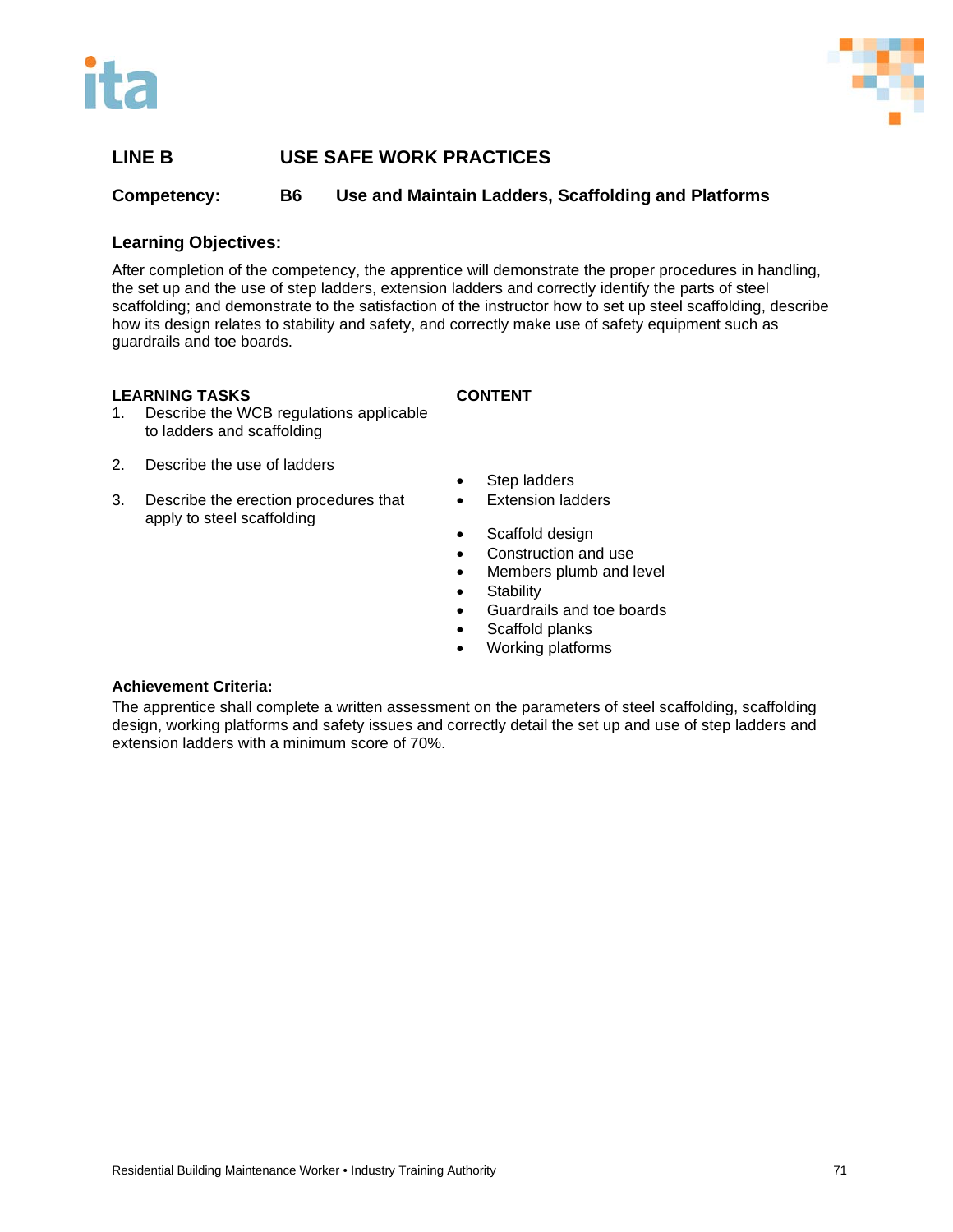



# **LINE B USE SAFE WORK PRACTICES**

**Competency: B8 Identify Lock Out Procedures**

## **Learning Objectives:**

After completion of the competency, the apprentice will recognize the location of lock out valves for fuel, gas, propane, or oil and water supply valves; demonstrate safe lock out procedures for safely shutting off gas, propane or oil supply valves when required and prior to any work done on a system; and demonstrate safe shut of the main water supply valves when required and prior to any work done on the system.

## **LEARNING TASKS**

# **CONTENT**

- 1. Identify the location of shut off valves
- **Fuel Water**
- 2. Describe safe lock out procedures
- Fuel
- **Water**

#### **Achievement Criteria:**

The apprentice shall complete a written assessment describing safe methods of shutting down and locking out fuel supply valves, and safe methods of shutting water supply valves with a minimum score of 70%.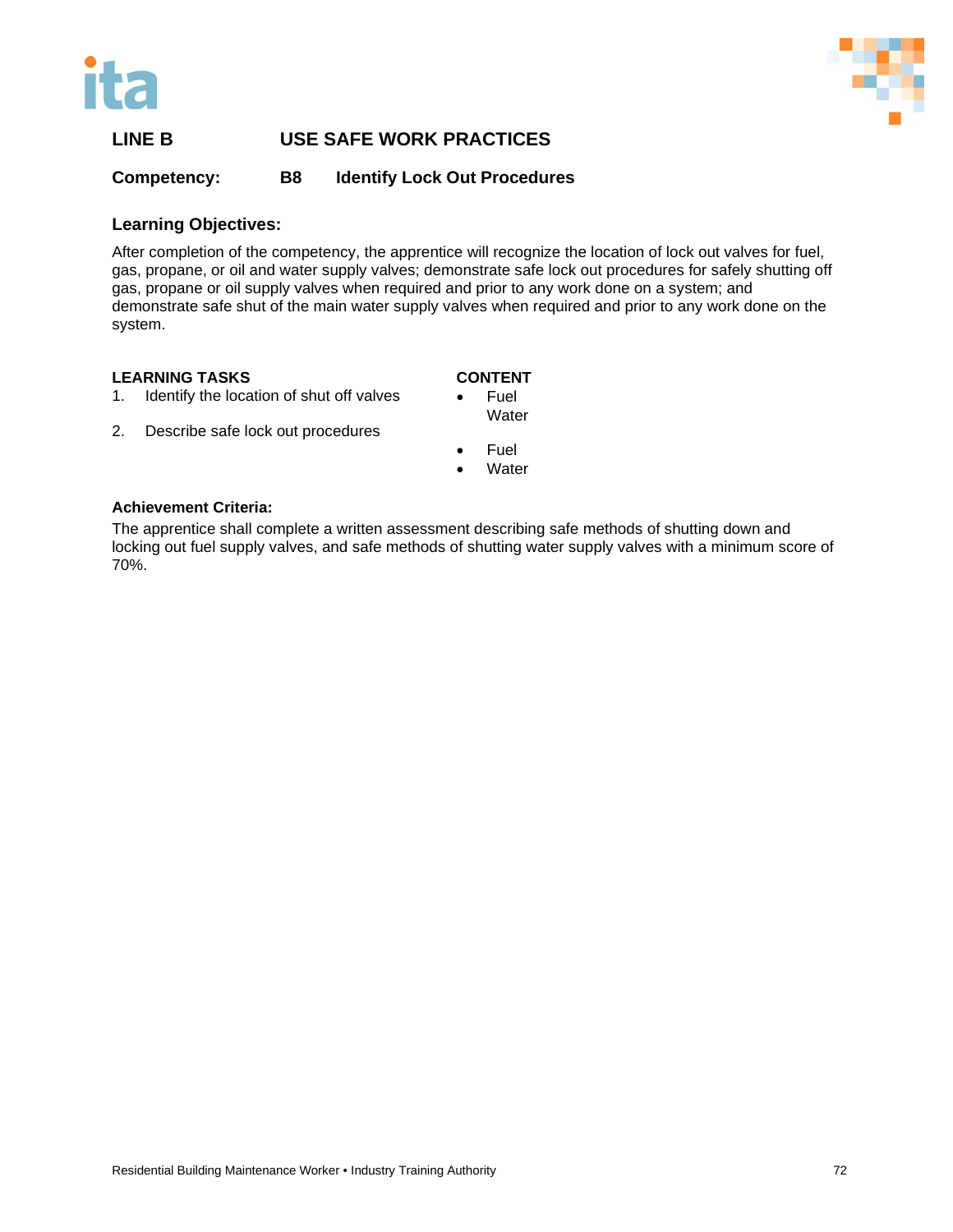



# **LINE D USE AND MAINTAIN TOOLS**

**Competency: D1 Use and Maintain Hand Tools**

## **Learning Objectives:**

After completion of the competency, the apprentice will demonstrate the ability to use tools used in carpentry, plumbing, heating, ventilation, and floor repair.

#### **LEARNING TASKS**

1. Identify carpentry hand tools used for plumbing, roofing and flooring and heating

## **CONTENT**

- Hammers
- **Saws**
- Screw drivers
- Pry bar
- Level
- Plumb bob
- Utility knife **Stapler**
- Propane torch
- Pipe cutter
- Pipe wrench
- Wrenches
- Utility knife
- Tin snips

## 2. Identify tools used for roofing

3. Identify tools used for plumbing

4. Identify tools used for flooring

5. Identify tools used for heating and ventilation

## **Achievement Criteria:**

The apprentice shall complete a written assessment on the identification and correct use of tools used in the different trades; and describe the situations the tools would be used; with a minimum score of 70%.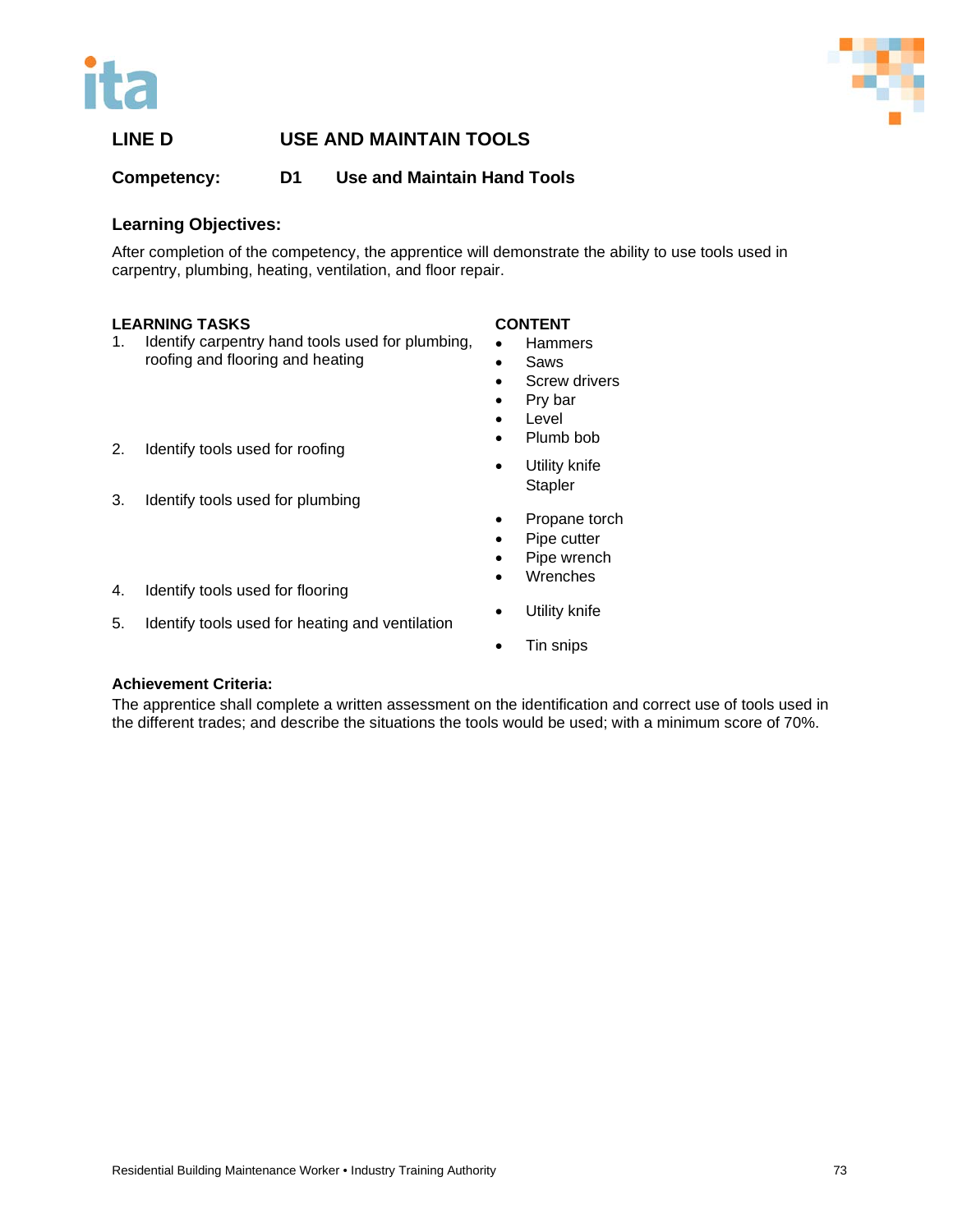



# **LINE D USE AND MAINTAIN TOOLS**

**Competency: D5 Use Measuring and Testing Devices**

## **Learning Objectives:**

After completion of the competency, the apprentice will demonstrate the ability to use measuring and layout tools to complete projects, and demonstrate an ability to use water testing equipment.

#### **LEARNING TASKS**

1. Describe the use and maintenance of measuring tools

#### **CONTENT**

- Imperial system
- Metric system
- Measuring tapes
- Straight edge
- **Chalk line** 
	- **Scriber**
	- Marking gauges
	- Framing square
	- Sliding T bevel
- 4. Describe the use of leveling and plumbing tools
- 5. Describe the use of water testing equipment

2. Describe the use of layout tools

3. Describe the use of squares

- **Level** Plumb bob
- **Procedures**

#### **Achievement Criteria:**

The apprentice shall complete a written assessment, or series of examinations on metric and imperial measurements, measuring tapes, straight edge measurements, chalk line, scribers, gauges, framing squares, sliding T-Bevel, levels and plumb bobs, along with correct water testing procedures with a minimum score of 70%.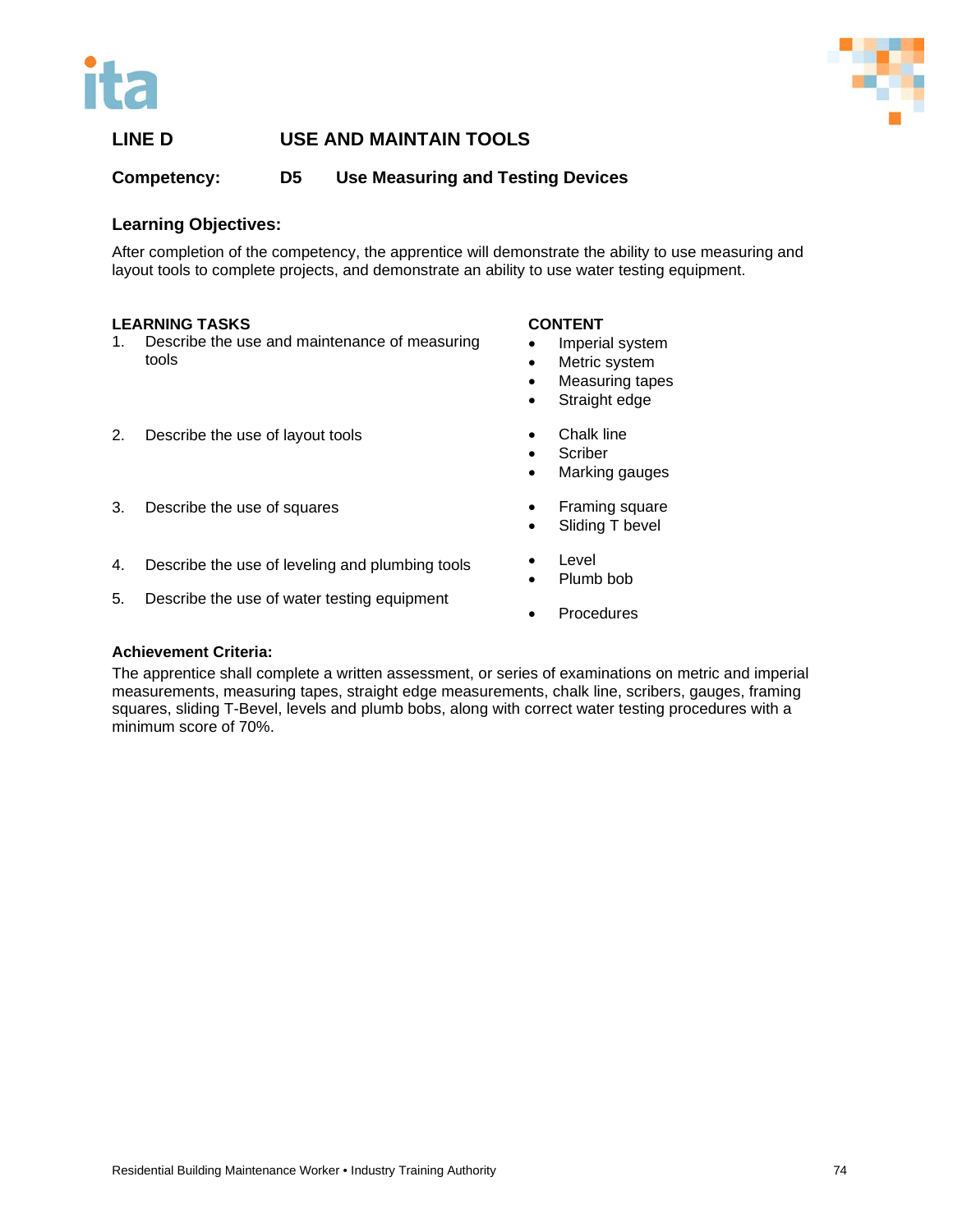



# **LINE E DESCRIBE BUILDING STRUCTURE AND DESIGN**

## **Competency: E1 Apply Federal, Provincial and Local Codes and Bylaws**

#### **Learning Objectives:**

After completion of the competency, the apprentice will be able to identify relevant Provincial Codes for work to be performed and explain how they would ensure that all work meets the standards of the BC Building Code.

#### **LEARNING TASKS**

- 1. Identify sections of the BC Building Code related to residential units
- 2. Ensure that all water and sewage work meets the BC plumbing Code and the Federal Health Regulations

#### **CONTENT**

- Review applicable sections of the BC Building Code related to plumbing, heating, chimneys, ventilation, roofing, & flooring
- Keep up to date

#### **Achievement Criteria:**

The apprentice shall complete a written assessment covering identifying elements of the current building codes relating to the RBMW occupation, with a minimum score of 70%.

Note: In British Columbia, all gas and electrical contractors doing regulated work are required, under the *Safety Standards Act*, to hold a valid license issued by the BC Safety Authority. The license ensures the contractor and the people employed by the contractor are qualified and can perform the work safely. Licenses must be renewed annually and require certain qualifications are met, including a \$10,000 surety bond. The RBMW program and training does not extend to these areas of technical training and/or certification.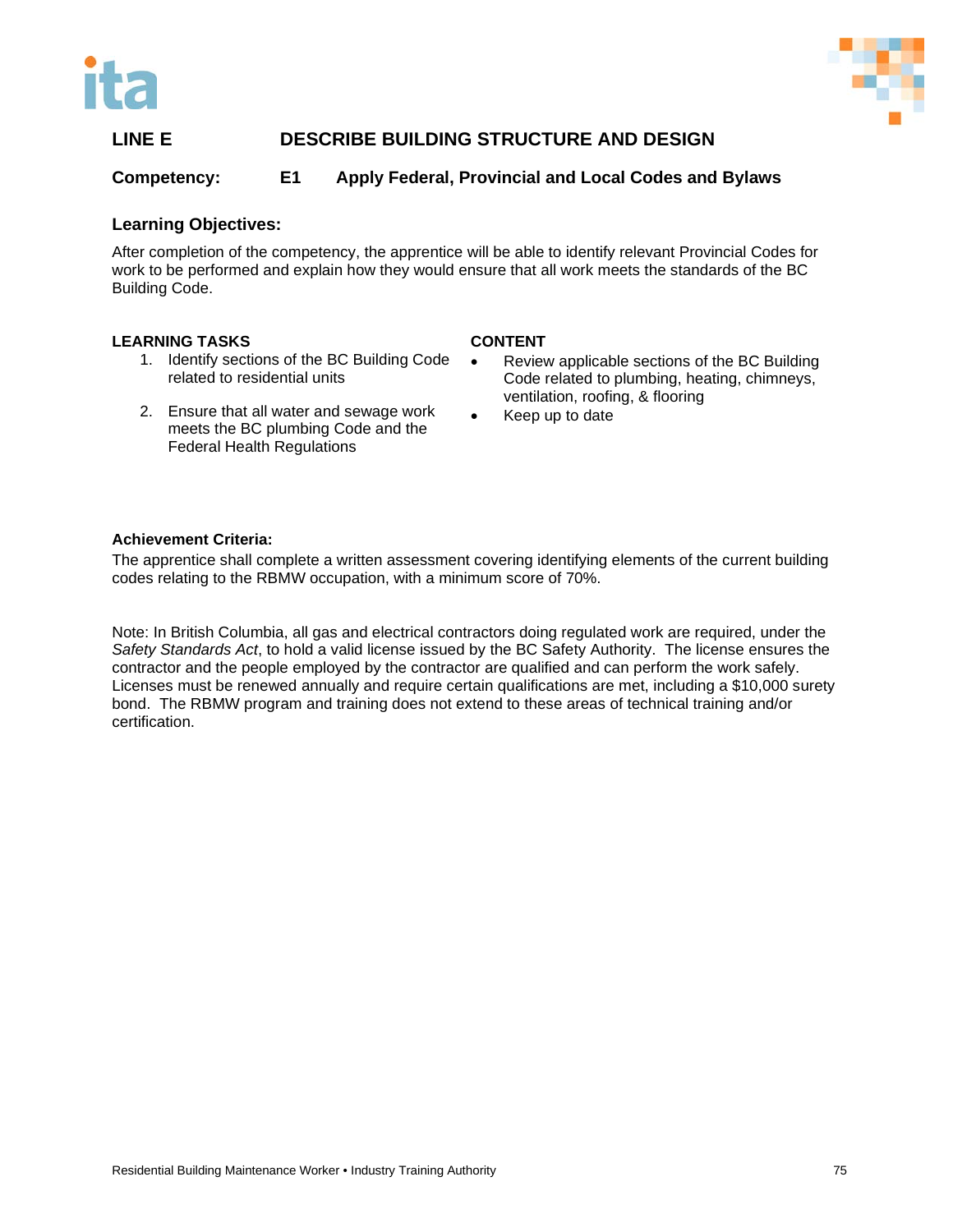



# **LINE E DESCRIBE BUILDING STRUCTURE AND DESIGN**

## **Competency: E6 Identify Fire and Life Safety Systems**

#### **Learning Objectives:**

After completion of the competency, the apprentice will demonstrate the ability to identify the use of fire and life safety systems including describing fire alarms, sprinkler systems, and demonstrate the use of fire extinguishers and manual fire suppression systems.

#### **LEARNING TASKS**

**Introduction** 

1. Describe fire alarm systems

#### **CONTENT**

Relationship of BC Codes & Standards

- Inspect and test system monthly
- Identify annual testing requirements
- Replace Heat/Smoke detector
- Assess need for JP
- Maintain records
- 2. Describe fire sprinkler systems
- 3. Describe and use fire extinguishers
- 4. Describe and use manual fire suppression systems
- Identify & maintain manual controls for Wet & Dry Pipe Systems
- Identify annual testing requirements
- Replace sprinkler heads
- Assess need for JP
- Maintain records
- Execute monthly inspections
- Execute annual testing and inspections
- Identify units for 6yr and 12yr maintenance
- Maintain records
- Inspect hose stands & hoses, Siamese connections & hydrants
- Identify annual testing requirements

#### **Achievement Criteria:**

The apprentice shall complete a written assessment on fire alarm systems, fire sprinkler systems, fire extinguishers, and manual fire suppression systems, with a minimum score of 70%.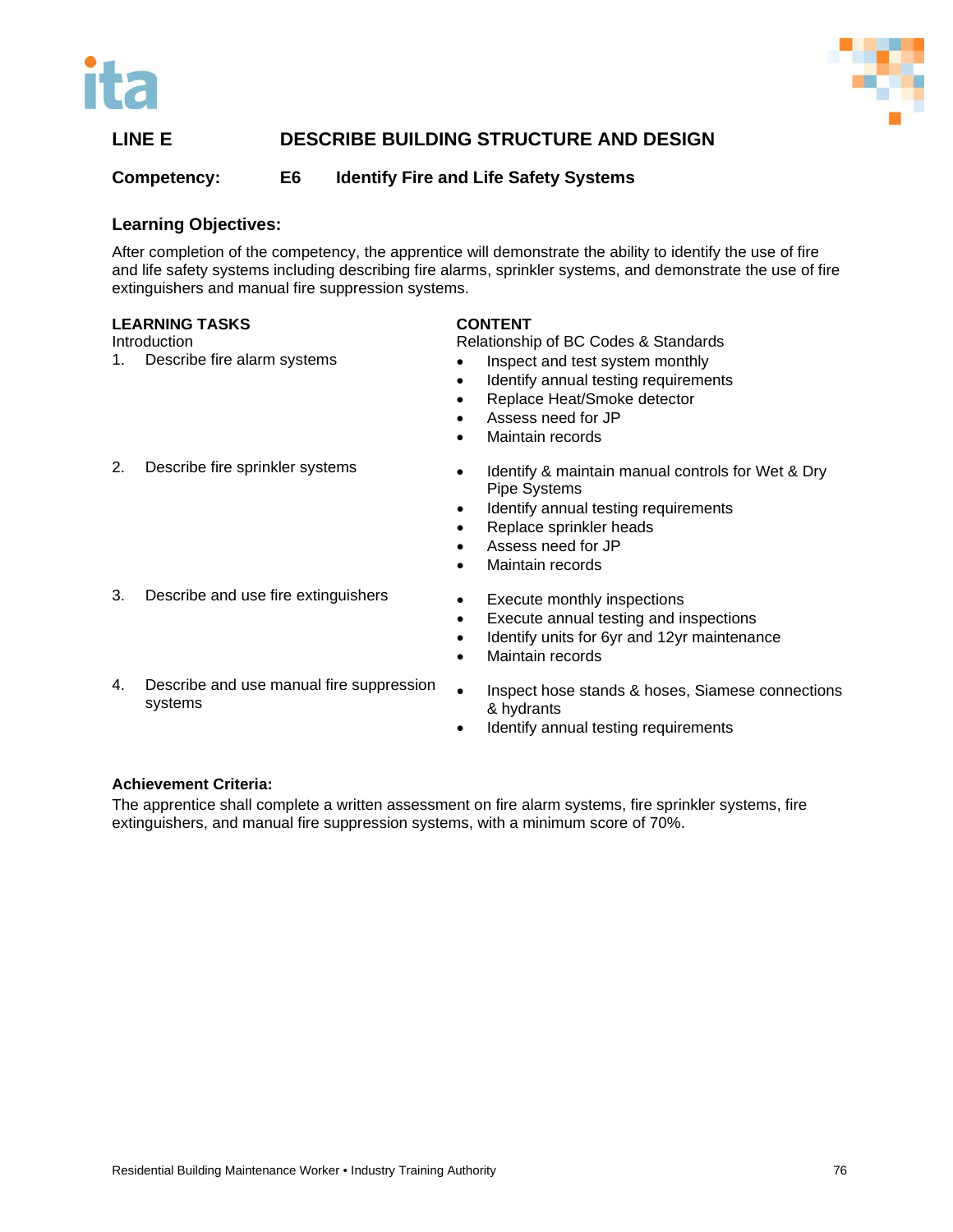



# **LINE I APPLY PUBLIC RELATIONS SKILLS**

# **Competency: I3 Conduct Home Owner and Tenant Orientations and Training**

#### **Learning Objectives:**

After completion of the competency, the apprentice will demonstrate the use of home owner and tenant orientations including heat and hot water, fire safety, septic tanks and fields, lawn service and lock out procedures to the satisfaction of instructor.

#### **LEARNING TASKS**

**Introduction** 

- 1. Review the use of heating equipment
- 2. Review the use of the hot water tank
- 3. Review the use of appliances
- 4. Lawn service
- 5. Septic tank and field
- 6. Lock out procedures and locations
- 7. Fire safety

**CONTENT**

Homeowner & tenant orientation

- Furnace location and shut off
- **Thermostats**
- Vent covers
- Filters
- Drain
- Safety valve
- Shut off valve
- Kitchen range
- Fridge
- Washer and dryer
- Exhaust fans
- Winter shut off
- Activation
- **Location**
- **Water**
- **Electrical**
- Fuel
- Fire extinguisher
- Smoke detectors
- Carbon dioxide detectors
- Escape routes

#### **Achievement Criteria:**

The apprentice shall complete a written assessment detailing the procedures used in each area of homeowner and tenant orientations with a minimum score of 70%.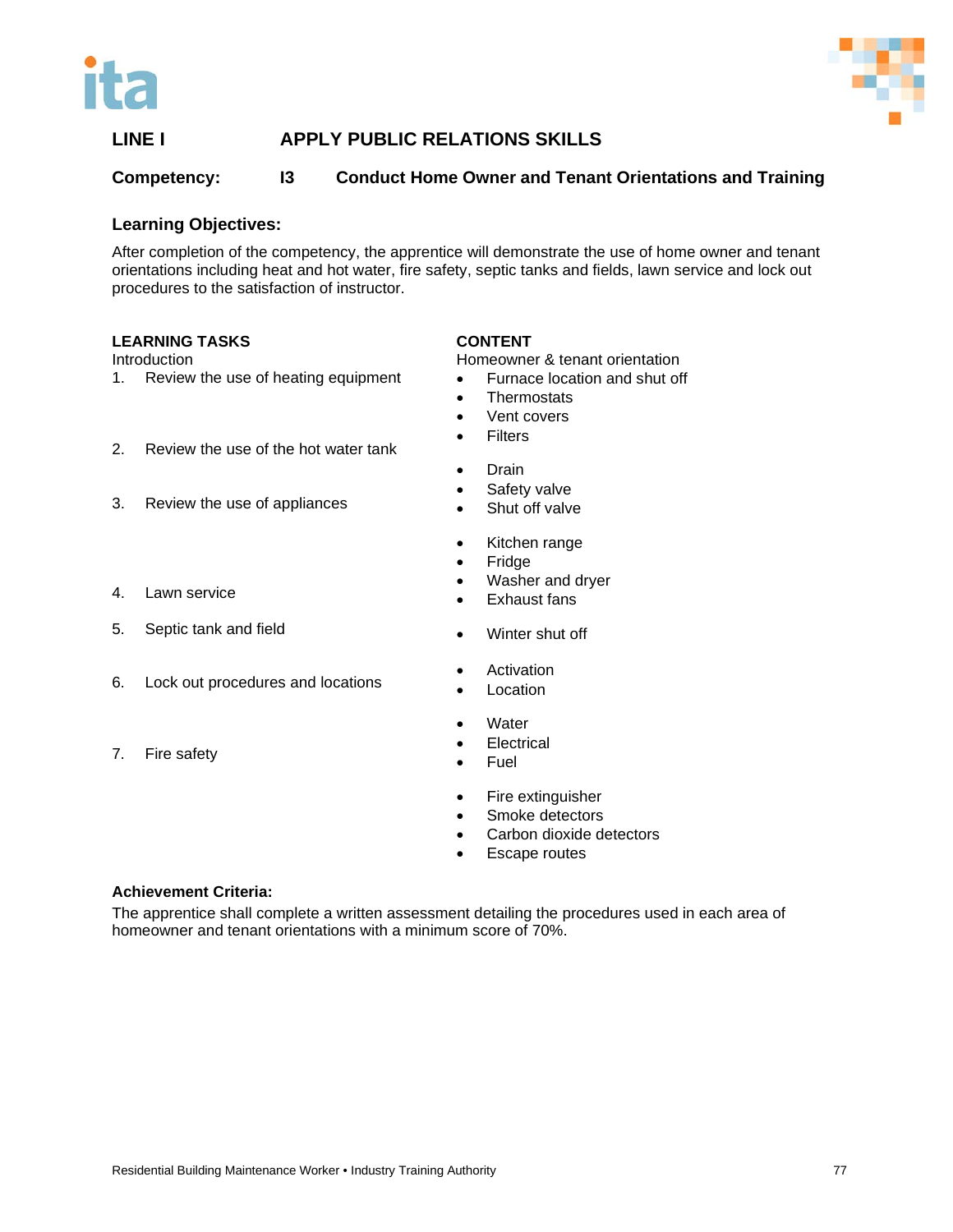



# **LINE J REPAIR AND MAINTAIN PLUMBING**

**Competency: J1 Identify Plumbing Materials**

#### **Learning Objectives:**

After completion of the competency, the apprentice will demonstrate the ability to identify plumbing lines, drains, vents, septic systems, wells, pumps, pressure systems and how they relate to a given scenario.

#### **LEARNING TASKS**

- 1. Identify cold water lines, identify shut off valves and main shut off to the unit
- 2. Identify hot water lines and hot water tanks
- 3. Identify drain and vent lines
- 4. Identify septic tanks and septic fields
- 5. Identify water wells and pumps, pressure systems
- 6. Identify lawn services
- 7. Identify fixtures and fixture components

#### **CONTENT**

- Piping, fittings
- Piping and fittings
- Pressure relief valve
- Hot water tank drain
- Check valve
- Mixing valves
- Piping and fittings
- Piping and fittings
- **Access**
- Protect the field
- Piping, fittings
- Protect from freezing
- Taps
- Sprinklers
- Protect from freezing
- Sinks
- **Bath tubs**
- **Showers**
- Toilets
- Taps
- Ball cock assembly
- Wax seals
- **Stoppers**
- P traps
- Shut-off valves
- Shower assembly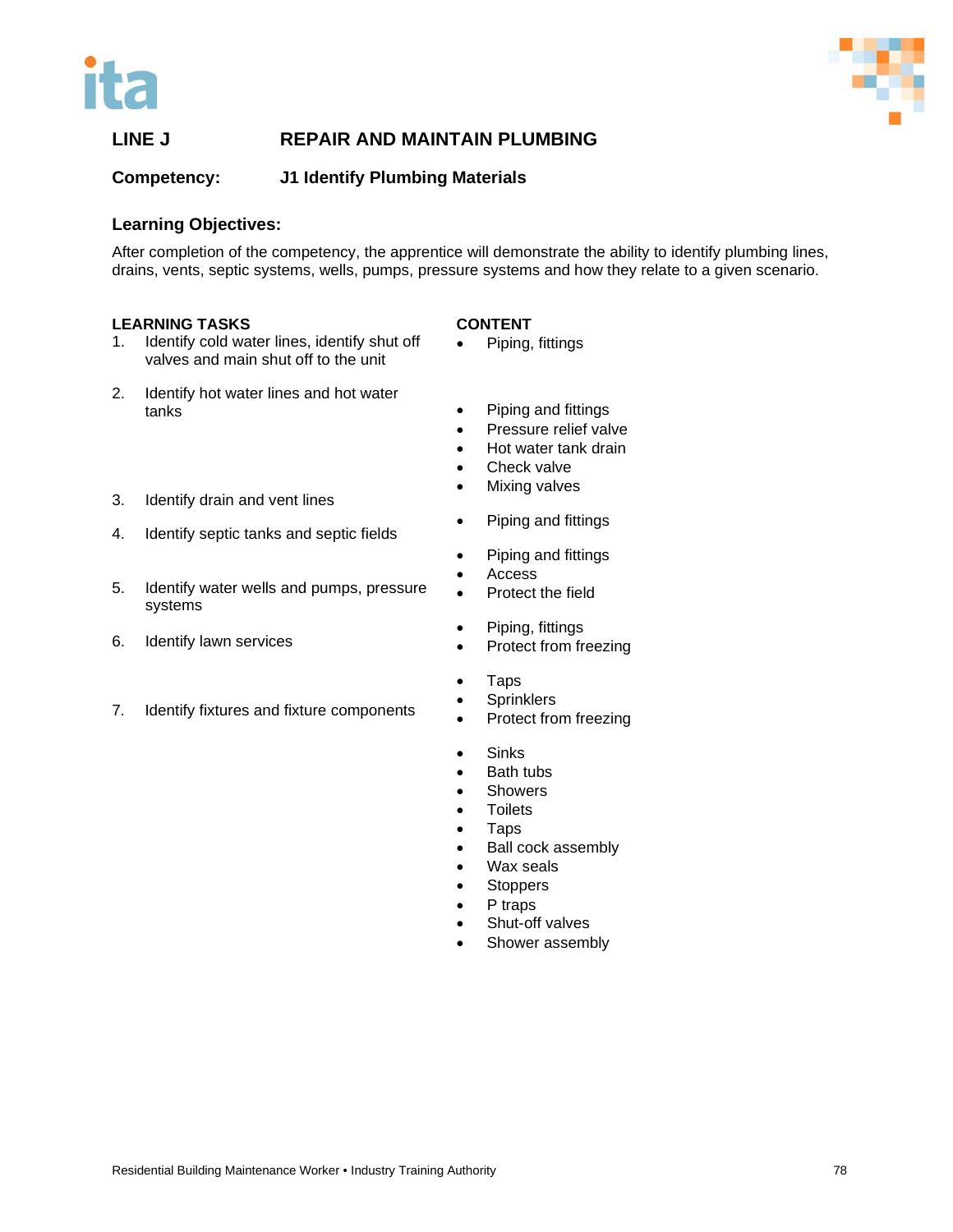



- 8. Identify type of material used for plumbing piping and describe their uses
- ABS
- PVC
- Nylon
- Plastic • PEX
- **Brass**
- **Copper**
- **Galvanized**
- Cast iron

## **Achievement Criteria:**

The apprentice shall complete a written assessment identifying fixtures and fixture components, and parameters of use; identify and describe the differences between hot and cold water lines, identify drain and vent lines and correctly identify their parameters, identify septic tanks and septic fields and how they should be protected, identify and describe lawn services and their seasonal requirements, describe water wells and water pumps, pressure systems and the prerequisites surrounding the turning off or on of a main shut off valve to the satisfaction of the Instructor. In addition the apprentice will identify the materials used for piping and correctly identify their uses in different given work situations, with a minimum score of 70 % on each.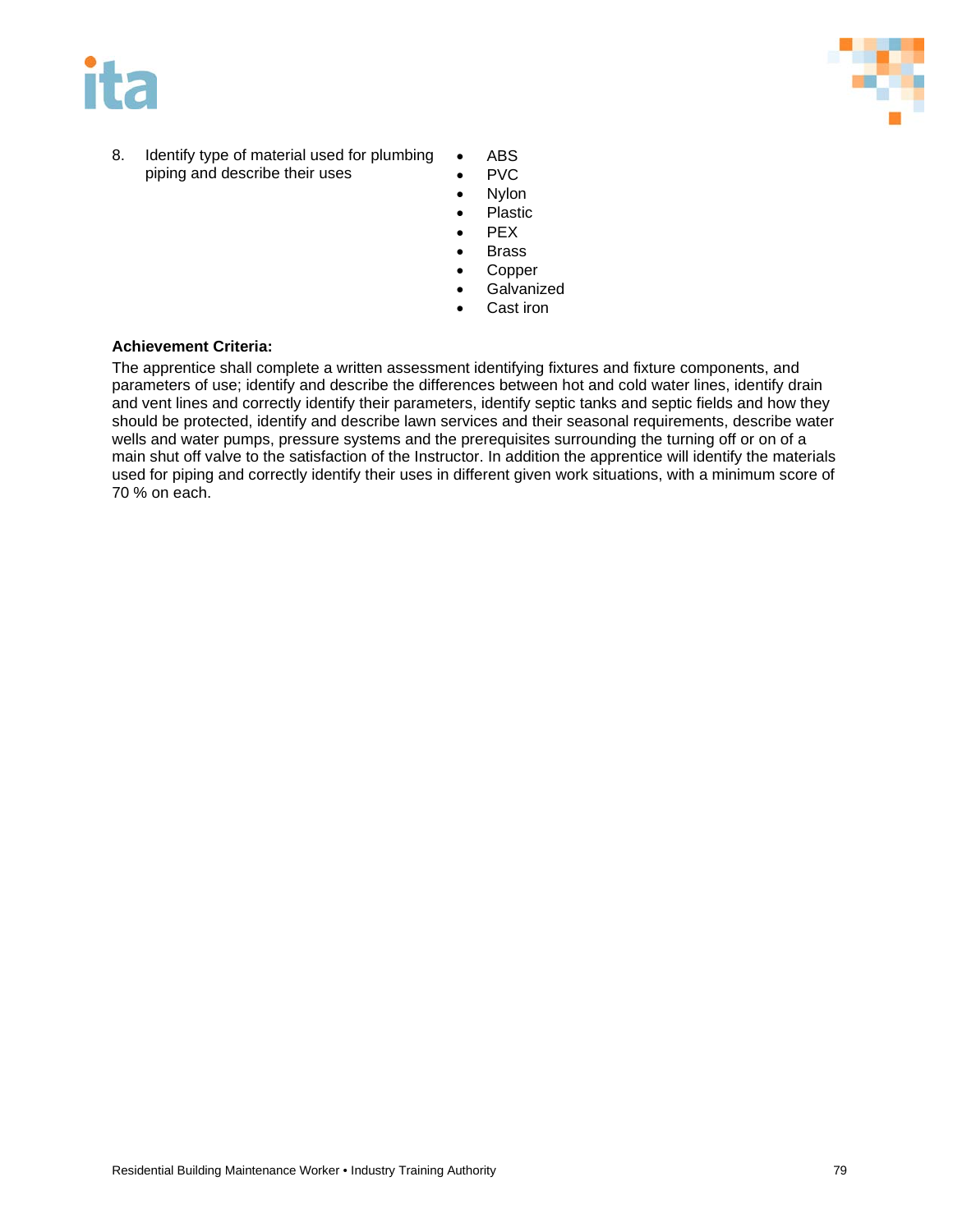



# **LINE J REPAIR AND MAINTAIN PLUMBING**

# **Competency: J2 Repair and Maintain Plumbing Fixture Components**

## **Learning Objectives:**

After completion of the competency, the apprentice will demonstrate the repair and maintenance of fixture components.

#### **LEARNING TASKS**

1. Demonstrate the repair and maintenance of fixture components

#### **CONTENT**

- Faucets
- Pressure balancing valves
- Mixing valves
- Kitchen faucets
- Sink strainers
- P traps
- 2. Test and repair plumbing fixtures
- Sinks
- **Toilets**
- 3. Describe the repair of fixture trim

4. Describe the use of sealants

5. Replace fixture components

- Washers • O rings
- Graphite packing
- Plumbers putty
	- Grinding compounds
	- Silicone caulking
	- Ball cock assembly
	- Flappers
	- **Strainers**
	- **Faucets**

#### **Achievement Criteria:**

The apprentice shall complete a written examination on the repair and maintenance of plumbing fixture components, test and repair plumbing fixtures, describe the repair of fixture trim, washers, Orings and graphite packing, with a minimum score of 70% in a multiple-choice examination; and demonstrate the use of sealants on plumbing fixtures, and describe the replacement of fixture components to the satisfaction of the instructor.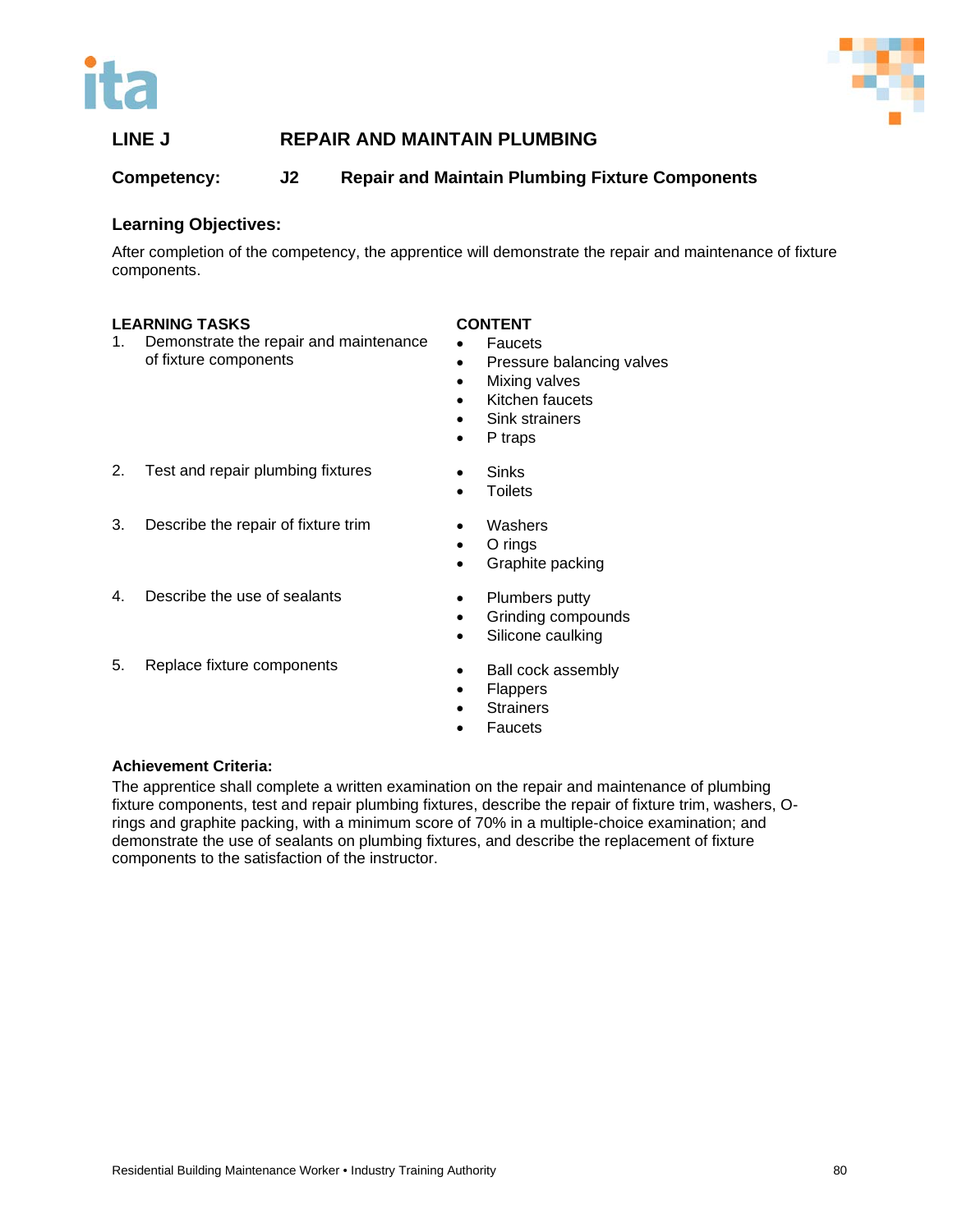



# **LINE J REPAIR AND MAINTAIN PLUMBING**

## **Competency: J3 Implement Replacement of Piping and Hot Water Tanks**

#### **Learning Objectives:**

After completion of the competency, the apprentice will repair plumbing lines, demonstrate the proper techniques for soldering copper fittings and piping, demonstrate the use of valves in plumbing systems and describe the attributes of each to the satisfaction of the course instructor; and the apprentice will demonstrate the ability to service hot water tanks, service and replace water pumps, and correctly implement servicing and maintenance of septic systems.

#### **LEARNING TASKS**

- 1. Demonstrate the repair of piping and fitting
- 2. Describe the use of fittings and demonstrate soldering techniques
- 3. Describe the use of valves
	-
- 
- 4. Demonstrate draining hot water tanks
- 5. Demonstrate replacing heating elements in hot water tanks\*
- 6. Demonstrate replacing hot water tanks\*
- 7. Service and replace water pumps
- 8. Service Septic systems\*\*
- Copper pipe, tubing and fittings • Plastic pipe and fittings
- Galvanized pipe and fittings
- Solder joints

**CONTENT**

- Mechanical joint
- Compression fittings
- Gasket fittings
- Plastic fittings
- Globe valve
- Gate valve
- Solenoid valve
- Pressure relief valve
- Temperature reducing valve
- Pressure reducing valve
- Remove sediment from tank bottom
- Implement the pumping & servicing of septic tanks
- Activate septic systems
- Protect the septic field from vehicles and equipment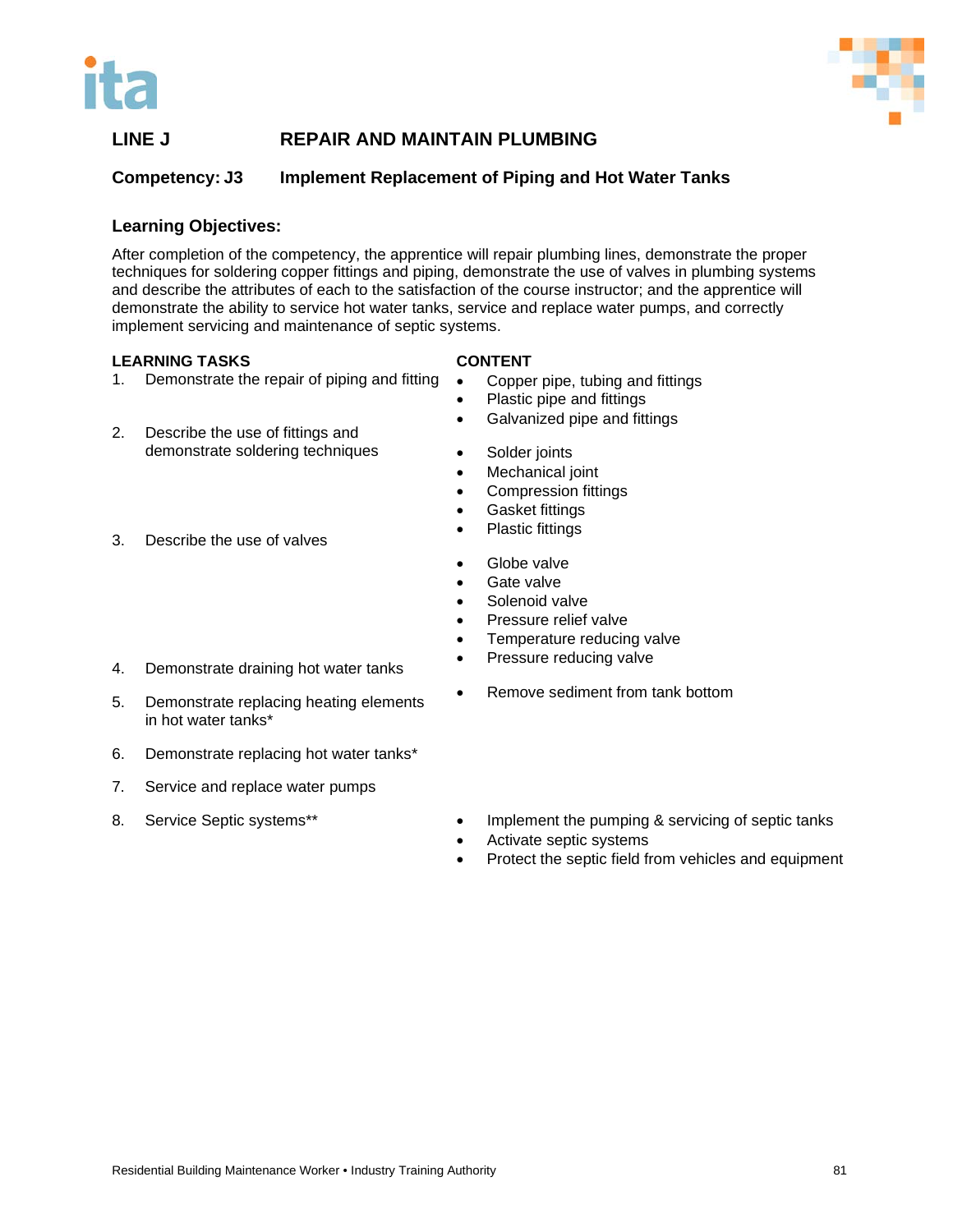



#### **Achievement Criteria:**

The apprentice shall complete an examination on the correct procedures and steps taken to implement the replacement of Piping and Service Hot Water Tanks and the correct servicing of septic systems and fields with a minimum score of 70%.

\* All work with an asterisk is required to be done by either a BCSA certified/licensed contractor or by an RBMW with an Electrical and/or Gas Endorsement.

\*\* All work with a double asterisk is required to be done by a Certified Waste Practitioner or Professional Engineer in BC.

Note: \*In British Columbia, all gas and electrical contractors doing regulated work are required, under the *Safety Standards Act*, to hold a valid license issued by the BC Safety Authority. The license ensures the contractor and the people employed by the contractor are qualified and can perform the work safely. Licenses must be renewed annually and require certain qualifications are met, including a \$10,000 surety bond. The RBMW program and training does not extend to these areas of technical training and/or certification.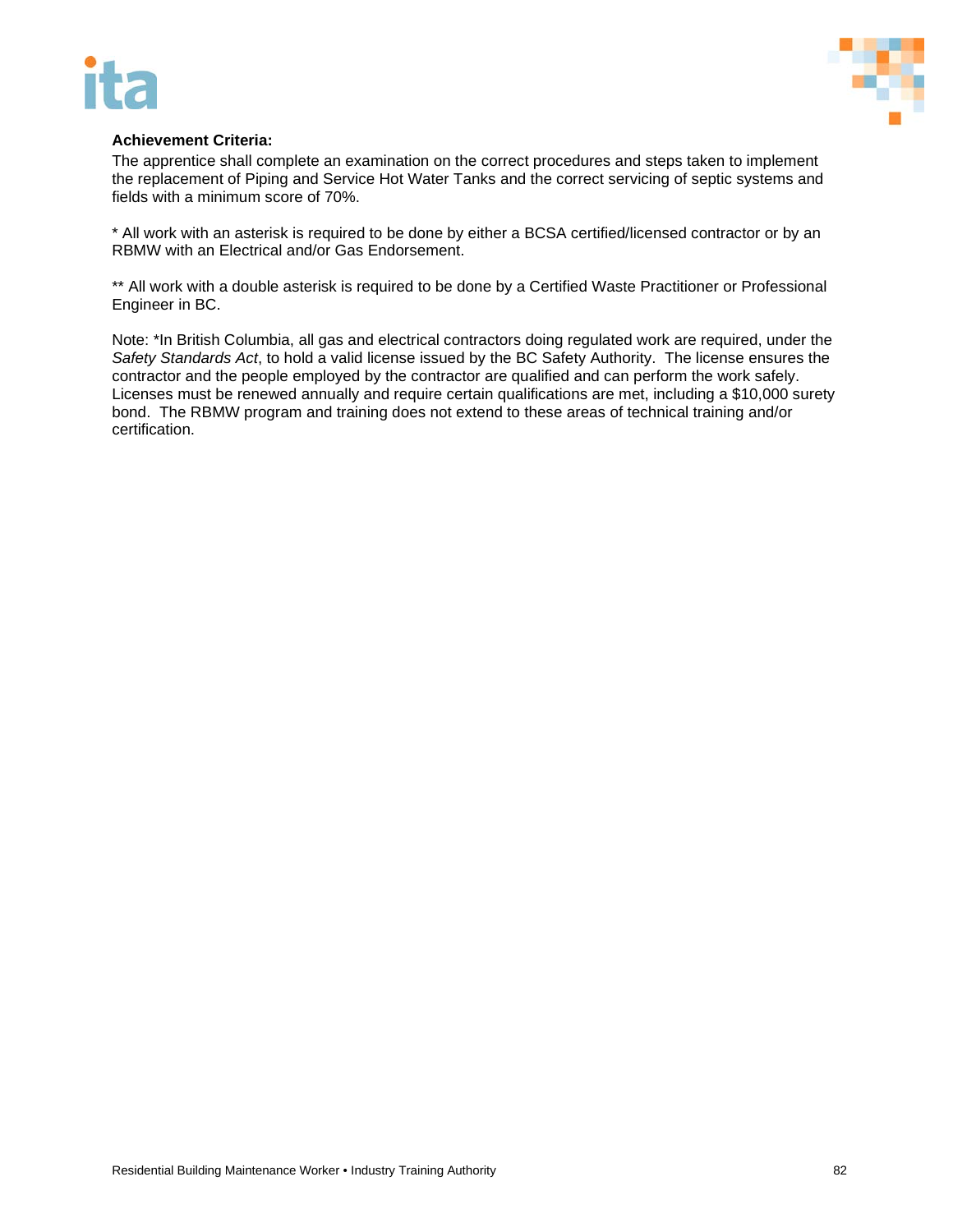



# **LINE J REPAIR AND MAINTAIN PLUMBING**

**Competency: J4 Identify and Locate Plumbing Problems**

## **Learning Objectives:**

After completion of the competency, the apprentice will be able identify and locate plumbing problems, identification of mold and the tools needed for general maintenance.

#### **LEARNING TASKS**

1. Identify and locate areas of mold

## **CONTENT**

- Around water tanks
- **Bathrooms**
- Sweating cold water lines
- Leaking pipes
- 2. Identify and locate clogged drain and vent lines
- 3. Identify and locate leaking plumbing lines
- 4. Identify and locate shut off valves
- Use various types of snakes and augers to unplug lines
- Water lines
- Drain lines
- Fixture shut off valve
- System shut off valve
- Main water shut off valve
- Fuel shut off valve

## **Achievement Criteria:**

The apprentice shall complete a written assessment on the identification and location of plumbing problems, areas of mold in a given workplace situation, identification and location of clogged drain lines and leaking plumbing lines and the procedures used to identify and locate shut off valves to the satisfaction of the instructor; with a minimum score of 70% in a multiple choice examination.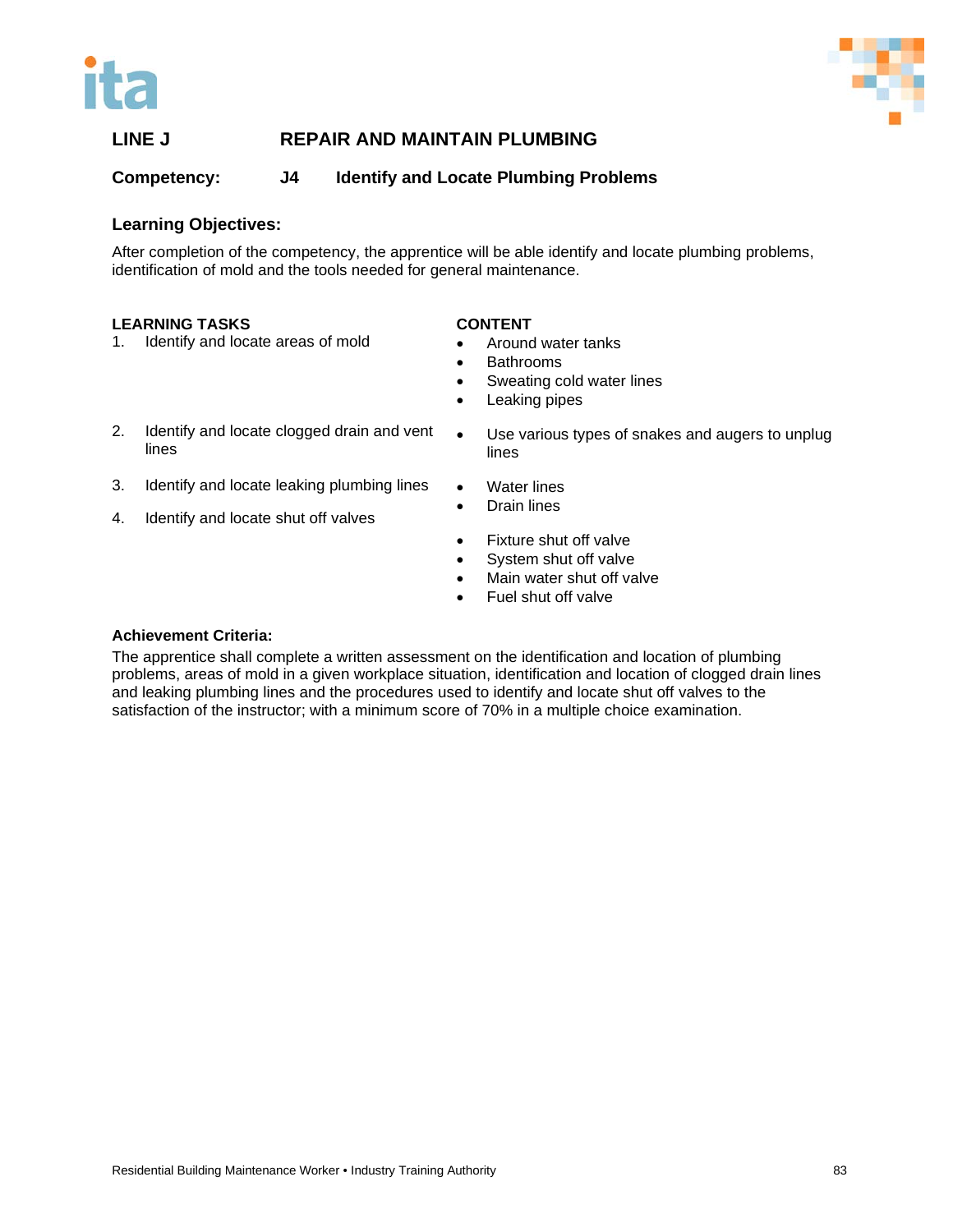



# **LINE J REPAIR AND MAINTAIN PLUMBING**

#### **Competency: J5 Assess the need for a Journeyperson and or Licensed Contractor**

## **Learning Objectives:**

After completion of the competency, the apprentice will be able to accurately describe the parameters used for assessment and the indicators used to assess the need for bringing in a journeyman to identify the extent of repairs or replacement required.

#### **LEARNING TASKS**

**CONTENT**

1. Assess the need for a journey person or licensed contractor to identify the extent of repairs or replacement of plumbing.

#### **Achievement Criteria:**

The apprentice shall complete a written assessment dealing with the parameters surrounding identification and Assessment for the need for a Journey Person with a minimum score of 70%.

Note: In British Columbia, all gas and electrical contractors doing regulated work are required, under the *Safety Standards Act*, to hold a valid license issued by the BC Safety Authority. The license ensures the contractor and the people employed by the contractor are qualified and can perform the work safely. Licenses must be renewed annually and require certain qualifications are met, including a \$10,000 surety bond. The RBMW program and training does not extend to these areas of technical training and/or certification.

A journeyperson plumber or apprentice plumber is required to perform installation, alteration or repairs on a plumbing system unless you are the registered owner and occupant or intended occupant of a single family dwelling in which the plumbing work will occur, and can provide evidence that you can satisfactorily complete the work. BC Building Code Division B – Part 7.1.4.1(1) (a-c).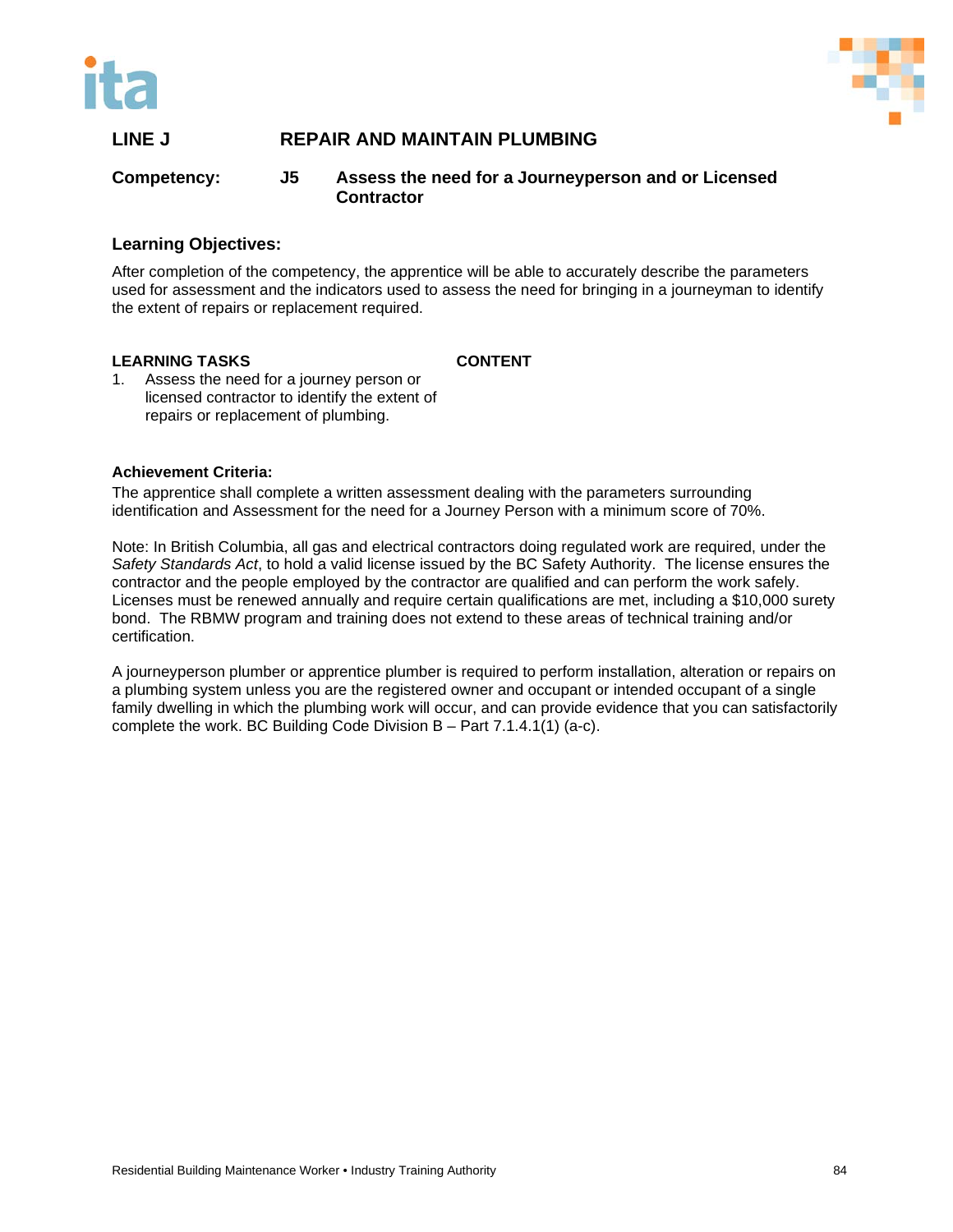



# **Competency: K1 Identify Roofing Materials**

#### **Learning Objectives:**

After completion of the competency, the apprentice will be able to demonstrate the ability to determine roofing materials and gutter systems to be used on a given project.

#### **LEARNING OBJECTIVES**

1. Identify roofing materials

#### **CONTENT**

- Cedar shakes and shingles
- Asphalt shingles
- Metal shingles
- Clay tile
- Metal paneling
- Rolled roofing
- Build-up roofing (flat)
- Valley
- Wall
- Drip edge
- Step
- Vents
- Roofing felts
- Sealants and solvents
- Roof patch
- Neoprene closures
- **Fasteners**
- Slope
- Pitch
- Overhang
- Gable
- Ridge
- Flat Roof
- Type and shape
- Metal
- Vinyl
- **Sealers**
- Splash pads

**Achievement Criteria:** 

5. Identify gutters and down spouts

The apprentice shall complete a written and/or practical assessment on the identification of roofing materials, when each is used and in what circumstances, and identify the various terms and materials used in roofing; and identify and describe roofing materials, identify and describe the use of miscellaneous roofing materials, identify and describe the use of flashings and flashing material, identify types and materials for gutters and downspouts, identify location of splash pads; with a minimum score of 70%.

2. Identify types of flashings

- 3. Identify miscellaneous roofing products
- 4. Roofing terms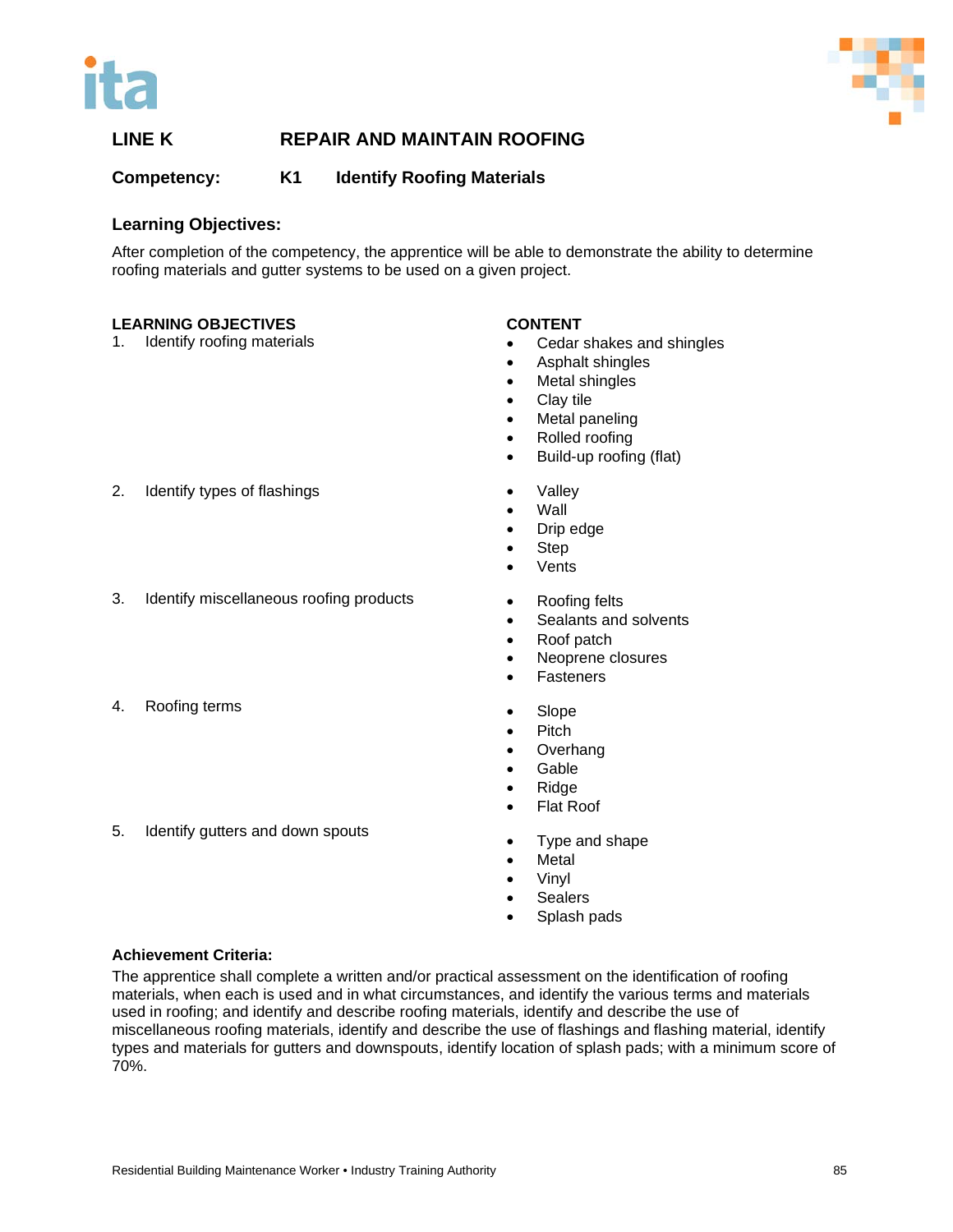



# **Competency: K2 Repair, Maintain and Replace Gutters and Down Spouts**

#### **Learning Objectives:**

After completion of the competency, the apprentice will demonstrate the ability to repair and maintain gutter systems.

#### **LEARNING TASKS**

1. Repair and maintain gutters

#### **CONTENT**

- Inspect and clean gutters
- Seal any leaks
- Replace missing or broken gutters
- 2. Repair and maintain down spouts
- Inspect and secure fasteners • Seal joints
- Replace missing or broken down spouts
- Replace or install splash pads

#### **Achievement Criteria:**

The apprentice shall complete a written and practical assessment describing the proper repair and replacement of gutters and down spouts, procedures for inspection; and be able to inspect, clean and seal gutters, replace missing or broken gutters, inspect, fasten and seal down spouts, replace missing or damaged down spouts, replace or install splash pads to the satisfaction of the Instructor, with a minimum score of 70%.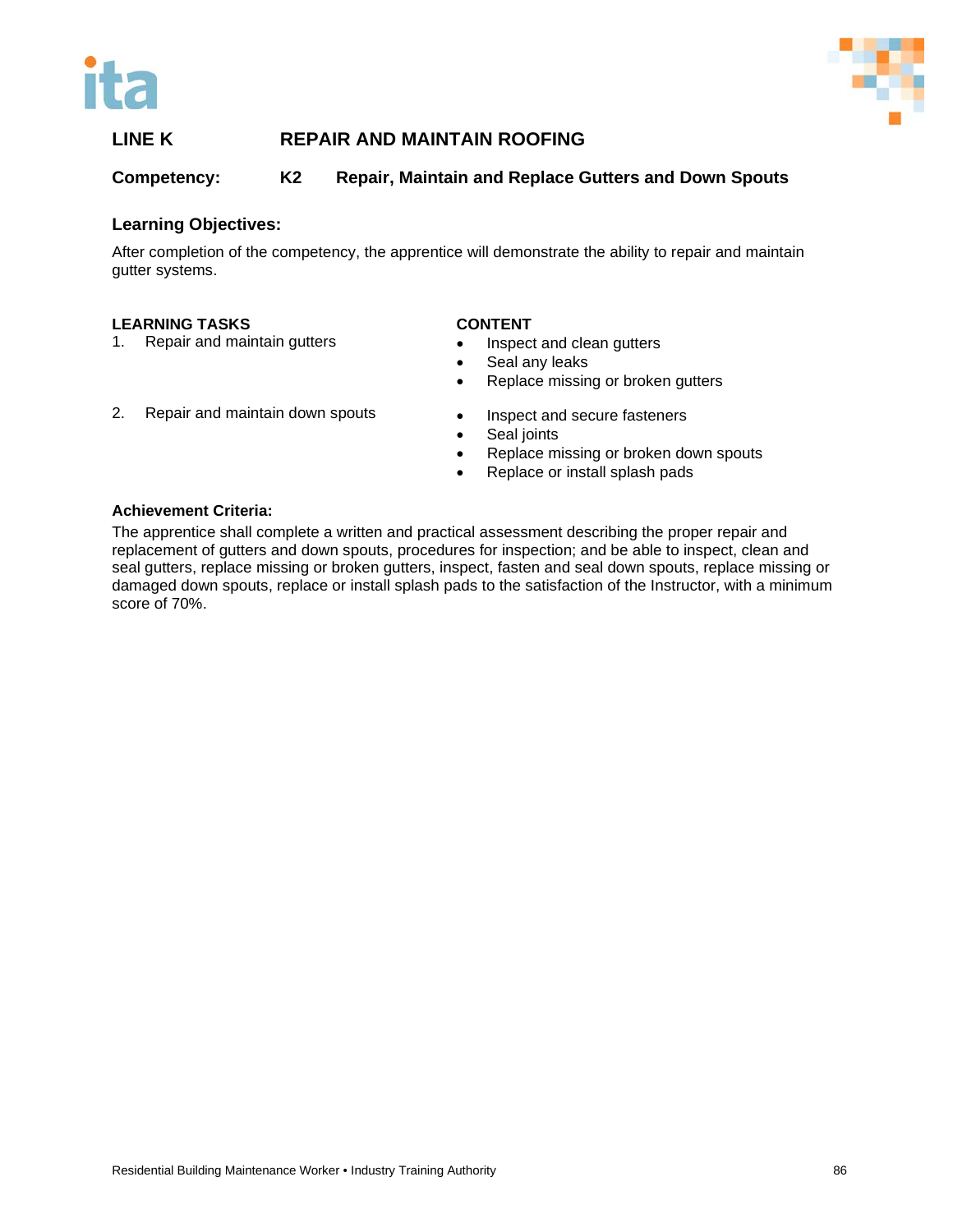



**Competency: K3 Repair and Replace Flashings**

## **Learning Objectives:**

After completion of the competency, the apprentice will demonstrate the ability to repair and replace flashing.

#### **LEARNING TASKS**

1. Inspect flashing

#### **CONTENT**

- Secure
- Weather proof

2. Replace flashing

- Remove damaged flashing
- Install new flashing
- Seal flashing
- Refasten flashing

#### **Achievement Criteria:**

The apprentice shall complete a written and practical assessment to describe and inspect flashing to ensure it is secure and weather proof, and to replace missing or damaged flashing, with a minimum score of 70% in a multiple-choice examination.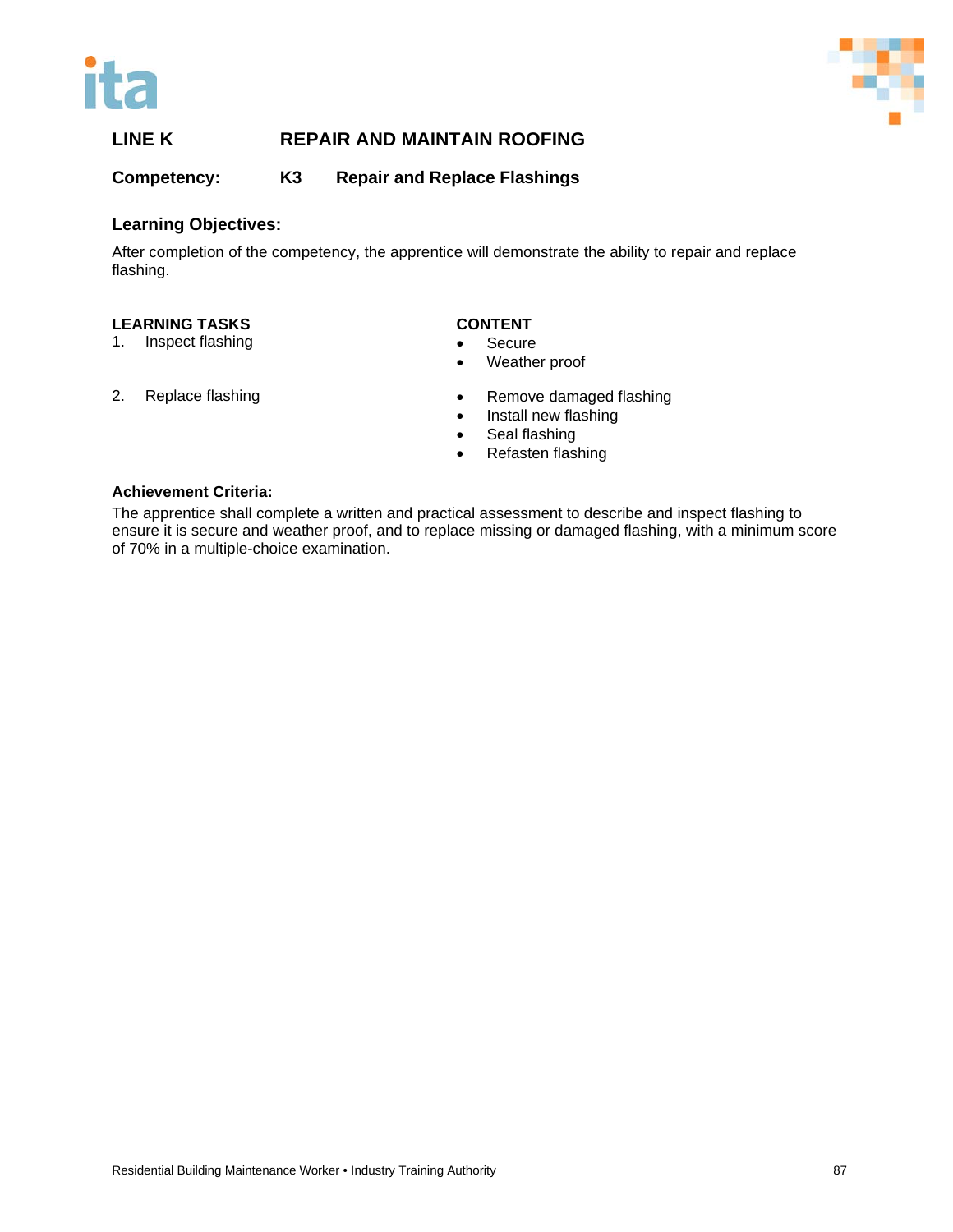



# **Competency: K4 Repair and Maintain Shakes and Shingles**

## **Learning Objectives:**

After completion of the competency, the apprentice will be able to determine the procedures needed to repair and maintain shingles.

#### **LEARNING TASKS**

1. Inspect and identify the need for repairs

#### **CONTENT**

- Lifting shingles
- Missing shingles
- Loose or missing fasteners
- Eave protection
- Ice damming
- 2. Describe the repairs to shingle roofs
- Roof patch
- Sealants
- Re-nail shingles
- Replace shingles
- Install tarps or poly to cover leaks
- Install plywood to cover holes

## **Achievement Criteria:**

3. Install temporary covering

The apprentice shall complete a written assessment covering the procedures needed to repair and maintain shingles, and install temporary covering to stop leaks on damaged roofs; with a minimum score of 70% in a multiple-choice examination.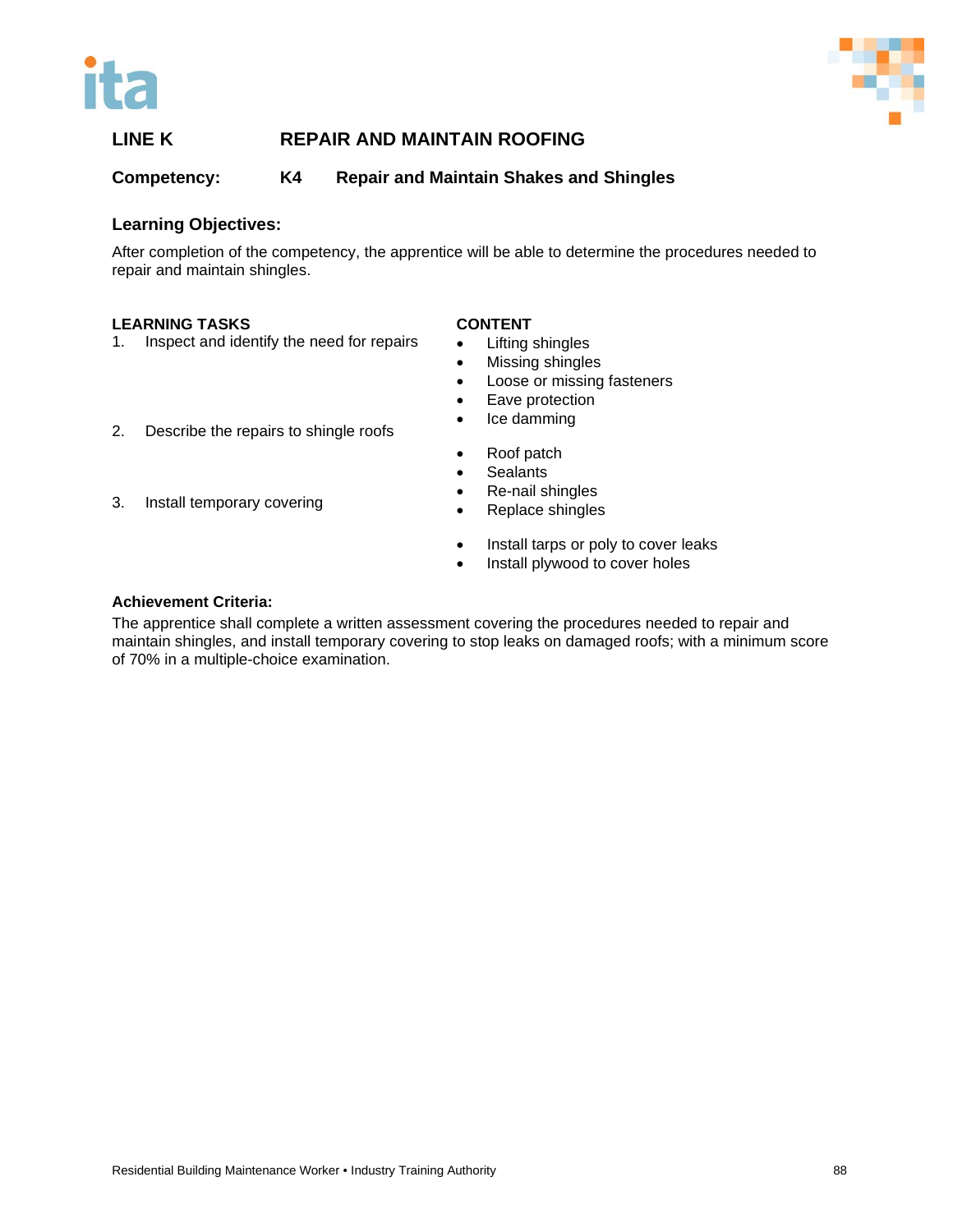



**Competency: K5 Repair and Maintain Panel Roofing Systems**

## **Learning Objectives:**

After completion of the competency, the apprentice will be able to repair and maintain Panel Roofing Systems.

#### **LEARNING TASKS**

- 1. Inspect and identify different roofing panel systems
- 2. Determine the need for fastener replacement
- 3. Determine the need for caulking
- 4. Repair or replace loose or damaged panels
- **CONTENT**
- Panel locking systems
- **Corrugated**
- Type of metal sheathing
- Missing screws
- Worn out washers
- Weather proofing
- Type of caulking
- Neoprene closures
- Inspect for mold or moisture problems
- Identify fastener problems
- Identify other problems

#### **Achievement Criteria:**

The apprentice shall complete a written and/or practical assessment identifying various types of roofing panel systems, demonstrating the need to replace fasteners, demonstrate the need for applying caulking, make repairs to, or replace damaged or missing panels to the satisfaction of the Instructor; with a minimum score of 70% in a multiple-choice examination.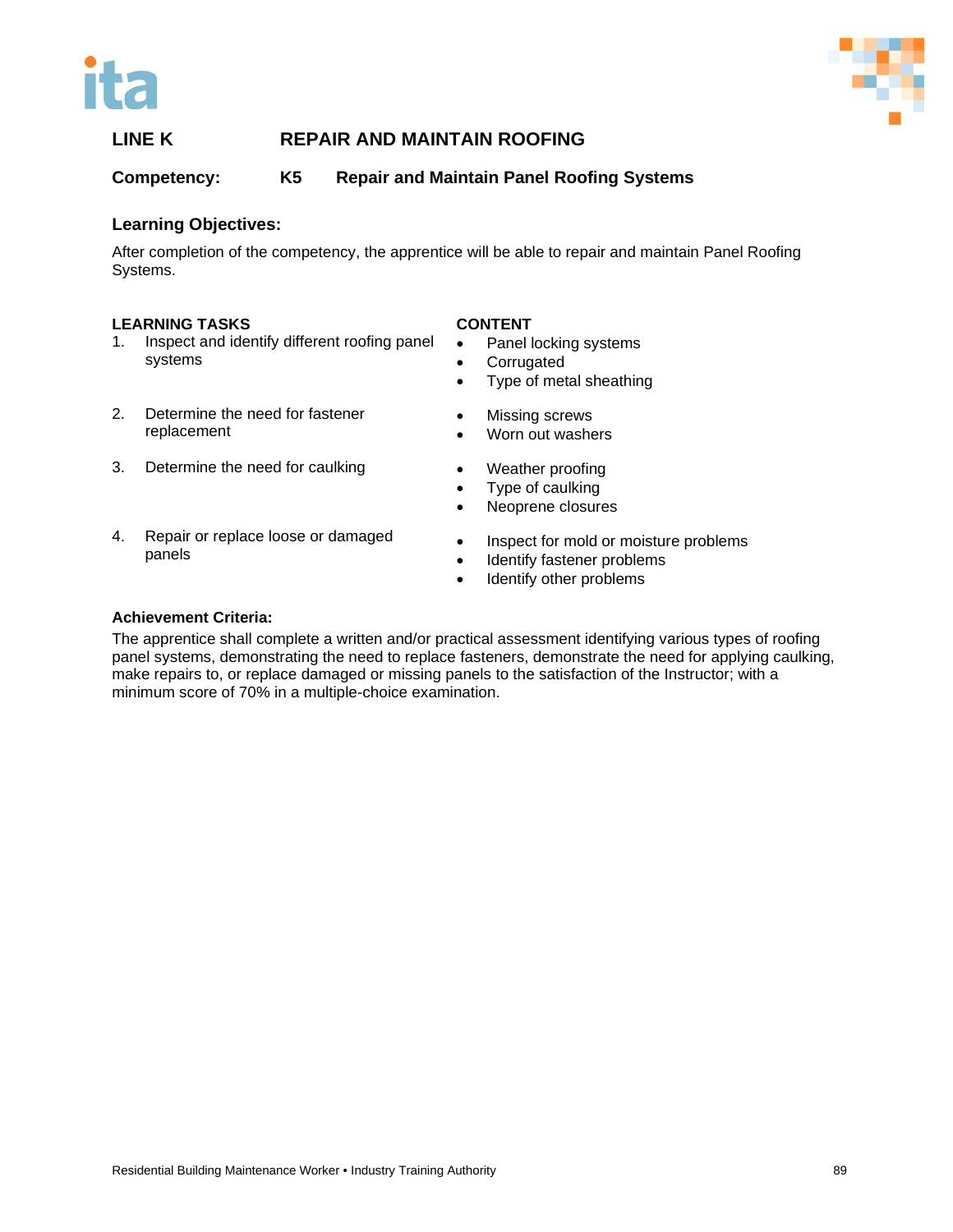



**Competency: K6 Apply Roof Patching Materials**

# **Learning Objectives:**

After completion of the competency, the apprentice will prepare and patch asphalt shingle roofs.

#### **LEARNING TASKS**

- 1. Surface preparation
- 2. Apply roof patching materials

## **CONTENT**

- Roof inspection
- Clean and free of debris
- Compatible materials
- Fibre gum
- Solvents
- Peel and stick
- Temporary covering

#### **Achievement Criteria:**

The apprentice shall complete a written and/or practical assessment to properly prepare surfaces for roof patching, select and apply the correct roof patching materials to the satisfaction of the Instructor, with a minimum score of 70 %.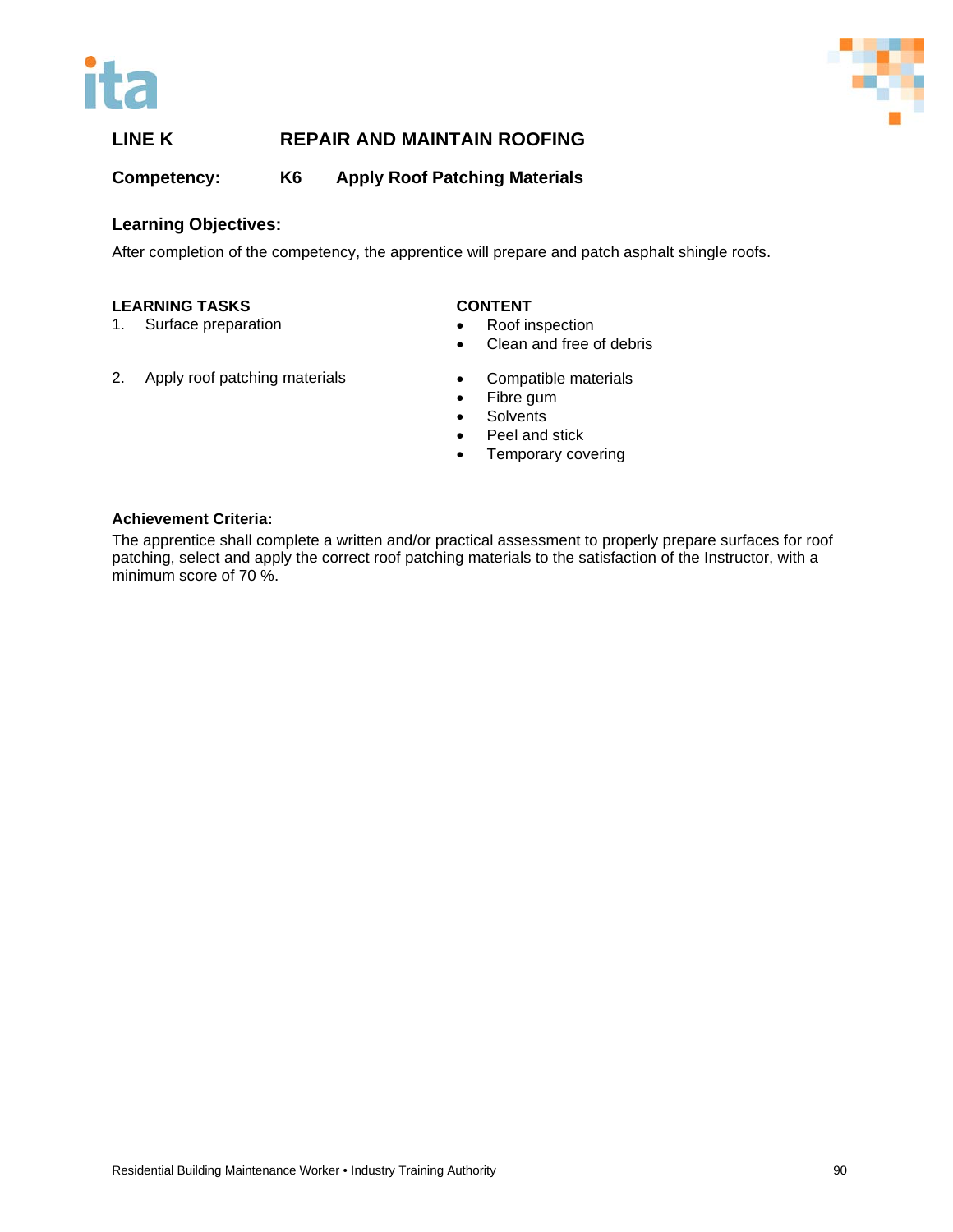



# **Competency: K7 Repair and Maintain Venting Systems**

#### **Learning Objectives:**

After completion of the competency, the apprentice will repair and maintain all aspects of venting systems.

#### **LEARNING OBJECTIVES**

- 1. Gable end vents
- 2. Replace or repair roof vents
- 3. Repair or replace whirly birds
- **CONTENT**
- Match existing materials
- **Match existing materials**
- Caulk and seal
- Match existing material

• Match existing materials

• Caulk and Seal

• Clean venting

• Bathrooms • Kitchens • Dryer vents

- Lubricate
- 4. Repair or replace soffit venting
- 5. Describe other venting areas
- 6. Identify potential venting problems
- Mold
- Moisture problems
- Heat build up

#### **Achievement Criteria:**

The apprentice shall complete a written and/ or practical assessment to repair or replace gable end vents, repair or replace roof vents, repair or replace whirly birds, describe areas requiring venting, and identify potential venting problems to the satisfaction of the Instructor, with a minimum score of 70% theory.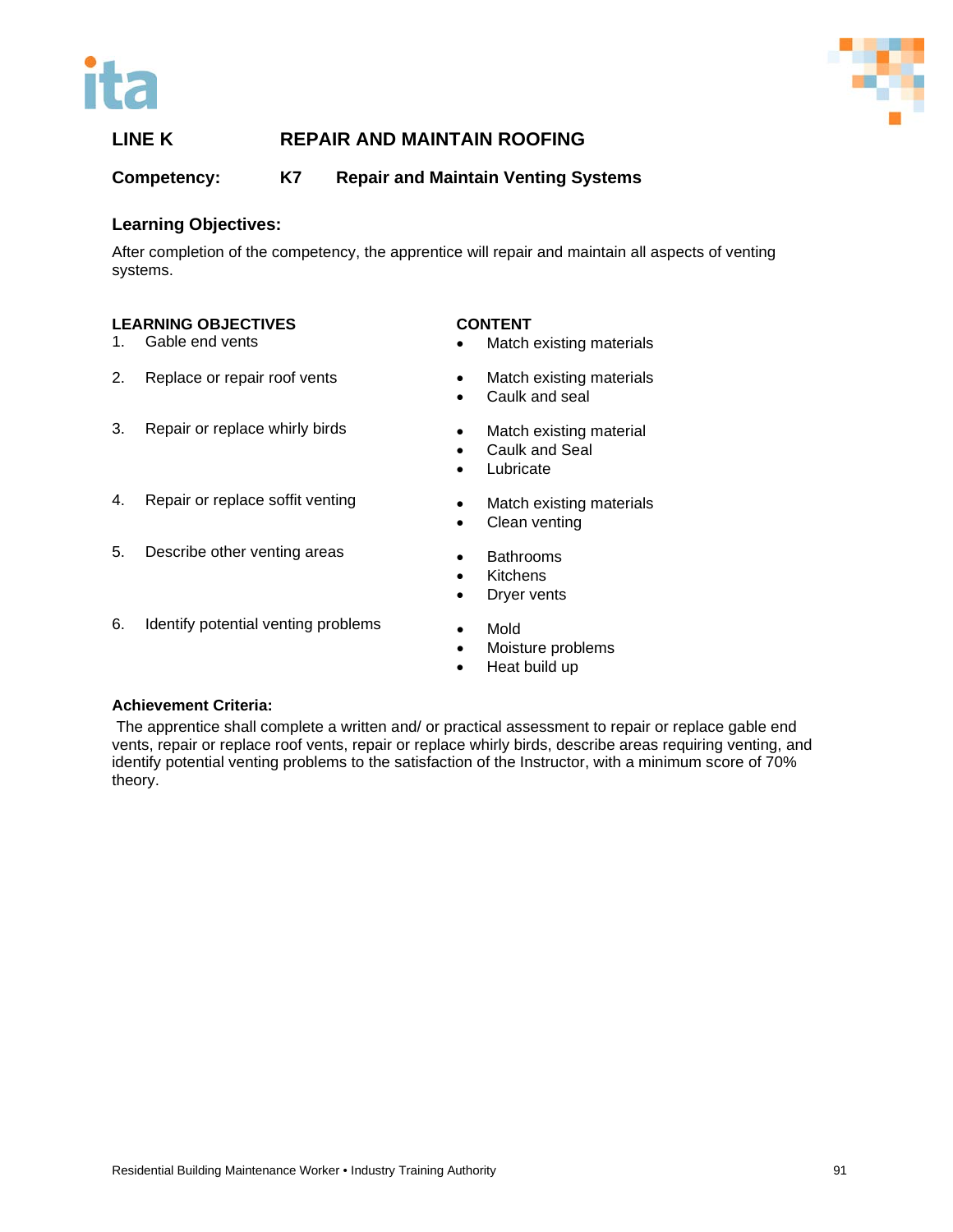



**Competency: K8 Repair Roof Decks and Sheathing**

## **Learning Objectives:**

After completion of the competency, the apprentice will describe the need for repair of roof decking, select the correct materials, install backing and make repairs to roof decking.

#### **LEARNING TASKS**

## **CONTENT**

- 1. Identify roof decking requirements
- Materials • Backing
- Inspect trusses
- 2. Repair minor damage to roof decking
- Square the hole • Install backing
- Install sealer or caulking
- Replace shingles

#### **Achievement Criteria:**

The apprentice shall complete a written examination on the repair of Roof Decks and Sheathing with a minimum score of 70% in a multiple-choice examination.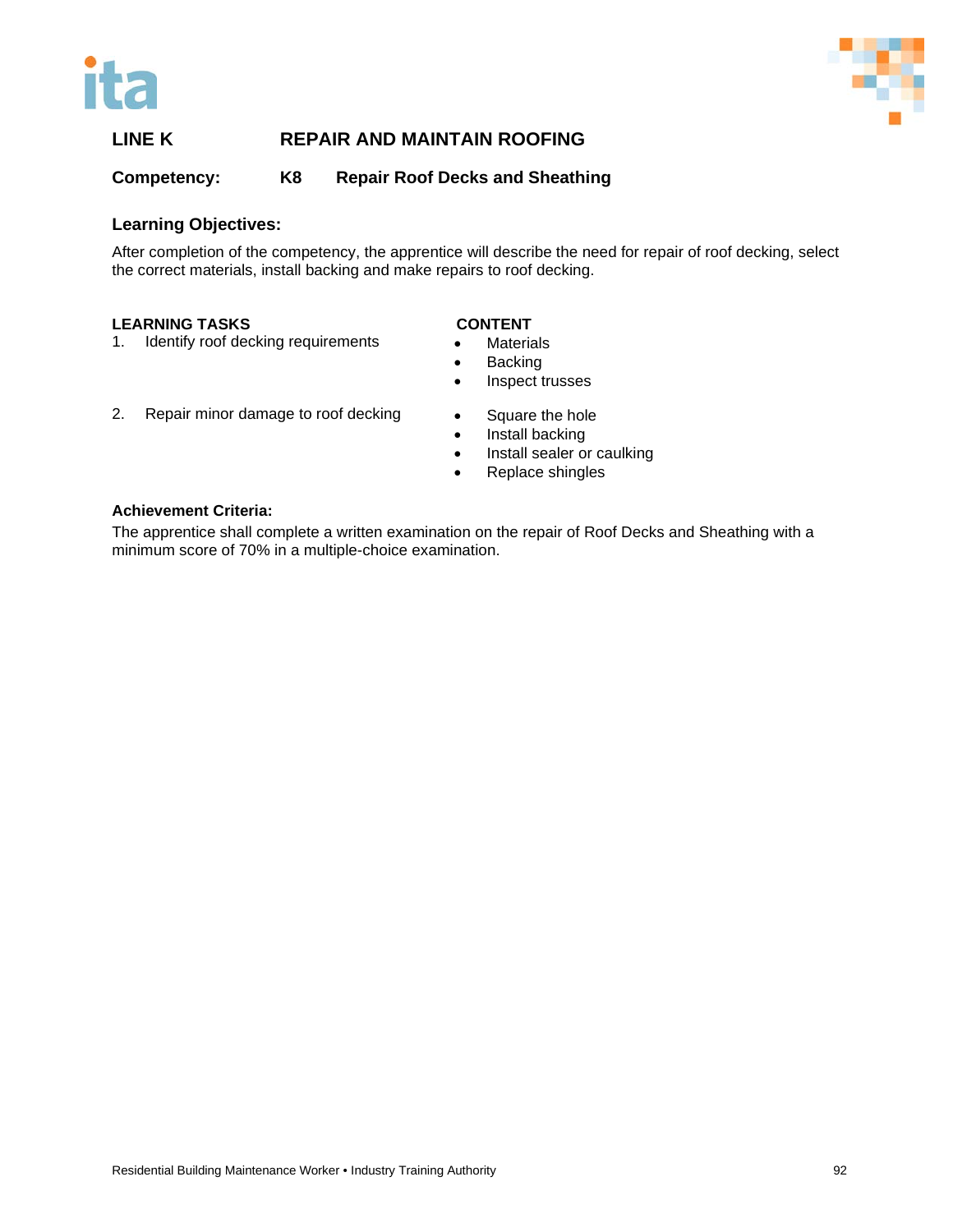



**Competency: K9 Identify Roofing and Weatherproofing Problems**

## **Learning Objectives:**

After completion of the competency, the apprentice will describe methods of inspection and procedures for identifying roofing and weather proofing problems.

#### **LEARNING TASKS**

#### **CONTENT**

- 1. Inspect roofs and identify problems
- Moisture • Mold
- Vegetation
- Ventilation
- Ice damming
- Underlayment
- Insect
- Aging
- Wind
- Insects
- Improper installation
- 2. Describe methods of roof repair
- Re-nail
- Replace shingles
- Replace flashing
- Caulking
- Re fasten metal panels
- Replace vents

#### **Achievement Criteria:**

The apprentice shall complete a written assessment on the inspection and identification of methods of roof repair and problems, with a minimum score of 70% in a multiple-choice examination.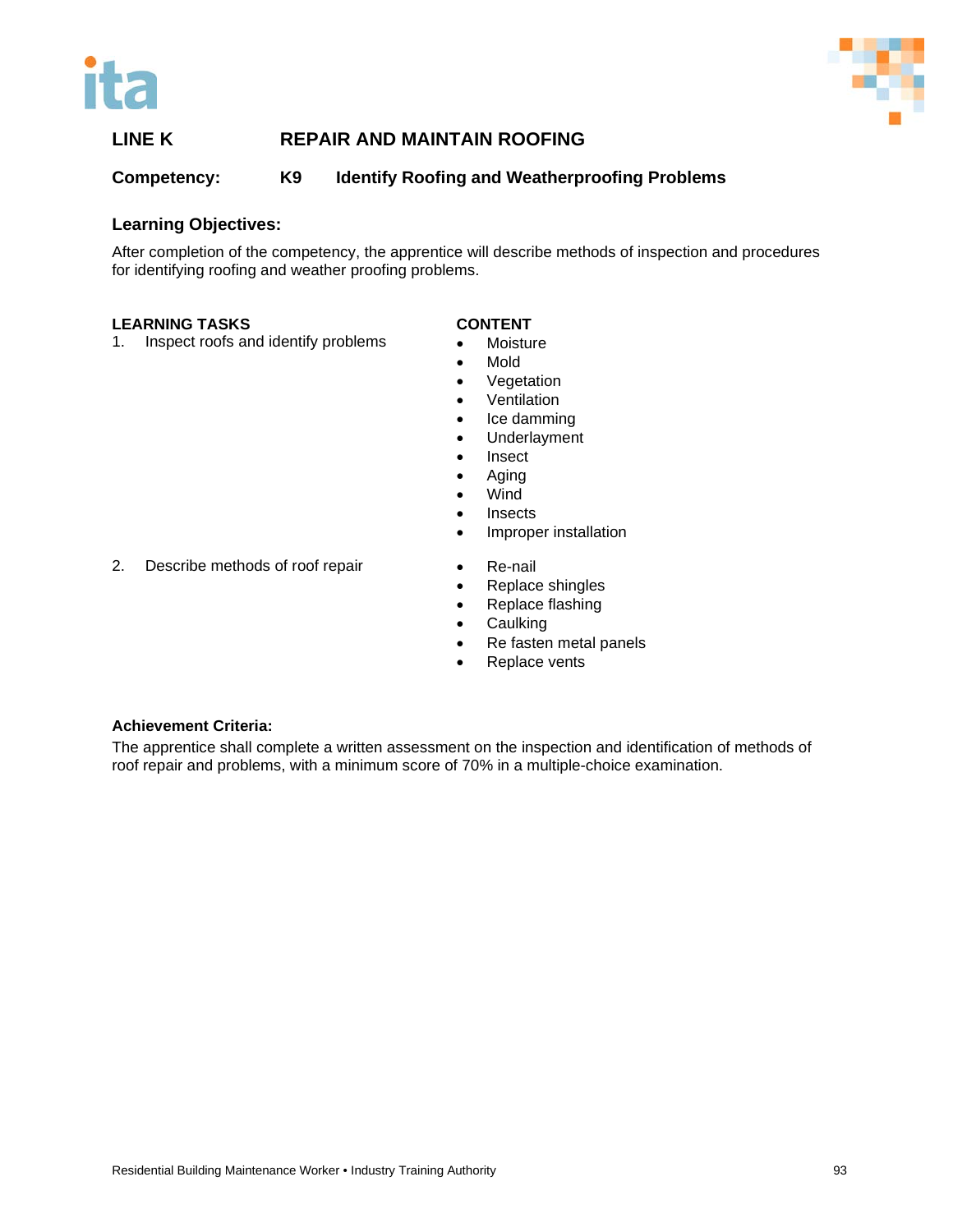



## **Competency: K10 Assess the Need for a Journeyperson and/or Licensed Contractor**

## **Learning Objectives:**

After completion of the competency, the apprentice will describe the methods and parameters used to assess the need for a journey person.

## **LEARNING TASKS**

#### 1. Identify the need for a journey person

#### **CONTENT**

- To assess the extend of repairs needed
- Renovations
- Additions

#### **Achievement Criteria:**

The apprentice shall complete a written assessment with a minimum score of 70% in a multiple-choice examination, describing the procedures and parameters used in identifying the necessity to bring in a journey person for assistance.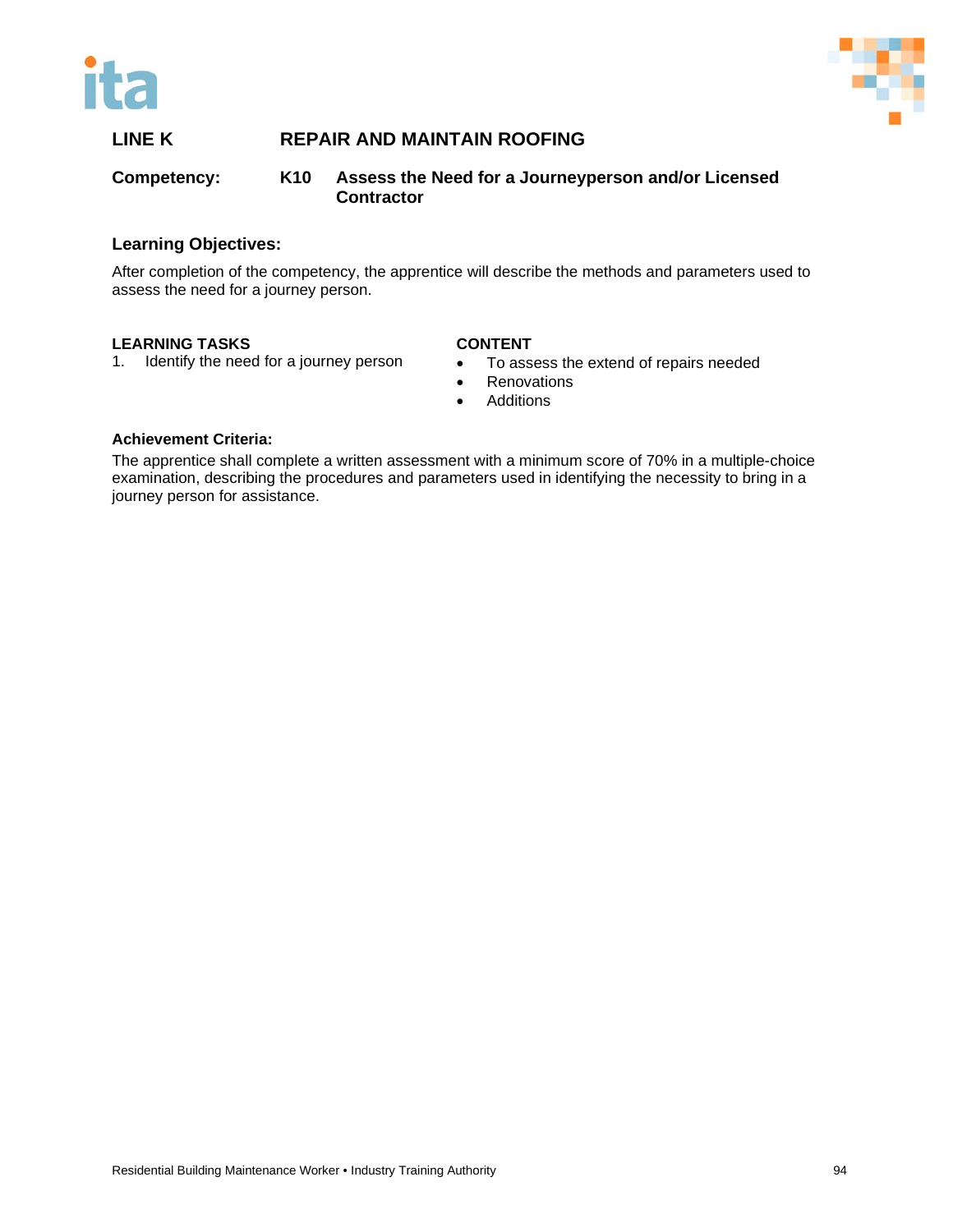



# **Competency: L1 Identify Flooring Materials**

## **Learning Objectives:**

After completion of the competency, the apprentice will describe the accurate assessment and procedures used to identify flooring materials.

#### **LEARNING TASKS**

## **CONTENT**

- 1. Identify and describe the different types of carpets and underlay
- **Underlay**
- Chipped foam
- Foam • Rubber
- 
- Carpet
- Tufted cut pile
- Loop pile
- Woven

• Sheet vinyl **Linoleum** 

• Floor tiles • Glued/nailed

• Floating

- 2. Identify and describe the different types of sheet goods
- 3. Identify the different types of hardwood flooring
- 4. Identify and describe the different types of ceramic tiles
- 5. Identify adhesives and their uses for fastening carpet, sheet goods and ceramic tiles
- 6. Identify types of grout used for ceramic tiles

• Flat finish floor tiles

• Pre-finished Solid hardwoods

- Matt finish floor tiles
- Gloss finish floor tiles
- Ceramic wall tiles
- Multi-purpose
- **Contact**
- **Seaming**
- Cement slurry
	- **Other**

## **Achievement Criteria:**

The apprentice shall complete a written assessment identifying the different types of carpet and underlay materials, different types of sheet goods, different types of ceramic tiles used, different types of adhesives, the type of cement used to apply ceramic tiles and identifying ceramic tile grout; with a minimum score of 70% in a multiple-choice examination.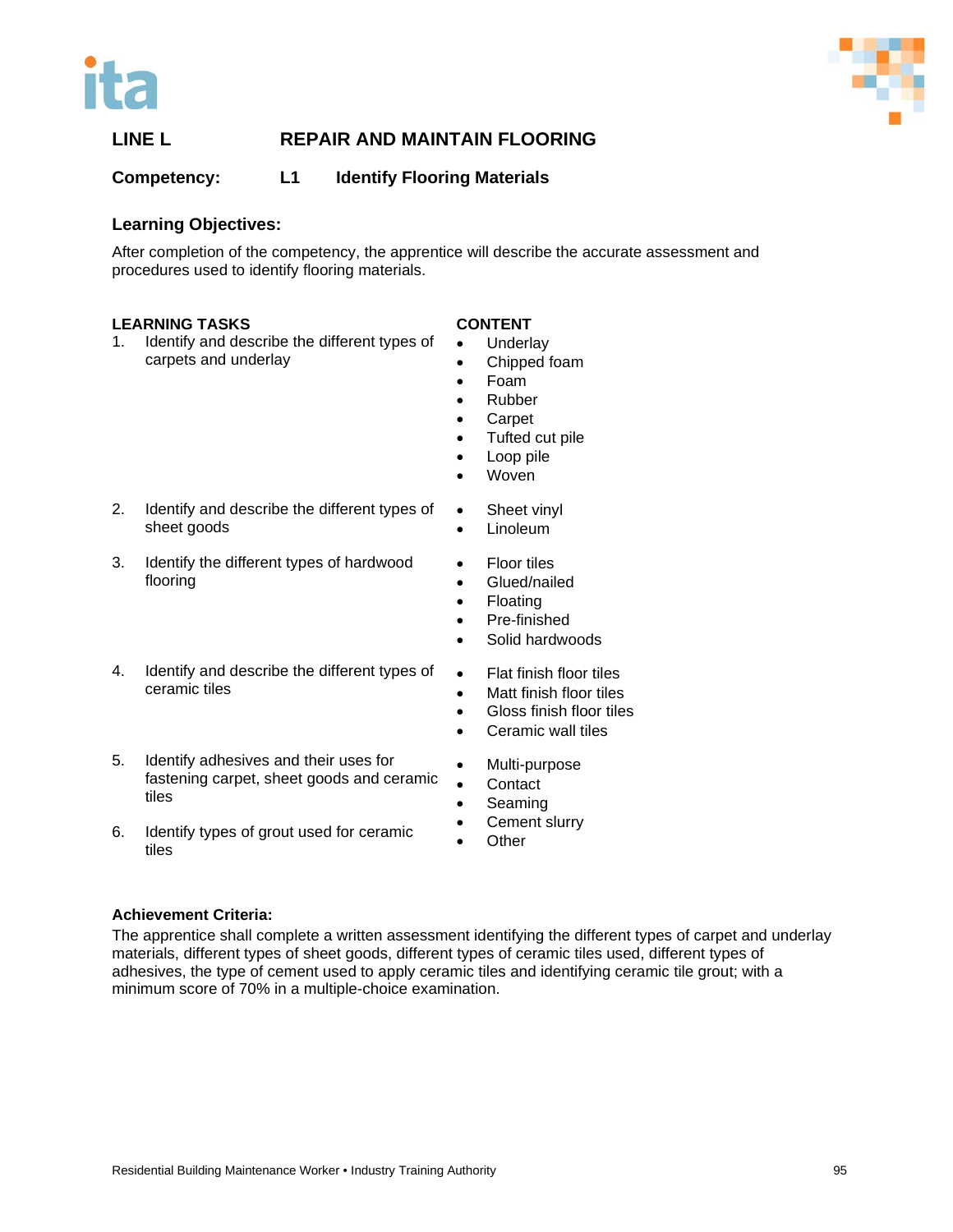



# **LINE L PERFORM FLOORING REPAIRS AND MAINTENANCE**

# **Competency: L2 Prepare Substrate for Flooring Materials (Lino, Tile and Carpet)**

## **Learning Objectives:**

After completion of the competency, the apprentice will demonstrate the methods and procedures used to prepare a sub-floor for flooring materials.

#### **LEARNING TASKS**

#### **CONTENT**

- 1. Install new underlayment over existing flooring
- 2. Replace or repair existing sub-floor
- Test for squeaks
- Re-nail existing sub-floor
- Level existing sub-floor
- Check for moisture damage
- Remove contaminants
- Remove existing sub-floor

• Match existing materials

- 3. Install underlayment or U-lay
- 4. Identify and cover up asbestos containing flooring materials
- Taking care of personal protective equipment and breathing protection

#### **Achievement Criteria:**

The apprentice shall complete a written and/or practical assessment to successfully demonstrate how to install new underlayment materials, replace or repair existing sub-floor materials, level existing sub-floors and install underlayment or U-lay materials; with a minimum score of 70% on theory.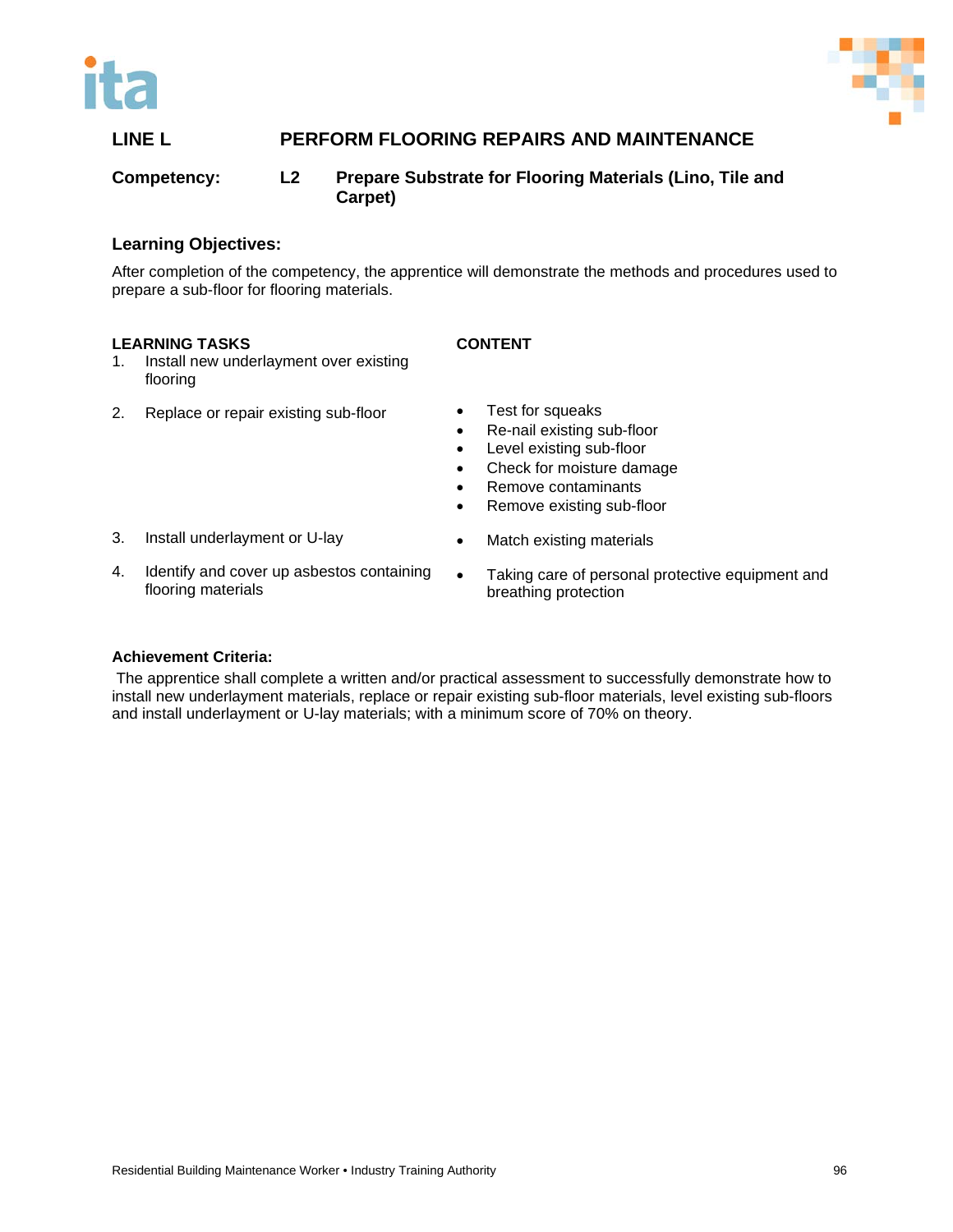



# **Competency: L3 Repair and Replace Ceramic Tiles**

## **Learning Objectives:**

After completing the competency, the apprentice will demonstrate the ability to repair and replace ceramic tiles.

#### **LEARNING TASKS**

- 1. Demonstrate the repair and replacement of ceramic tiles
- 2. Apply grouting and water proofing as needed

#### **CONTENT**

- Remove damaged tiles and debris
- Install new tiles
- Matching existing materials
- Dry-set grout
- Mixing grout
- Applying grout
- Curing grout
- Cleaning tile surfaces
- Matching existing materials

#### **Achievement Criteria:**

The apprentice shall complete a written assessment on how to repair or replace damaged or missing ceramic tiles and successfully demonstrate the procedures used in repairing tiles and applying grout to the satisfaction of the instructor; with a minimum score of 70% theory.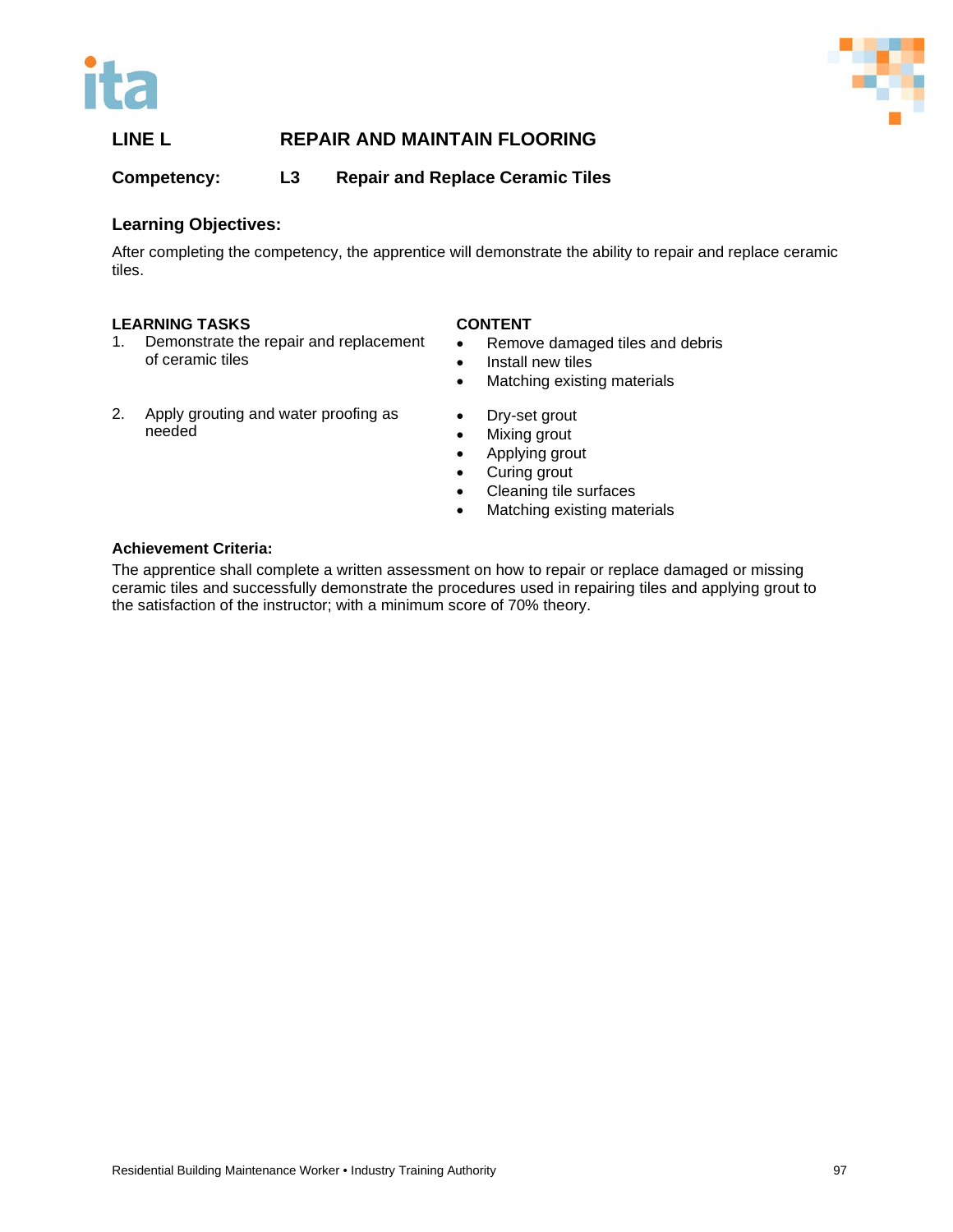



**Competency: L4 Repair, Maintain and Replace Underlay, Carpets, Rolled Goods and Tile**

## **Learning Objectives:**

After completion of the competency, the apprentice will demonstrate the ability to repair, maintain and replace underlay, carpets, rolled goods, and tiles.

#### **LEARNING TASKS**

- 1. Identify the types of underlay, and demonstrate the installation over subfloors
- 2. Demonstrate installing underlay repair work
- 3. Identify types of carpet and demonstrate repairing and installing carpet
- 4. Identify types of sheet goods and demonstrate the repair and installation

## **CONTENT**

- Chipped foam
- Foam
- Rubber
- Repair or replace underlay
- Repair carpets
- Install carpets
- Linoleum
- Vinyl floor covering
- Floor tiles

#### **Achievement Criteria:**

The apprentice shall complete a written and/or practical assessment to demonstrate the installation and repair of underlay materials, demonstrate the installation and repair of carpets, and successfully demonstrate the installation and repairs of sheet goods to the satisfaction of the instructor; with a minimum score of 70% theory.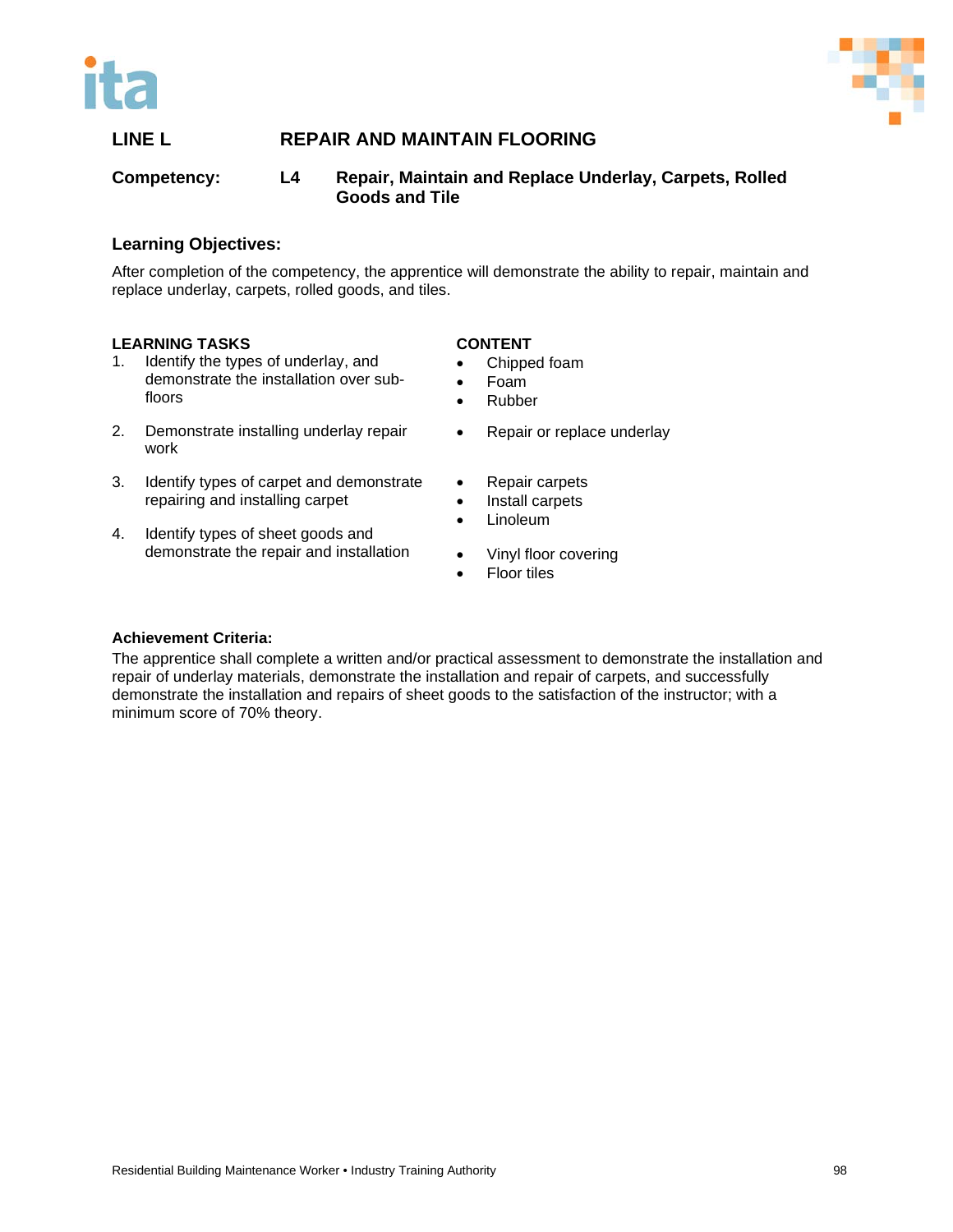



## **Competency: L5 Maintain Hardwood Flooring**

# **Learning Objectives:**

After completion of the competency, the apprentice will demonstrate the ability to repair and maintain hardwood floors.

#### **LEARNING TASKS**

1. Describe the repairs of hardwood flooring

#### **CONTENT**

- Re-nail
- Re-glue
- Sanding
- Re-coat
- 2. Describe the maintenance of hardwood floors
- **Cleaning**
- Waxing

#### **Achievement Criteria:**

The apprentice shall complete a written and/or practical assessment to successfully demonstrate repairs to and maintenance of hardwood flooring; with a minimum score of 70% theory.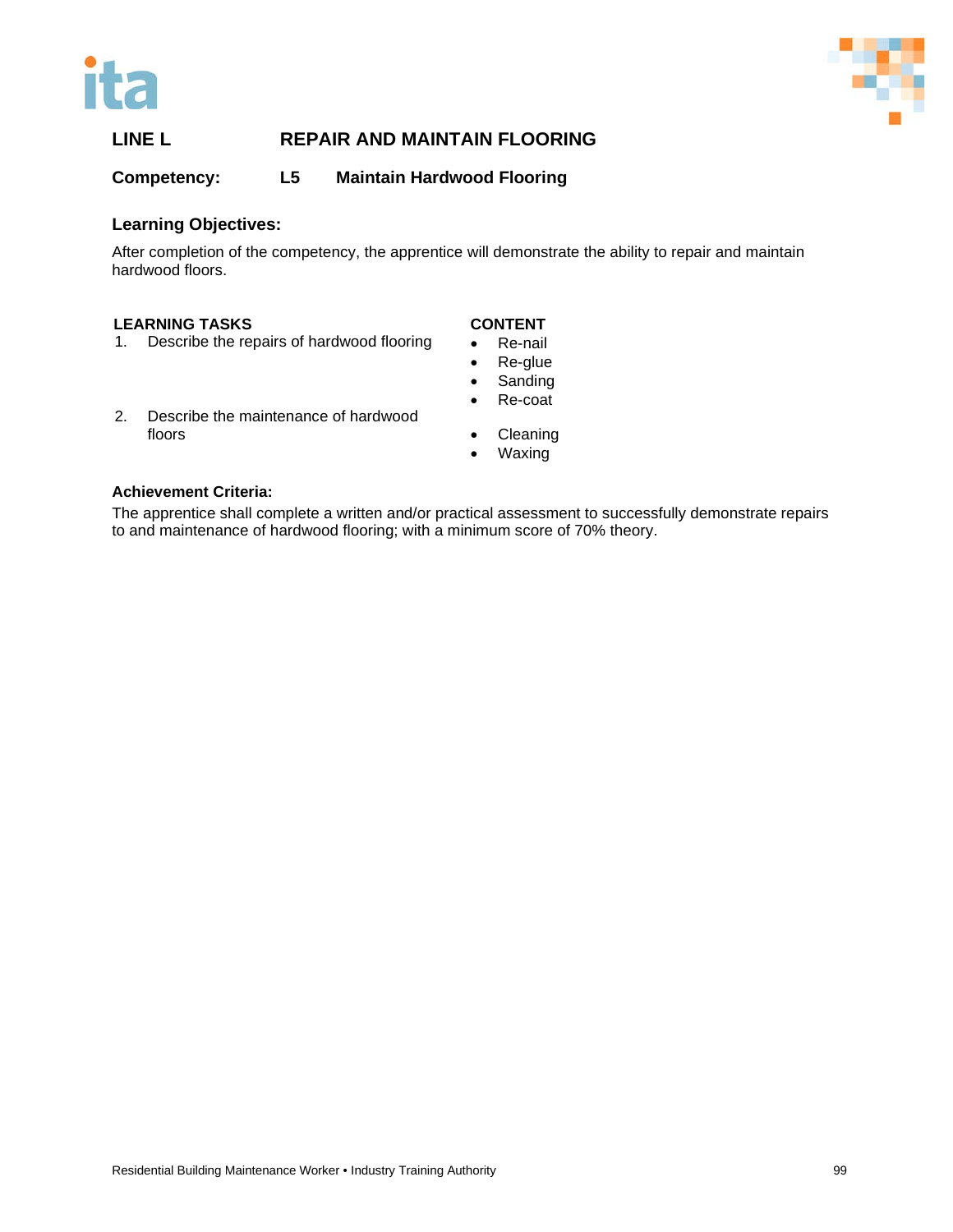



## **Competency: L6 Identify and Locate Flooring Problems**

#### **Learning Objectives:**

After completion of the competency, the apprentice will demonstrate the procedures used in identifying and locating flooring problems.

#### **LEARNING TASKS**

#### **CONTENT**

- 1. Identify and locate moisture problems
- 2. Identify and locate squeaky floor areas
- 3. Identify and locate sagging floor areas
- 4. Identify and locate carpet problems
- 5. Identify and locate sheet good floor problems
- 6. Identify and locate floor tile problems
- Check for mold and rot
- Re-nail
- Level areas
- Tears or bunching
- Loose areas, tears or breaks
- Loose, damaged or missing tile

#### **Achievement Criteria:**

The apprentice shall complete a written assessment to identify, locate and correct: moisture problems, correct squeaky floor problems, sagging floor areas, carpet problems, sheet good flooring problems, and floor tile problems; with a minimum score of 70% theory.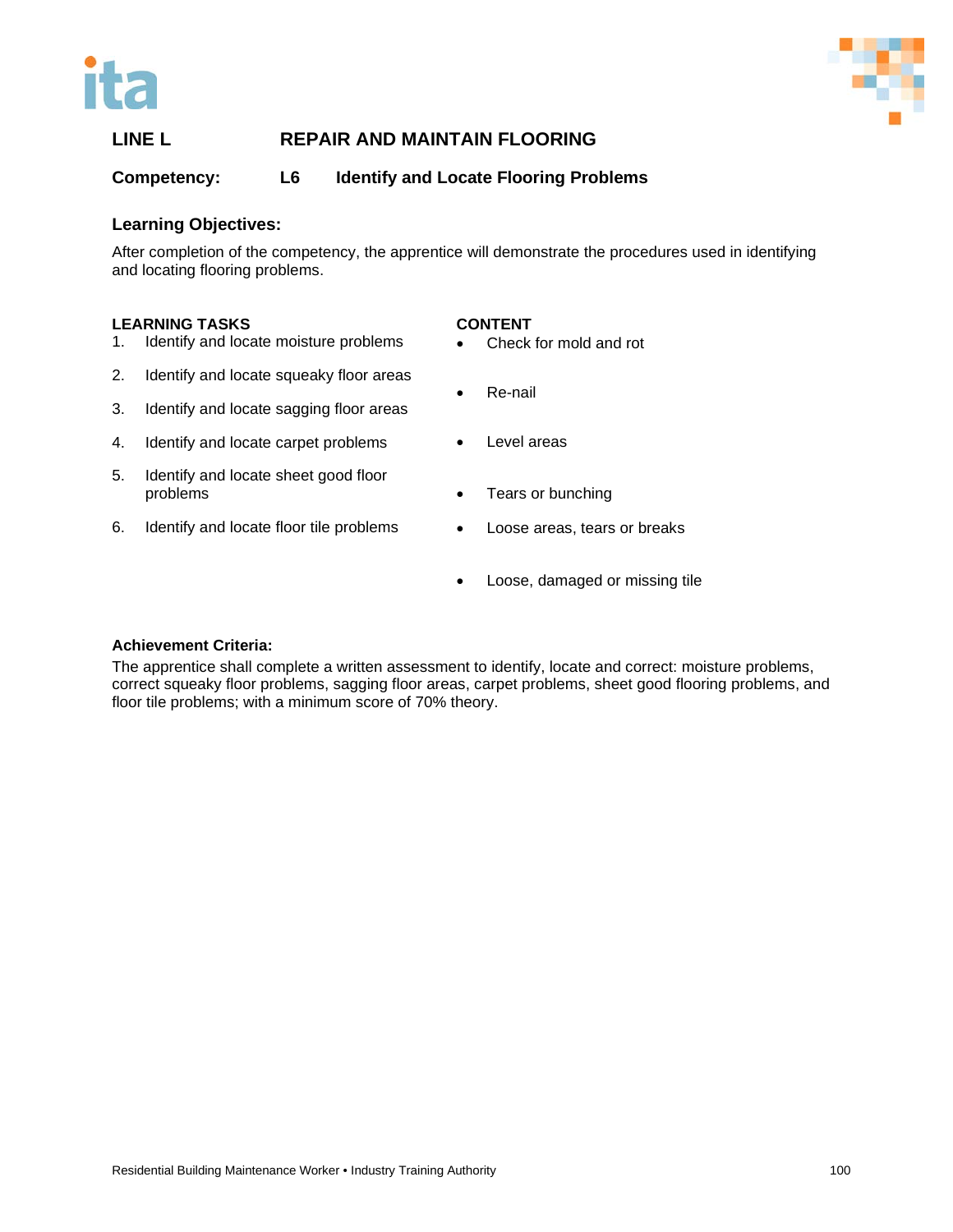



**Competency: L7 Repair and Lay Vinyl Flooring**

## **Learning Objectives:**

After completion of the competency, the apprentice will demonstrate the ability to repair and lay vinyl flooring.

#### **LEARNING TASKS**

## **CONTENT**

1. Repair vinyl flooring

Spot repairs

2. Lay new vinyl flooring

• Install new flooring in small areas

#### **Achievement Criteria:**

The apprentice shall complete a written and/or practical assessment of the procedures used in installing vinyl flooring to complete spot repairs to vinyl flooring and lay new vinyl flooring in small areas; with a minimum score of 70% theory.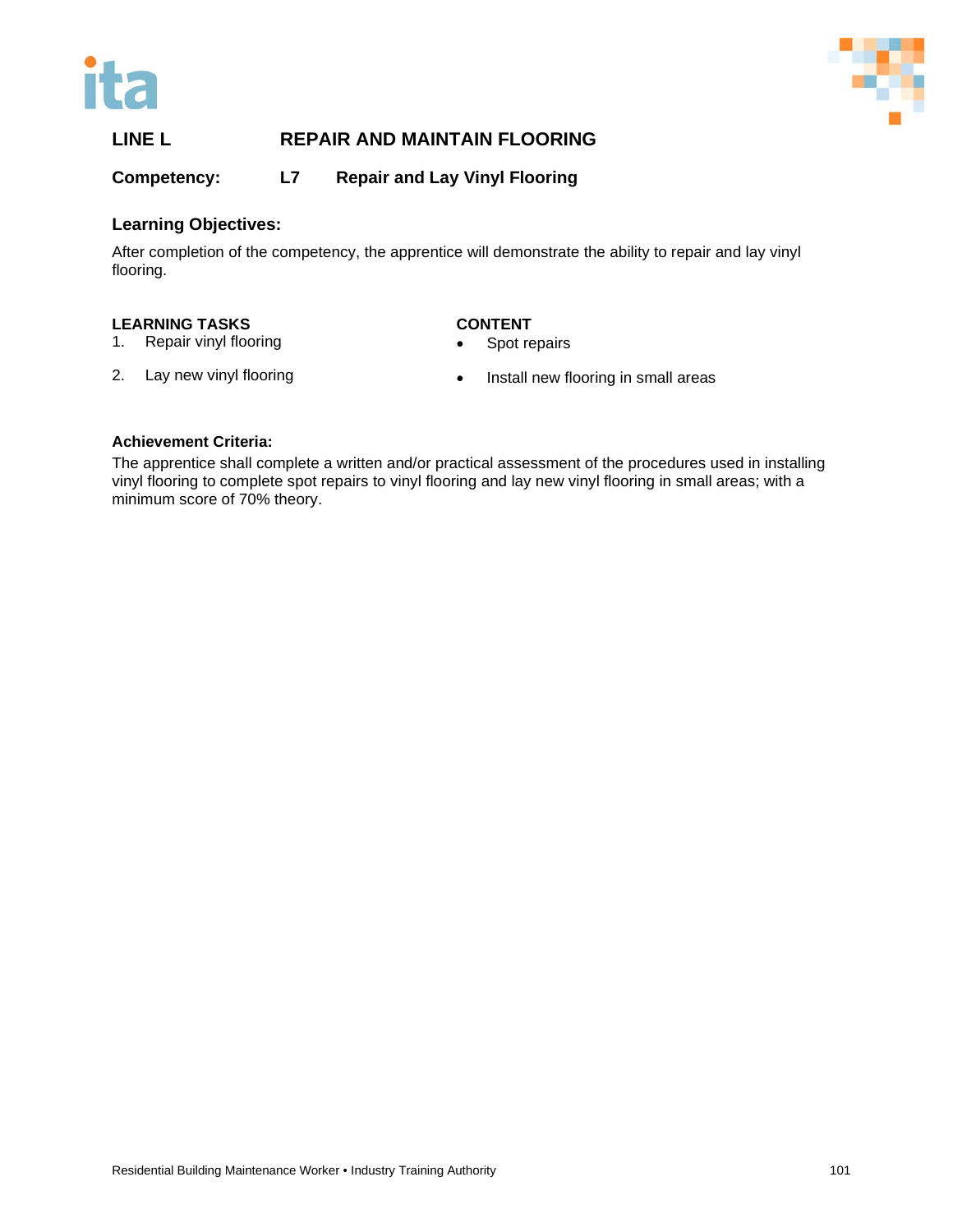



## **Competency: L8 Assess the Need for a Journeyperson and/or Licensed Contractor**

## **Learning Objectives:**

After completion of the competency, the apprentice will be able to verbally describe the need for bringing in a journey person.

## **LEARNING TASKS**

#### 1. Identify the need for a journey person **CONTENT**

- To assess the extend of repairs required
	- For extensive repair work
	- For renovations

#### **Achievement Criteria:**

Complete a written or verbal assessment on the procedures used in identifying and assessing the need for a journey person with a minimum score of 70% theory.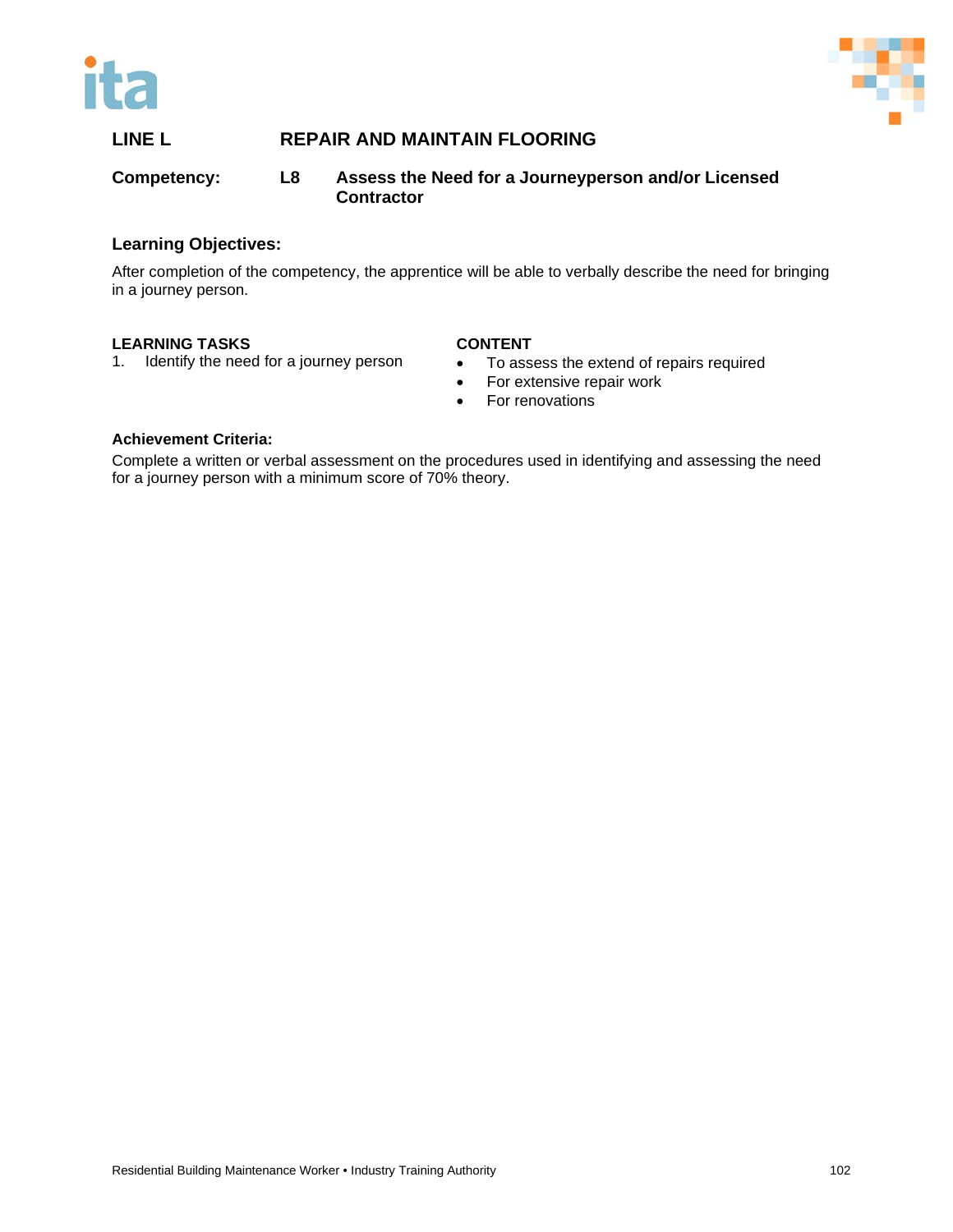

**Competency: M1 Identify Heating System Materials**

#### **Learning Objectives:**

After completion of the competency, the apprentice will describe heating system materials and its components.

#### **LEARNING TASKS**

1. Identify duct repair materials

#### **CONTENT**

- Duct tape
- Caulking
- Fasteners

2. Identify duct components

3. Identify furnace components

- Registers • Duct hangers
- Diffusers
- 
- Belts • Filters
- Fans
- 
- Fan motors

#### **Achievement Criteria:**

The apprentice shall complete a written assessment on how to identify duct repair materials, duct components and furnace components; with a minimum score of 70% in a multiple-choice examination.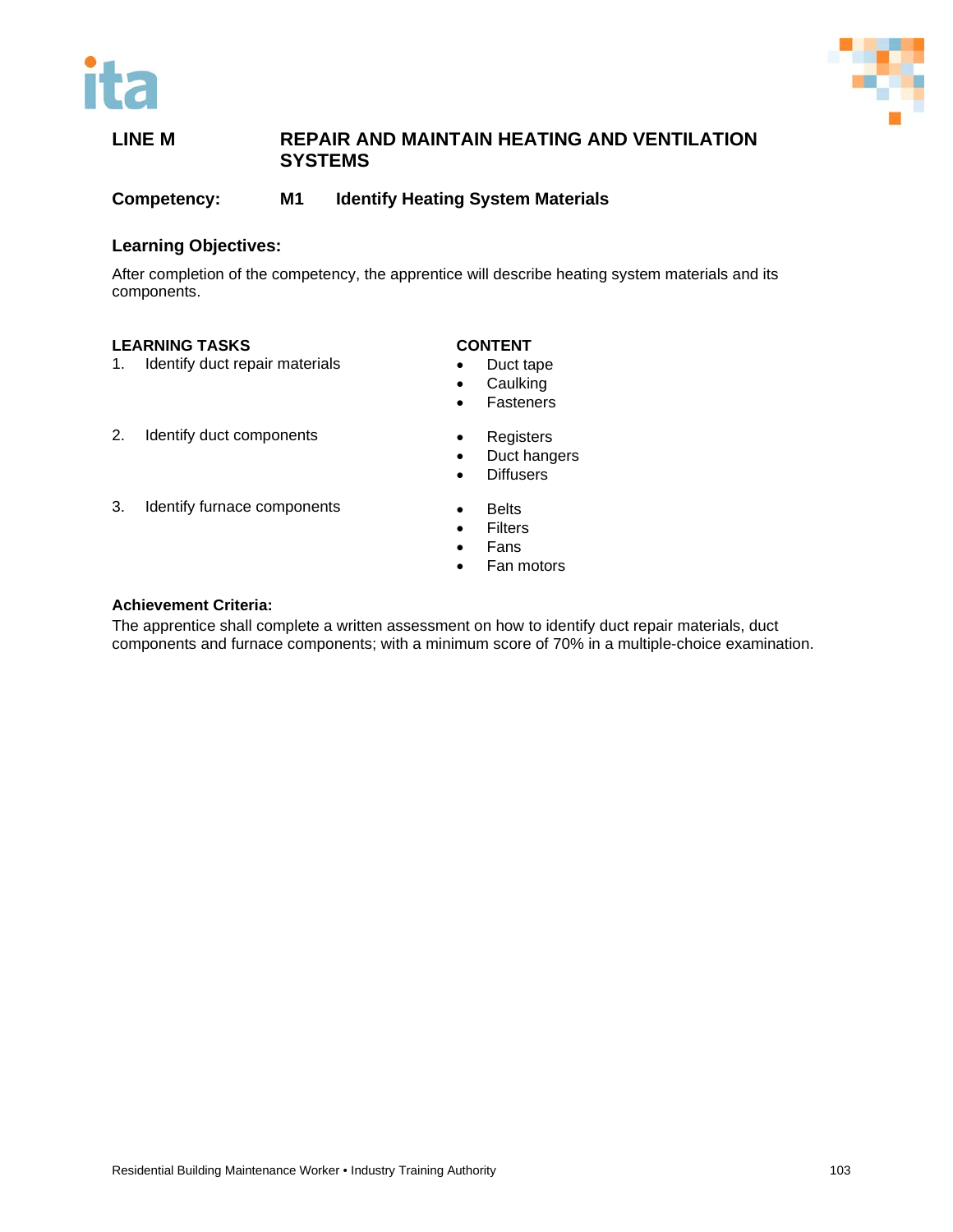

**Competency: M2 Implement Replacement of thermostats**

#### **Learning Objectives:**

After completion of the competency, the apprentice will describe the replacement of damaged thermostats and the installation of programmable thermostats.

#### **LEARNING TASKS**

1. Replace damaged thermostats

#### **CONTENT**

- Manufacturers' recommendations
- Programmable

#### **Achievement Criteria:**

The apprentice shall complete a written assessment covering the replacement and installation of thermostats with a minimum score of 70% in a multiple-choice examination.

Note: In British Columbia, all gas and electrical contractors doing regulated work are required, under the *Safety Standards Act*, to hold a valid license issued by the BC Safety Authority. The license ensures the contractor and the people employed by the contractor are qualified and can perform the work safely. Licenses must be renewed annually and require certain qualifications are met, including a \$10,000 surety bond. The RBMW program and training does not extend to these areas of technical training and/or certification.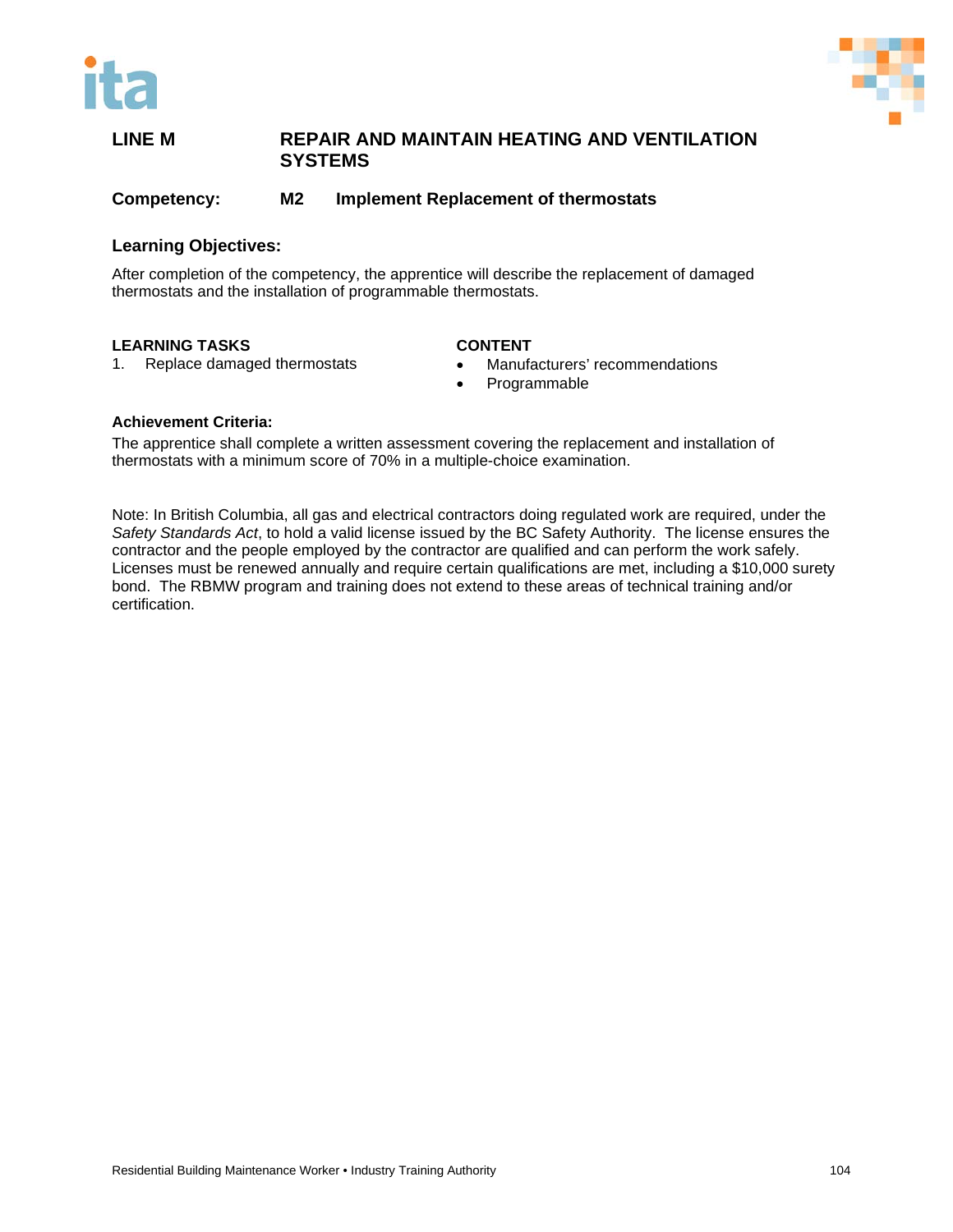

**Competency: M3 Implement Replacement of Baseboard Heater Thermostats**

#### **Learning Objectives:**

After completion of the competency, the apprentice will demonstrate the correct procedures for replacing a Baseboard Heater Thermostat.

#### **LEARNING TASKS**

1. Implement Replacement of baseboard heater thermostats\*

#### **CONTENT**

- Contact journeyperson and/or licensed contractor
- Lock out the power
- Remove the damaged thermostat
- Install new thermostat
- Test the unit

#### **Achievement Criteria:**

The apprentice shall complete a written and/or verbal assessment on the replacement of damaged baseboard heater thermostats, installation of a new thermostat, and testing of the unit; with a minimum score of 70% theory.

\* All work with an asterisk is required to be done by either a BCSA certified/licensed contractor or by an RBMW with an Electrical and/or Gas Endorsement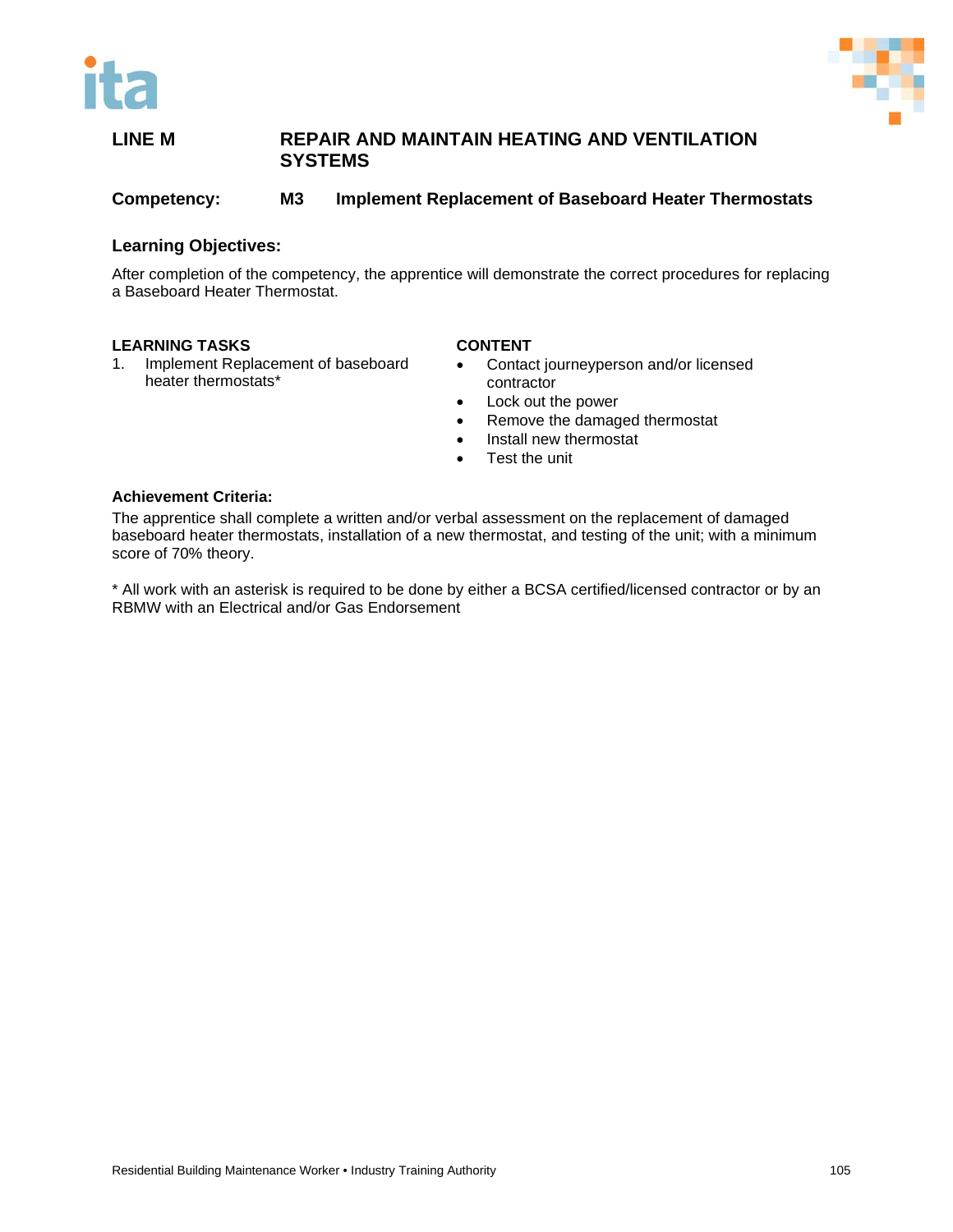

**Competency: M4 Inspect and Maintain Chimneys**

#### **Learning Objectives:**

After completion of the competency, the apprentice will describe the maintenance of chimneys, and chimney parts.

#### **LEARNING TASKS**

1. Inspect chimneys for gas, oil and wood/electric furnaces

#### **CONTENT**

- Inspect for damage
- Check for rain caps
- Identify need for cleaning
- Inspect for damage
	- Check for rain caps
	- Identify need for cleaning
- 2. Inspect fire place chimneys
- 3. Repair damages and install new rain caps
- 4. Replace metal chimneys
- 5. Clean chimneys

#### **Achievement Criteria:**

The apprentice shall complete a written assessment on how to: inspect furnace and fireplace chimneys and make repairs as needed; install new rain caps where needed; clean chimneys or have the chimneys cleaned; and replace metal chimneys or have them replaced; with a minimum score of 70% theory.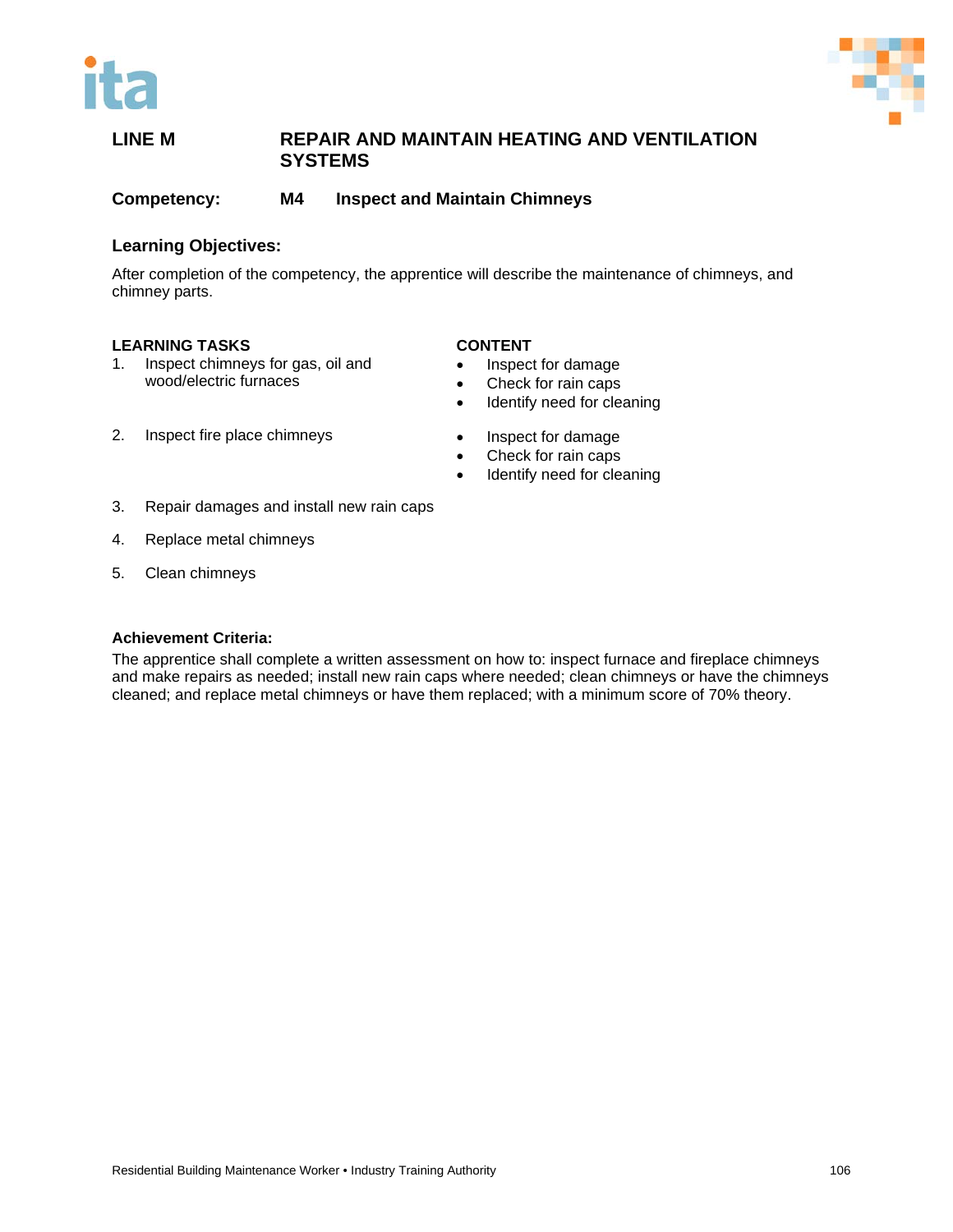

**Competency: M5 Inspect and Replace Furnace Belts, Fans and Filters**

#### **Learning Objectives:**

After completion of the competency, the apprentice will demonstrate the ability to replace furnace belts, fans, filters, and other components.

#### **LEARNING TASKS**

Introduction:

- 1. Inspect fans, belts and filters
- 2. Replace fans, belts and filters
	- Clean furnaces
- 4. Clean oil tanks
- 5. Replace oil furnace components
- Gas Safety Regulation
- Worn belts

**CONTENT**

- Dirty filters
- Fans out of alignment
- Wood / Electric
- Gas
- Propane
- Oil
- **Oil filters**
- Oil pumps
- Nozzles
- **Electrodes**

#### **Achievement Criteria:**

Complete a written assessment on how to inspect and clean furnaces, replace furnace components: fans, belts and filters, check the efficient operation of furnaces and replace oil furnace components; with a minimum score of 70% theory.

Note: In British Columbia, all gas and electrical contractors doing regulated work are required, under the *Safety Standards Act*, to hold a valid license issued by the BC Safety Authority. The license ensures the contractor and the people employed by the contractor are qualified and can perform the work safely. Licenses must be renewed annually and require certain qualifications are met, including a \$10,000 surety bond. The RBMW program and training does not extend to these areas of technical training and/or certification.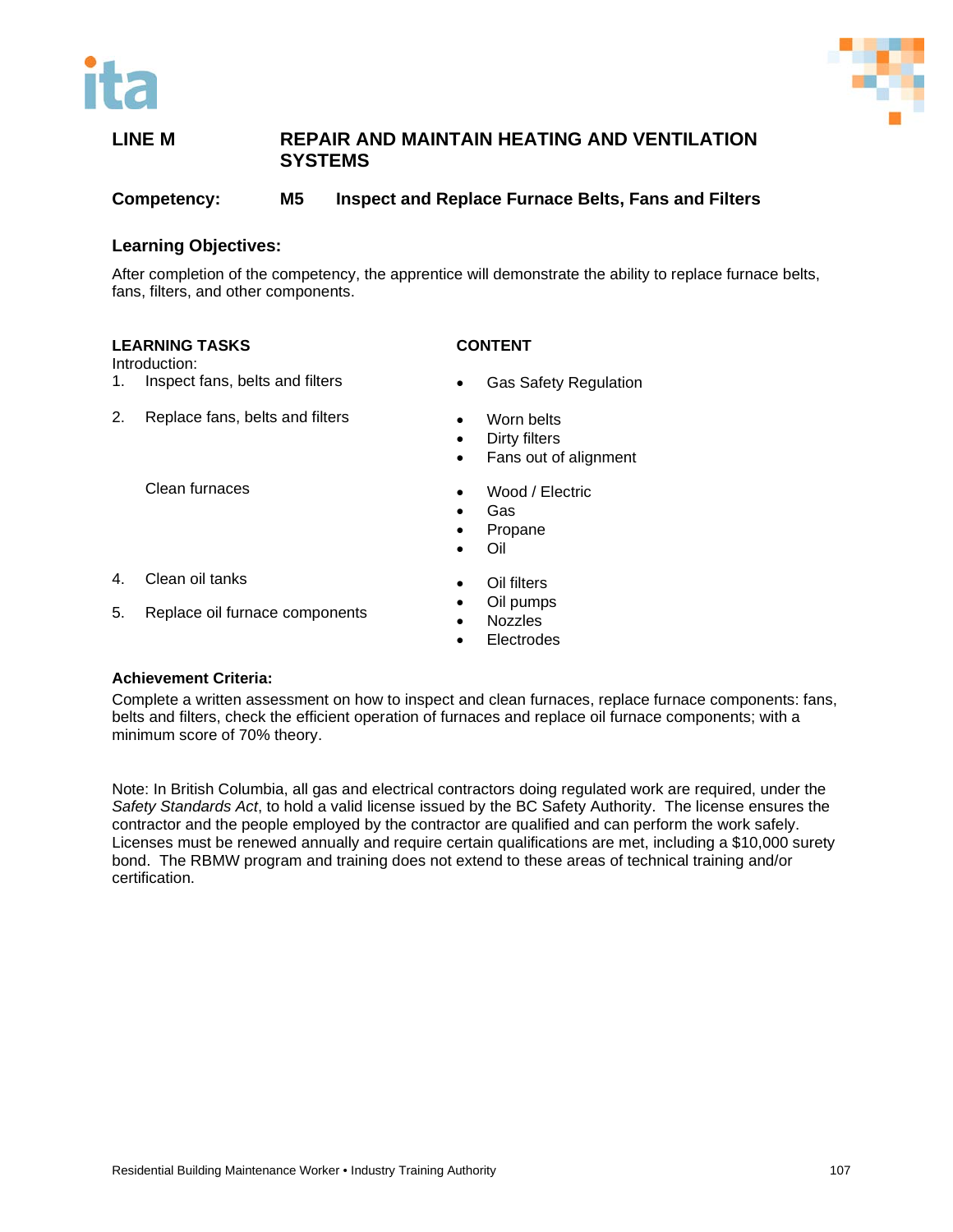



#### **Competency: N1 Maintain Records**

#### **Learning Objectives:**

After completion of the competency, the apprentice will demonstrate the use of and explain the parameters required for log books, times sheets, work orders and unit files, and the procedures used in inventory control.

#### **LEARNING TASKS**

1. Demonstrate the use of logbooks

#### **CONTENT**

- WCB
- Equipment
- **Vehicles**
- 2. Demonstrate the use of time sheets
- 3. Demonstrate the use of work orders
- 4. Demonstrate the use of unit files
- 5. Inventory
- Add to unit file on completion
- Showing all work done on the unit
- **Materials**
- Equipment
- Tools

#### **Achievement Criteria:**

The apprentice shall complete a written and/or practical assessment accurately demonstrating the use of log books and time sheets, work orders, unit files, and inventory control to the satisfaction of the Instructor with a minimum score of 70% theory.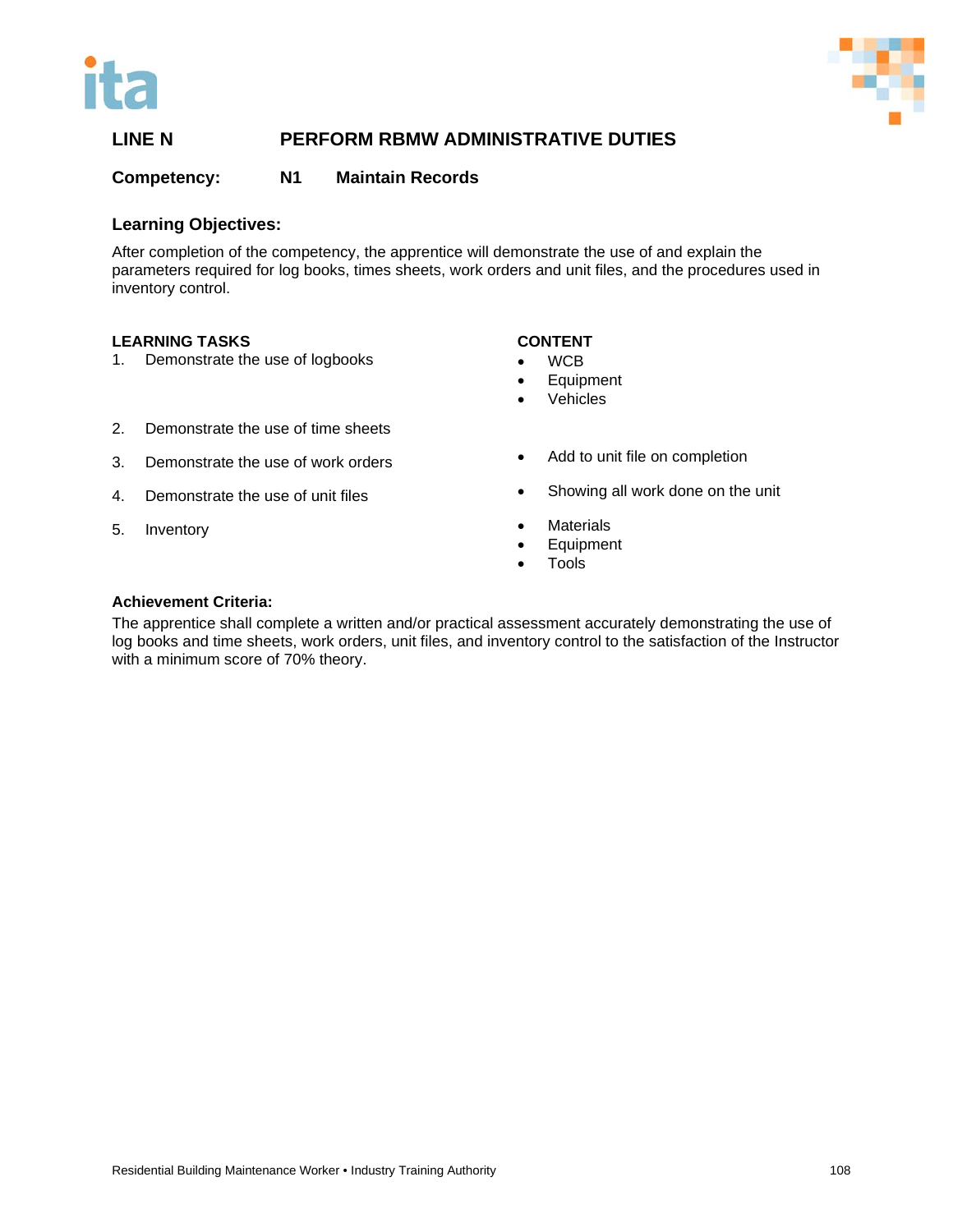



**Competency: N2 Complete Forms and Permits**

#### **Learning Objectives:**

After completion of the competency, the apprentice will fill out application forms for permits, maintenance, renovation, unit condition, and funding.

#### **LEARNING TASKS**

2. Fill out forms

1. Fill out applications for permits

#### **CONTENT**

- Construction permits
- Burning permits
- Health permits
- Maintenance
- Renovation
- Unit Condition checklist
- Funding

#### **Achievement Criteria:**

The apprentice shall complete a simulated examination on applications and forms with a minimum score of 70%.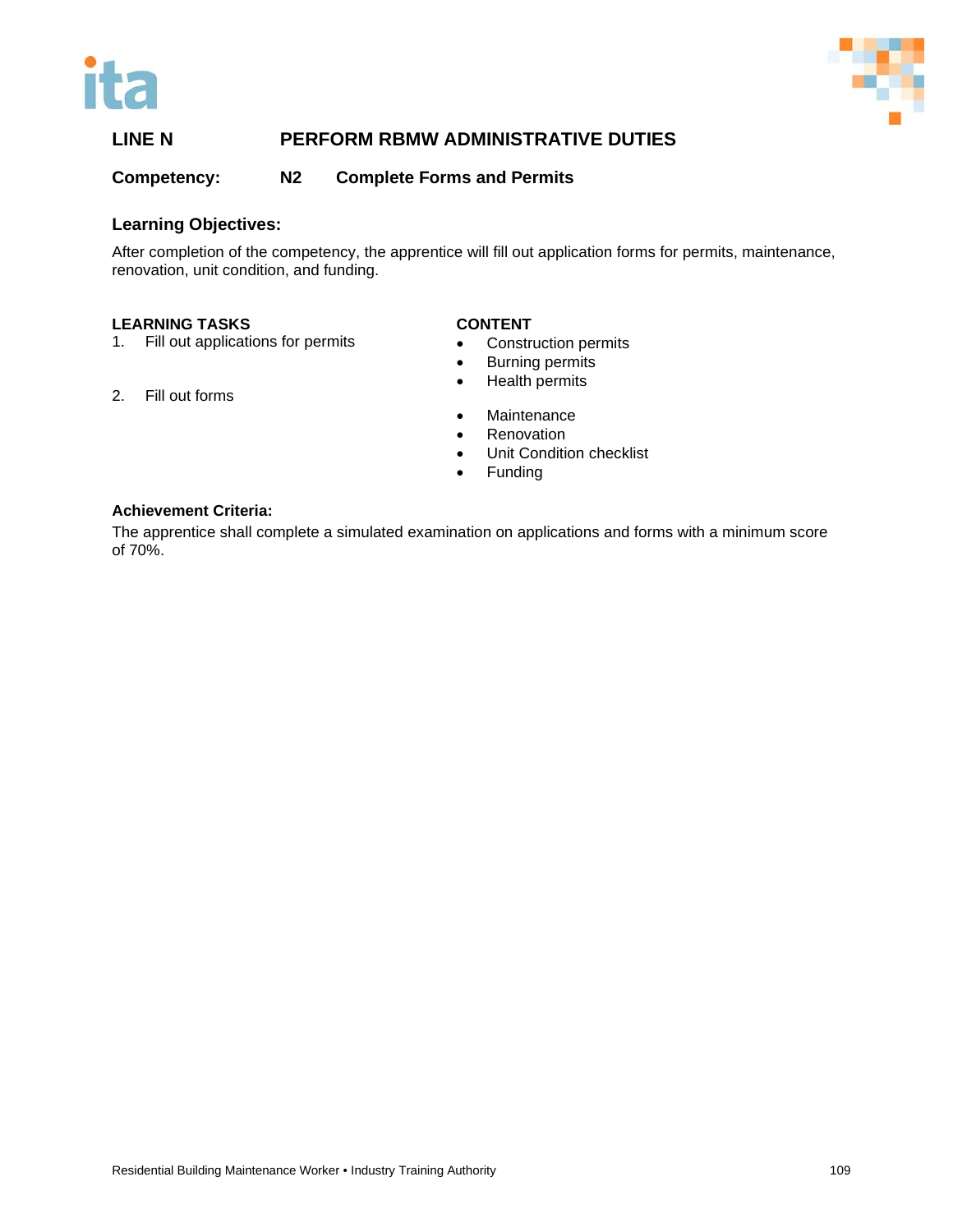



#### **Competency: N3 Procure Materials**

#### **Learning Objectives:**

After completion of the competency, the apprentice will obtain material prices that are competitive, select suppliers that also provide the required service, arrange for shipping and safe and secure on-site storage, write out purchase orders and verify information for projects.

#### **LEARNING TASKS**

1. Obtain competitive prices

#### **CONTENT**

- Maintain a price list
	- Competitive prices
	- Value for the money
	- **Service**
- 2. Arrange for economical and safe shipping and storage of materials
- Competitive prices
- Service
- Shipping arrangements
- Safe and secure storage
- 3. Arrange delivery of materials
- 4. Write out purchase orders and bills of lading
- Form
- Verify information

• Delivery dates set

#### **Achievement Criteria:**

The apprentice shall complete a written assessment on purchase orders and order verification, shipping procedures, storage techniques in different situations with differing materials, and the process used to cost out, identify reliable suppliers, and obtain competitive pricing with a minimum score of 70%.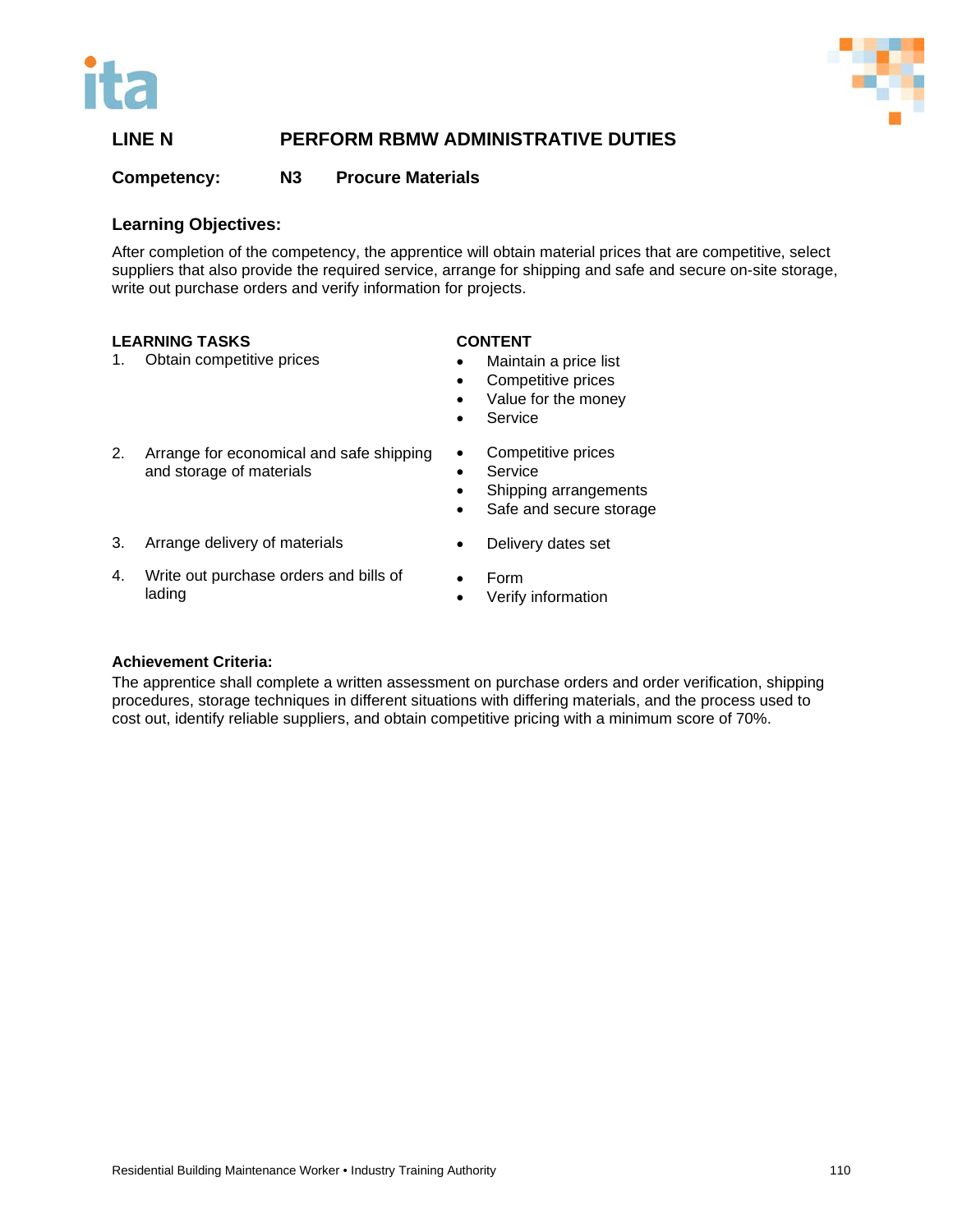



# **PROGRAM OUTLINE FOR LEVEL 3**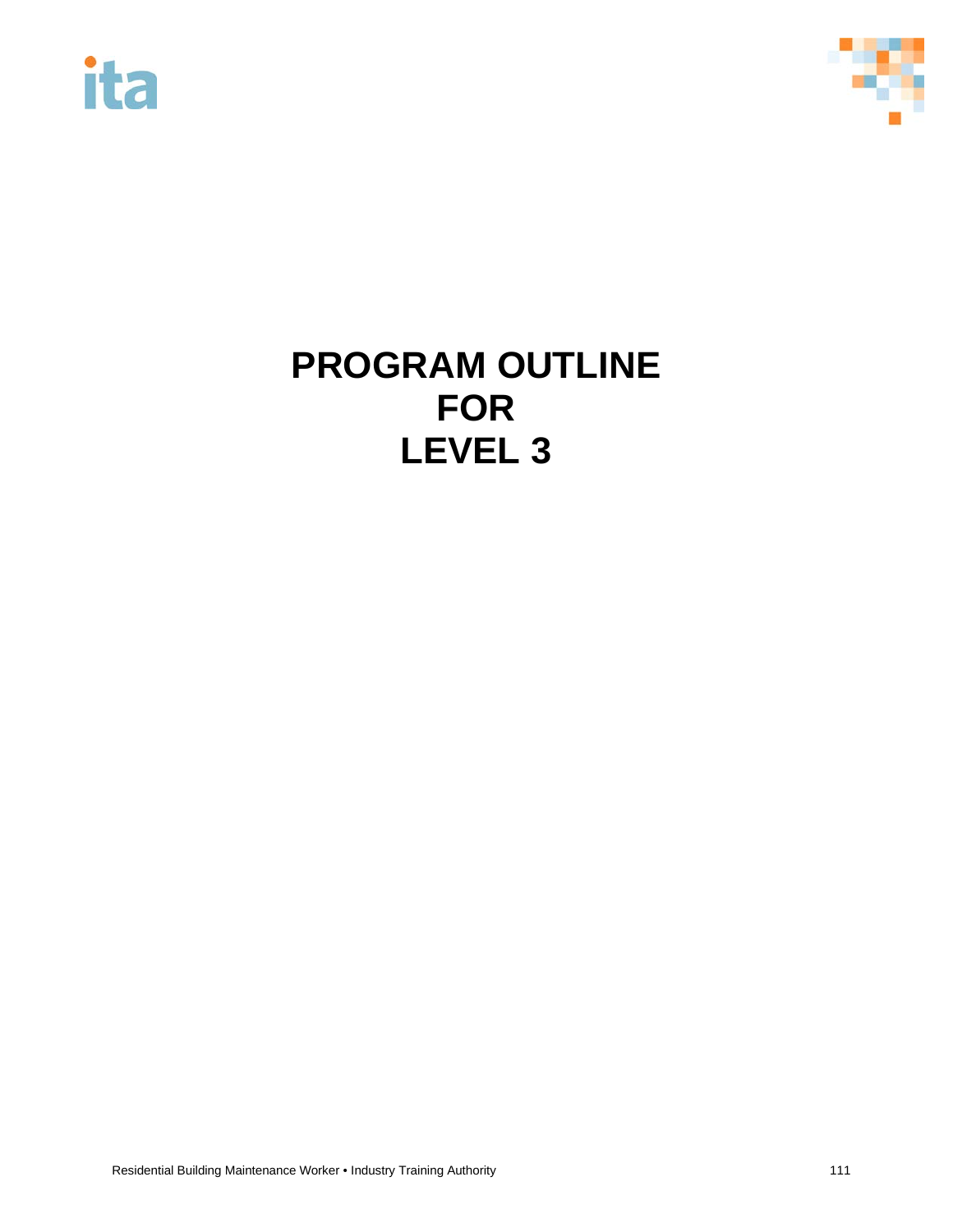



### **LINE B USE SAFE WORK PRACTICES**

**Competency: B6 Use and Maintain Ladders, Scaffolding and Platforms** 

#### **Learning Objectives:**

After completion of the competency, the apprentice will describe the safe and effective use of ladders, scaffolding and platforms.

#### **LEARNING TASKS**

- 1. Describe WCB regulations regarding ladders
- 2. Describe WCB regulations regarding scaffolding
- 3. Describe the WCB regulations and describe the use of working platforms
- Secure • Outriggers

**CONTENT** • Step ladders

**Extension ladders** 

• Steel scaffolding • Set up and use

• Set up and use

#### **Achievement Criteria:**

The apprentice shall complete a written assessment accurately defining and giving reasons for WCB regulations regarding ladders, scaffolding, and working, with a minimum score of 70%; and shall successfully demonstrate the safe use of working platforms to the satisfaction of the instructor.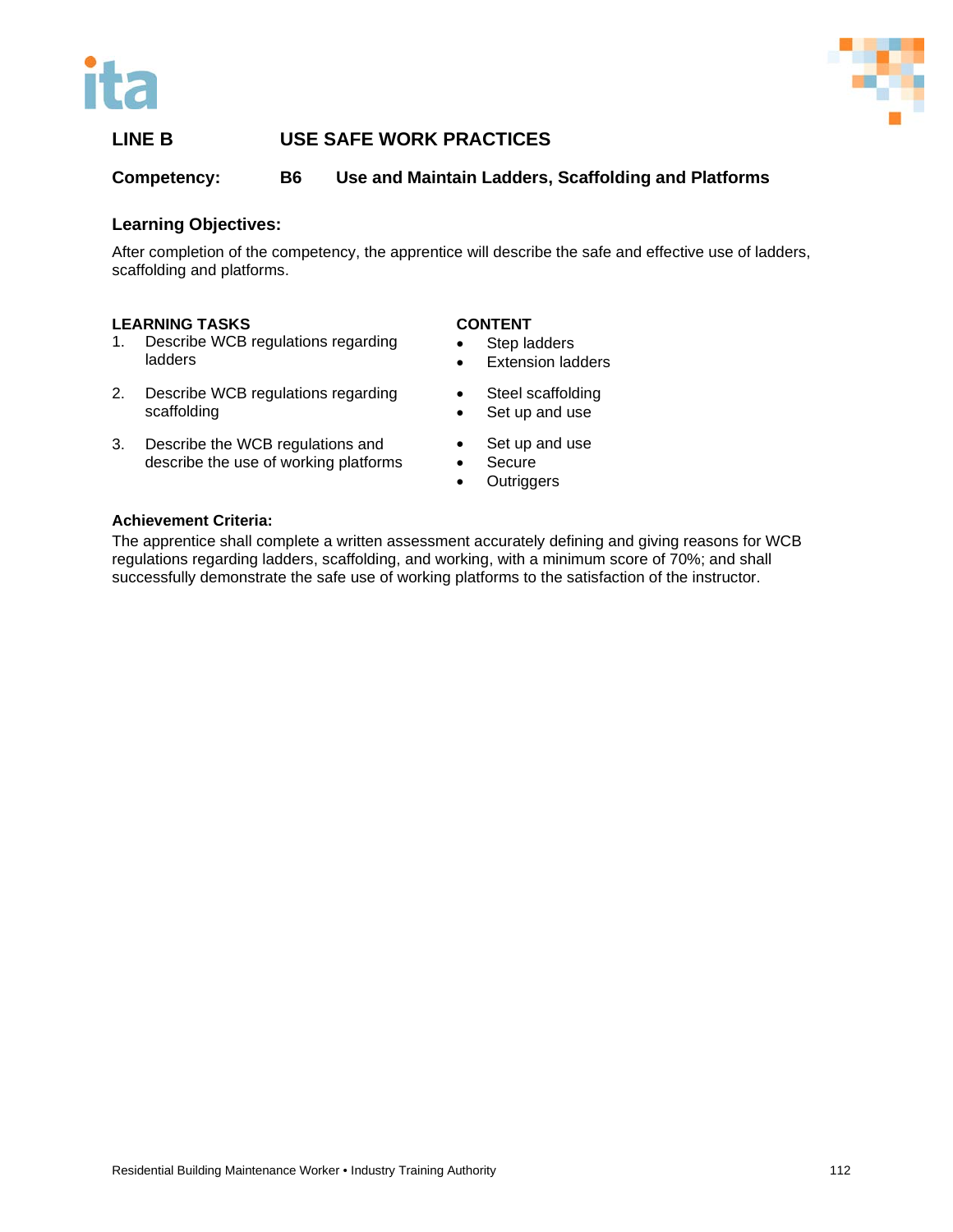



### **LINE B USE SAFE WORK PRACTICES**

**Competency: B8 Identify Lockout Procedures** 

#### **Learning Objectives:**

After completion of the competency, the apprentice will accurately demonstrate locking out power to electrical circuits and to an entire unit.

#### **LEARNING TASKS**

1. Demonstrate the use of lockout procedures

#### **CONTENT**

- Electric power circuits
- Main electrical power breaker

#### **Achievement Criteria:**

The apprentice shall complete a written multiple-choice assessment on the proper identification of lock out procedures, with a minimum score of 70%.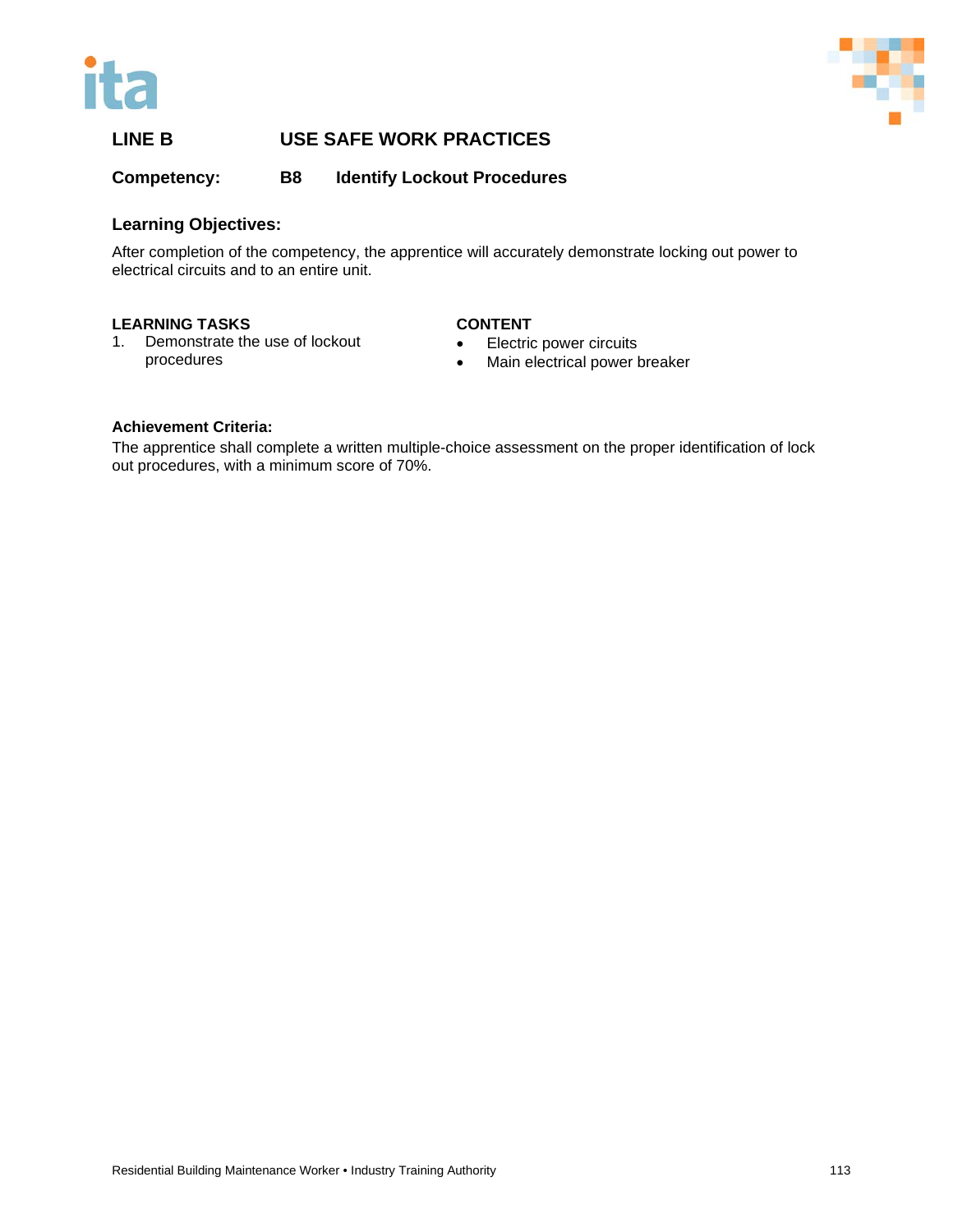



## **LINE C PERFORM TRADES MATH AND FINANCIAL CALCULATIONS**

**Competency: C4 Perform Estimating Calculations for Materials and Services**

#### **Learning Objectives:**

After completion of the competency, the apprentice will estimate and calculate materials and services used for a project.

#### **LEARNING TASKS**

1. Estimate material quantities

2. Estimate time requirements

3. Estimate manpower needs

#### **CONTENT**

- Imperial and metric measurements
- **Material list**
- Number of hours or days required
- Number of men required
- Other trades required
- 4. Estimate tools and equipment needs
- Own tools required
- Rental equipment needed
- Contractor equipment needed

#### **Achievement Criteria:**

The apprentice will complete a written assessment estimating the type and quantities of material required for a given project the number of hours required for a given project, the number of people required for a given project and the tools and equipment required to complete a given project with a minimum score of 70%.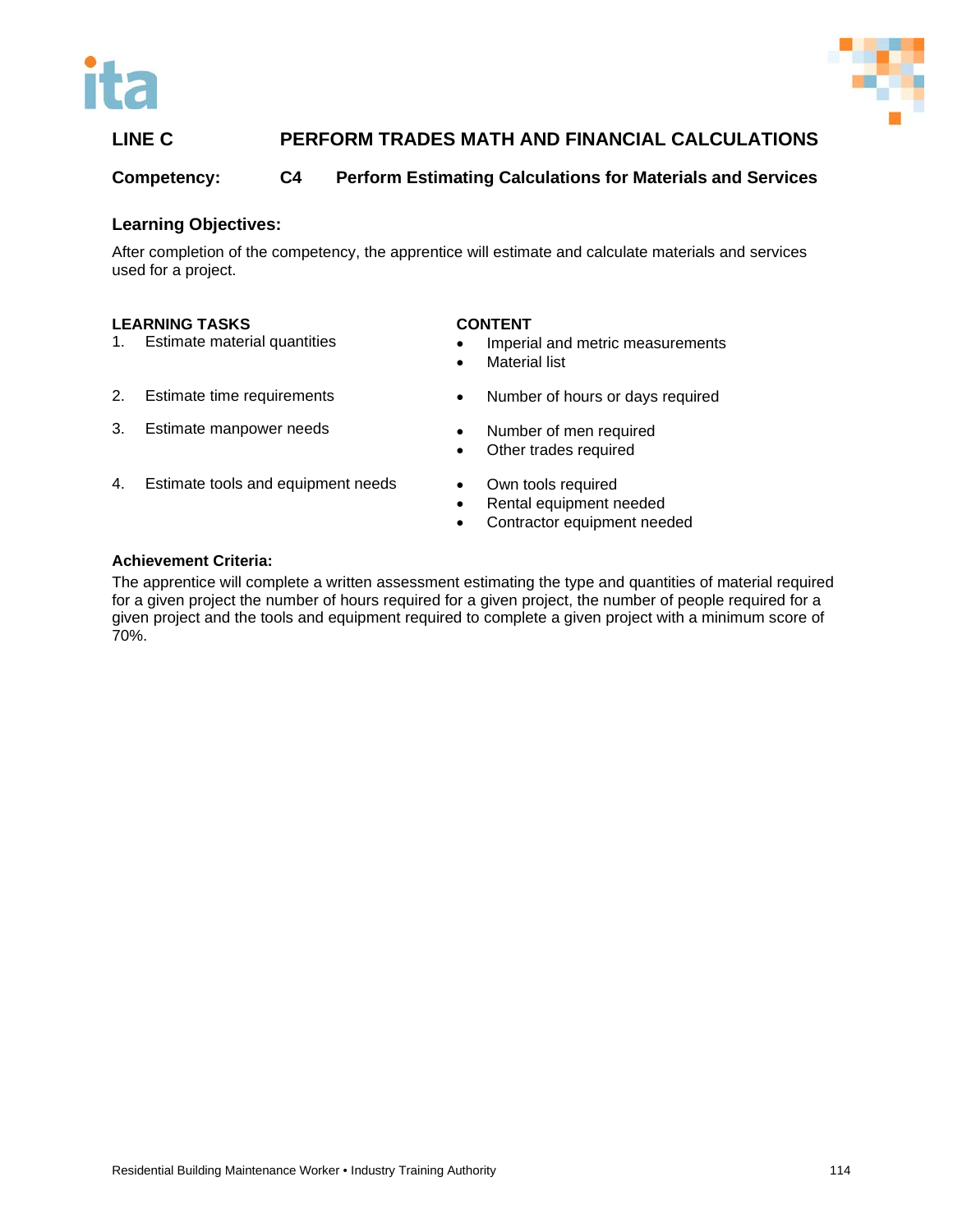



## **LINE C PERFORM TRADES MATH AND FINANCIAL CALCULATIONS**

**Competency: C5 Perform Budget Calculations**

#### **Learning Objectives:**

After completion of the competency, the apprentice will calculate the different aspects of estimation for project budgets using trade Math.

#### **LEARNING TASKS**

- 1. Obtain prices and costs of materials
- 2. Calculate labour costs
- 3. Calculate equipment rental costs
- 4. Monitor project costs
- 5. Stay within the projected maintenance budget
- **CONTENT**
- Estimate project costs
- Estimate costs for a given project
- For a project
- Within budget
- Monitor maintenance costs

#### **Achievement Criteria:**

The apprentice will complete a written multiple-choice assessment to estimate and monitor costs of a given project, calculate the number of hours and the manpower needed for a given project, and stay within a given maintenance budget, with a minimum score of 70%.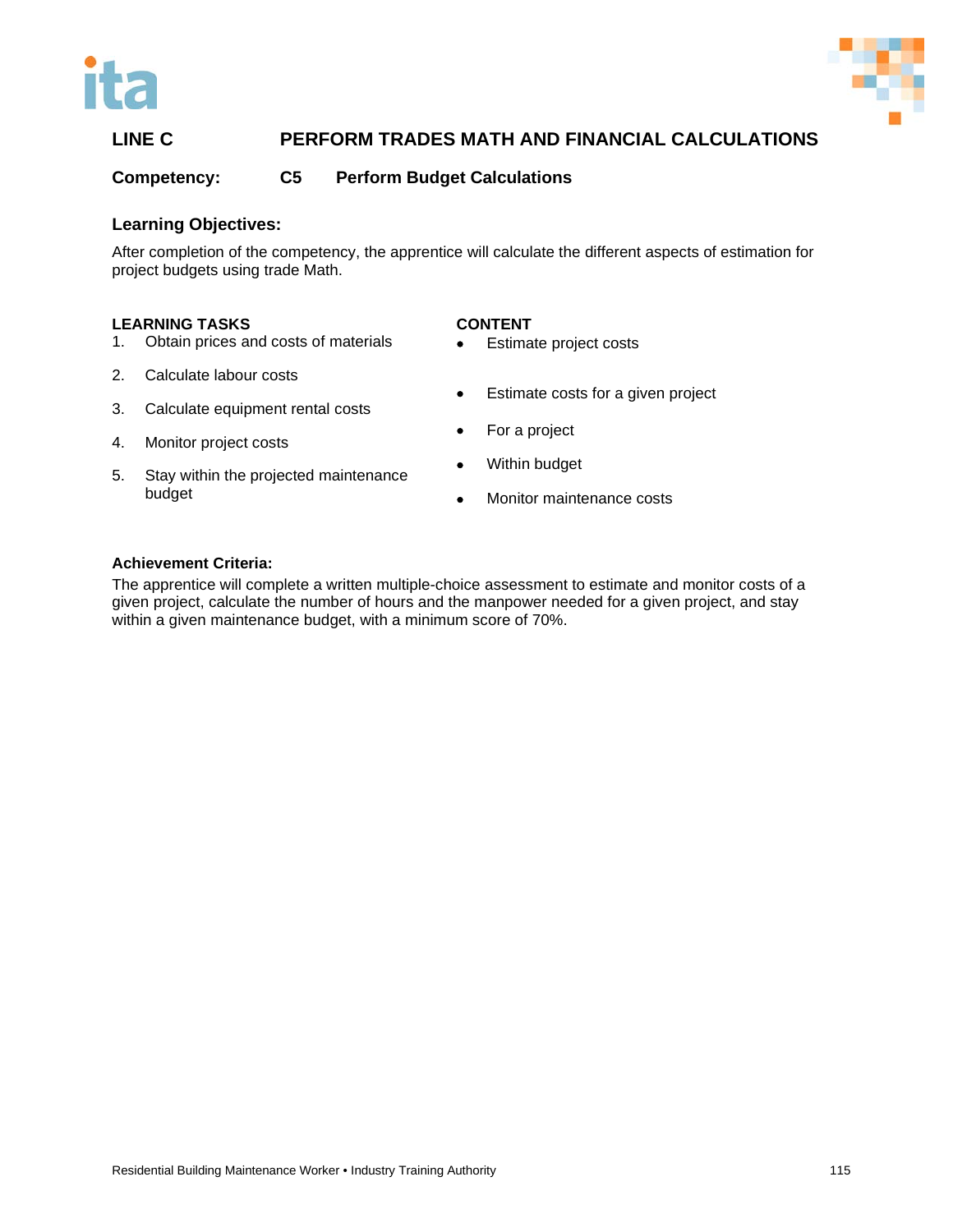



### **LINE C PERFORM TRADES MATH AND FINANCIAL CALCULATIONS**

**Competency: C6 Prepare Basic Budget Spreadsheets** 

#### **Learning Objectives:**

After completion of the competency, the apprentice will demonstrate the ability to develop spreadsheets to estimate, create, and monitor budgets.

#### **LEARNING TASKS**

1. Basic templates

#### **CONTENT**

- To estimate project costs
- To monitor project costs
- To monitor maintenance costs
- To prepare budgets

- 2. Create a spreadsheet
- 3. Insert and edit data
- Computer and hand done spreadsheets • Programs (Excel, MS Works)
- Set up from template and from scratch
- Formulas for calculations
- Functions

- 4. Format workbooks
- 5. View and print
- 6. Use formulas and functions
- 7. Add charts and pictures
- 8. Monitor project costs
- 9. Forecast for budgets
- Estimating
- **Monitoring**
- Forecasting budgets/cash flow

#### **Achievement Criteria:**

The apprentice shall complete a practical examination to set up basic budget spreadsheets to estimate and monitor costs of a given project; and prepare spreadsheets for budgets with a minimum score of 70%.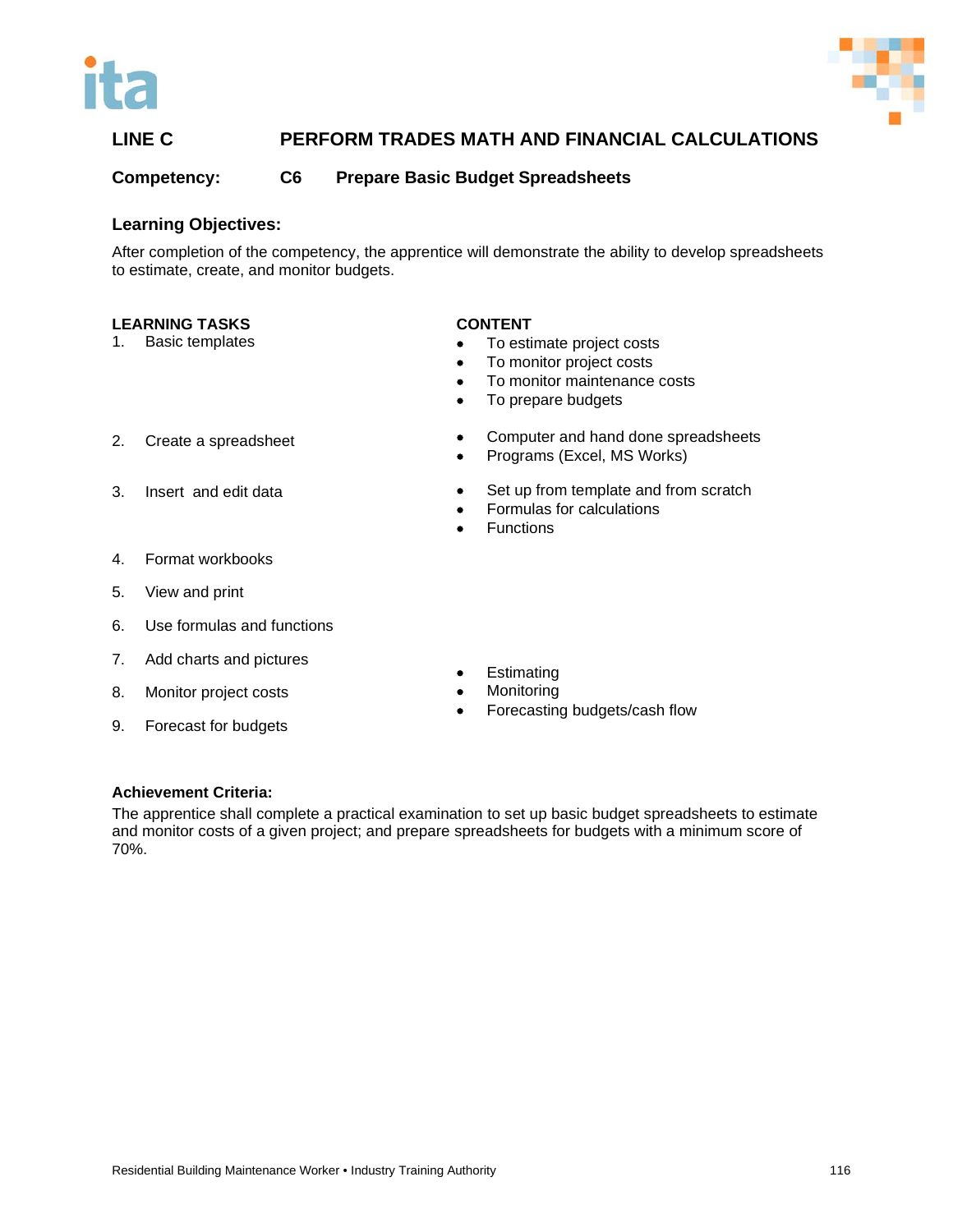



**Competency: D1 Use and Maintain Hand Tools**

#### **Learning Objectives:**

After completion of the competency, the apprentice will describe the identification and maintenance of hand tools, and describe their uses.

#### **LEARNING TASKS**

- 1. Describe the use of carpentry tools used for electrical work and painting
- 2. Describe the use of tools for electrical work
- 3. Describe the use of testing tools used for electrical work
- 4. Describe the use of tools used for painting

#### **CONTENT**

- Hammers
- Chisels
- Saws
- Screw drivers
- Needle nose pliers
- Multi meter
- Circuit tester
- Brushes
- Rollers
- Scrapers
- Putty knives
- Sand paper

#### **Achievement Criteria:**

The apprentice shall complete a written assessment to describe the use of tools used for electrical work, tools used for painting, and the use of testing tools used for electrical work, with a minimum score of 70%.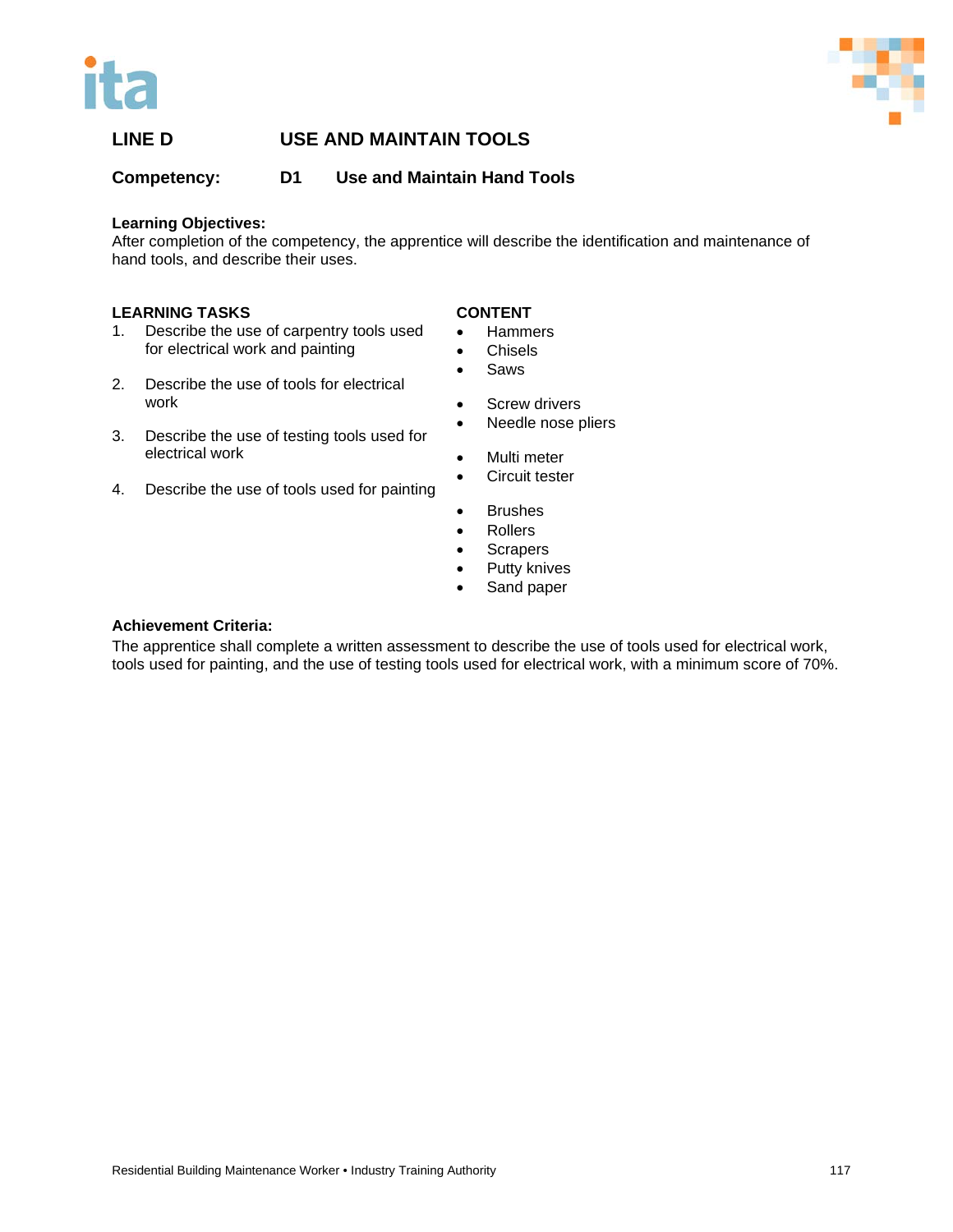



**Competency: D5 Use Measuring and Testing Devices**

#### **Learning Objectives:**

After completion of the competency, the apprentice will describe how to use electrical testing tools and what they are used for.

#### **LEARNING TASKS**

#### **CONTENT**

1. Describe the use of testing tools used for electrical work

• Multi meter Circuit tester

#### **Achievement Criteria:**

The apprentice shall complete a written assessment on the use of electrical testing tools, with a minimum score of 70%.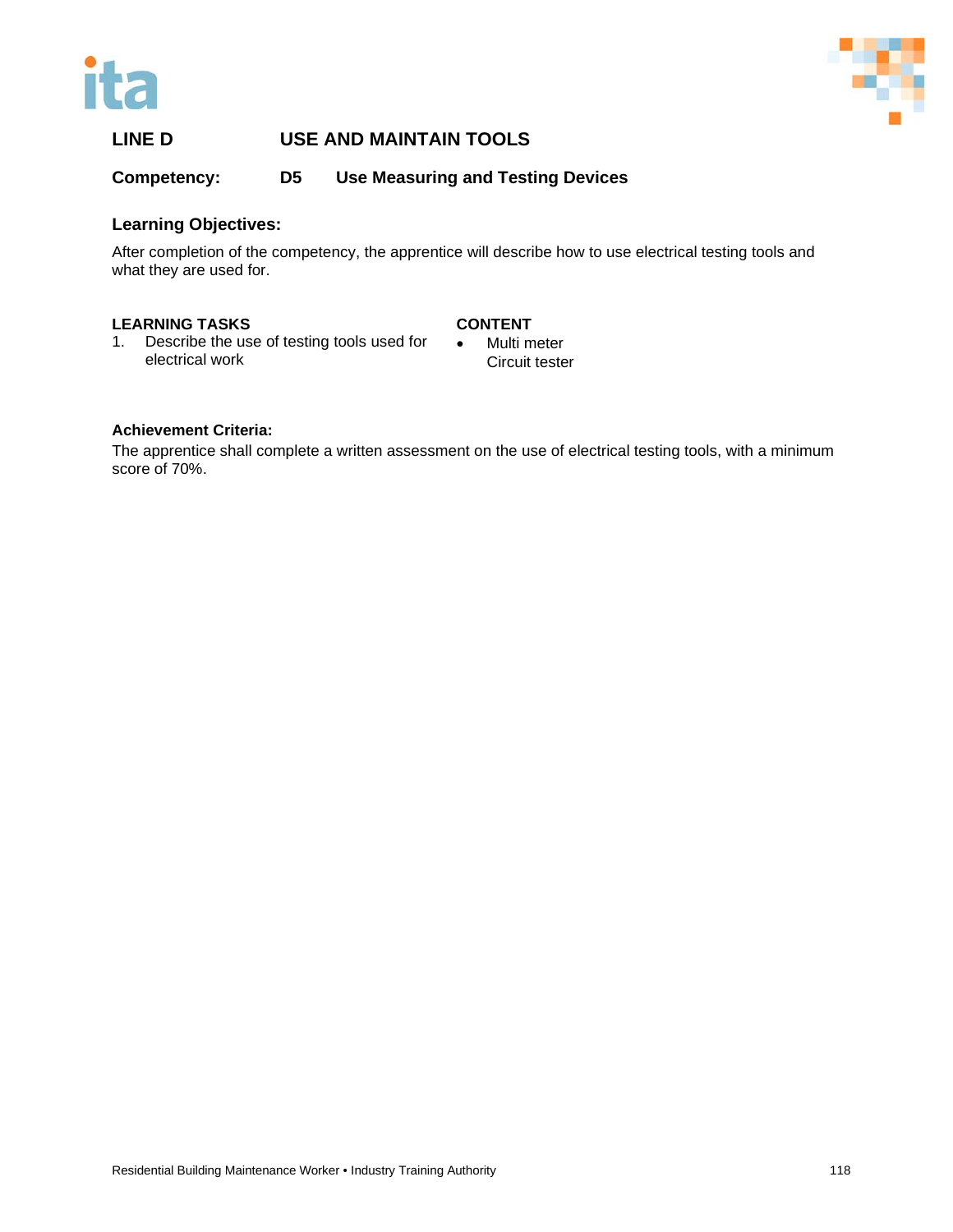



**Competency: D7 Use Lifting and Hoisting Equipment**

#### **Learning Objectives:**

After completion of the competency, the apprentice will describe the safe use of lifting and hoisting equipment.

#### **LEARNING TASKS**

- 1. Describe WCB OHS Regulations Part 14 for *Cranes & Hoists* and Part 15 for *Rigging*
- 2. Describe safe methods of lifting loads with cranes and hoists
- 3. Describe the types and uses of rigging, hardware items, and methods of installing them
- 4. Describe the use of hoisting equipment
- 5. Describe the maintenance and safe storage of rigging and hoisting equipment
- 6. Describe methods to connect a tag line to a load, and to use a tag line safely
- 7. Describe signals for crane and hoist operations

#### **CONTENT**

- WCB regulations Part 14 & 15
- Hoist types and uses
- Loading
- Tag lines
- Use and maintenance
- Storage
- Rigging components
- Sling configurations
- Hooking up
- Basic knots and hitches
- Procedures
- Safety tips
- Hand signals for hoist and crane operations
- Sound and light signals

#### **Achievement Criteria:**

The apprentice shall complete a written assessment describing WCB regulations related to hoists and rigging; the safe use of hand, sound and light signals when lifting or hoisting materials; the safe use of hoists and rigging; with a minimum score of 70%.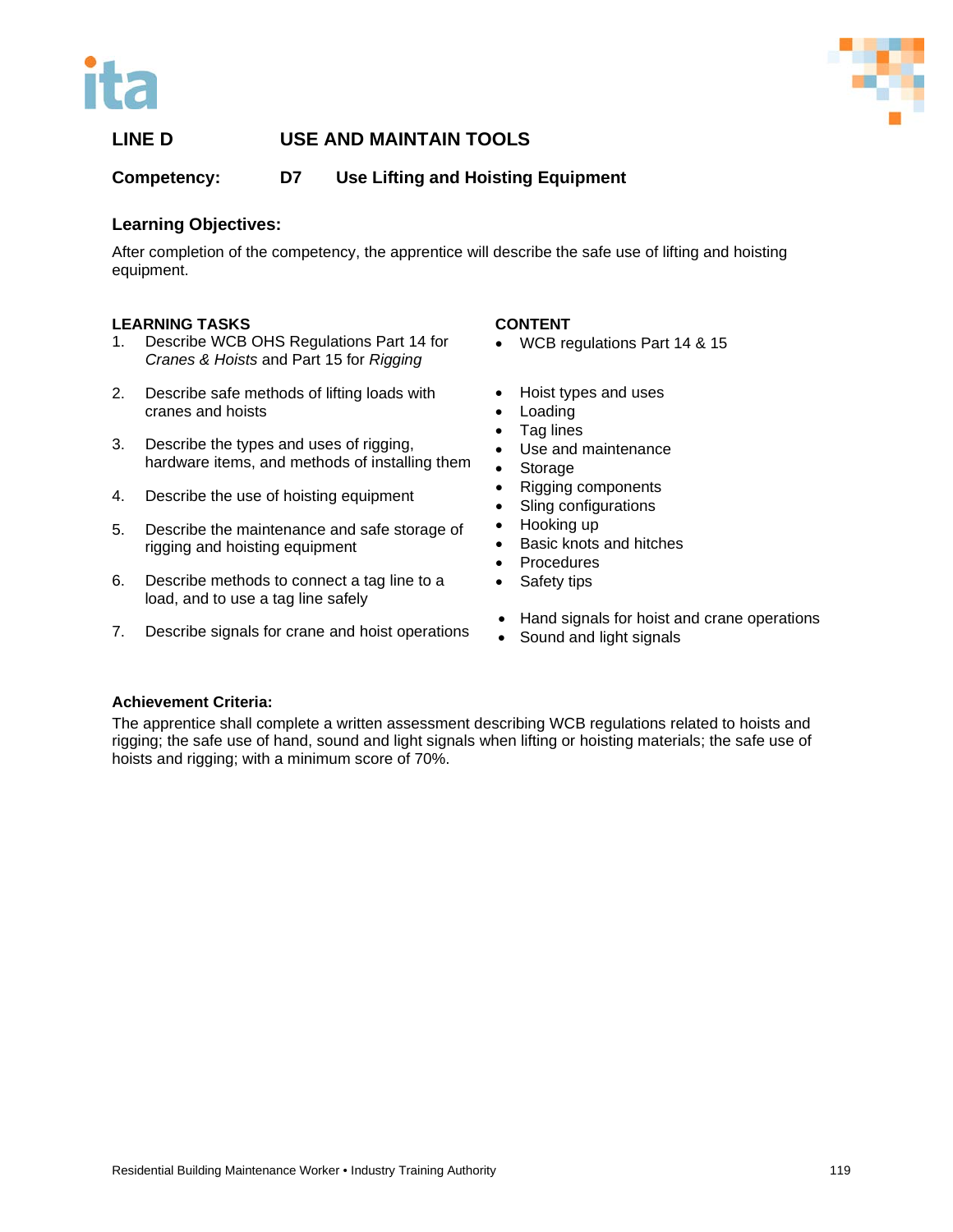



**Competency: D8 Use a Personal Computer**

#### **Learning Objectives:**

After completion of the competency, the apprentice will demonstrate the ability to use a personal computer, its hardware and software such as Excel, Word, and email components.

#### **LEARNING TASKS**

1. Identify computer and components

#### **CONTENT**

- Central processing unit
- **Monitor**
- Key board

2. E-Mail

3. Word

- Correspondence • Obtain prices
- Obtain information
- Unit files
- Correspondence
- Reports

4. Excel

- **Estimating**
- **Budgets**
- Project cost

#### **Achievement Criteria:**

The apprentice shall complete a written and practical assessment identifying the components of a computer; describing the use of E-Mail to obtain information and material prices; describing the use of Word for unit files, reports and correspondence; describing the use of Excel for budgets, estimating and tracking project costs; to the satisfaction of the instructor and with a minimum score of 70% on theory.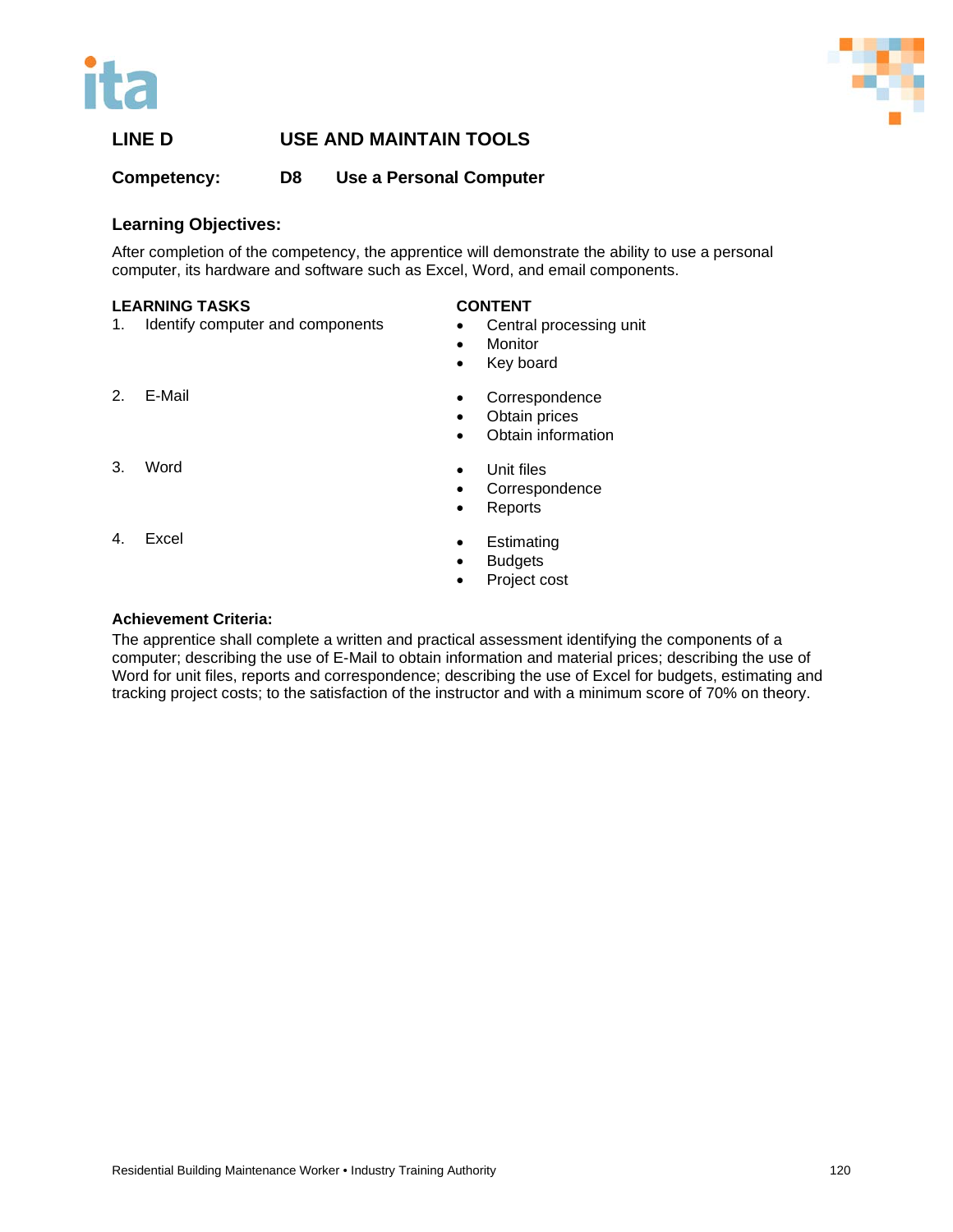



### **LINE E DESCRIBE BUILDING STRUCTURE AND DESIGN**

### **Competency: E1 Apply Federal, Provincial and Local Codes and Bylaws**

#### **Learning Objectives:**

After completion of the competency the apprentice will be able to identify relevant Provincial Codes for work to be performed or maintained.

#### **LEARNING TASKS**

- 1. Describe applicable sections of the BC Building Code related to residential units
- 2. Describe applicable sections of the BC Fire Code related to residential units and fire & life safety
- 3. Ensure that all electrical work is to the standard of the Electrical Code

#### **CONTENT**

- Review sections of the BC Building Code related to heating, chimneys, ventilation, & wall finishes (9.9; 9.10; 9.11; 9.18; 9.19; 9.25; 9.29; 9.31.6; 9.32; 9.33; 9.34; 9.36; Part 10)
- Egress: doors in a means of egress, obstructions, egress from dwelling units, signage, lighting, door hardware
- Alarms and detection systems (smoke, carbon monoxide)
- Service rooms
- Emergency lighting
- Firefighting (9.10.20)
- Fire protection for gas, propane, and electric ranges
- Sound control
- Crawlspaces: access & ventilation
- Roof spaces: access & ventilation
- Heat transfer, air leakage, and condensation control
- Interior wall & ceiling finishes
- Service water heating facilities
- **Ventilation**
- Heating & air conditioning
- **Electrical facilities**
- Part 10: Energy and Water Efficiency
- Division B Part 2: applicable sections for residential units

#### **Achievement Criteria:**

The apprentice shall complete a written assessment covering applicable elements of the current building codes related to the RBMW occupation, with a minimum score of 70%.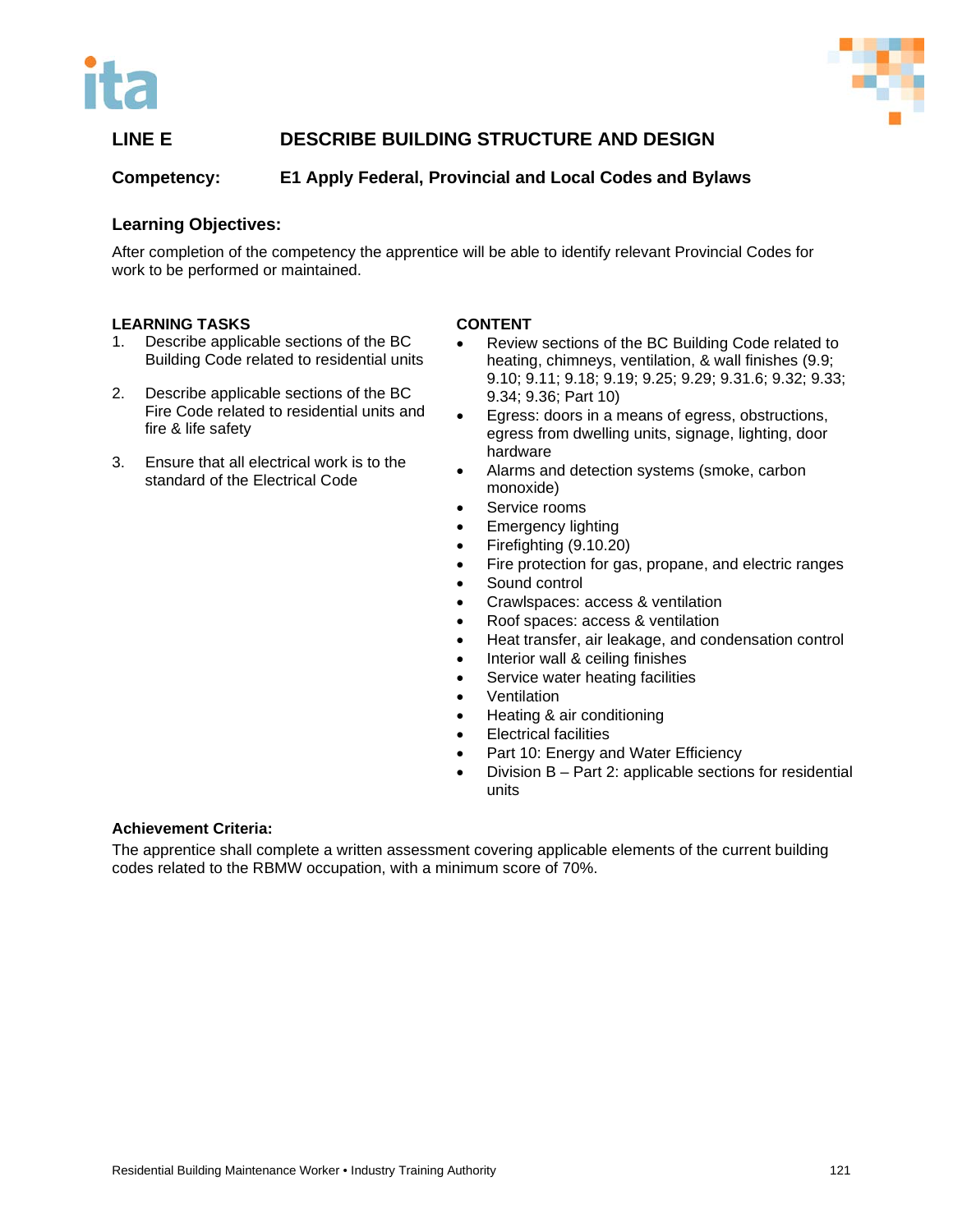



### **LINE E DESCRIBE BUILDING STRUCTURE AND DESIGN**

**Competency: E6 Identify Fire and Life Safety Systems**

#### **Learning Objectives:**

After completion of the competency, the apprentice will describe fire and life safety related systems associated with the RBMW.

#### **LEARNING TASKS**

- 1. Identify related systems in relationship to other trade competencies
- 2. Identify statutory requirements regarding fire and life safety systems

#### **CONTENT**

- Fire Doors, crash hardware and door hold-opens
- Stairwell refuges
- Exit Signs and Emergency lighting
- Test & replace batteries
- Ventilation system shutdowns
- Smoke alarm devices Standalone, battery or hardwired (not F/A system smoke detectors)
- Carbon monoxide detectors

#### **Achievement Criteria:**

The apprentice shall complete a written assessment identifying the fire code requirements and other systems related to fire and life safety systems; with a minimum score of 70%.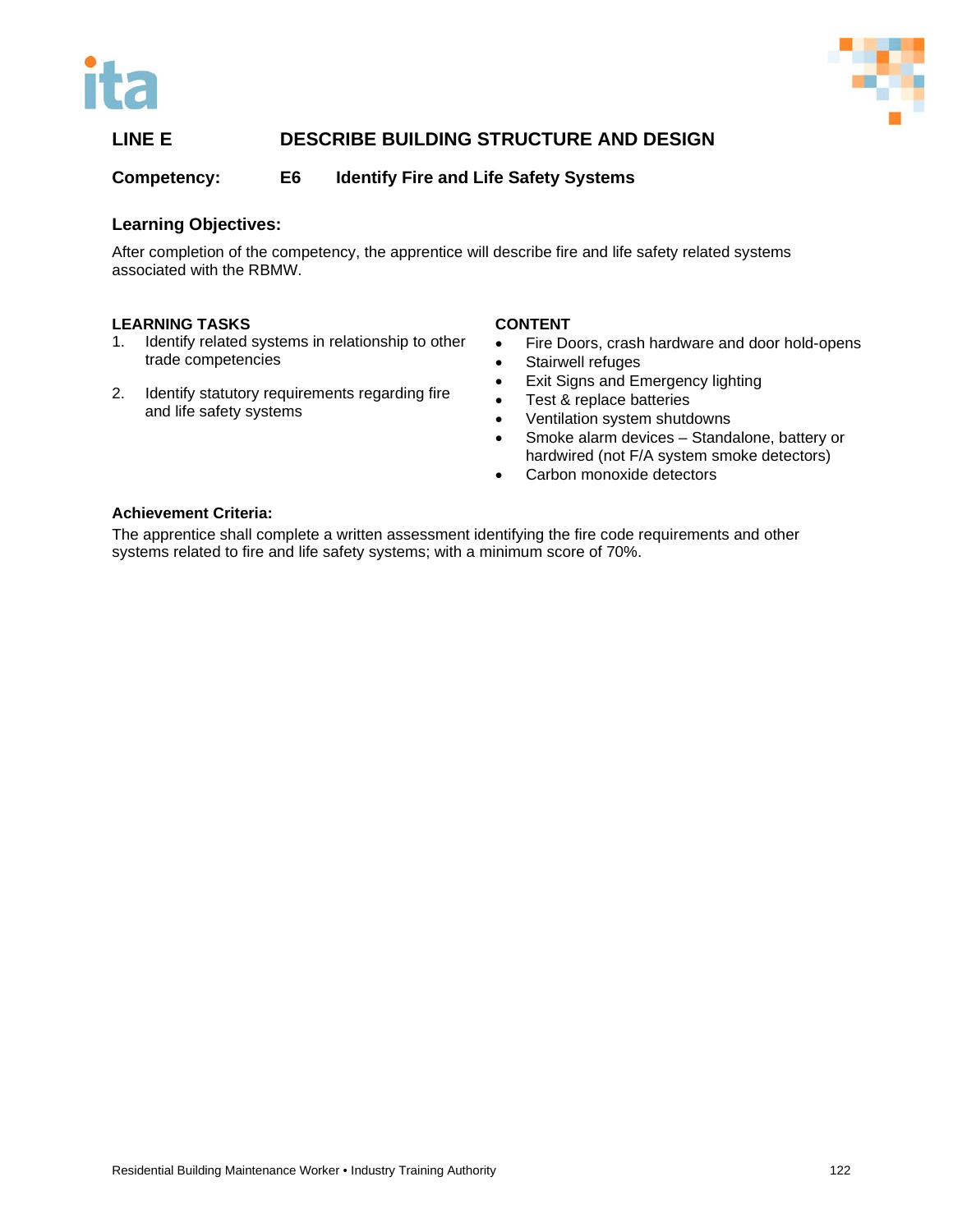



### **LINE I APPLY PUBLIC RELATIONS SKILLS**

### **Competency: I2 Maintain Effective Home Owner and Tenant Relations**

#### **Learning Objectives:**

After completion of the competency, the apprentice will describe the relationships and skills required by a RBMW to maintain effective homeowner/tenant relations.

#### **LEARNING TASKS**

#### **CONTENT**

- 1. Communicate with homeowner and tenant
- Professional & courteous
- Service approach
- Timely responses
- Notices & complaints
- Service requests
- Inspection requests
- **Fire drills**

2. Administration

- Correspondence
- Maintenance request forms **Scheduling**

#### **Achievement Criteria:**

The apprentice shall complete a written and/or practical assessment in individual and group settings, using various communication techniques to visibly demonstrate his or her interpersonal skills in dealing with others to the satisfaction of the Instructor with a minimum score of 70%.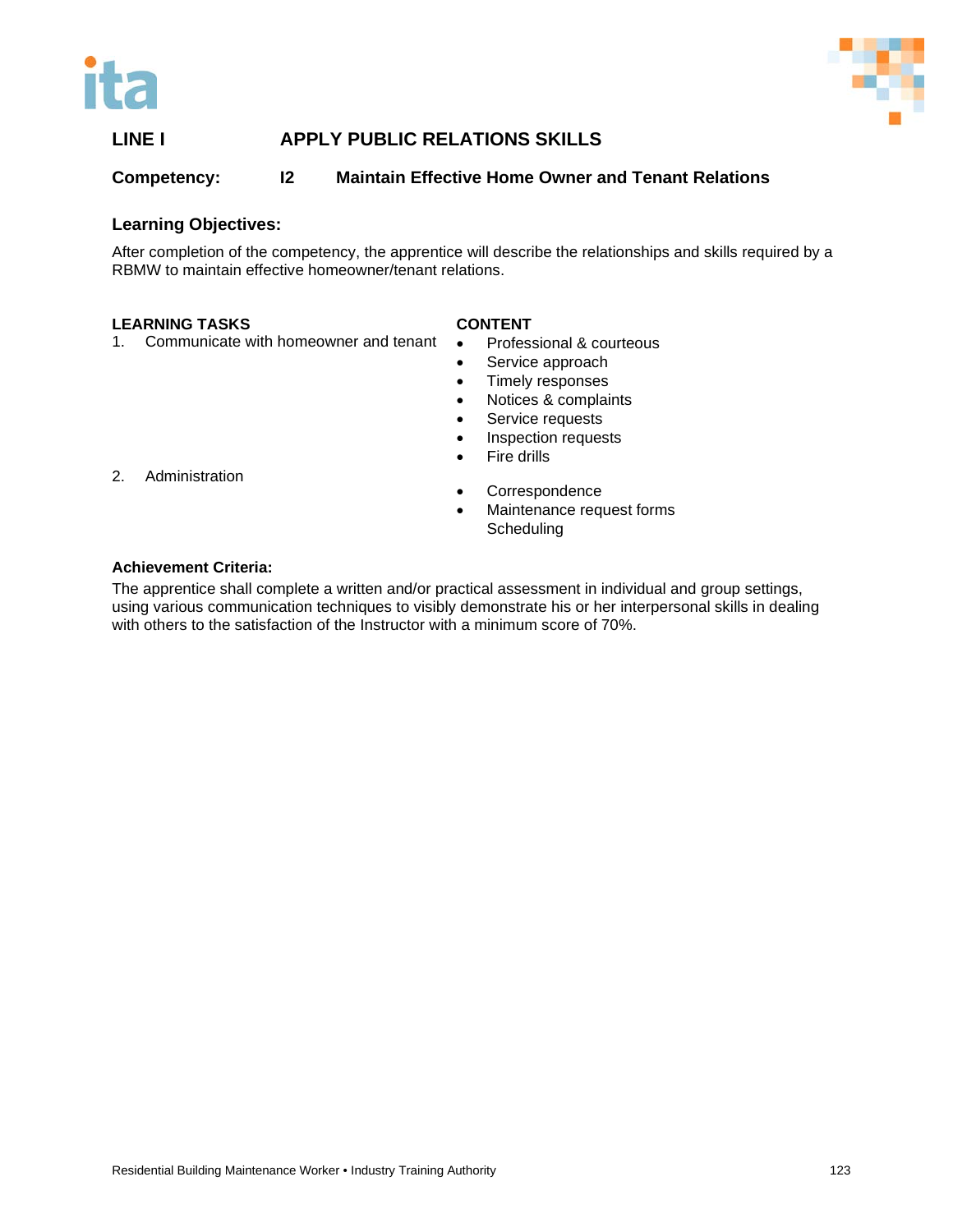



### **LINE I APPLY PUBLIC RELATIONS SKILLS**

### **Competency: I3 Conduct Home Owner and Tenant Orientations and Training**

#### **Learning Objectives:**

After completion of the competency, the apprentice will demonstrate the ability to conduct orientation and training programs for tenants and homeowners.

#### **LEARNING TASKS**

1. Conduct orientation and training

#### **CONTENT**

- Responsibilities of landlord and tenant
- Operation of appliances, heating system, utilities
- Warranties
- **Maintenance**
- Residential Tenancy Act BC

#### **Achievement Criteria:**

The apprentice shall complete a practical assessment of an orientation and training program for new tenants and homeowners to the satisfaction of the instructor based on a minimum score of 70%.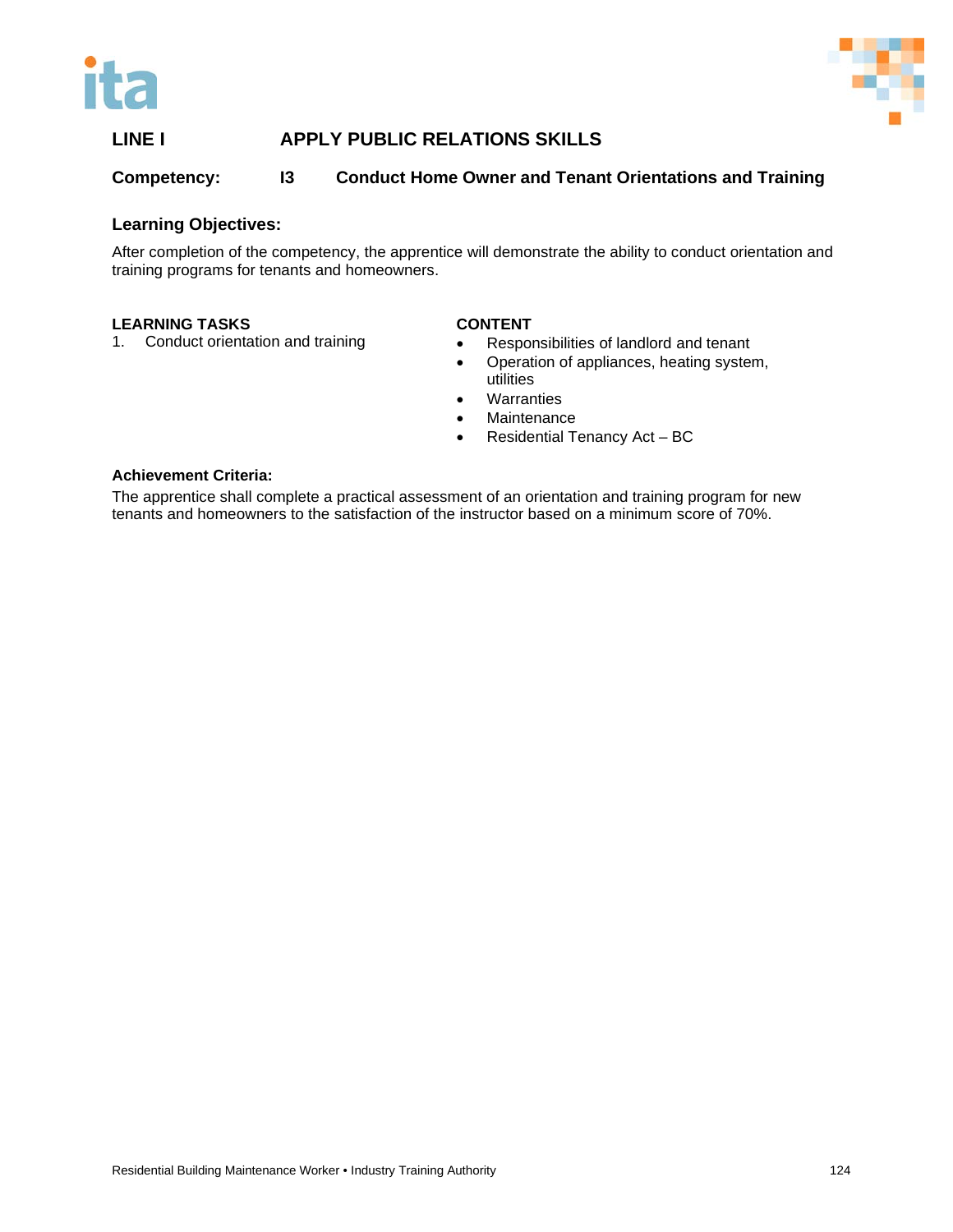



### **LINE I APPLY PUBLIC RELATIONS SKILLS**

### **Competency: I4 Liaise with Regulatory Officials and Inspectors**

#### **Learning Objectives:**

After completion of the competency, the apprentice will demonstrate the ability to liaise with officials, inspectors, and agencies.

#### **LEARNING TASKS**

1. Communicate with Inspectors and other **Officials** 

#### **CONTENT**

- Building
- Fire
- Health
- Engineers
- Other bodies & agencies

#### **Achievement Criteria:**

The apprentice shall complete a written and/or practical assessment to communicate with various officials, bodies, and agencies to the satisfaction of the instructor; based on a minimum score of 70%.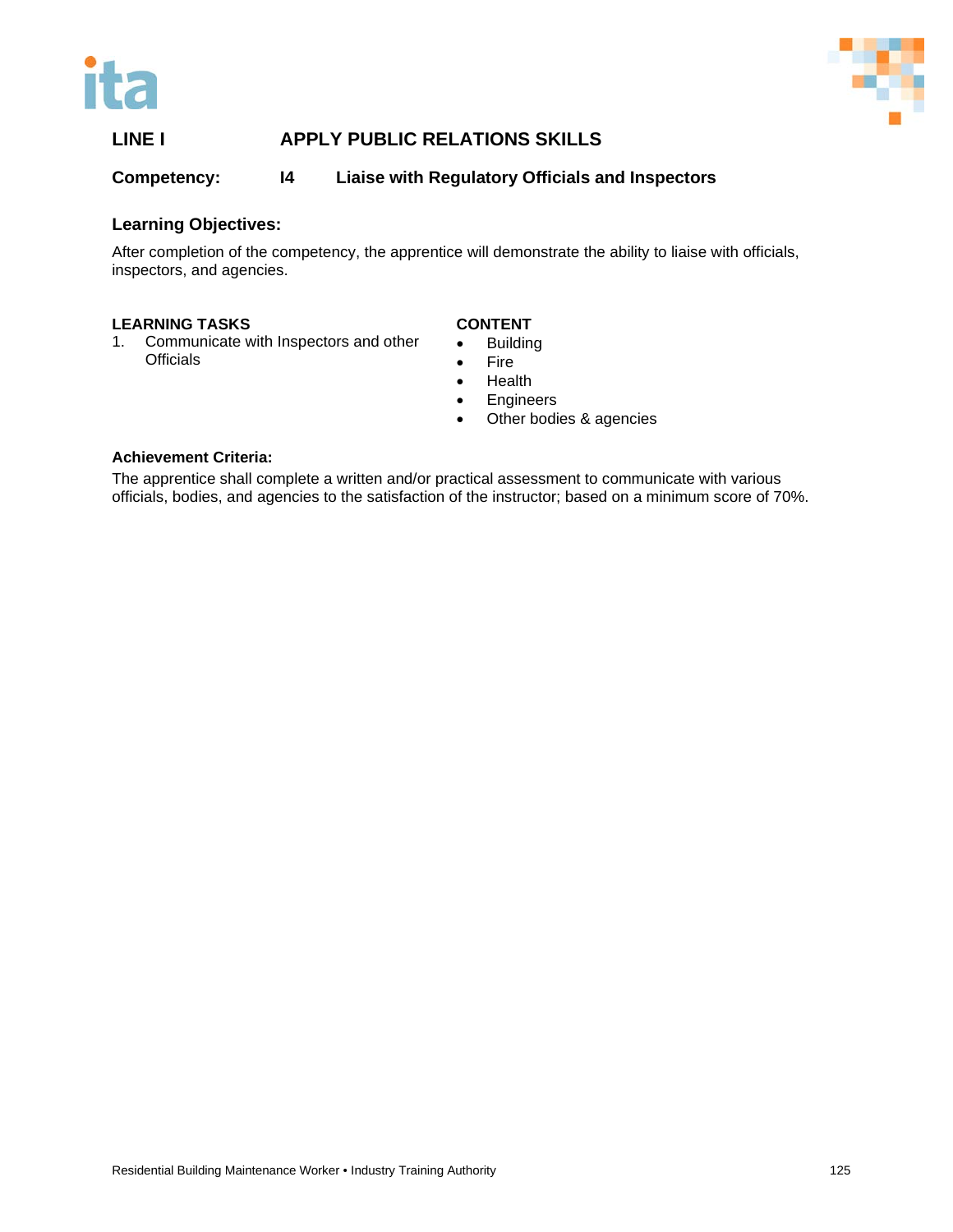

**Competency: M6 Describe Heat Recovery Ventilation Systems**

#### **Learning Objectives:**

After completion of the competency, the apprentice will describe HRV Systems, their operation, maintenance and how to troubleshoot problems.

#### **LEARNING TASKS**

- 1. Describe HRV systems, components, and how they work
- 2. Describe how HRVs operate
- 3. Describe routine maintenance, problems, and solutions
- **CONTENT**
- Components
- Air distribution
- Balancing
- Controls **Operation**
- Schedule **Troubleshooting**

#### **Achievement Criteria:**

The apprentice shall complete a written multiple-choice assessment to describe HRV systems, their operation, routine maintenance, and how to troubleshoot problems and provide solutions; with a minimum score of 70%.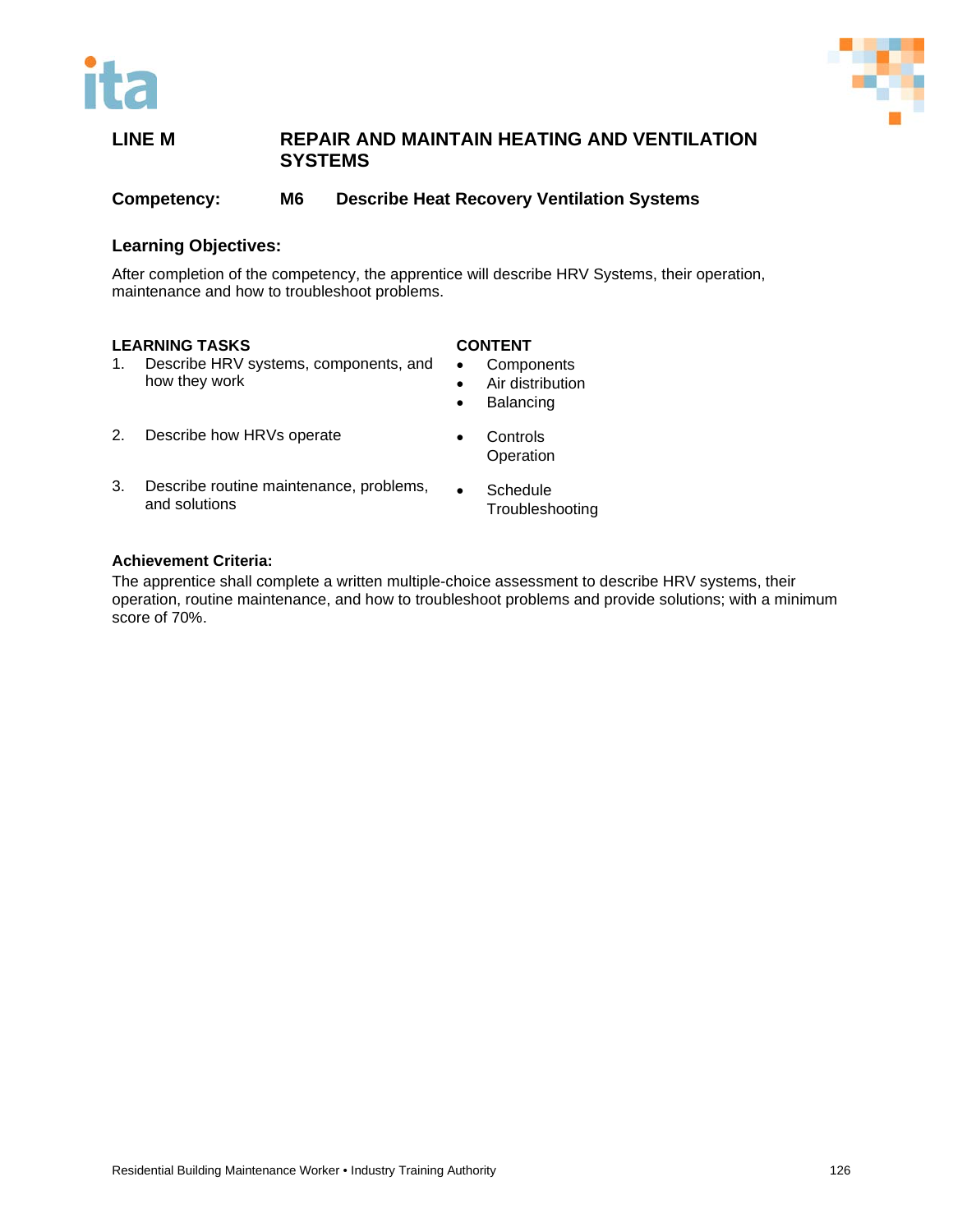

**Competency: M7 Describe Basic Refrigeration and Boiler Theory**

#### **Learning Objectives:**

After completion of the competency, the apprentice will describe basic refrigeration and boiler theory, and determine the criteria leading up to the need for a journeyperson and/or licensed contractor.

#### **LEARNING TASKS**

- 1. Describe refrigeration & air conditioning fundamentals
- 2. Identify maintenance schedules and assess need for a journeyperson and/or licensed contractor
- 3. Describe boiler fundamentals
- 4. Identify maintenance schedule and assess need for a journeyperson and/or licensed contractor

#### **CONTENT**

- Refrigeration & air conditioning occupational description
	- **Basics**
- Maintenance schedule
- Journeyperson and/or licensed contractor required
- Boilermaker occupational description
- Basics
- Maintenance schedule
- Journeyperson and/or licensed contractor required

#### **Achievement Criteria:**

The apprentice shall complete a written assessment describing the fundamentals of refrigeration and air conditioning, identifying maintenance scheduling and the need for a journeyperson and/or licensed contractor; describing boiler fundamentals, identifying maintenance scheduling and the need for a journeyperson and/or licensed contractor; with a minimum score of 70%.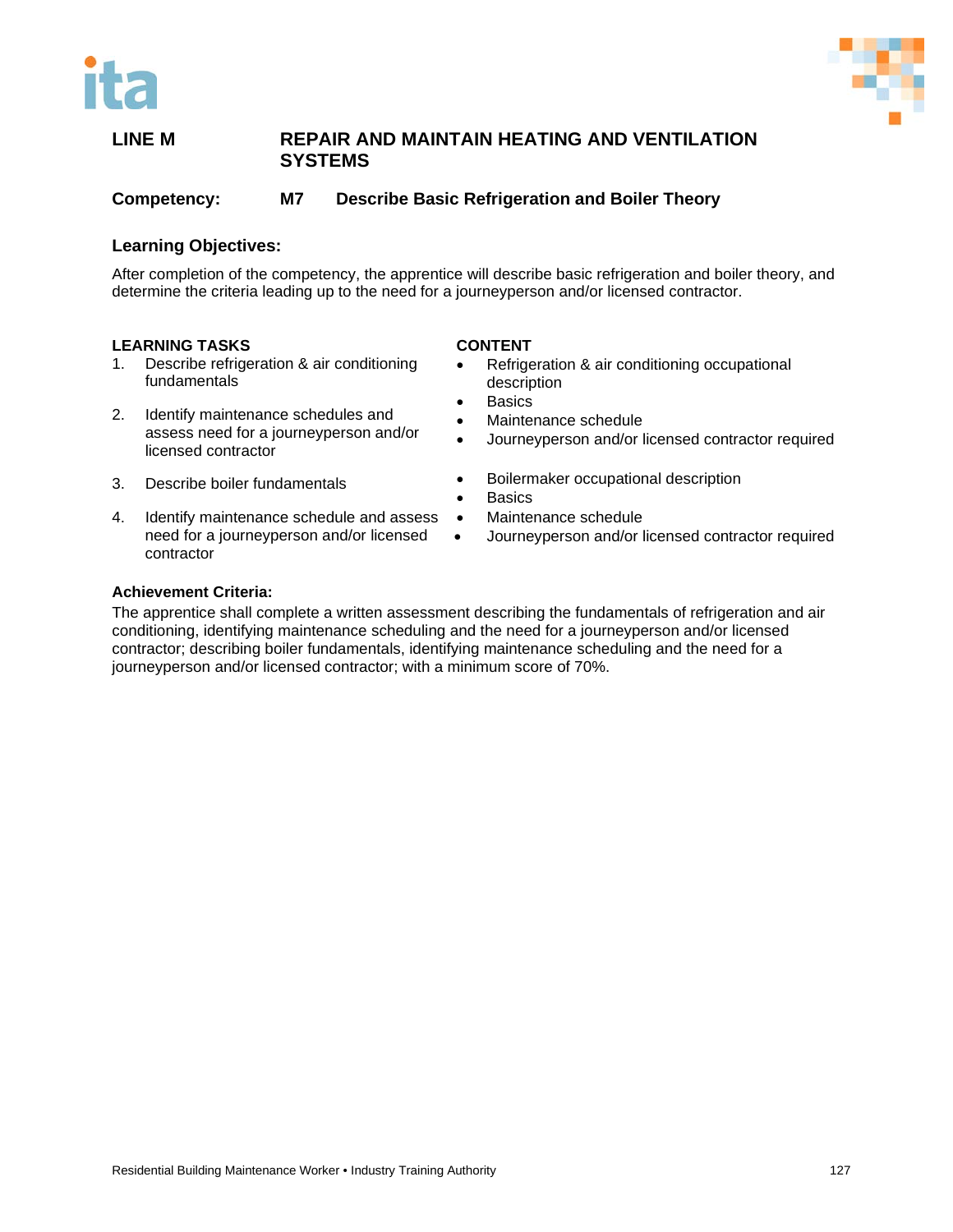

**Competency: M8 Identify and Locate Heating Problems**

#### **Learning Objectives:**

After completion of the competency, the apprentice will demonstrate the ability to identify and locate heating problems based on the parameters and techniques used in the trade.

#### **LEARNING TASKS**

1. Locate problems in the heating system

#### **CONTENT**

- No heat
- Not enough heat
- Too much heat
- Noises
- **Odours**

- 2. Check fuel system
- 3. Check electrical system
- Fuel lines open
- Power on
- 4. Check ductwork for blockages or dirty filters
- 5. Check for sufficient combustion air
- 6. Check chimney

#### **Achievement Criteria:**

The apprentice shall complete a written and/or practical assessment to locate heating problems, inspect and check the fuel system, check for combustion air, check for blockages in ductwork and chimneys and describe the processes used in different real world situations; based on a minimum score of 70%.

Note: In British Columbia, all gas and electrical contractors doing regulated work are required, under the *Safety Standards Act*, to hold a valid license issued by the BC Safety Authority. The license ensures the contractor and the people employed by the contractor are qualified and can perform the work safely. Licenses must be renewed annually and require certain qualifications are met, including a \$10,000 surety bond. The RBMW program and training does not extend to these areas of technical training and/or certification.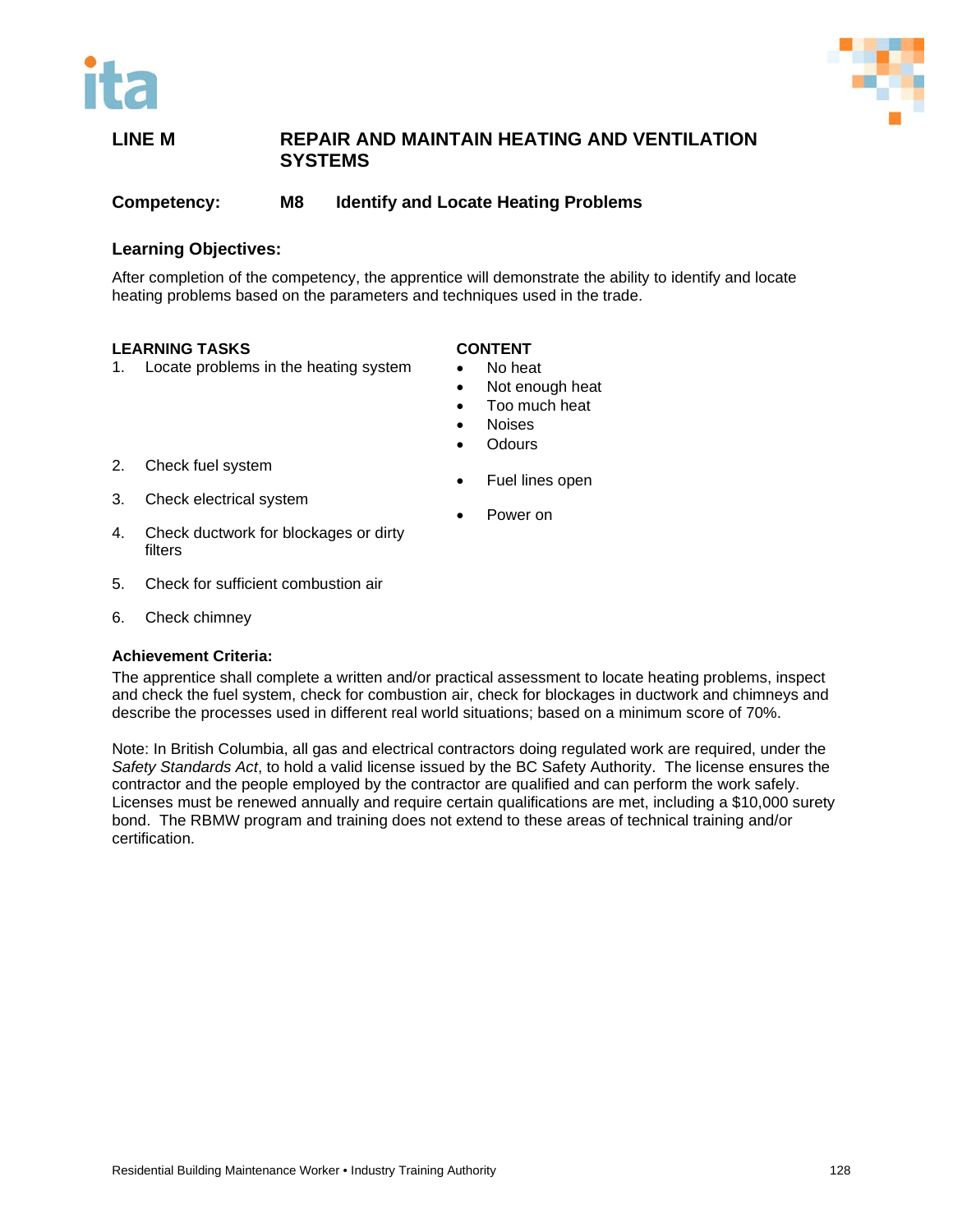



**Competency: M9 Identify and Test for Ventilation Problems**

#### **Learning Objectives:**

After completion of the competency, the apprentice will distinguish the identification, location and testing of ventilation problems.

#### **CONTENT**

- **LEARNING TASKS**<br>1. Identify problem Identify problems in the ventilation system
- 2. Clear ductwork and screens
- Bathroom fans
- Kitchen exhaust
- Dryer vents
- Attic ventilation

#### **Achievement Criteria:**

The apprentice shall complete a written and practical assessment to identify and locate problems with ventilation systems, replace fans that are not working, clean screen on ventilation outlets, clear ductwork if required; with a minimum score of 70%.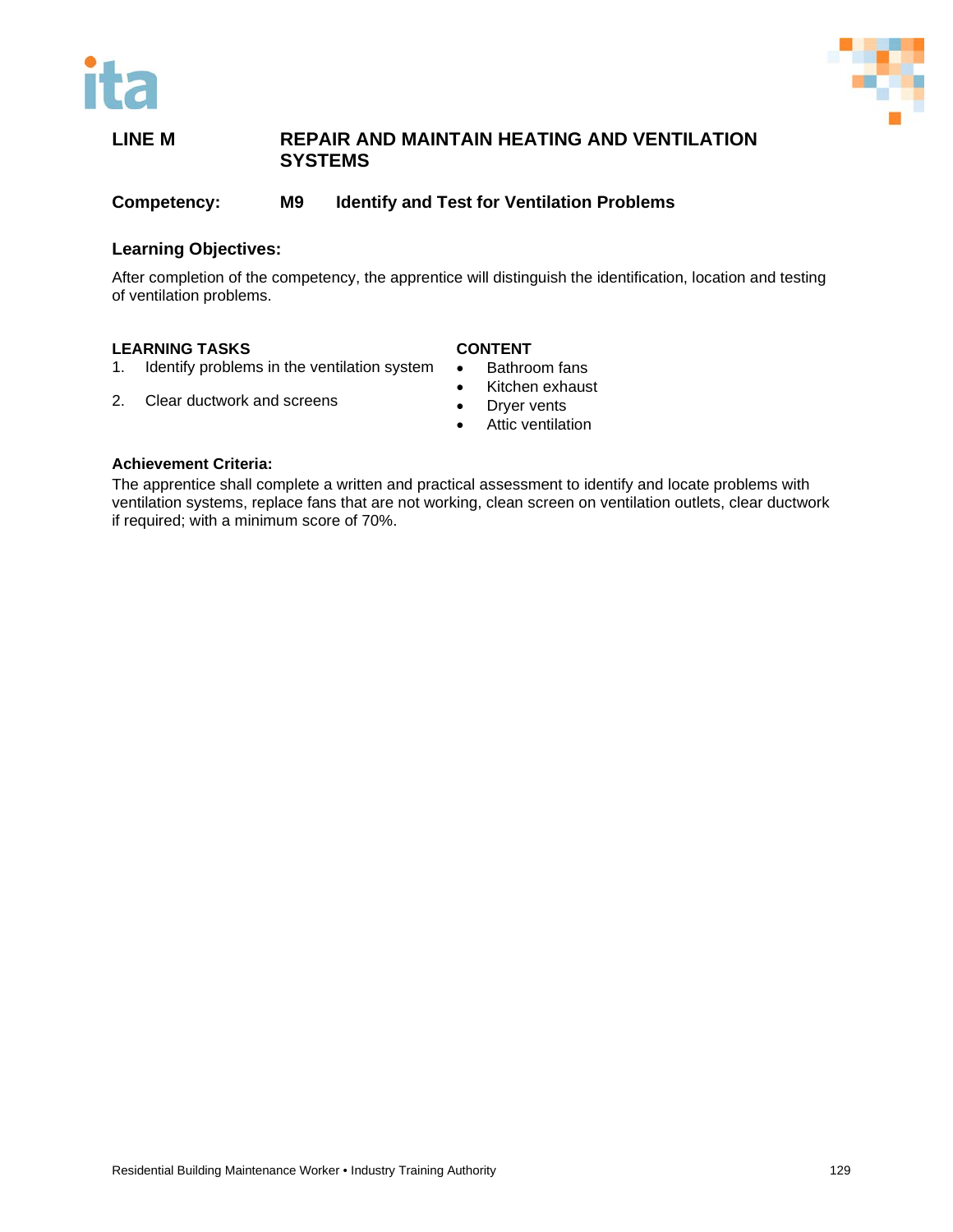



**Competency: M10 Perform Minor Repairs and Implement Maintenance of Furnaces** 

#### **Learning Objectives:**

After completion of the competency, the apprentice will describe oil furnace systems, determine and correct problems, and assess the need for a journeyperson and/or licensed contractor.

#### **LEARNING TASKS**

- 1. Identify components of an oil furnace heating system
- 2. Describe maintenance and troubleshooting of furnace
- 3. Assess need for a journeyperson and/or licensed contractor

#### **Achievement Criteria:**

The apprentice shall complete a written assessment to identify oil furnace system components; describe maintenance and troubleshooting of oil furnaces; and assess the need for a journeyman mechanic; with a minimum score of 70%.

### **CONTENT**

- Components: tanks, lines, filter, pump, transformer, burner assembly
- Lockout
- Maintenance
- Troubleshooting
- Journeyperson and/or licensed contractor required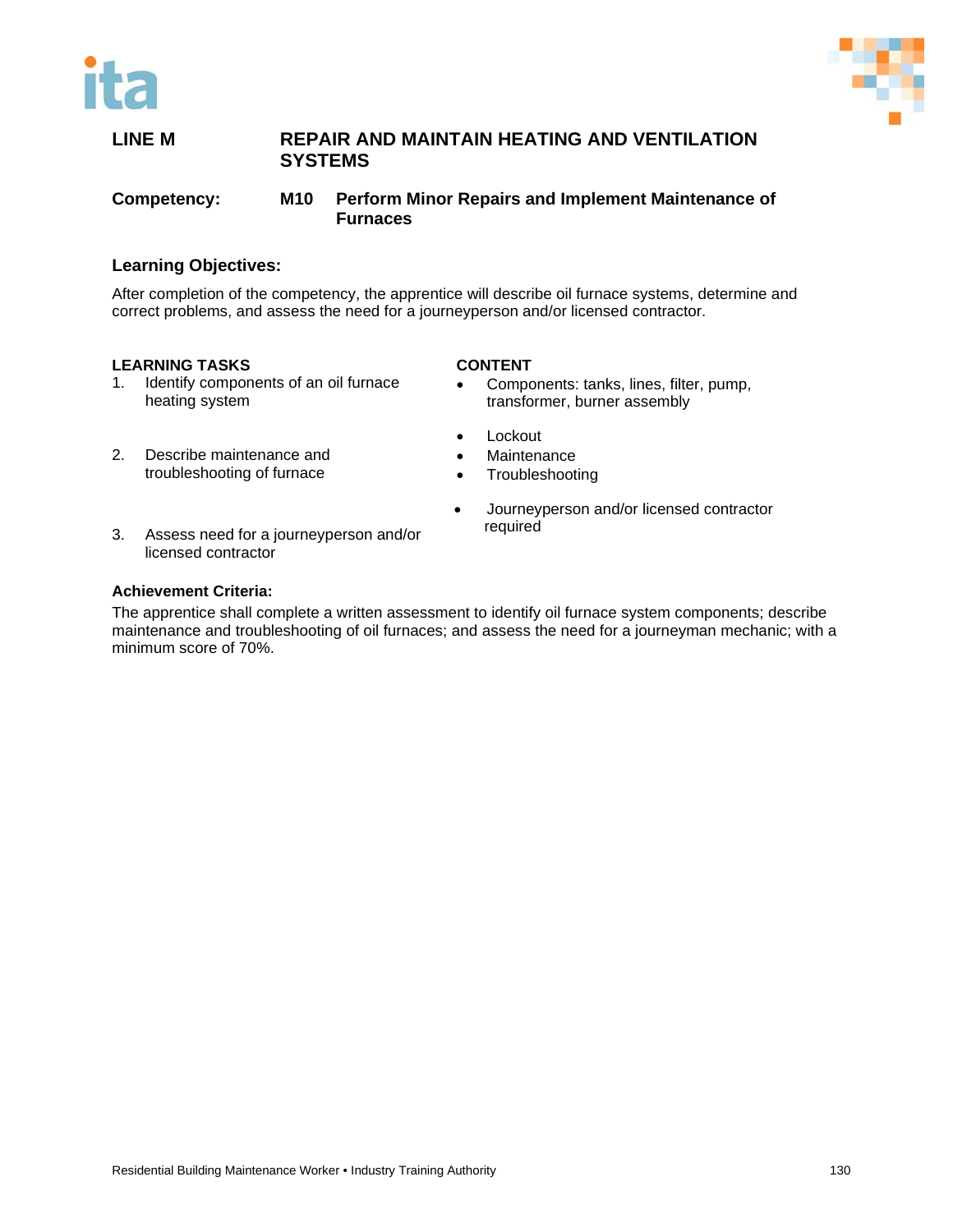



**Competency: M11 Assess the Need for a Journeyperson and/or Licensed Contractor**

#### **Learning Objectives:**

After completion of the competency, the apprentice will be able to assess the need for a journeyperson and/or licensed contractor to correct heating problems or provide maintenance.

#### **LEARNING TASKS**

#### **CONTENT**

- 1. Assess the need for a journey person/licensed contractor to assist you
- Work needs more than your expertise
- Work required is more than a minor repair

#### **Achievement Criteria:**

The apprentice shall complete a written assessment to identify, locate and test for possible heating problems; evaluate heating repairs, taking into account all factors and considerations before calling in a qualified journey person and determine the parameters used to assess if a journey person is required for a given project; based on a minimum score of 70% in a multiple choice examination.

Note: In British Columbia, all gas and electrical contractors doing regulated work are required, under the *Safety Standards Act*, to hold a valid license issued by the BC Safety Authority. The license ensures the contractor and the people employed by the contractor are qualified and can perform the work safely. Licenses must be renewed annually and require certain qualifications are met, including a \$10,000 surety bond. The RBMW program and training does not extend to these areas of technical training and/or certification.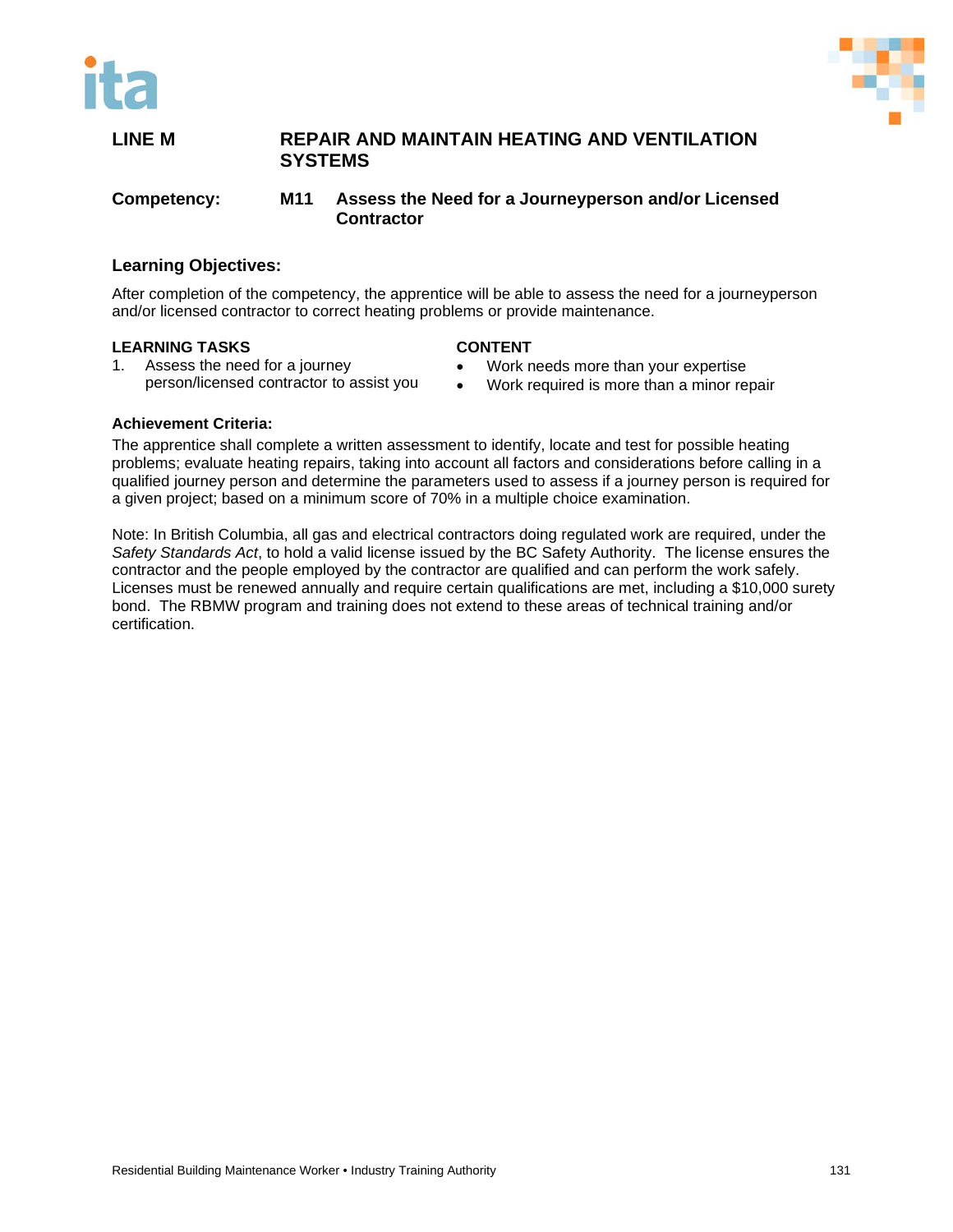



#### **Competency: N4 Schedule Work Including Sub-Contractors**

#### **Learning Objectives:**

After completion of the competency, the apprentice will write out work orders, determine manpower needs, schedule material deliveries, and schedule equipment and contractors.

#### **LEARNING TASKS**

- 1. Select appropriate journeyperson/contractor
- 2. Review the development of work
- 3. Write work orders
- 4. Schedule material deliveries
- 5. Determine manpower needs
- 6. Schedule sub-contractor work
- 7. Schedule equipment needs

#### **CONTENT**

- By estimate
- By reference
- By ability/experience/formal training/credentials
- Tracking time
- **Listing priorities**
- Completed in full
- Cost/labour estimates
- Site arrival
- Shop arrival
- **Estimate time requirements**
- Amount of people required
- Assign tasks
- Lead time
- Confirmation
- Own equipment
- Rental equipment
- Contractor equipment

#### **Achievement Criteria:**

The apprentice shall complete a written assessment involving all of the elements required in work scheduling including material deliveries, equipment and contractor requirements, and manpower needed; based on a minimum score of 70%.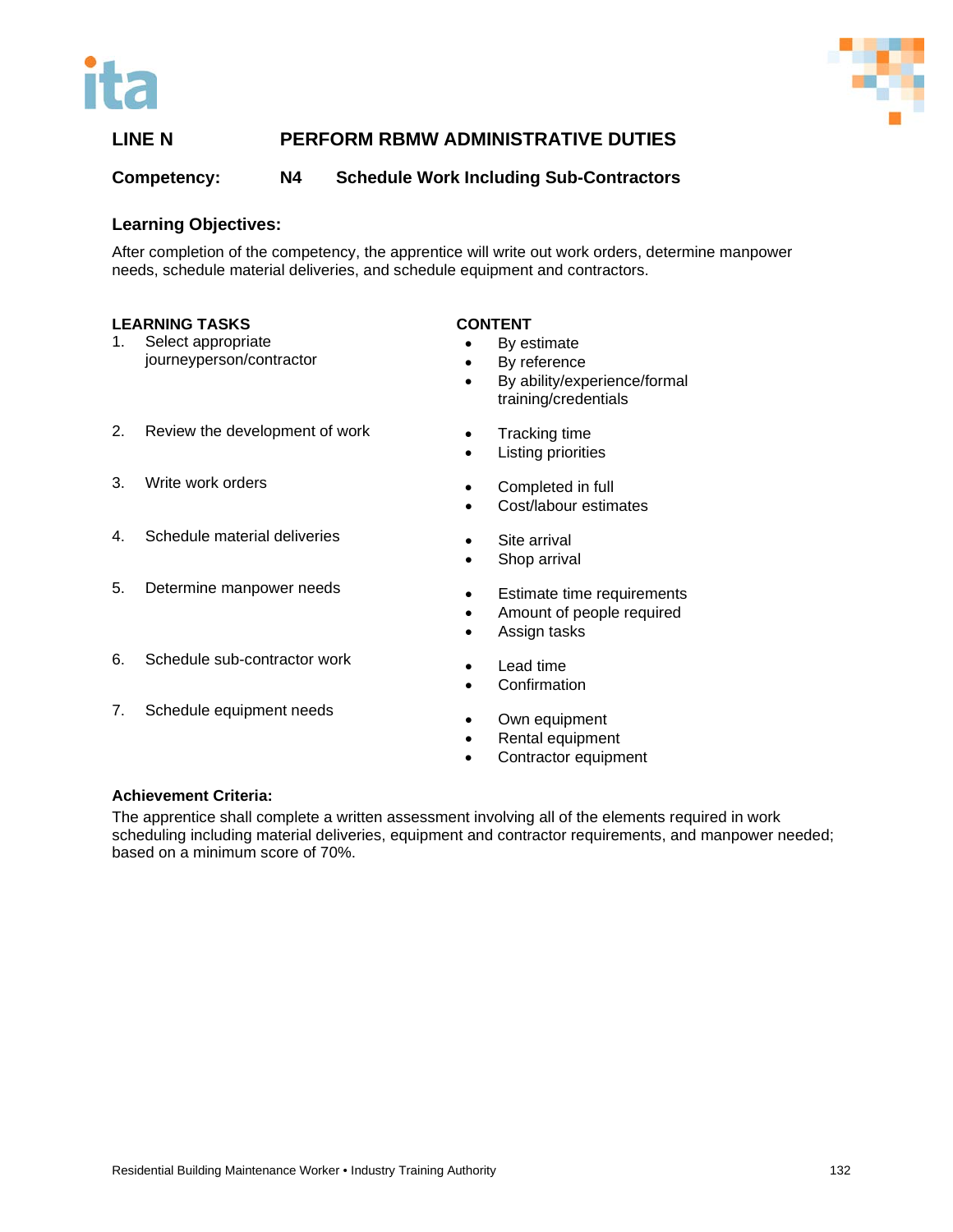



**Competency: N5 Estimate Costs Including Sub-Contractor Prices**

#### **Learning Objectives:**

After completion of the competency, the apprentice will be able to estimate all project costs.

#### **LEARNING TASKS**

1. Identify project costs

#### **CONTENT**

- Materials
- **Labor**
- Subcontractors
- Engineers, design, other
- Delivery costs & miscellaneous
- Permits and fees
- Legal fees
- Overhead
- Profit
- Contingency fund

• Spreadsheet use

- 2. Describe the use of estimate sheets
- 3. Determine total project costs
- Material quantities & pricing
- Labor costs
- Subcontractor costs
- Other costs as noted above
- Allowing for contingencies
- Adding in overhead and profit
- Total cost of project

#### **Achievement Criteria:**

The apprentice shall complete a written/practical assessment to identify project costs, using estimate sheets to determine project costs; with a minimum score of 70%.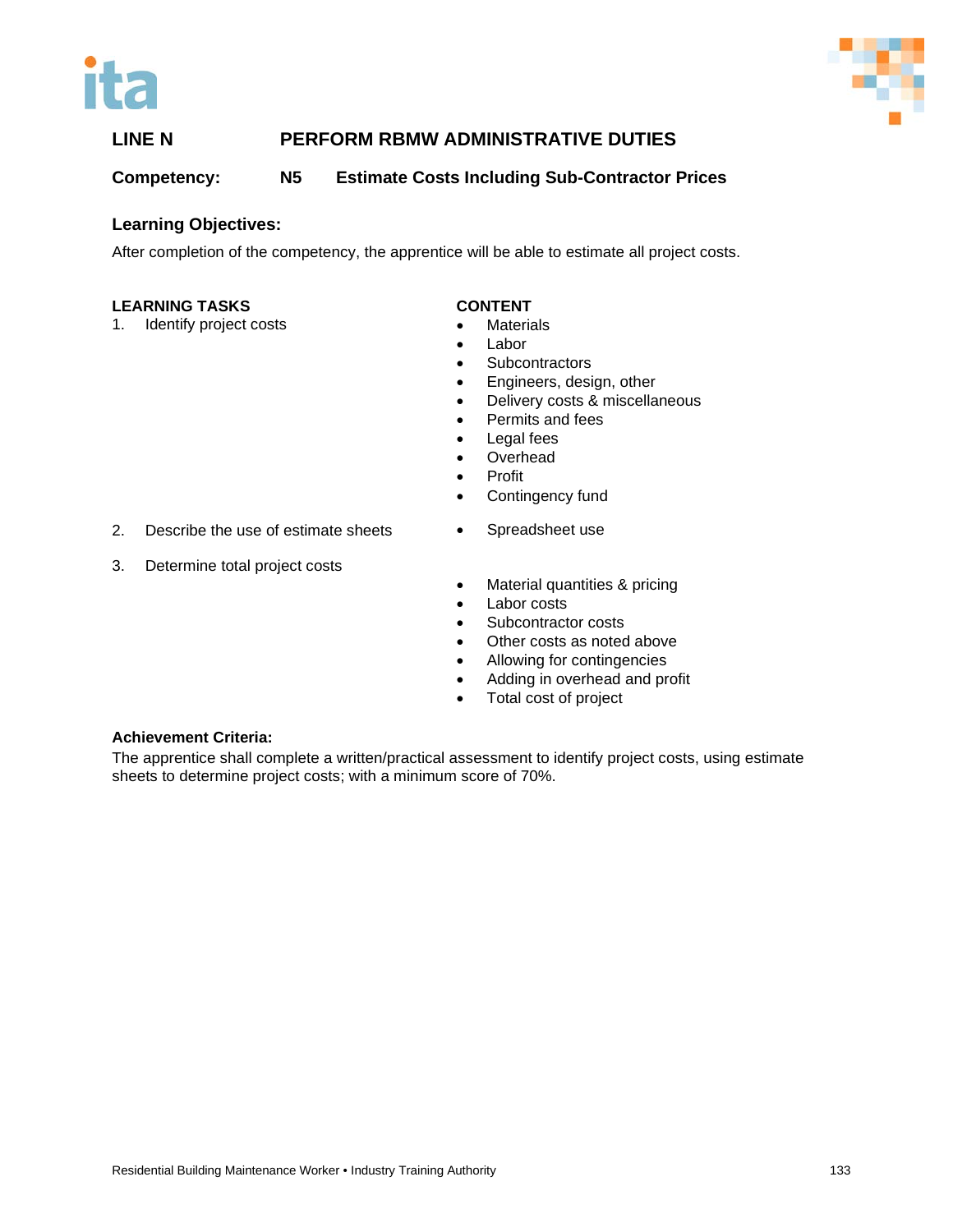



**Competency: N6 Perform Maintenance Planning**

#### **Learning Objectives:**

After completion of the competency, the apprentice will explain and perform maintenance planning duties.

#### **LEARNING TASKS**

1. Describe different types of maintenance

#### **CONTENT**

- Emergency maintenance
- Preventative maintenance
- Regular maintenance
- Extra-ordinary maintenance
- 2. Describe short and long term planning
- 3. Describe work order use
- 4. Explain procurement of equipment, tools, materials, and supplies for cost savings
- 5. Explain scheduling of deliveries, contractors, and equipment use for cost savings
- **Renovations**
- **Replacement**
- Work orders
- Individual and group rates
- Discounts and buying in bulk
- **Contractors**
- Equipment rental **Deliveries**

#### **Achievement Criteria:**

The apprentice shall complete a written assessment describing the different types of maintenance; the use of work orders; and explain how to gain cost savings through the procurement of goods and scheduling of work and equipment; with a minimum score of 70%.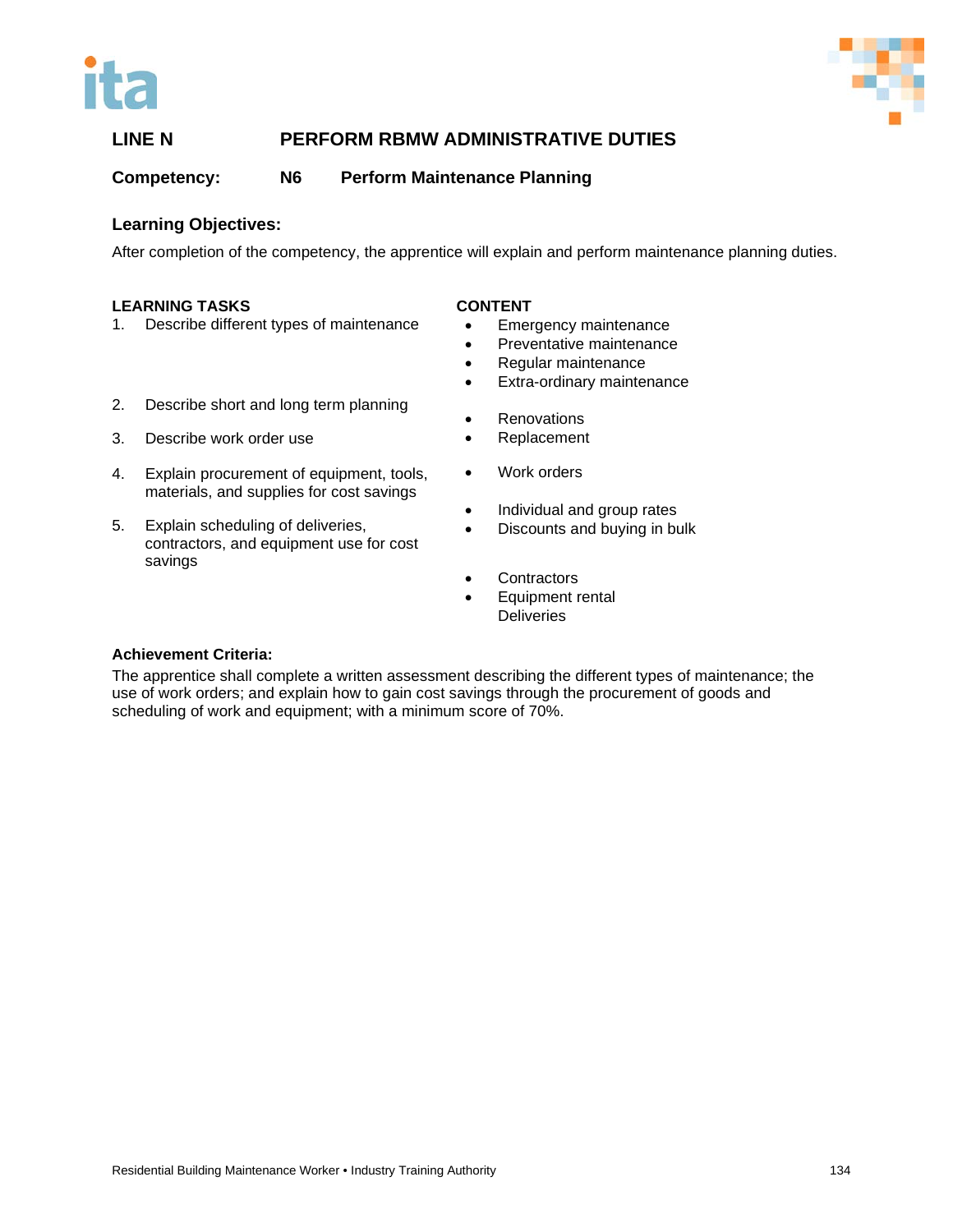



#### **Competency: N7 Assess the Retrofitting of Buildings for Accessibility**

#### **Learning Objectives:**

After completion of the competency, the apprentice will explain the processes used to provide an accessible environment to accommodate given individual disabilities such as blindness or limb impairment.

#### **LEARNING TASKS**

1. Assess the unit and itemize required changes

#### **CONTENT**

- Doors
- Ramps and lifts
- Lower switches
- Raise outlets
- Hardware
- Bathroom, fixtures, counters, cabinets, supports and flooring
- Bedroom, closet organizers and supports
- Kitchen, counters, cabinets, fixtures and supports
- Living area supports

#### **Achievement Criteria:**

The apprentice shall complete a written assessment to assess a unit and itemize the changes required to make it accessible for the disabled; with a minimum score of 70%.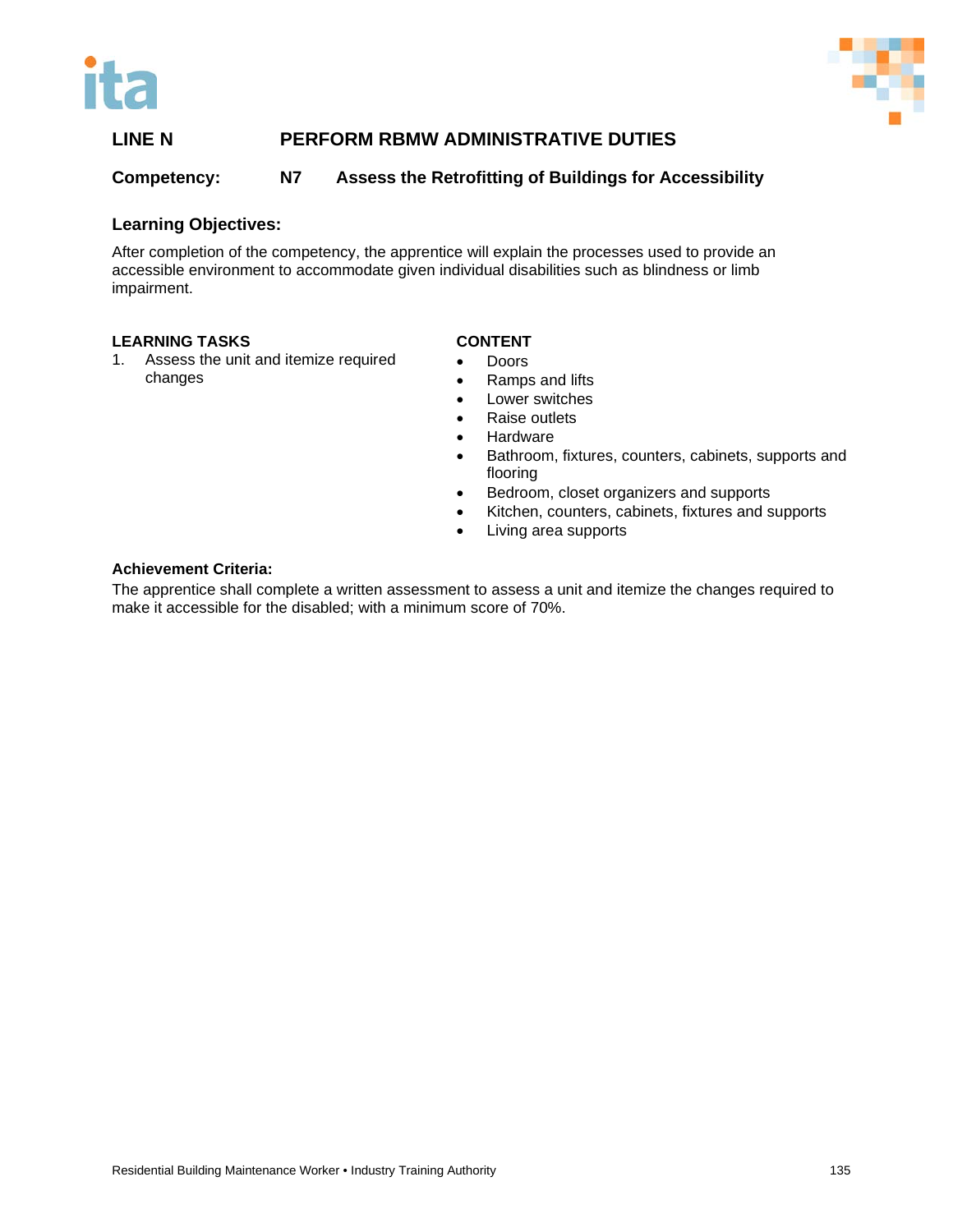



### **LINE O DESCRIBE BASIC BUILDING SCIENCES**

**Competency: O1 Describe the Forces Acting on a Building**

#### **Learning Objectives:**

After completion of the competency, the apprentice will describe forces acting on a building.

#### **LEARNING TASKS**

1. Describe Units of measurement

#### **CONTENT**

- Force
- Mass
- Acceleration
- Gravity
- Pressure

2. Describe types of loads

3. Describe the forces acting on a building envelope

#### • Wind loads

- Snow and rain loads
- Earthquake loads
- Occupant loads
- Uniformly distributed loads
- Point loads
- Live and dead loads
- Deflection of beams
- Compression, tension, torsion, shear
- Hydrostatic forces
- Soil gas pressure
- Climatic forces: sun, UV rays, thermal gain, expansion
- Temperature and pressure differences
- Wind
- Wind driven rain and snow

#### **Achievement Criteria:**

The apprentice shall complete a written multiple-choice assessment describing units of measurement, loads, and forces acting on a building envelope; with a minimum score of 70%.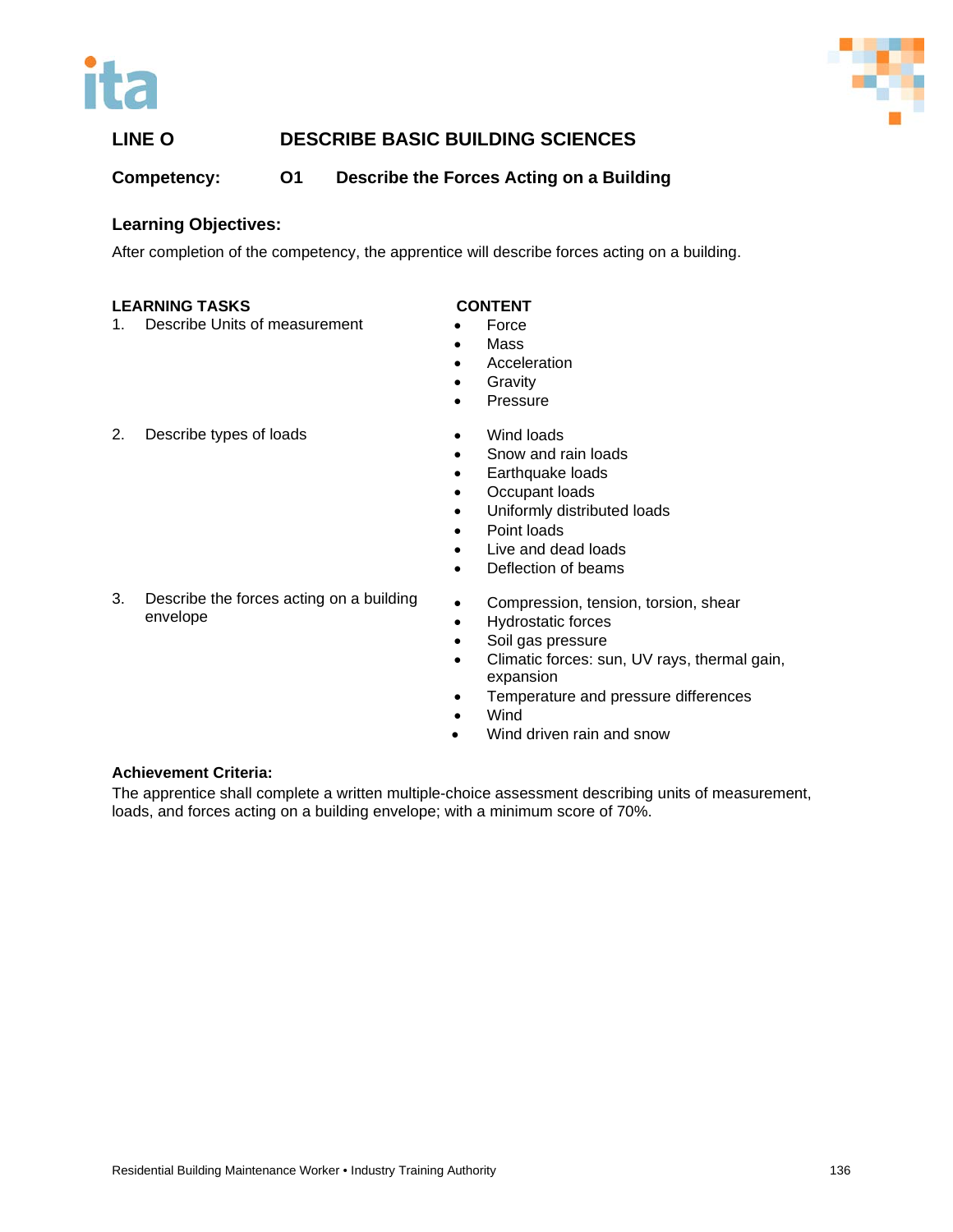



## **LINE O DESCRIBE BASIC BUILDING SCIENCES**

**Competency: O2 Describe Heat and Sound Transfer Principles**

#### **Learning Objectives:**

After completion of the competency, the apprentice will describe the principles of heat and sound transfer.

#### **LEARNING TASKS**

1. Describe methods of heat transmission

#### **CONTENT**

- Conduction
- **Convection**
- Radiation
- Combined methods: Thermal bridging

- 2. Describe R/RSI Values
- 3. Describe sound transmission
- Different building materials
- Absorption and reflection **Vibration**
- Sound Transmission Class

#### **Achievement Criteria:**

The apprentice shall complete a written multiple-choice assessment demonstrating knowledge of the principles of heat and sound transfer; with a minimum score of 70%.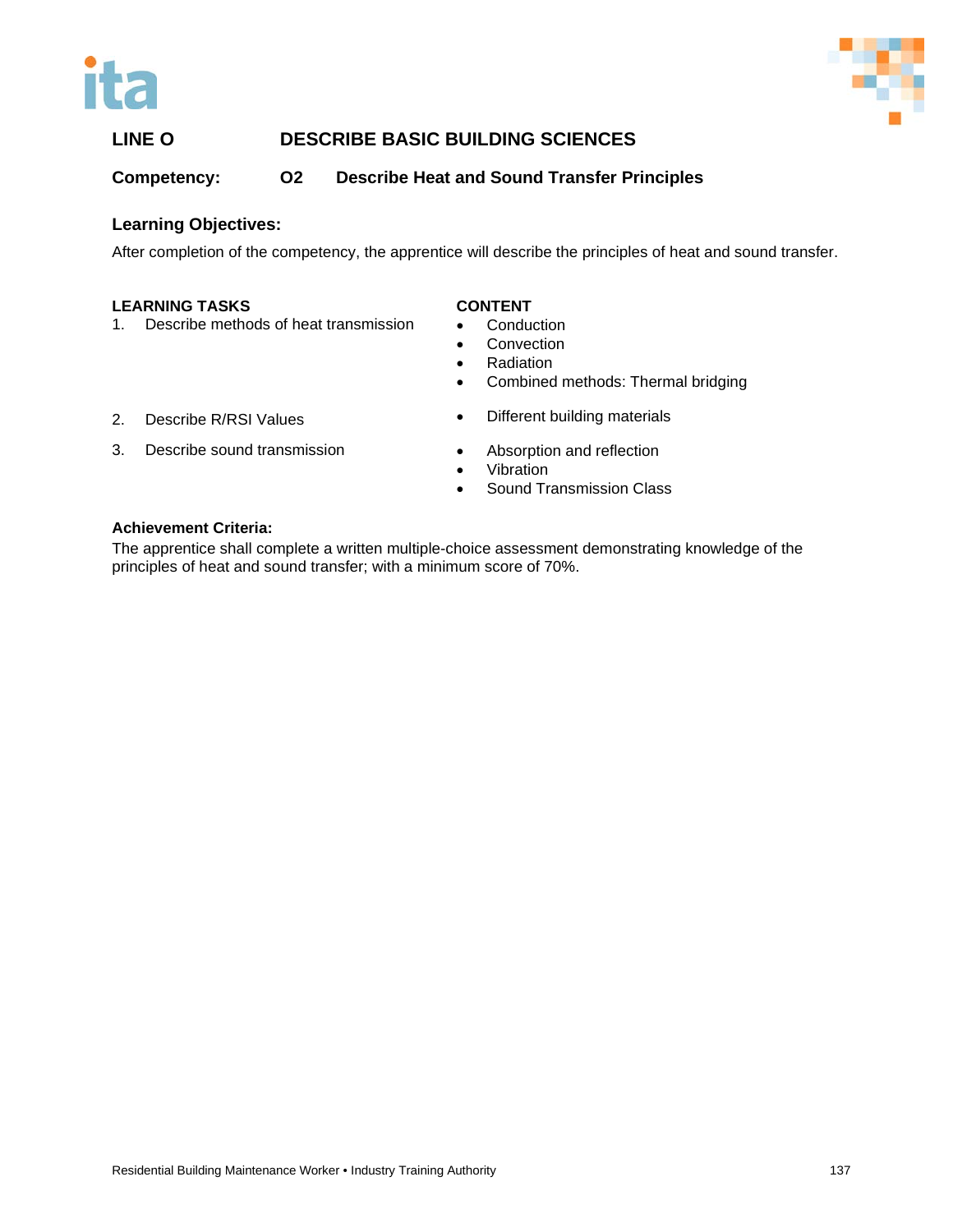



### **LINE O DESCRIBE BASIC BUILDING SCIENCES**

**Competency: O3 Describe Air and Moisture Movement in a Building**

#### **Learning Objectives:**

After completion of the competency, the apprentice will describe the principles air and moisture movement in a building.

#### **LEARNING TASKS**

1. Describe natural and mechanical ventilation

#### **CONTENT**

- Principal exhaust fan
- Make-up air
- Soil gas
- Air infiltration and air exfiltration
- Stack effect
- Flue effect
- Pressure differentials
- Combustion air
- 2. Describe methods of moisture movement
- Phases of moisture: solid, liquid, vapour
- Relative humidity
- Condensation
- Gravity flow
- Capillary action
- Vapour diffusion
- Air flow

#### **Achievement Criteria:**

The apprentice shall complete a written multiple-choice assessment demonstrating knowledge of the principles of air and moisture movement in a building; with a minimum score of 70%.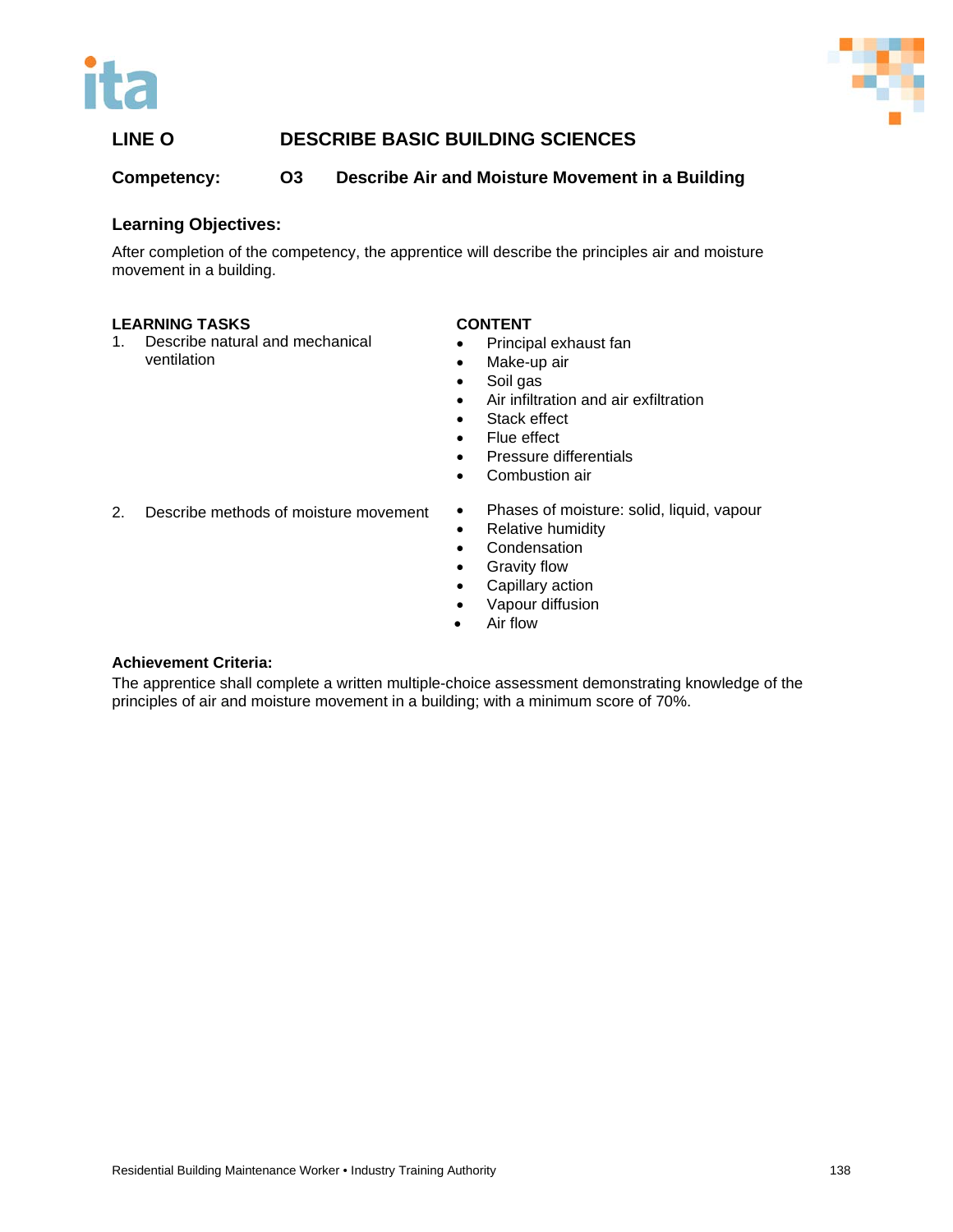



#### **Competency: P1 Identify Electrical Materials**

#### **Learning Objectives:**

After completion of the competency, the apprentice will describe the uses and identification of electrical materials including ground connections, main panel and breakers, service entrances, switches and receptacles, light fixtures and extension cords.

#### **LEARNING TASKS**

#### **CONTENT**

- 1. Identify service entrance
- 2. Identify ground connections
- 3. Identify main panel and type of breakers
- 4. Identify switches and receptacles

Water system

• Wiring, insulation Mast, fasteners

- Ground rods
- Ground wires
- Main panel/make
- Breaker size
- GFI ground fault interrupter
- Single pole switch
- Double pole switch
- Three way switch
- Dimmer switch
- Two prong receptacle
- Three prong receptacle
- Split receptacle
- Special receptacles
- GFI receptacles
- Indoor light fixtures
- Outdoor light fixtures
- Track lighting
- Low voltage lighting
- Sensor lights
- **Type**
- **Size**
- Rating
- Two-wire, three-wire

#### **Achievement Criteria:**

The apprentice shall complete a written multiple-choice assessment to identify the service entrance, required ground wiring and ground rods, the main panel, the make of the main panel, and the size and type of the breakers for individual circuits, GFI ground fault interrupter breakers, and receptacles, various types of switches, various types of receptacles, and various types of light fixtures and extension cords; with a minimum score of 70%.

Note: In British Columbia, all gas and electrical contractors doing regulated work are required, under the *Safety Standards Act*, to hold a valid license issued by the BC Safety Authority. The license ensures the contractor and the people employed by the contractor are qualified and can perform the work safely.

6. Extension cords

5. Identify light fixtures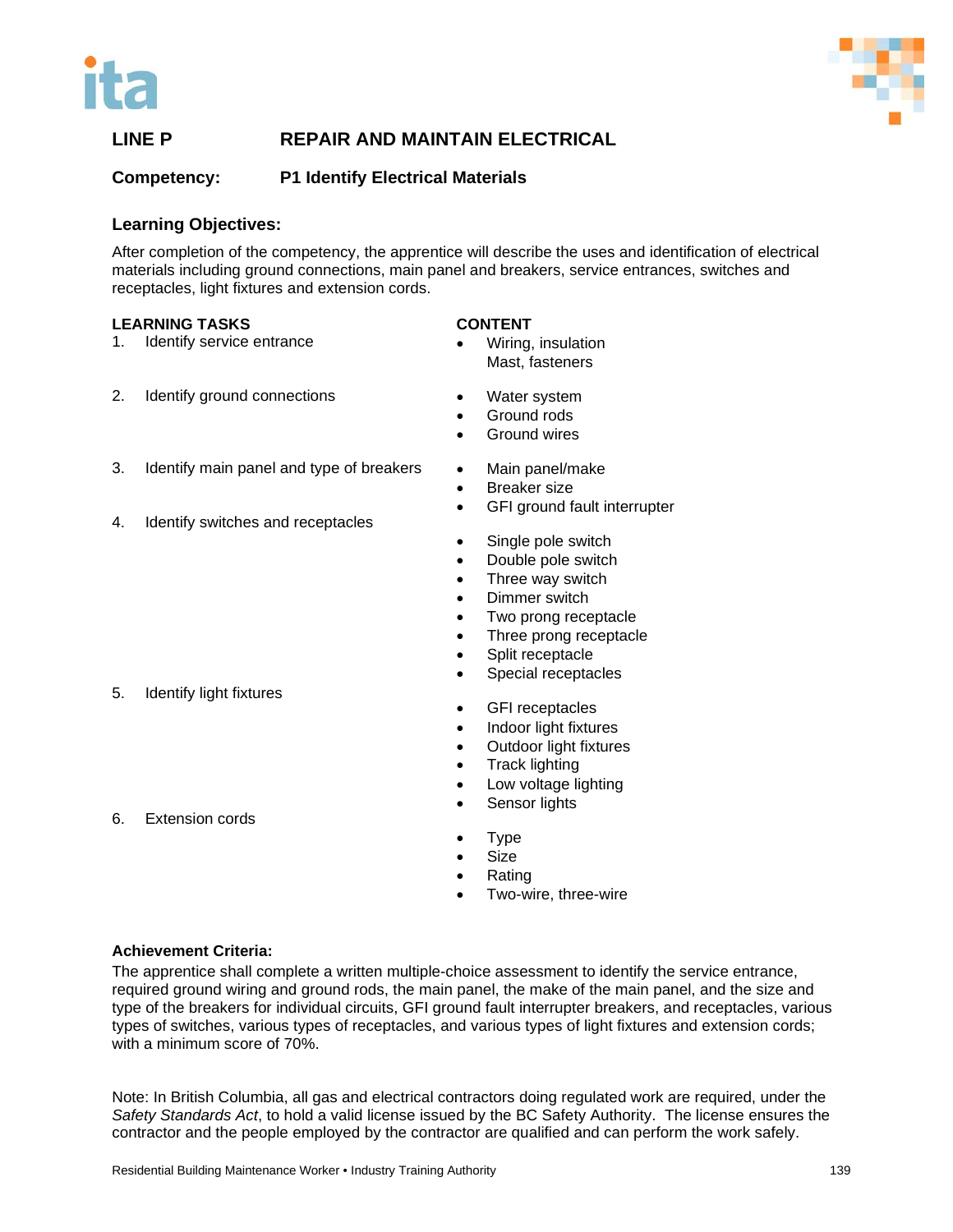



Licenses must be renewed annually and require certain qualifications are met, including a \$10,000 surety bond. The RBMW program and training does not extend to these areas of technical training and/or certification.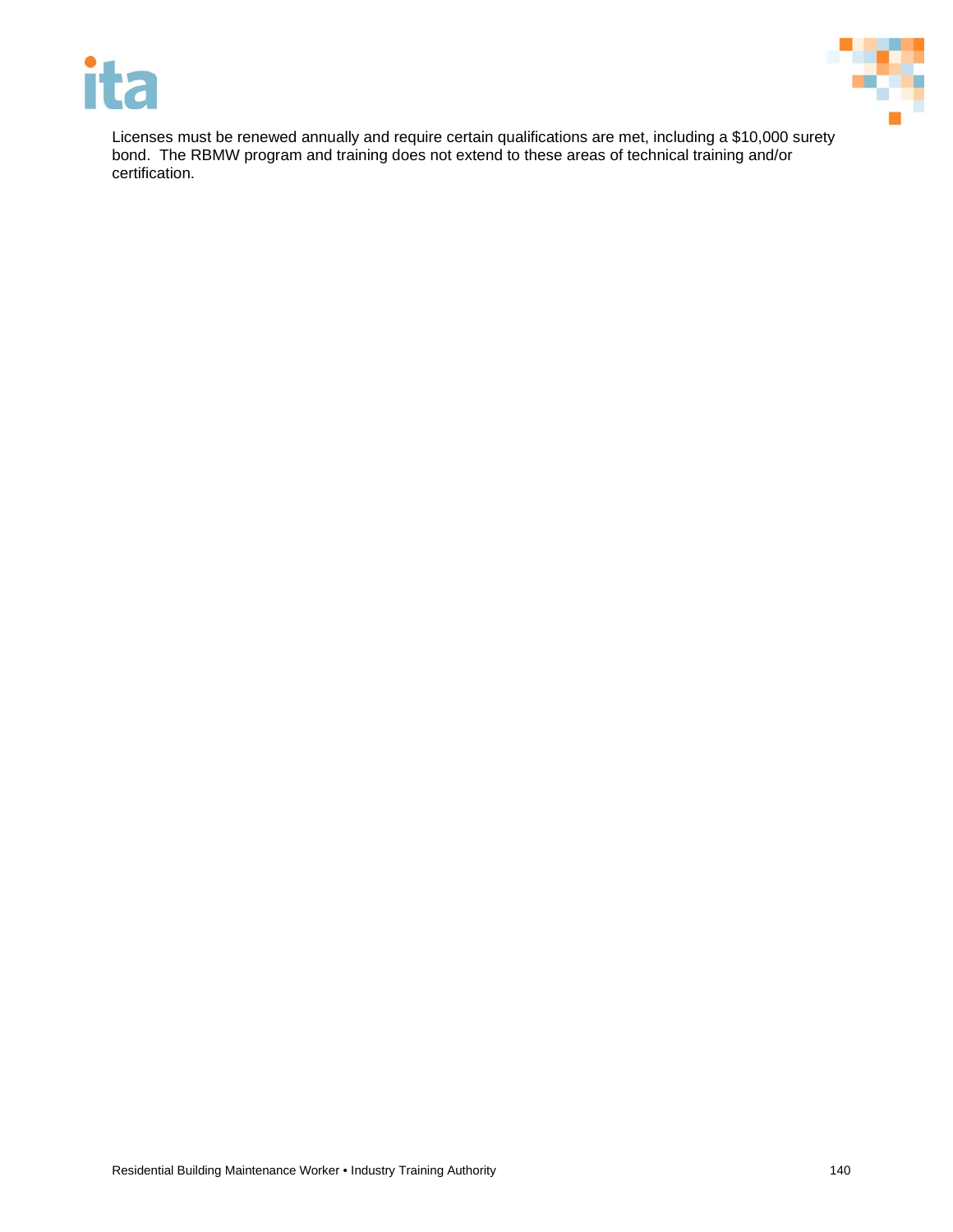



#### **Competency: P2 Replace and Relocate Existing Receptacles and Switches**

#### **Learning Objectives:**

After completion of the competency, the apprentice will perform the replacement of existing light switches and cover plates, existing receptacle and cover plates, and test and replace GFI receptacles.

#### **LEARNING TASKS**

1. Replace existing light switches and cover plates\*

#### **CONTENT**

- Single pole switch
- Three way switch Dimmer switch

Switch ratings

- 
- 3. Replace receptacles and cover plates\*

2. Test and replace GFI receptacles\*

- Test and replace if needed
- Standard receptacle
- Split receptacle
- Ratings

#### **Achievement Criteria:**

The apprentice shall complete a practical demonstration performing the testing and replacement of existing receptacles and switches; to the satisfaction of the instructor.

\* All work with an asterisk is required to be done by either a BCSA certified/licensed contractor or by an RBMW with an Electrical Endorsement.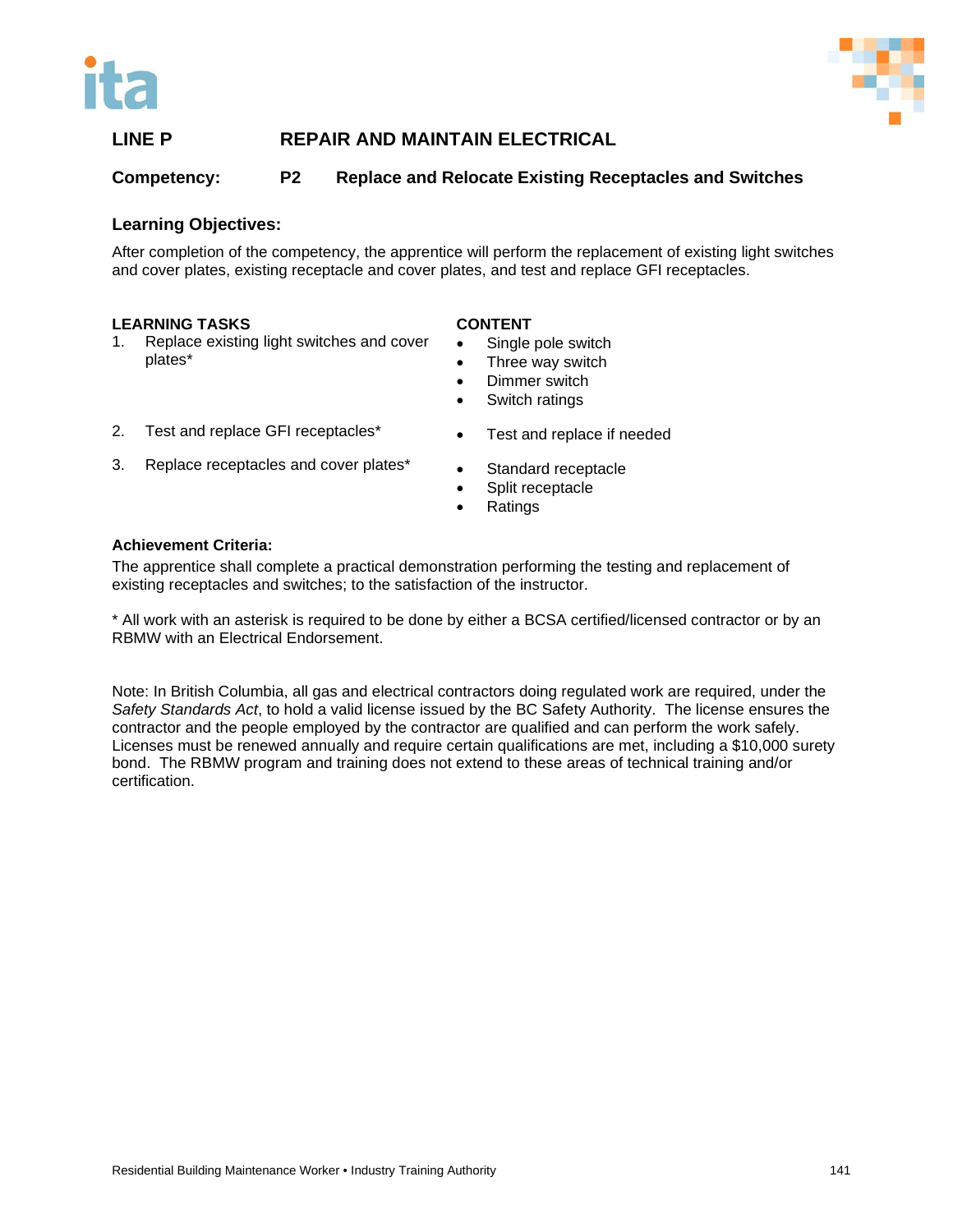



**Competency: P3 Test for Household Appliance Problems**

#### **Learning Objectives:**

After completion of the competency, the apprentice will test and perform repairs to household appliances.

#### **LEARNING TASKS**

1. Repair and maintain fridges

#### **CONTENT**

- Check electrical circuit
- Check electrical circuits
- Replace fan motors
- 2. Repair and maintain kitchen ranges
- Replace fuses • Replace elements
- 3. Repair and maintain washers and dryers
- Test electrical circuits
- Replace motors
- Replace elements

#### **Achievement Criteria:**

The apprentice shall perform repairs and maintenance to fridges, kitchen ranges, washers and dryers, to the satisfaction of the Instructor.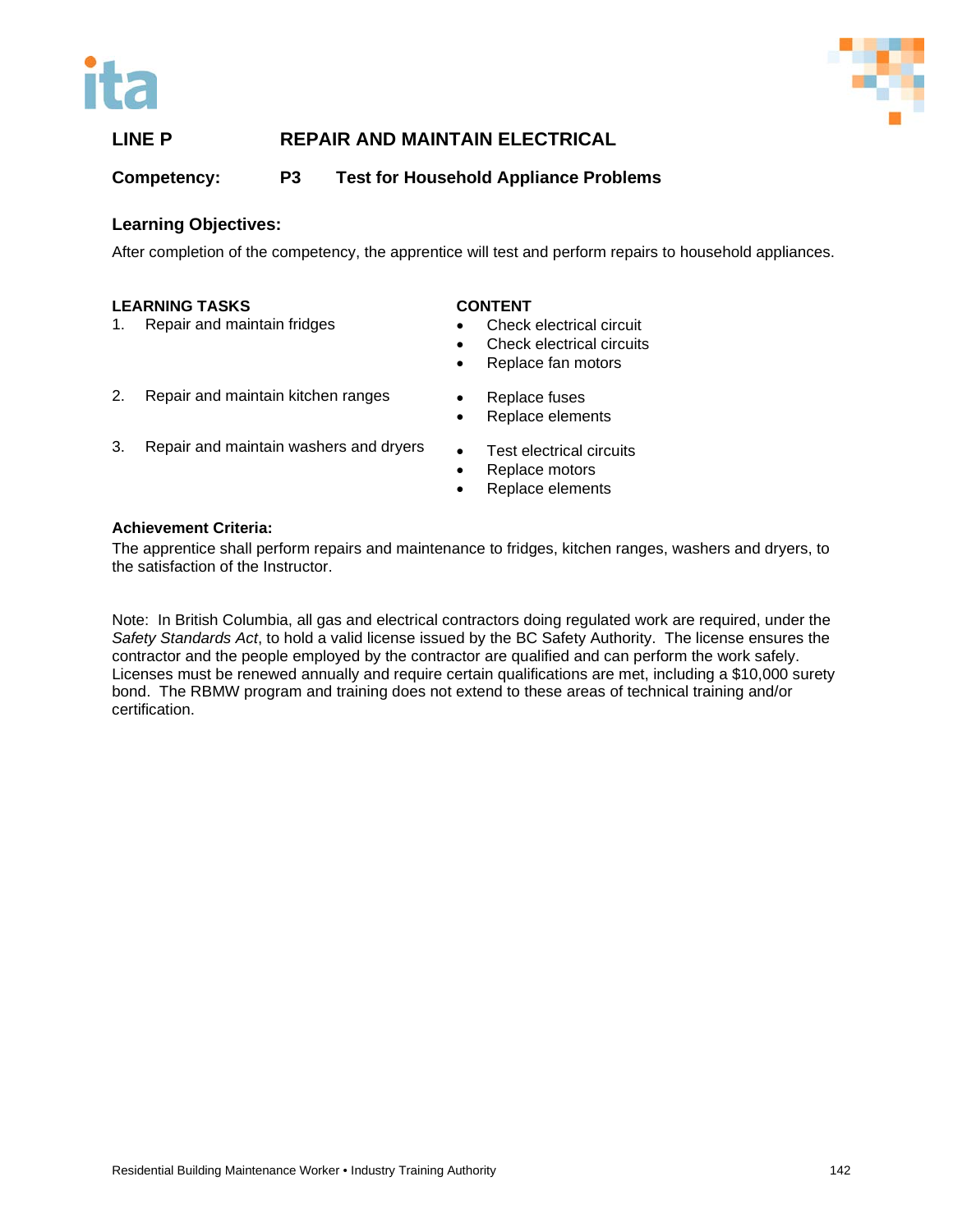



#### **Competency: P4 Test for Electrical Problems**

#### **Learning Objectives:**

After completion of the competency, the apprentice will test electrical components and perform electrical repairs and maintenance.

#### **LEARNING TASKS**

- 1. Entrance wiring\*
- 2. Ground wiring\*

#### 3. Circuit wiring\*

#### **CONTENT**

- Visual inspection only
- May require power shut down
- Visual inspection only
- Will require shut down
- Test circuit
- Replace receptacles
- Replace switches
- Replace fixture
- Shut down circuit

Shut down circuit

4. Hot circuits\*

#### **Achievement Criteria:**

The apprentice shall complete a practical assessment to provide visual inspections on entrance and ground wiring, identify hot circuits and shut them down, test circuits, and replace receptacles and switches, to the satisfaction of the instructor.

\* All work with an asterisk is required to be done by either a BCSA certified/licensed contractor or by an RBMW with an Electrical Endorsement.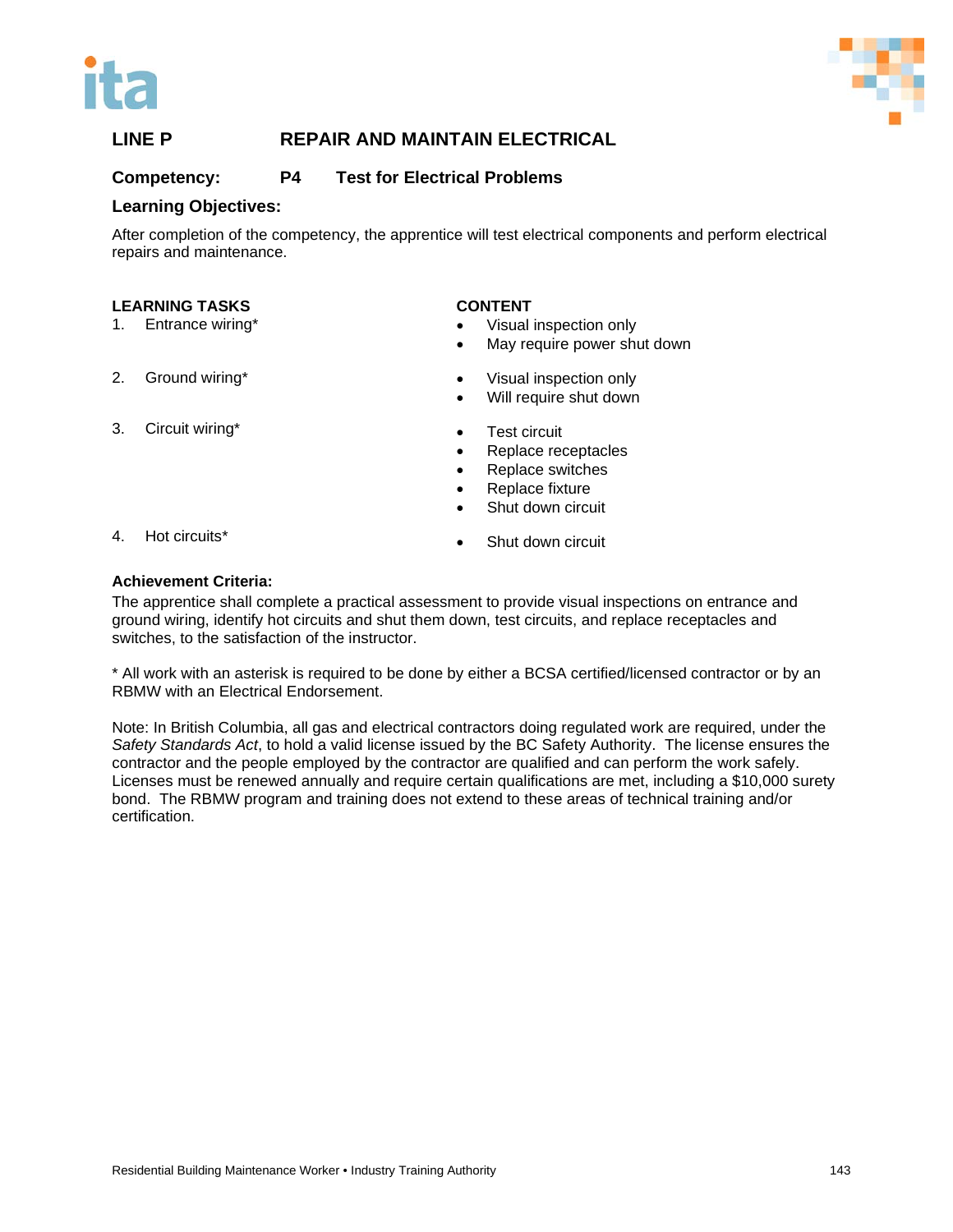



#### **Competency: P5 Assess the need for a Journeyperson and/or Licensed Contractor**

#### **Learning Objectives:**

After completion of the competency, the apprentice will assess the need for a journey person and or licensed contractors in situations requiring electrical repairs and maintenance and determine whether the repair should be immediate or at the next scheduled maintenance.

#### **LEARNING TASKS**

1. Assess the need for a journey person and/or licensed contractor

#### **CONTENT**

- Shut down power and request immediate attention of a journey person and or licensed contractor
- Shut down power and list the work for next visit of a journey person and or licensed contractor

#### **Achievement Criteria:**

The apprentice shall complete a written multiple-choice assessment to assess if work requires immediate attention or if it can be listed for attention for the next visit of a journey person and or licensed contractor; based on a minimum score of 70%.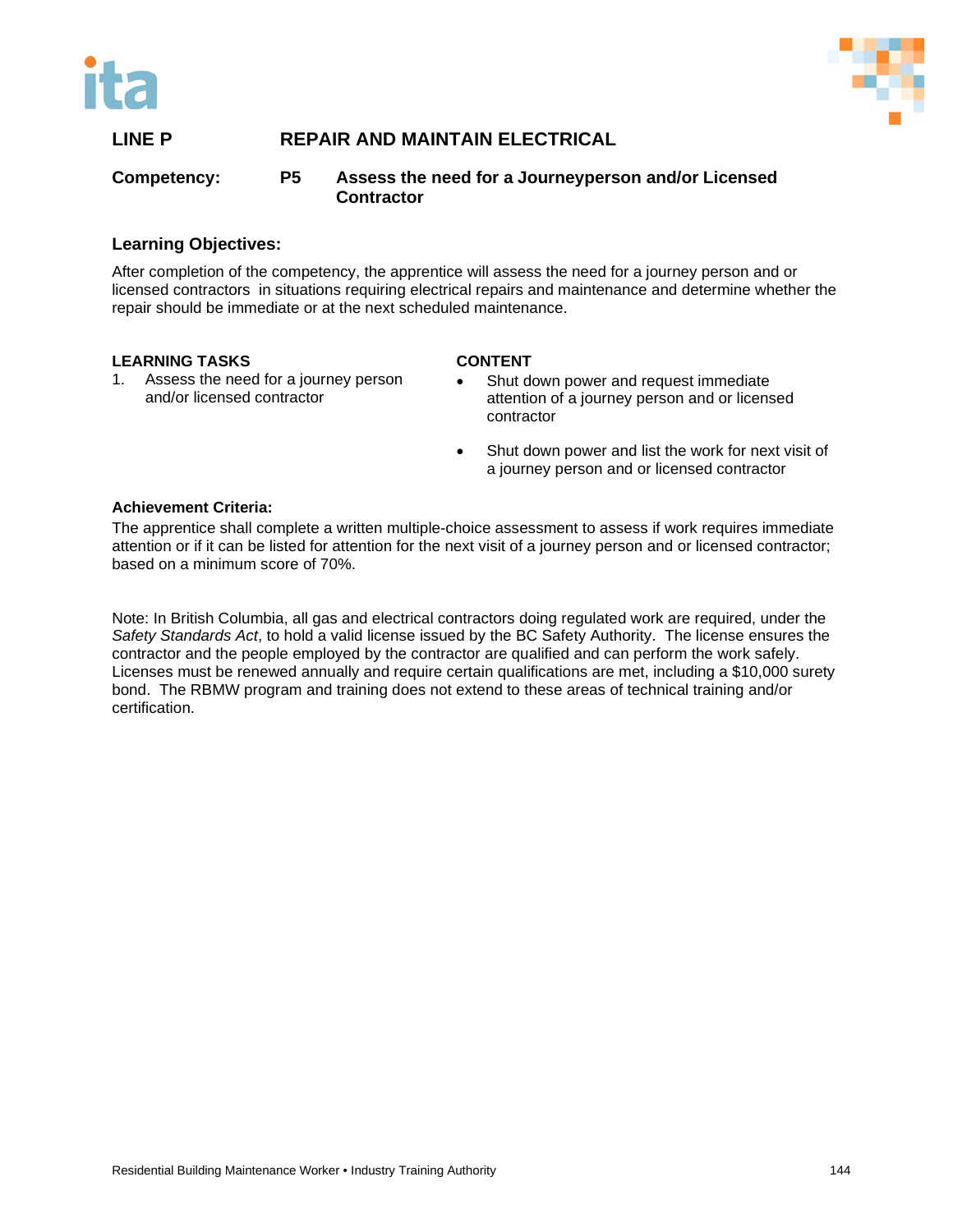



#### **Competency: Q1 Identify Painting Materials**

#### **Learning Objectives:**

After completion of the competency, the apprentice will be able to identify painting materials and their uses.

#### **LEARNING TASKS**

- 1. Identify and describe the use of water based paints
- 2. Identify and describe the use of oil based paints
- 3. Identify and describe the use of solvents and thinners
- 4. Identify and describe the use of special paints
- 5. Identify and describe the use of wood finishes
- 6. Identify and describe the use of wall coverings
- 7. Paint use and purpose
- **CONTENT**
- Latex primer
- Flat paint
- Egg shell finish
- Semi-gloss
- High gloss
- Primer
- Flat
- Semi-gloss
- High gloss
- Thinning
- Clean up
- Floor paint
- Paint to cover metal
- Varnish
- Lacquer
- Urethane
- Stain
- Vinyl wall covering
- Wall paper
- Paste and adhesives
- Protect the surface
- Decorating
- **Exterior**
- **Interior**

#### **Achievement Criteria:**

The apprentice shall complete a written assessment of the identification of different types of paints, wood finishes, wall coverings, and the identification of the differences between interior and exterior paints and accurately identifying situations where each would be used; with a minimum score of 70%.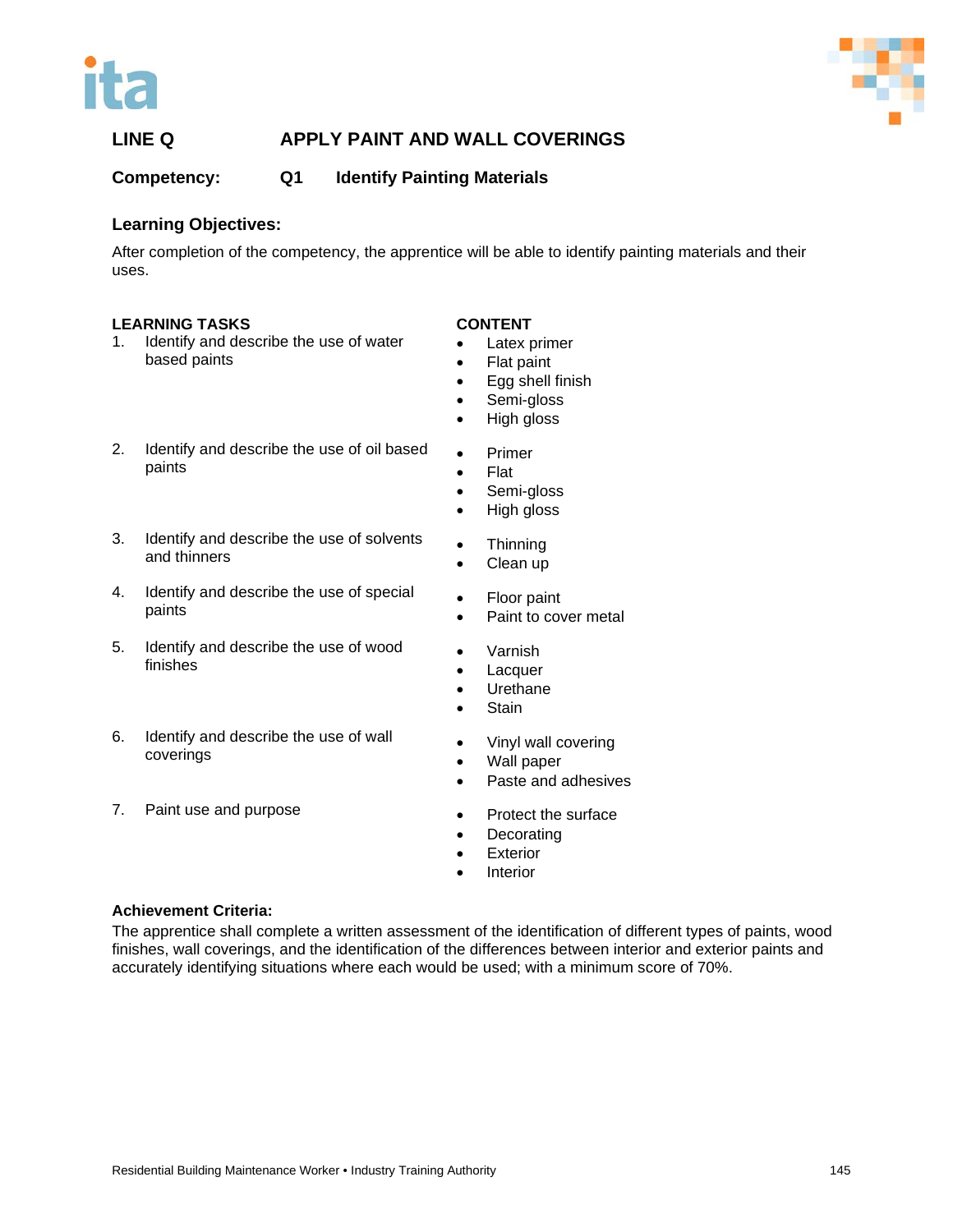



**Competency: Q2 Prepare Surfaces for Paint and Stain**

#### **Learning Objectives:**

After completion of the competency, the apprentice will demonstrate the ability to prepare surfaces for painting and demonstrate how to apply caulking and other sealants.

#### **LEARNING TASKS**

- 1. Demonstrate the preparation of the surface
- 2. Describe the preparation of a wood surface
- 3. Demonstrate the application of caulking and sealants
- **CONTENT**
- Cleaning
- **Sanding**
- Patching
- Remove old finish
- Sanding
- Patching
- Product knowledge
- Timing

#### **Achievement Criteria:**

The apprentice shall complete a written multiple-choice assessment on the correct procedures to be used when preparing a surface for painting or staining with a minimum score of 70%.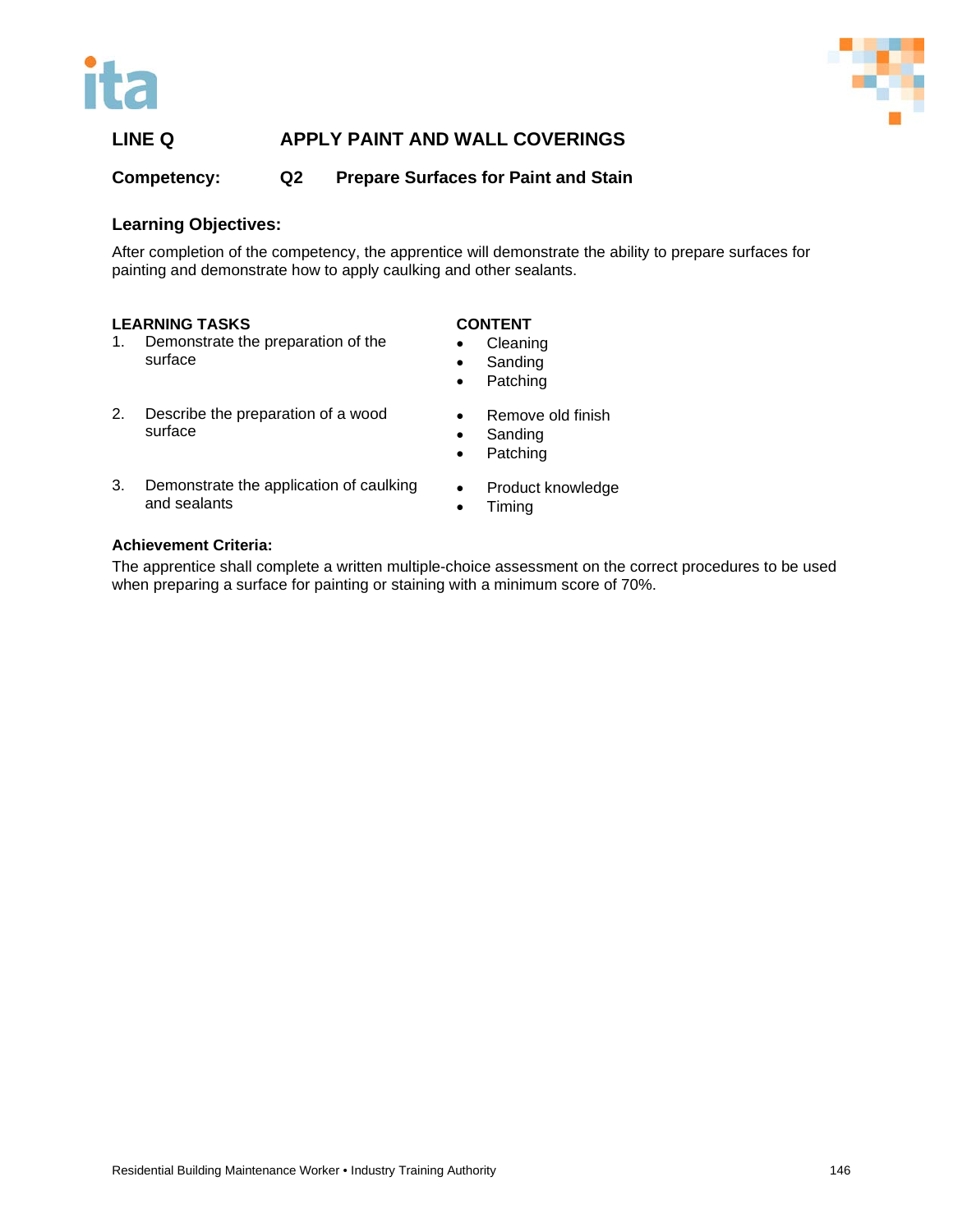



**Competency: Q3 Prime, Paint and Stain Surfaces**

#### **Learning Objectives:**

After completion of the competency, the apprentice will be able to select and apply the proper products to interior and exterior surfaces.

#### **LEARNING TASKS**

1. Select and apply the appropriate primer, paint and sealer

#### **CONTENT**

- Interior
- Exterior
- Floor paint

• Paint for metal surfaces

- 2. Select and apply the appropriate wood finishing products
- Wood sealer

• Wood fillers Wood stain

3. Select and apply the correct caulking and sealants

#### **Achievement Criteria:**

The apprentice shall complete a written multiple-choice assessment on the proper procedures to prime, paint and stain surfaces; with a minimum score of 70%.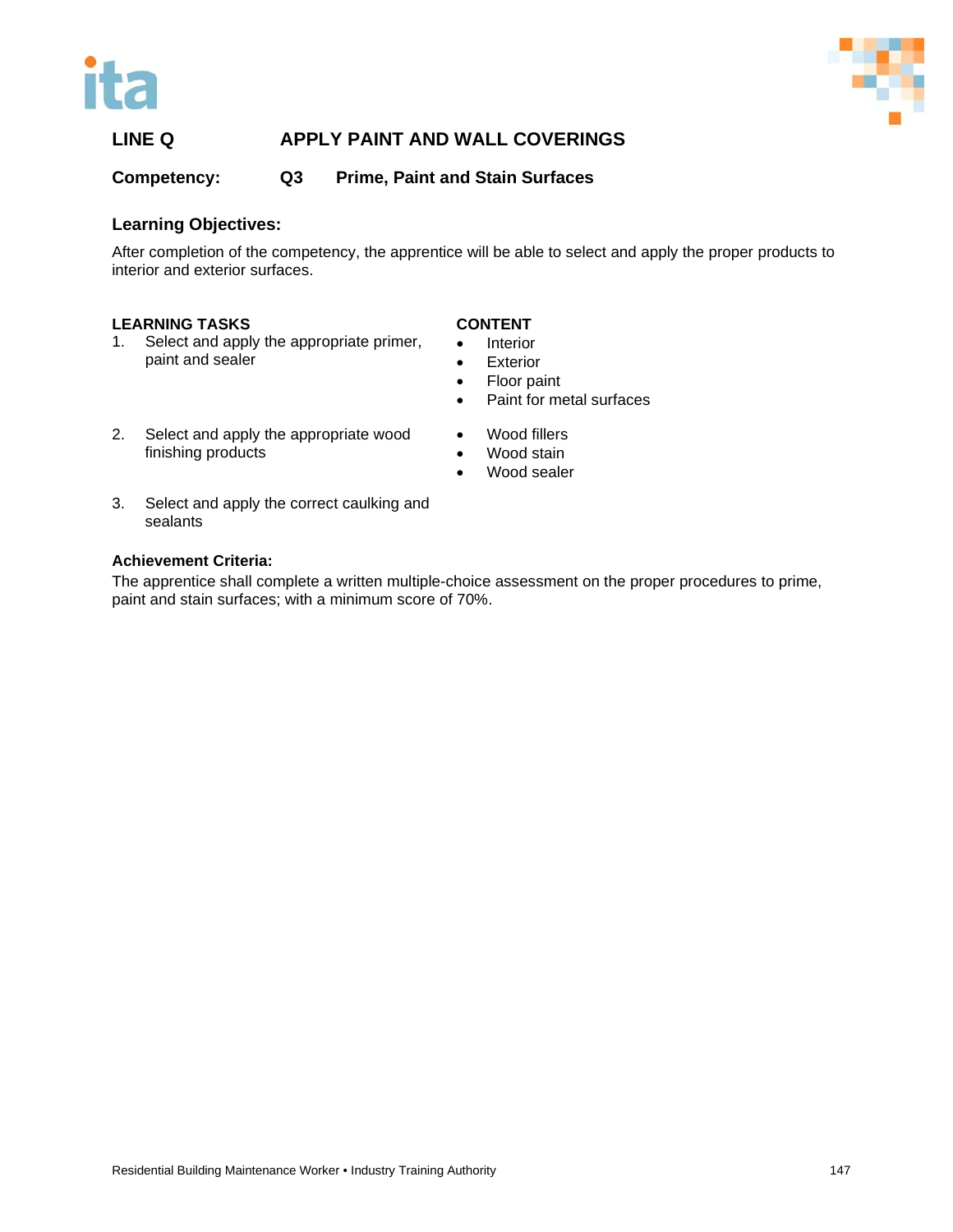



#### **Competency: Q4 Apply Wall Coverings**

#### **Learning Objectives:**

After completion of the competency, the apprentice will prepare surfaces for the application of wall coverings and demonstrate the correct procedures for the installation of wall coverings.

#### **LEARNING TASKS**

1. Planning and selection

2. Prepare the surface for wall covering

3. Cut and match wall covering

#### **CONTENT**

- Planning
- Selection
- Measuring and ordering
- Types
- Cleaning
	- Removal of old covering
	- Patch and fill holes
	- Plain pattern
	- Straight pattern
	- Repeat pattern
	- Lap seams
	- Positioning pattern
	- **Butt joints**
	- Inside and outside corners
	- Doors and window openings
	- Wall fixtures

#### **Achievement Criteria:**

4. Install wall covering

The apprentice shall complete a written assessment on wall coverings describing the proper means of preparing the surface, the process needed for cutting and matching wall covering for installation and detail effective installation techniques with a minimum score of 70%; and complete a practical demonstration to the satisfaction of the instructor.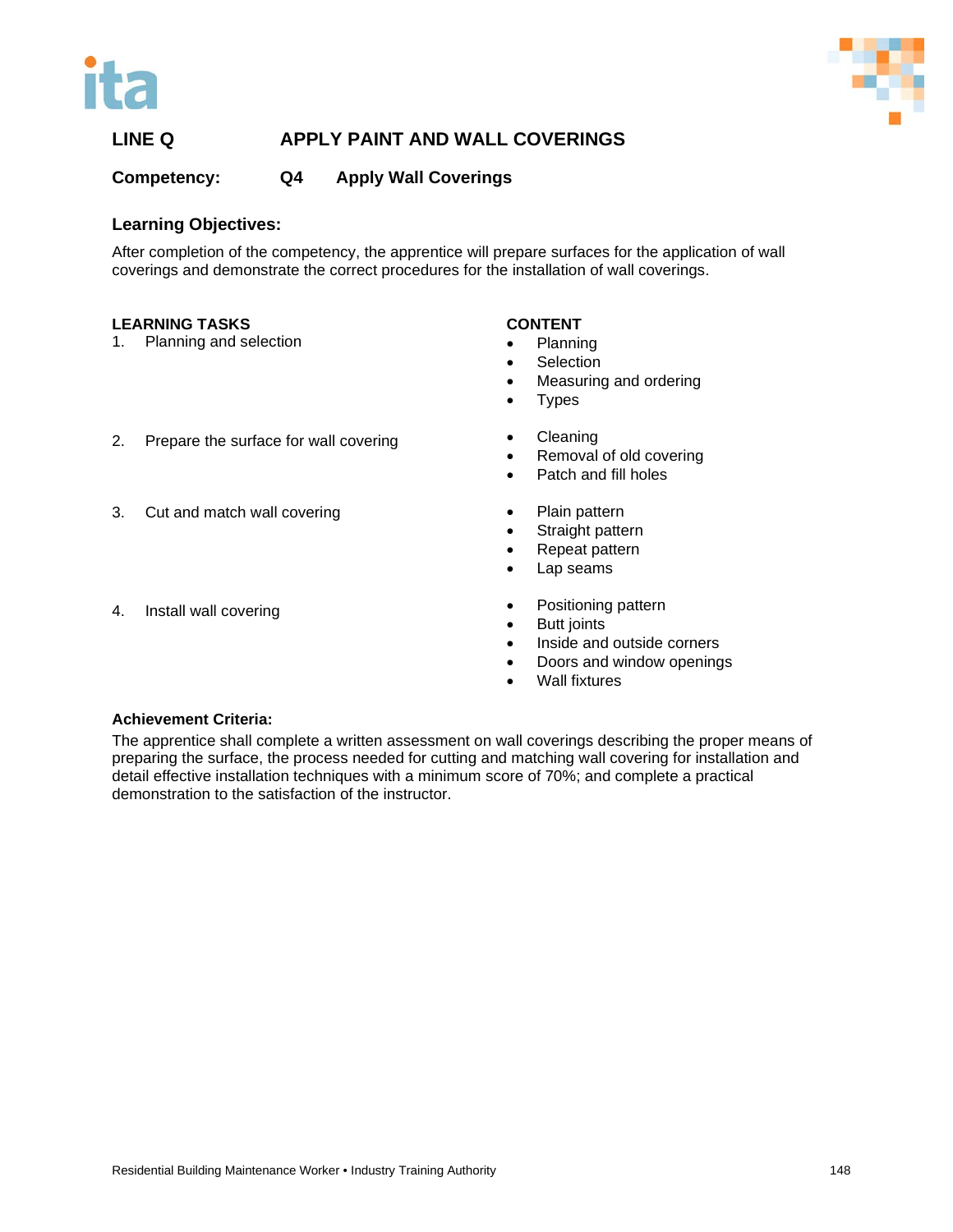



#### **Competency: Q5 Assess the Need for a Journeyperson and/or Licensed Contractor**

#### **Learning Objectives:**

After completion of the competency, the apprentice will assess the need for a journeyperson and/or licensed contractor to complete projects.

#### **LEARNING TASKS**

1. Assess the need for a journey person to do the work

#### **CONTENT**

- Special coatings
- Special finishes
- Alligatoring
- Blistering
- Chalking
- Contamination
- Cracking and flaking
- Cratering
- Crawling
- Efflorescence
- Fading
- Mildew
- Peeling and lifting
- Sagging
- **Spotting**
- Staining
- Wrinkling

#### **Achievement Criteria:**

The apprentice shall complete a written multiple-choice assessment on the processes of determination and the various types of wall deterioration requiring the intervention of a trained journey person with a minimum score of 70%.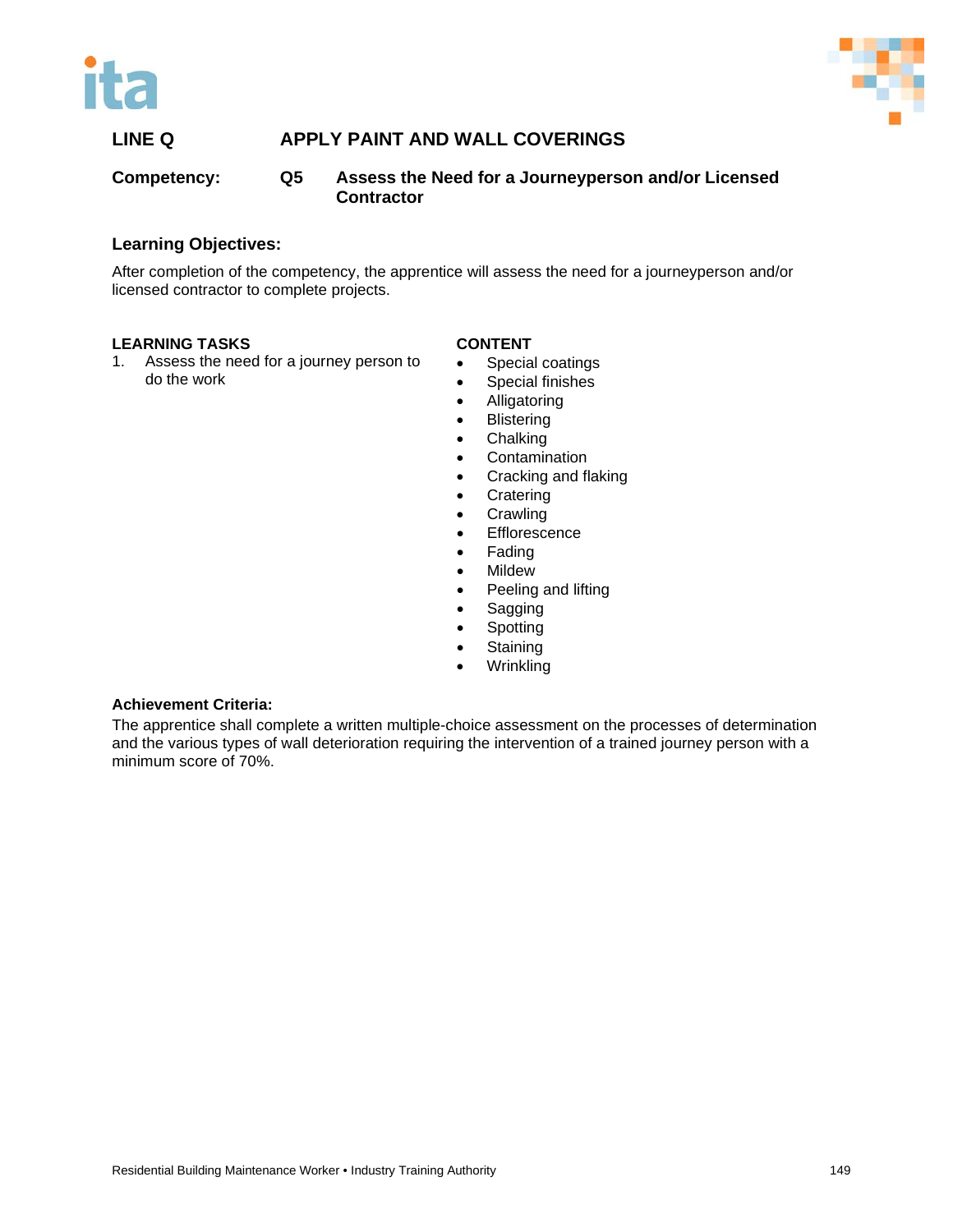



# **SECTION 3**

# TRAINING PROVIDER STANDARDS

Residential Building Maintenance Worker • Industry Training Authority 150 150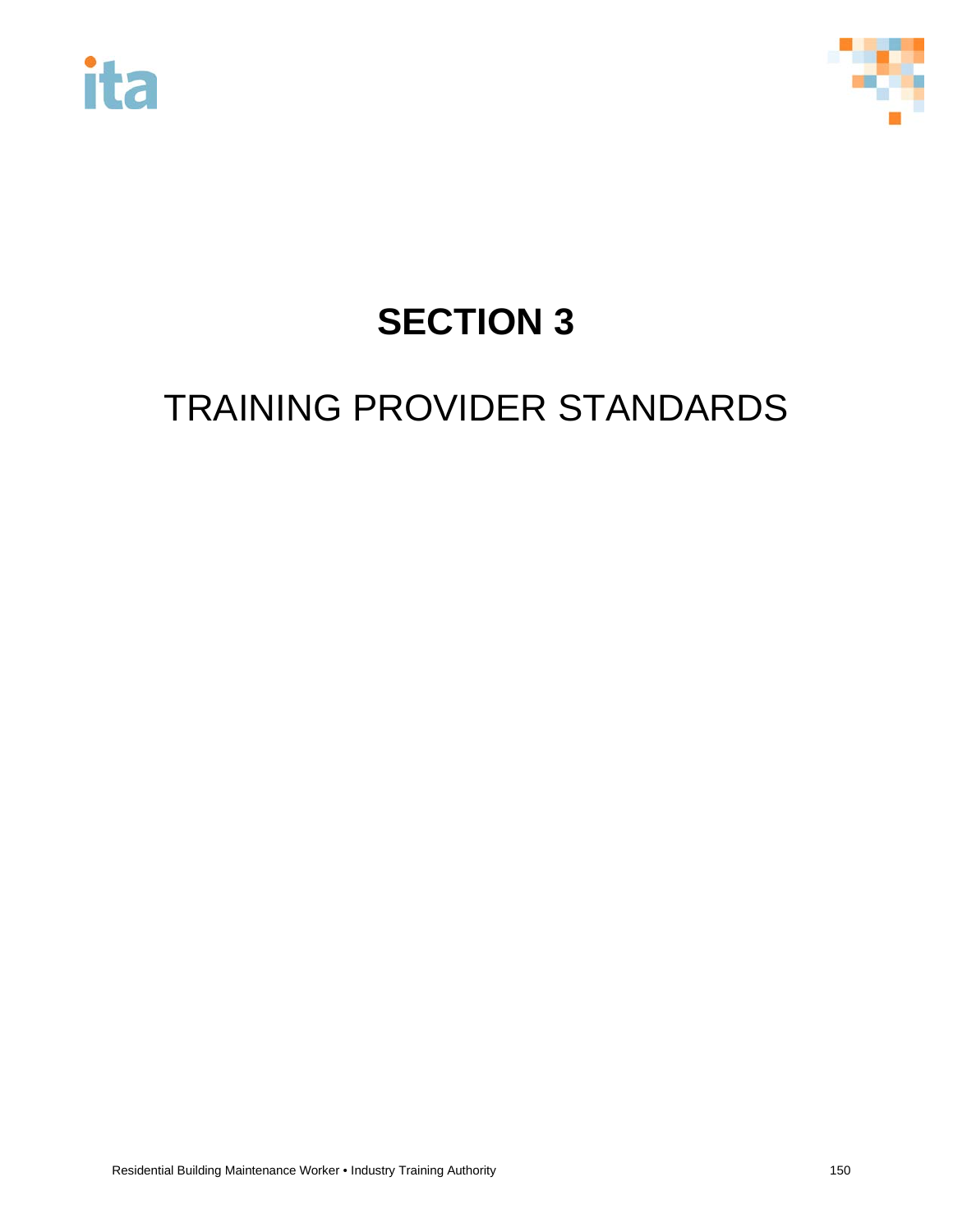

## **RECOMMENDED & MANDATORY REFERENCE TEXTBOOKS**

All RBMW instructors and trainees are required to ensure they use the most current standard for safety (WorkSafeBC), Building Codes, Industry specifications, ITA policies, etc.

- BC Building Code 2006 includes Plumbing Code (most current available) Mandatory
- Canadian Wood Council "The Span Book" 2004 Edition (use most current)
- BC Fire Code 2006 (most current available) Mandatory
- WorkSafeBC Safety Regulations (most current available) Mandatory
- Government of BC ~ Office of the Fire Commissioner website for Fire Safety Plan <http://www.pssg.gov.bc.ca/firecom/fsp/index.htm>
- **Electrical Code Simplified – House Wiring Guide 14th Edition**  (BC Book 1, 22206-2010) by P.S. Knight – Mandatory
- Building Access Handbook 2007 (most current available) Mandatory
- **Building Envelope Guide for Houses**  Mandatory

This guide can be found and ordered from the Homeowner Protection Office website at: <http://www.hpo.bc.ca/Publications/BEG.php>

See other Reference Materials for each Level (after Table of Contents)

Note: Most written assessments should be provided using multiple choice answers, as final examinations are also given as multiple choices.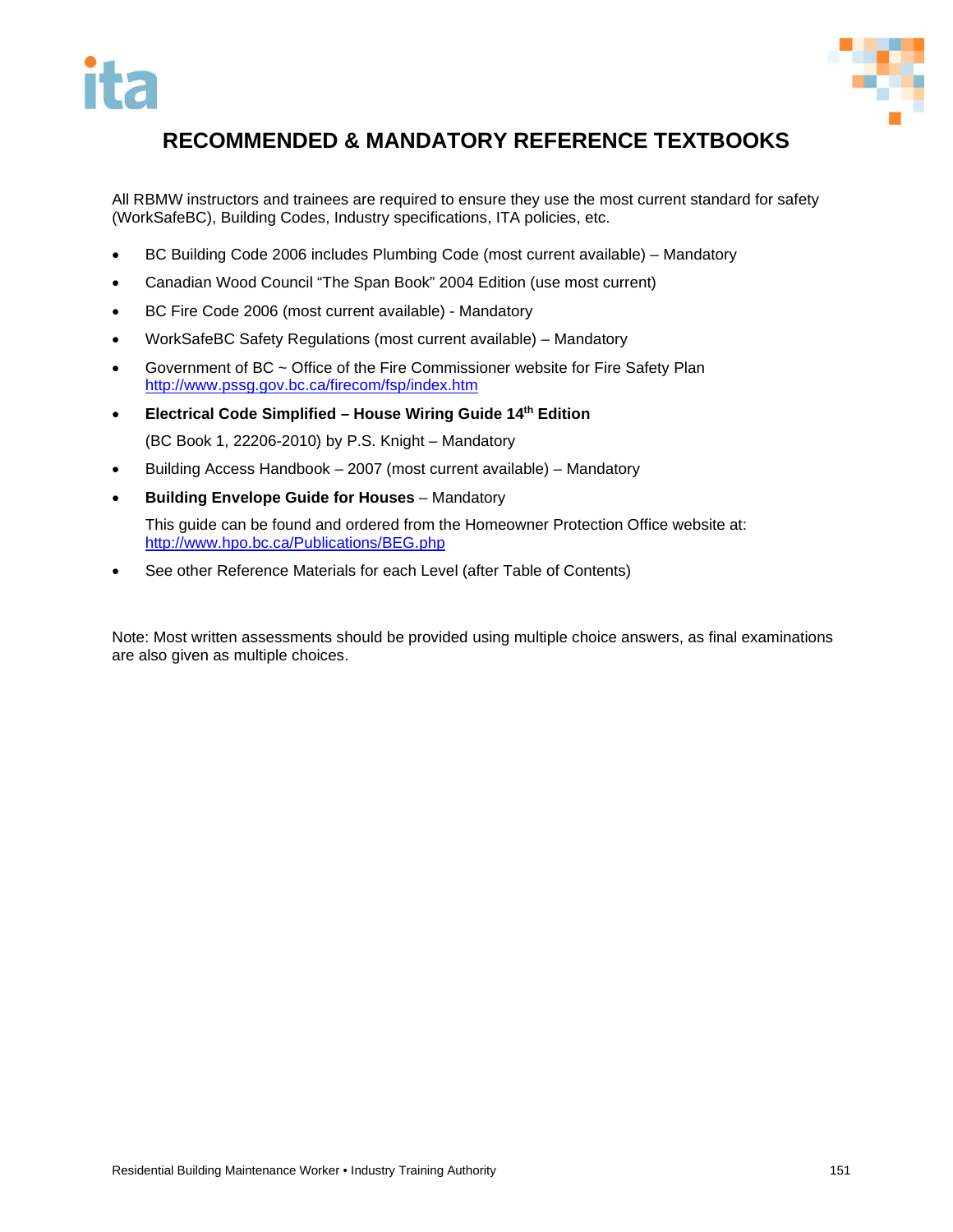

# **TRAINING FACILITIES STANDARDS**

Due to the types of projects, RBMW training shops require relatively large training areas.

The following is a general guideline for training facility size:

**Indoor shop area**: 115 to 170 sq. ft. per student. Ceiling height 18 ft. minimum Note: RBMW Level 1 can be delivered in a smaller facility (e.g.: 100 to 125 sq. ft.)

**Outdoor shop area**: 275 to 300 sq. ft. per student

**Material Storage**: 35 to 40 sq. ft. per student

**Tool Storage**: 10 sq. ft. per student

**Instructor's Office/Small meeting area**: 120 to 150 sq. ft.

**Clean-up / waste area**: 120 to 175 sq. ft. per student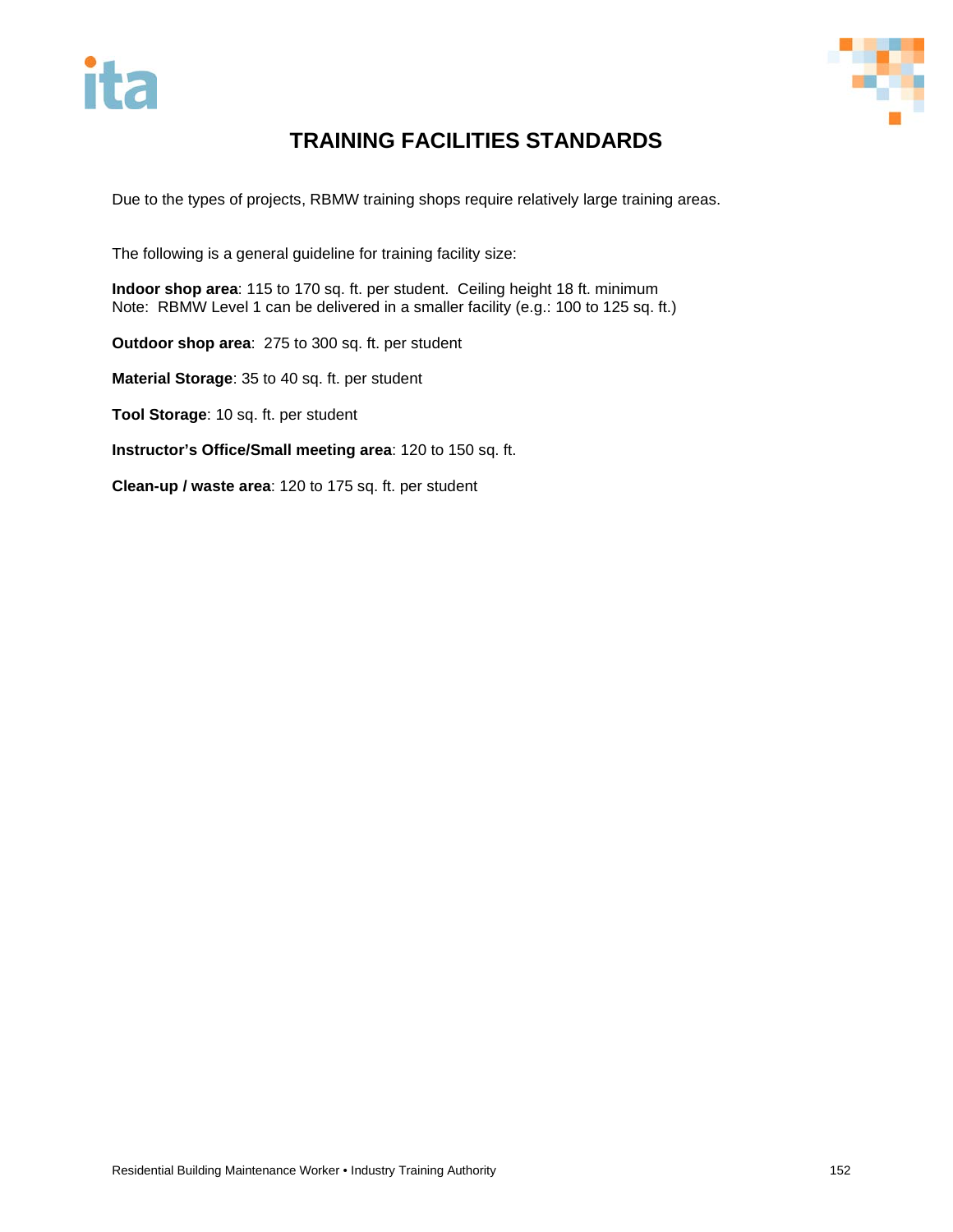



# **INSTRUCTOR QUALIFICATIONS**

An RBMW instructor should possess the following qualifications in order to teach RBMW program modules:

- A Certificate of Qualification in RBMW and/or Inter-Provincial Red Seal Certificate in one or more trades related to the RBMW program, particularly Carpentry, Electrical or Plumbing;
- A Provincial (BC) Instructors Diploma or completion of a Train the Trainer/Instructional Techniques program;
- A minimum of 5 years experience working in the residential construction industry, including at least 2 years specific experience related to the RBMW program module(s) the instructor is teaching.

Experience of 2 years or more teaching or training is also preferred.

The requirement for a trades credential may be waived by the RBMW Accreditation Committee if the individual has substantial industry and training experience.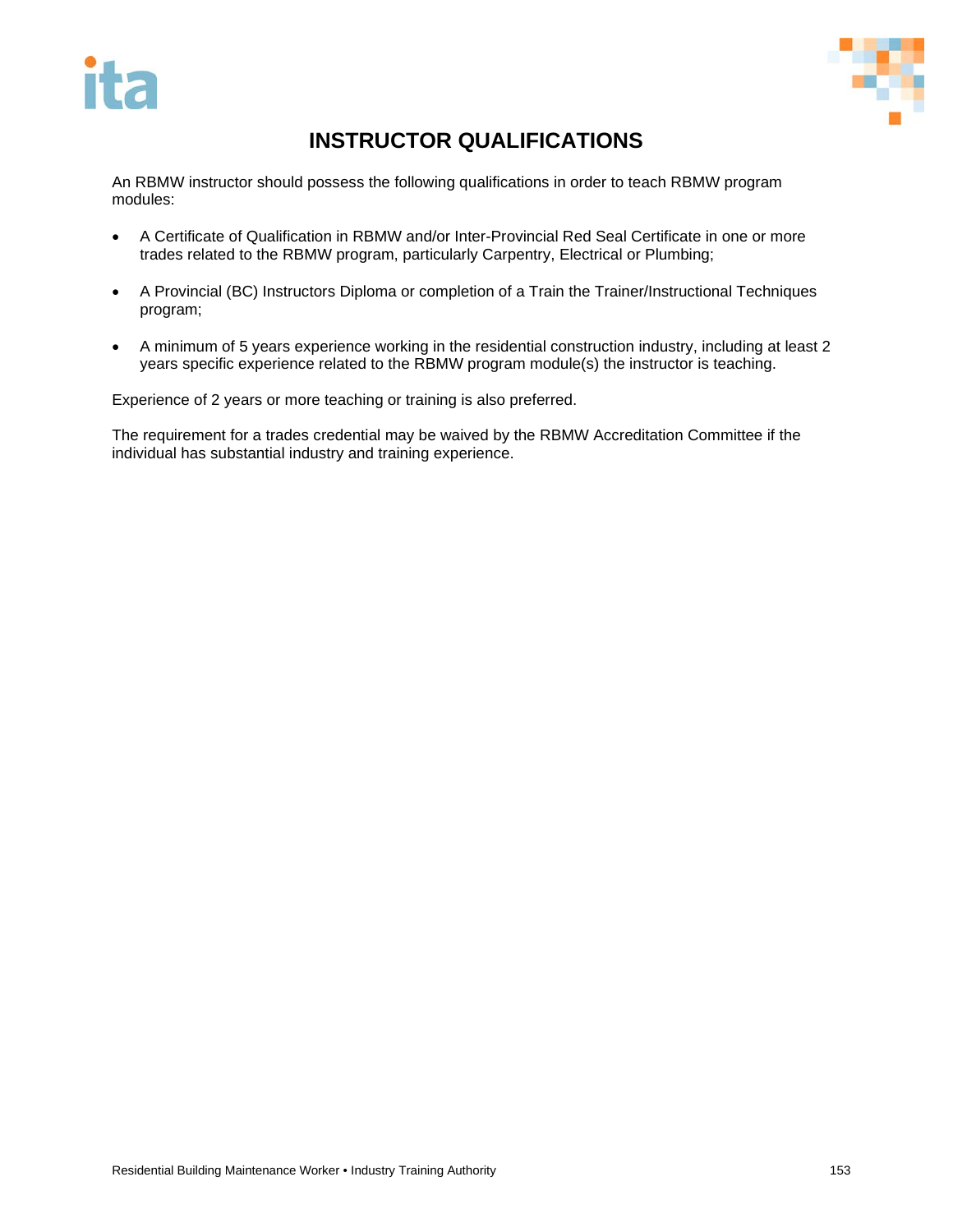



# **TRAINING RESOURCES**

*Note: Since training shops differ from place to place, the following is only a guideline for shop equipment.* 

The tool list is based on the following assumptions:

- 16 students per class
- Students will do shop activities in two person teams (i.e. odd numbered teams promote the "odd person out", and leave one person doing little learning)
- Projects can be staggered between groups, thus reducing the demand for high numbers of equipment
- Tools are listed in groups of 2, 4 or 8 to accommodate 8 two person teams
- The shop has adequate tool shortage cabinets

#### **Student owned tools:**

- Safety glasses and hearing protection (personal or disposable)
- 25 foot (carpenter quality) metric and imperial tape measures
- Framing square
- 22 oz. anti vibration framing hammer
- Utility knife
- Quality multi-driver screwdriver
- Needle nose pliers
- Linesman pliers
- Cats paw (nail puller)
- Carpenter pencils
- Leather work gloves
- Safety boots
- Carpenter quality tool belt

*Note: If policy requires, the above tools may be provided by the training institution.*

Equipment such as scaffolds, chainsaws, generators and other large/costly items can be rented to reduce costs.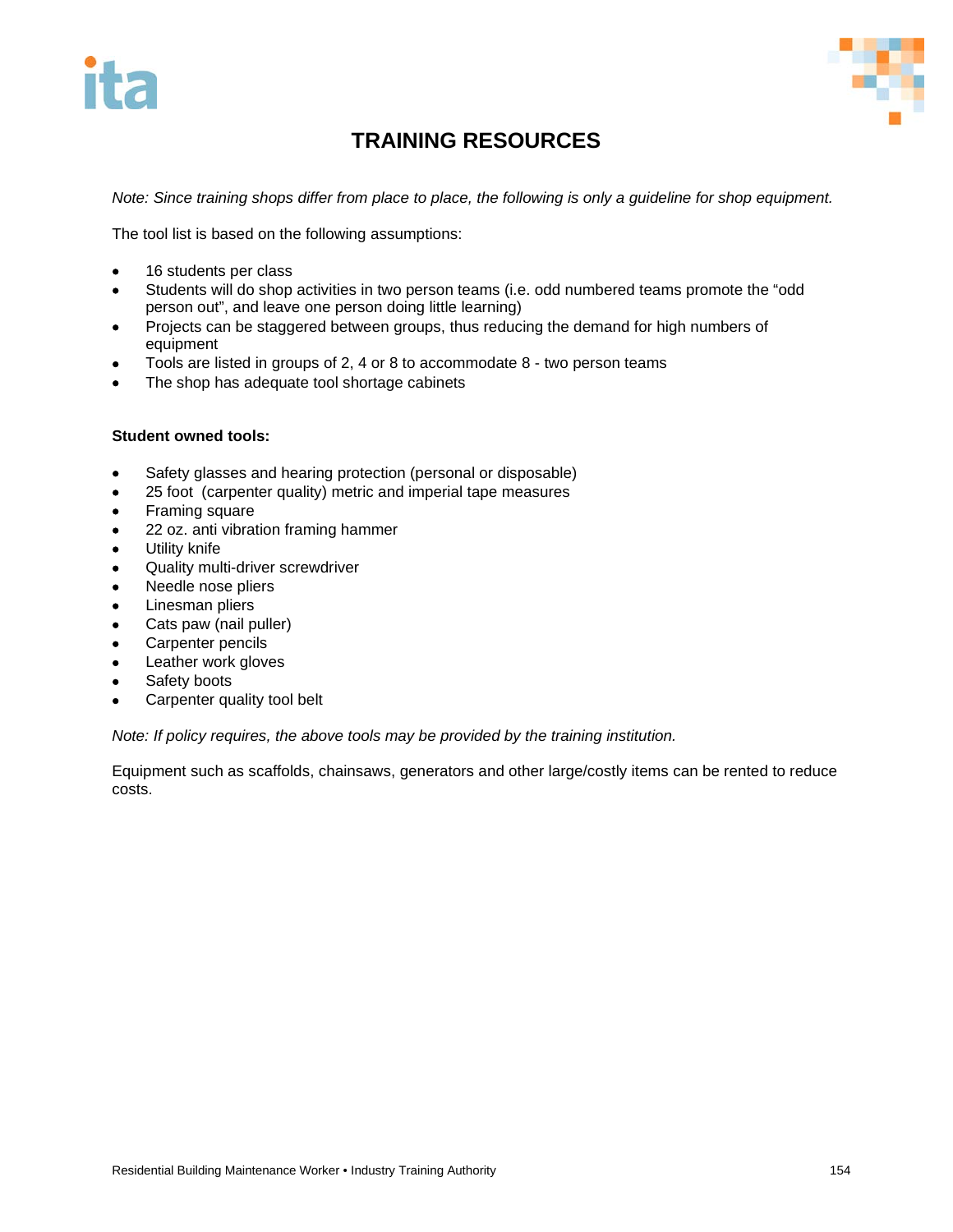# ita



# **TRAINING RESOURCES**

#### **TOOLS LIST**

#### **Shop Tools Required for All Levels**

| <b>Hand Tools</b><br><b>Crosscut hand saws</b><br>Electric hand planes<br>9.5 mm (3/8") wood chisels<br>19 mm (3/4") wood chisels<br>Wire cutters<br>Pliers - needle nose<br>Pliers - linesman<br>Hand staplers<br>Crow bars<br>Nail pullers and cat's paws<br>Hand levels, 24" and 48"<br>Surveyor's steel tape<br>Squares: framing, tri, t-bevel,<br>combination etc.<br>C clamps - various sizes 3" & larger<br>Bar clamps<br>Chalk line and refills<br><b>String line</b><br>Plumb bobs | $\overline{2}$<br>$\mathbf{1}$<br>$\overline{c}$<br>4<br>4<br>1<br>1<br>4<br>$\overline{4}$<br>4<br>8<br>$\overline{2}$<br>8 of each<br>24<br>24<br>4<br>6<br>4 | <b>Power Tools and Accessories</b><br>3/8" corded electric drills<br>1/2" corded electric drills<br>3/8" 18 volt cordless drill<br>Wood bits<br>Metal bits<br>Various screwdriver bits<br>Electric screw drivers<br>Rotary hammer drill<br>Jig saws<br>Circular saws<br>Table saws<br>Circular saw blades<br>(for all learning requirements)<br>Chain saw<br>Portable electric generator<br>Air compressors and hoses<br>Pneumatic nailers and nail guns<br>(various sizes)<br>Reciprocating saws & blades<br>Chop saws<br>Sliding mitre saw<br>Coping saw<br>Powder actuated tools<br>Router and bits | $\overline{2}$<br>$\overline{2}$<br>1<br>1 set<br>1 set<br>2 sets each<br>2<br>1<br>$\overline{c}$<br>8<br>$\overline{2}$<br>30<br>1<br>1<br>4<br>6<br>4<br>$\overline{2}$<br>$\mathbf{1}$<br>$\overline{\mathbf{4}}$<br>4<br>2 sets |
|---------------------------------------------------------------------------------------------------------------------------------------------------------------------------------------------------------------------------------------------------------------------------------------------------------------------------------------------------------------------------------------------------------------------------------------------------------------------------------------------|-----------------------------------------------------------------------------------------------------------------------------------------------------------------|--------------------------------------------------------------------------------------------------------------------------------------------------------------------------------------------------------------------------------------------------------------------------------------------------------------------------------------------------------------------------------------------------------------------------------------------------------------------------------------------------------------------------------------------------------------------------------------------------------|--------------------------------------------------------------------------------------------------------------------------------------------------------------------------------------------------------------------------------------|
| <b>Miscellaneous Other Equipment</b><br>Builder's levels and tripods<br>Nail magnets<br>Scaffold<br>Ladders (various sizes)<br>Electric power cords: various lengths<br>Flood lights<br>Shop vac<br><b>Brooms and Scoops</b><br>Wheel barrows<br>Shovels (square mouth)<br>Shovel (spade)<br>Salvage bin<br>Garbage bin<br>Heavy duty plastic tool storage boxes                                                                                                                            | $\overline{2}$<br>1<br>One set for 2 levels<br>4<br>16<br>4<br>1<br>$\overline{2}$<br>$\overline{2}$<br>$\overline{2}$<br>$\overline{2}$<br>1<br>1<br>8         | <b>Safety Equipment</b><br>Fire Extinguishers (various types)<br>Level 2 First Aid kits<br>Hard hats                                                                                                                                                                                                                                                                                                                                                                                                                                                                                                   | 4<br>$\overline{2}$<br>16                                                                                                                                                                                                            |

*Note: See next page for additional tools required for each level.*